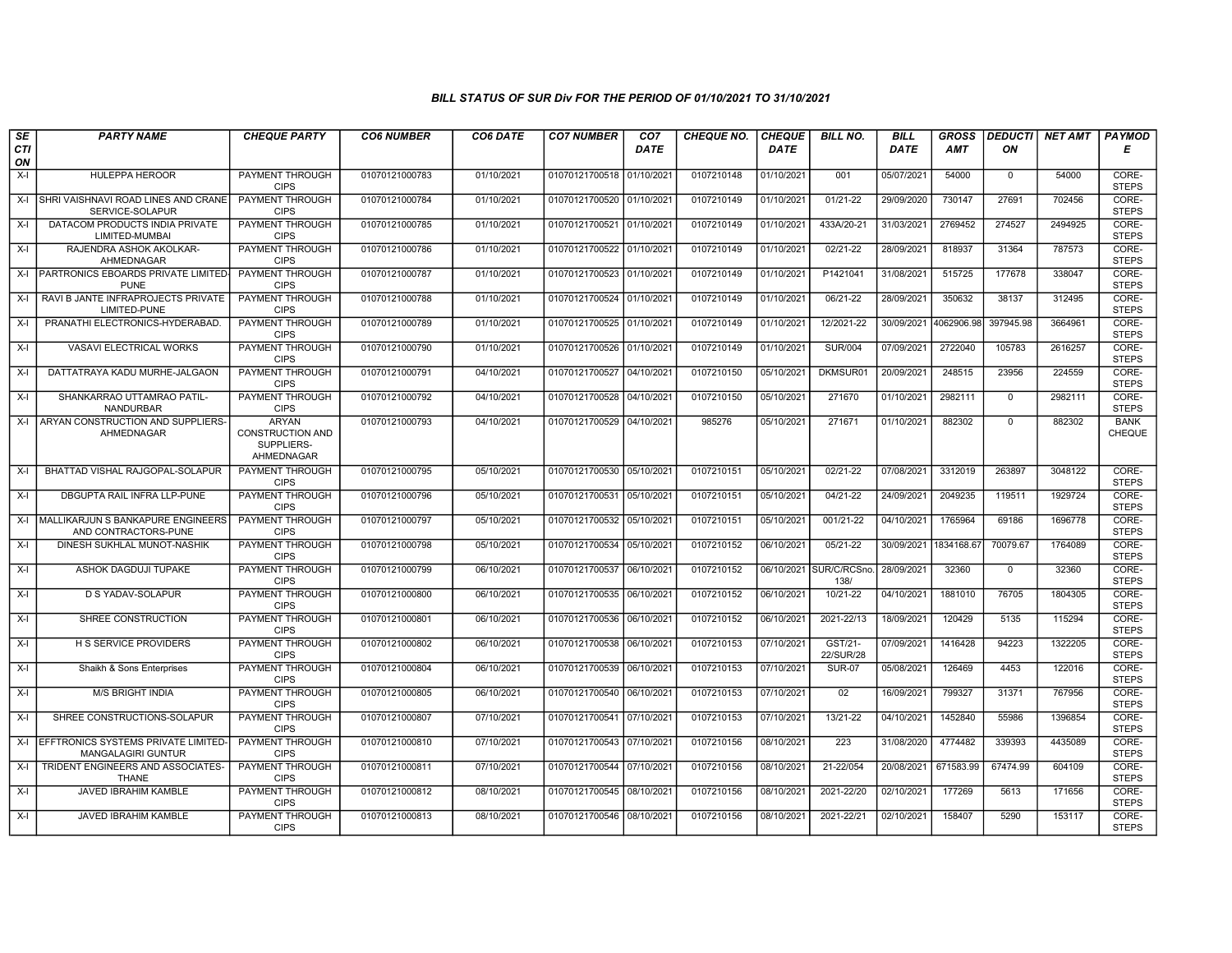| SE        | <b>PARTY NAME</b>                                                   | <b>CHEQUE PARTY</b>                   | <b>CO6 NUMBER</b> | CO6 DATE   | <b>CO7 NUMBER</b>         | CO <sub>7</sub> | <b>CHEQUE NO.</b> | <b>CHEQUE</b> | <b>BILL NO.</b>      | <b>BILL</b> | <b>GROSS</b> | <b>DEDUCTI</b> | NET AMT  | <b>PAYMOD</b>         |
|-----------|---------------------------------------------------------------------|---------------------------------------|-------------------|------------|---------------------------|-----------------|-------------------|---------------|----------------------|-------------|--------------|----------------|----------|-----------------------|
| CTI<br>ON |                                                                     |                                       |                   |            |                           | <b>DATE</b>     |                   | <b>DATE</b>   |                      | <b>DATE</b> | AMT          | ON             |          | Е                     |
| X-I       | MAA VIRASANI CONSTRUCTION AND<br><b>MATERIAL SUPPLIER</b>           | <b>PAYMENT THROUGH</b><br><b>CIPS</b> | 01070121000815    | 08/10/2021 | 01070121700547            | 08/10/2021      | 0107210156        | 08/10/2021    | 32/2021-22           | 26/09/2021  | 367499       | 10954          | 356545   | CORE-<br><b>STEPS</b> |
| X-I       | AMBIKA CATERERS AND DECORATORS                                      | <b>PAYMENT THROUGH</b><br><b>CIPS</b> | 01070121000816    | 08/10/2021 | 01070121700548 08/10/2021 |                 | 0107210156        | 08/10/2021    | <b>RR/WD-12</b>      | 17/09/2021  | 1109313      | 36277          | 1073036  | CORE-<br><b>STEPS</b> |
| $X-I$     | N RAMKRISHNA-SANGLI                                                 | PAYMENT THROUGH<br><b>CIPS</b>        | 01070121000817    | 08/10/2021 | 01070121700549 08/10/202  |                 | 0107210156        | 08/10/2021    | 17/21-22             | 07/10/2021  | 2974688      | 411019         | 2563669  | CORE-<br><b>STEPS</b> |
| $X-I$     | AMBIKA ELECTRICAL-NAGPUR                                            | PAYMENT THROUGH<br><b>CIPS</b>        | 01070121000820    | 08/10/2021 | 01070121700572            | 14/10/202       | 0107210160        | 14/10/2021    | Ambika/053/20<br>21  | 01/09/2021  | 1637475      | 81277          | 1556198  | CORE-<br><b>STEPS</b> |
| $X-I$     | JAGDEV INFRA PVT LTD                                                | <b>PAYMENT THROUGH</b><br><b>CIPS</b> | 01070121000821    | 11/10/2021 | 01070121700550 11/10/202  |                 | 0107210157        | 12/10/2021    | 03/2021-22           | 21/09/2021  | 1267148      | 46871          | 1220277  | CORE-<br><b>STEPS</b> |
| X-I       | JYOTI CONSTRUCTION-SOLAPUR                                          | <b>PAYMENT THROUGH</b><br><b>CIPS</b> | 01070121000822    | 11/10/2021 | 01070121700551 11/10/2021 |                 | 0107210157        | 12/10/2021    | 06/21-22             | 11/10/2021  | 2355826      | 99632          | 2256194  | CORE-<br><b>STEPS</b> |
| $X-I$     | MAHESH SHRICHAND ROOPCHANDANI-<br><b>SOLAPUR</b>                    | PAYMENT THROUGH<br><b>CIPS</b>        | 01070121000824    | 11/10/2021 | 01070121700552            | 11/10/202       | 0107210158        | 12/10/2021    | 90/21-22             | 08/10/2021  | 414944       | 16332          | 398612   | CORE-<br><b>STEPS</b> |
| X-I       | <b>SAGAR SERVICES</b>                                               | PAYMENT THROUGH<br><b>CIPS</b>        | 01070121000825    | 11/10/2021 | 01070121700553            | 11/10/202       | 0107210158        | 12/10/2021    | GST/21-<br>22/KPG/31 | 20/09/2021  | 256816       | 19758          | 237058   | CORE-<br><b>STEPS</b> |
| X-I       | <b>SAGAR SERVICES</b>                                               | PAYMENT THROUGH<br><b>CIPS</b>        | 01070121000826    | 11/10/2021 | 01070121700554 11/10/202  |                 | 0107210158        | 12/10/2021    | 149                  | 01/10/2021  | 750503       | 64372          | 686131   | CORE-<br><b>STEPS</b> |
| $X-I$     | JAI SIDDHESH CONSTRUCTION JV-<br>AHMEDNAGAR                         | <b>PAYMENT THROUGH</b><br><b>CIPS</b> | 01070121000827    | 11/10/2021 | 01070121700563 13/10/2021 |                 | 0107210160        | 14/10/2021    | $01/21 - 22$         | 11/10/2021  | 22122985     | 2374165        | 19748820 | CORE-<br><b>STEPS</b> |
| $X-I$     | RADHA ENTERPRISES-SOLAPUR                                           | PAYMENT THROUGH<br><b>CIPS</b>        | 01070121000828    | 12/10/2021 | 01070121700555            | 12/10/2021      | 0107210158        | 12/10/2021    | GST/2021-<br>22/03   | 27/09/2021  | 677068       | 67478          | 609590   | CORE-<br><b>STEPS</b> |
| $X-I$     | SHRI NITIN PUNJABRAO LAMBAT                                         | PAYMENT THROUGH<br><b>CIPS</b>        | 01070121000830    | 12/10/2021 | 01070121700557            | 12/10/2021      | 0107210158        | 12/10/2021    | <b>NIL</b>           | 05/10/2021  | 20700        | $\mathbf 0$    | 20700    | CORE-<br><b>STEPS</b> |
| $X-I$     | M/S GANESH PRASAD SINGH                                             | <b>PAYMENT THROUGH</b><br><b>CIPS</b> | 01070121000831    | 13/10/2021 | 01070121700558            | 13/10/202       | 0107210159        | 13/10/2021    | 01                   | 30/09/2021  | 352076       | 14072          | 338004   | CORE-<br><b>STEPS</b> |
| $X-I$     | <b>M/S GANESH PRASAD SINGH</b>                                      | PAYMENT THROUGH<br><b>CIPS</b>        | 01070121000832    | 13/10/2021 | 01070121700559            | 13/10/2021      | 0107210159        | 13/10/2021    | 02                   | 30/09/2021  | 360304       | 14393          | 345911   | CORE-<br><b>STEPS</b> |
|           | X-I EFFTRONICS SYSTEMS PRIVATE LIMITED<br><b>MANGALAGIRI GUNTUR</b> | <b>PAYMENT THROUGH</b><br><b>CIPS</b> | 01070121000833    | 13/10/2021 | 01070121700560            | 13/10/202       | 0107210159        | 13/10/2021    | SI-0405              | 12/10/2021  | 908649       | 35501          | 873148   | CORE-<br><b>STEPS</b> |
| X-I       | RATAN EMPORIUM SECURITY SERVICES                                    | PAYMENT THROUGH<br><b>CIPS</b>        | 01070121000835    | 13/10/2021 | 01070121700562            | 13/10/2021      | 0107210160        | 14/10/2021    | RTN/33/DD/21         | 20/09/2021  | 1172102.99   | 79142.99       | 1092960  | CORE-<br><b>STEPS</b> |
| X-I       | GULLU CONSTRUCTION-KALABURAGI                                       | <b>PAYMENT THROUGH</b><br><b>CIPS</b> | 01070121000837    | 13/10/2021 | 01070121700565            | 13/10/2021      | 0107210160        | 14/10/2021    | 02/2021-22           | 12/10/2021  | 349101       | 11909          | 337192   | CORE-<br><b>STEPS</b> |
| X-I       | SRINIVASA CONSTRUCTION AND<br>SUPPLIERS-AHMEDNAGAR                  | <b>PAYMENT THROUGH</b><br><b>CIPS</b> | 01070121000838    | 13/10/2021 | 01070121700566            | 13/10/2021      | 0107210160        | 14/10/2021    | 17/21-22             | 06/10/2021  | 3190507      | 122340         | 3068167  | CORE-<br><b>STEPS</b> |
| $X-I$     | D S YADAV-SOLAPUR                                                   | PAYMENT THROUGH<br><b>CIPS</b>        | 01070121000840    | 13/10/2021 | 01070121700567            | 13/10/2021      | 0107210160        | 14/10/2021    | 13/21-22             | 12/10/2021  | 1162090      | 44779          | 1117311  | CORE-<br><b>STEPS</b> |
| $X-I$     | YV MANE CONSTRUCTIONS PVT LTD-<br><b>PUNE</b>                       | PAYMENT THROUGH<br><b>CIPS</b>        | 01070121000841    | 13/10/2021 | 01070121700568            | 13/10/2021      | 0107210160        | 14/10/2021    | 03/21-22             | 08/10/2021  | 1204617      | 58324          | 1146293  | CORE-<br><b>STEPS</b> |
| $X-I$     | SRINIVASA CONSTRUCTION AND<br>SUPPLIERS-AHMEDNAGAR                  | <b>PAYMENT THROUGH</b><br><b>CIPS</b> | 01070121000842    | 13/10/2021 | 01070121700569            | 13/10/2021      | 0107210160        | 14/10/2021    | 652342               | 08/10/2021  | 747641       | $\mathbf 0$    | 747641   | CORE-<br><b>STEPS</b> |
| $X-I$     | ROHAN WADI-KALABURAGI                                               | PAYMENT THROUGH<br><b>CIPS</b>        | 01070121000843    | 14/10/2021 | 01070121700571 14/10/2021 |                 | 0107210160        | 14/10/2021    | $01/21 - 22$         | 27/07/2021  | 575627       | 25377          | 550250   | CORE-<br><b>STEPS</b> |
| $X-I$     | D D CONSTRUCTION-PUNE                                               | PAYMENT THROUGH<br><b>CIPS</b>        | 01070121000845    | 14/10/2021 | 01070121700573 14/10/2021 |                 | 0107210160        | 14/10/2021    | 01/2020-21           | 13/10/2021  | 19280526     | 8707991        | 10572535 | CORE-<br><b>STEPS</b> |
| $X-I$     | ADITYA CONSTRUCTION-PUNE                                            | PAYMENT THROUGH<br><b>CIPS</b>        | 01070121000846    | 16/10/2021 | 01070121700574            | 16/10/202       | 0107210161        | 18/10/2021    | 01/21-22             | 01/10/2021  | 13701512     | 1106569        | 12594943 | CORE-<br><b>STEPS</b> |
| $X-I$     | DEEPAK BALASAHEB PATIL-SANGLI                                       | PAYMENT THROUGH<br><b>CIPS</b>        | 01070121000847    | 16/10/2021 | 01070121700575            | 16/10/2021      | 0107210161        | 18/10/2021    | 08/21-22             | 08/10/2021  | 3300362      | 121606         | 3178756  | CORE-<br><b>STEPS</b> |
| X-I       | JAI SIDDHESH CONSTRUCTION JV-<br>AHMEDNAGAR                         | PAYMENT THROUGH<br><b>CIPS</b>        | 01070121000848    | 16/10/2021 | 01070121700576            | 16/10/2021      | 0107210161        | 18/10/2021    | $02/21 - 22$         | 11/10/2021  | 1924481      | 92413          | 1832068  | CORE-<br><b>STEPS</b> |
| $X-I$     | N RAMKRISHNA-SANGLI                                                 | <b>PAYMENT THROUGH</b><br><b>CIPS</b> | 01070121000850    | 16/10/2021 | 01070121700577 16/10/2021 |                 | 0107210161        | 18/10/2021    | 18/21-22             | 13/10/2021  | 3857737      | 416759         | 3440978  | CORE-<br><b>STEPS</b> |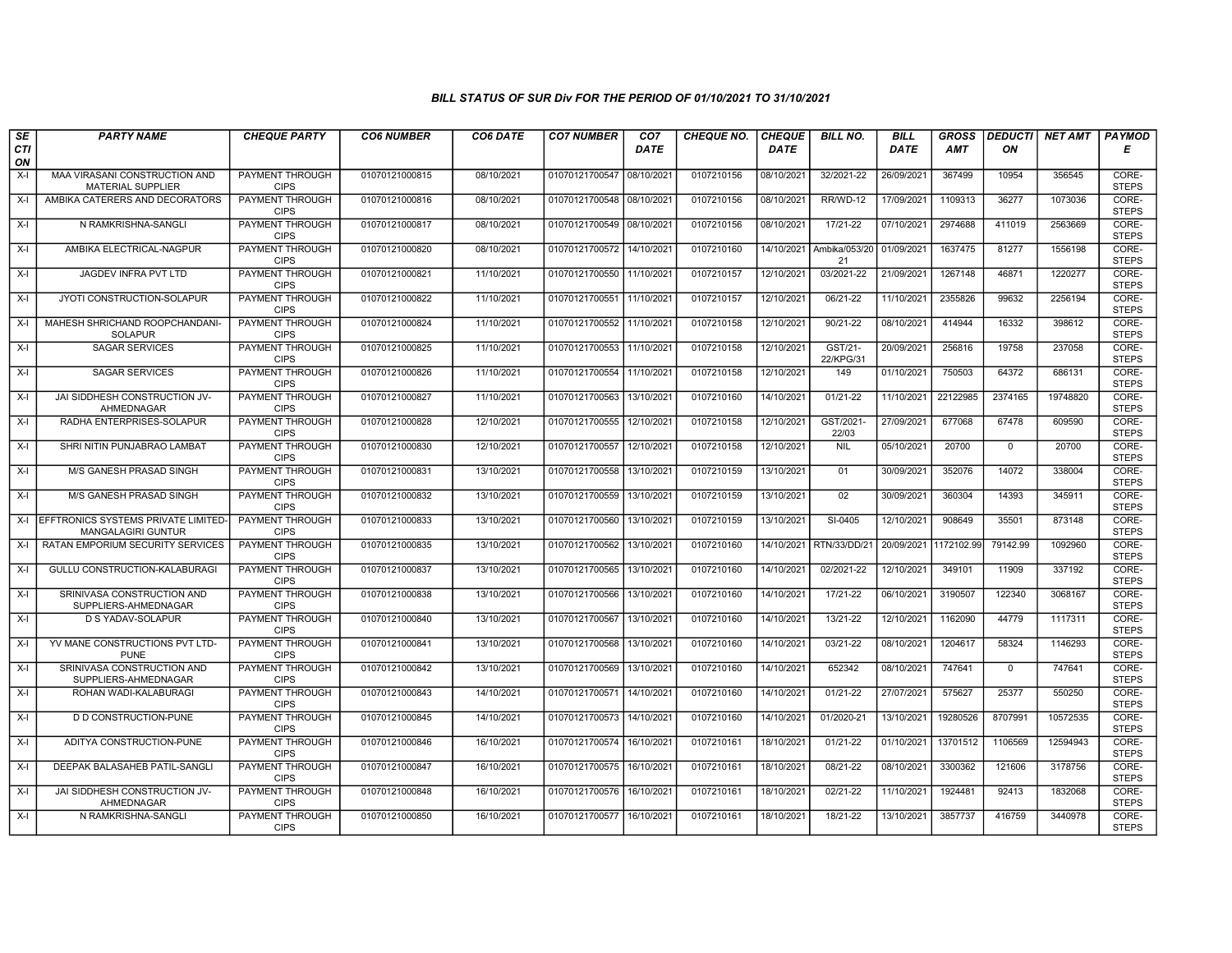| SE        | <b>PARTY NAME</b>                                           | <b>CHEQUE PARTY</b>                   | <b>CO6 NUMBER</b> | CO6 DATE   | <b>CO7 NUMBER</b>         | CO <sub>7</sub> | <b>CHEQUE NO.</b> | <b>CHEQUE</b> | <b>BILL NO.</b>                              | <b>BILL</b>           | <b>GROSS</b> | <b>DEDUCTI</b> | NET AMT | <b>PAYMOD</b>                |
|-----------|-------------------------------------------------------------|---------------------------------------|-------------------|------------|---------------------------|-----------------|-------------------|---------------|----------------------------------------------|-----------------------|--------------|----------------|---------|------------------------------|
| CTI<br>ON |                                                             |                                       |                   |            |                           | <b>DATE</b>     |                   | <b>DATE</b>   |                                              | <b>DATE</b>           | <b>AMT</b>   | ON             |         | Е                            |
| $X-I$     | HARSH CONSTRUCTIONS PVT LTD-<br><b>NASHIK</b>               | PAYMENT THROUGH<br><b>CIPS</b>        | 01070121000851    | 16/10/2021 | 01070121700578            | 16/10/2021      | 0107210161        | 18/10/2021    | Solapur/LC-<br>46/03                         | 11/10/2021            | 2573073      | 278198         | 2294875 | CORE-<br><b>STEPS</b>        |
| $X-I$     | DBGUPTA RAIL INFRA LLP-PUNE                                 | <b>PAYMENT THROUGH</b><br><b>CIPS</b> | 01070121000852    | 16/10/2021 | 01070121700579            | 16/10/2021      | 0107210161        | 18/10/2021    | 2021/0029/03                                 | 07/10/2021 1673893.99 |              | 182111.99      | 1491782 | CORE-<br><b>STEPS</b>        |
| $X-I$     | SUPARSHWASAGAR PRIVATE LIMITED-<br><b>PUNE</b>              | PAYMENT THROUGH<br><b>CIPS</b>        | 01070121000853    | 16/10/2021 | 01070121700580            | 16/10/2021      | 0107210161        | 18/10/2021    | 06/21-22                                     | 14/10/2021            | 704094       | 114680         | 589414  | CORE-<br><b>STEPS</b>        |
| $X-I$     | DEEPAK BALASAHEB PATIL-SANGLI                               | PAYMENT THROUGH<br><b>CIPS</b>        | 01070121000854    | 18/10/2021 | 01070121700581            | 18/10/2021      | 0107210163        | 19/10/2021    | CR/2021/0015/<br>02                          | 01/10/2021            | 194833.99    | 9529.99        | 185304  | CORE-<br><b>STEPS</b>        |
| $X-I$     | ISC PROJECTS PRIVATE LIMITED-PUNE                           | <b>PAYMENT THROUGH</b><br><b>CIPS</b> | 01070121000855    | 18/10/2021 | 01070121700582            | 18/10/2021      | 0107210162        | 18/10/2021    | 00002/21-22                                  | 11/10/2021            | 3382322      | 376287         | 3006035 | CORE-<br><b>STEPS</b>        |
| $X-I$     | <b>SUJOY BHOWMIK-SOLAPUR</b>                                | <b>PAYMENT THROUGH</b><br><b>CIPS</b> | 01070121000856    | 18/10/2021 | 01070121700583            | 18/10/2021      | 0107210161        | 18/10/2021    | $10/21 - 22$                                 | 14/10/2021            | 5325569      | 2361618        | 2963951 | CORE-<br><b>STEPS</b>        |
| $X-I$     | DEEPAK BALASAHEB PATIL-SANGL                                | PAYMENT THROUGH<br><b>CIPS</b>        | 01070121000857    | 18/10/2021 | 01070121700584            | 18/10/202       | 0107210162        | 18/10/2021    | CC/2021/0007<br>03                           | 14/10/2021            | 4405740      | 173116         | 4232624 | CORE-<br><b>STEPS</b>        |
| $X-I$     | N RAMKRISHNA-SANGLI                                         | PAYMENT THROUGH<br><b>CIPS</b>        | 01070121000858    | 18/10/2021 | 01070121700585            | 18/10/2021      | 0107210162        | 18/10/2021    | 19/21-22                                     | 14/10/2021            | 562816       | 22295          | 540521  | CORE-<br><b>STEPS</b>        |
| $X-I$     | SAN ENGINEERING AND LOCOMOTIVE<br>COMPANY LIMITED-BANGALORE | PAYMENT THROUGH<br><b>CIPS</b>        | 01070121000859    | 18/10/2021 | 01070121700586            | 18/10/2021      | 0107210163        | 19/10/2021    | <b>MBO/INV/2100</b><br>14                    | 22/07/2021            | 55140        | 2233           | 52907   | CORE-<br><b>STEPS</b>        |
| $X-I$     | SAN ENGINEERING AND LOCOMOTIVE<br>COMPANY LIMITED-BANGALORE | <b>PAYMENT THROUGH</b><br><b>CIPS</b> | 01070121000860    | 18/10/2021 | 01070121700586            | 18/10/202       | 0107210163        | 19/10/2021    | MBO/INV/2000 27/03/2021<br>39                |                       | 55140        | 2233           | 52907   | CORE-<br><b>STEPS</b>        |
| $X-I$     | SAN ENGINEERING AND LOCOMOTIVE<br>COMPANY LIMITED-BANGALORE | PAYMENT THROUGH<br><b>CIPS</b>        | 01070121000861    | 18/10/2021 | 01070121700586            | 18/10/2021      | 0107210163        |               | 19/10/2021   MBO/INV/2100   31/05/2021<br>05 |                       | 55140        | 2233           | 52907   | CORE-<br><b>STEPS</b>        |
| $X-I$     | M/S. STESALIT LIMITED                                       | PAYMENT THROUGH<br><b>CIPS</b>        | 01070121000862    | 18/10/2021 | 01070121700587            | 18/10/2021      | 0107210163        | 19/10/2021    | SL/CR/SUR/21<br>/001                         | 27/08/2021            | 761369       | 29162          | 732207  | CORE-<br><b>STEPS</b>        |
| X-I       | <b>SAGAR SERVICES</b>                                       | <b>PAYMENT THROUGH</b><br><b>CIPS</b> | 01070121000863    | 18/10/2021 | 01070121700588            | 18/10/2021      | 0107210163        | 19/10/2021    | 141                                          | 20/07/2021            | 264294       | 9925           | 254369  | CORE-<br><b>STEPS</b>        |
| $X-I$     | SAI STONE CRUSHER-PUNE                                      | <b>PAYMENT THROUGH</b><br><b>CIPS</b> | 01070121000864    | 18/10/2021 | 01070121700589            | 18/10/2021      | 0107210163        | 19/10/2021    | <b>PVR/39</b>                                | 23/08/2021            | 739846       | 35457          | 704389  | CORE-<br><b>STEPS</b>        |
| $X-I$     | <b>D S YADAV-SOLAPUR</b>                                    | <b>PAYMENT THROUGH</b><br><b>CIPS</b> | 01070121000865    | 18/10/2021 | 01070121700590            | 18/10/2021      | 0107210163        | 19/10/2021    | 12/21-22                                     | 08/10/2021            | 881687       | 44569          | 837118  | CORE-<br><b>STEPS</b>        |
| $X-I$     | DEEPAK BALASAHEB PATIL-SANGLI                               | PAYMENT THROUGH<br><b>CIPS</b>        | 01070121000867    | 19/10/2021 | 01070121700591            | 19/10/2021      | 0107210164        | 20/10/2021    | 07/21-22                                     | 05/10/2021            | 381488       | 19023          | 362465  | CORE-<br><b>STEPS</b>        |
| $X-I$     | AMBIKA ELECTRICAL-NAGPUR                                    | AMBIKA ELECTRICAL-<br><b>NAGPUR</b>   | 01070121000869    | 19/10/2021 | 01070121700592            | 19/10/2021      | 985305            | 20/10/2021    | 791504                                       | 19/10/2021            | 1556198      | $\mathbf 0$    | 1556198 | <b>BANK</b><br><b>CHEQUE</b> |
| X-I       | SHRADHA CONSTRUCTION-SOLAPUR                                | PAYMENT THROUGH<br><b>CIPS</b>        | 01070121000870    | 19/10/2021 | 01070121700593            | 19/10/2021      | 0107210164        | 20/10/2021    | 02/21-22                                     | 14/10/2021            | 1096053      | 64515          | 1031538 | CORE-<br><b>STEPS</b>        |
| $X-I$     | RATHI SAGAR PRAKASH HUF-SOLAPUR                             | PAYMENT THROUGH<br><b>CIPS</b>        | 01070121000871    | 19/10/2021 | 01070121700594            | 19/10/2021      | 0107210164        | 20/10/2021    | 02/21-22                                     | 18/10/2021            | 422803       | 16842          | 405961  | CORE-<br><b>STEPS</b>        |
| $X-I$     | MESSRS SAI STONE CRUSHER                                    | <b>PAYMENT THROUGH</b><br><b>CIPS</b> | 01070121000872    | 20/10/2021 | 01070121700595 20/10/2021 |                 | 0107210165        | 21/10/2021    | <b>BG/44</b>                                 | 25/08/2021            | 460167       | 22335          | 437832  | CORE-<br><b>STEPS</b>        |
| $X-I$     | MESSRS SAI STONE CRUSHER                                    | PAYMENT THROUGH<br><b>CIPS</b>        | 01070121000874    | 20/10/2021 | 01070121700595            | 20/10/2021      | 0107210165        | 21/10/2021    | <b>BG/43</b>                                 | 25/08/2021            | 498525       | 24171          | 474354  | CORE-<br><b>STEPS</b>        |
| $X-I$     | <b>MESSRS SAI STONE CRUSHER</b>                             | <b>PAYMENT THROUGH</b><br><b>CIPS</b> | 01070121000876    | 20/10/2021 | 01070121700595 20/10/2021 |                 | 0107210165        | 21/10/2021    | <b>BG/46</b>                                 | 25/08/2021            | 494682       | 23987          | 470695  | CORE-<br><b>STEPS</b>        |
| $X-I$     | MESSRS SAI STONE CRUSHER                                    | PAYMENT THROUGH<br><b>CIPS</b>        | 01070121000877    | 20/10/2021 | 01070121700595            | 20/10/202       | 0107210165        | 21/10/2021    | <b>BG/47</b>                                 | 25/08/2021            | 497500       | 24121          | 473379  | CORE-<br><b>STEPS</b>        |
| $X-I$     | MESSRS SAI STONE CRUSHER                                    | PAYMENT THROUGH<br><b>CIPS</b>        | 01070121000878    | 20/10/2021 | 01070121700595            | 20/10/202       | 0107210165        | 21/10/2021    | <b>BG/65</b>                                 | 14/10/2021            | 350241       | 17074          | 333167  | CORE-<br><b>STEPS</b>        |
| $X-I$     | MESSRS SAI STONE CRUSHER                                    | <b>PAYMENT THROUGH</b><br><b>CIPS</b> | 01070121000879    | 20/10/2021 | 01070121700595 20/10/2021 |                 | 0107210165        | 21/10/2021    | <b>BG/66</b>                                 | 14/10/2021            | 350241       | 17074          | 333167  | CORE-<br><b>STEPS</b>        |
| $X-I$     | <b>MESSRS SAI STONE CRUSHER</b>                             | <b>PAYMENT THROUGH</b><br><b>CIPS</b> | 01070121000880    | 20/10/2021 | 01070121700595 20/10/2021 |                 | 0107210165        | 21/10/2021    | <b>BG/67</b>                                 | 14/10/2021            | 245160       | 12045          | 233115  | CORE-<br><b>STEPS</b>        |
| $X-I$     | <b>DEV BRICKS-LATUR</b>                                     | <b>PAYMENT THROUGH</b><br><b>CIPS</b> | 01070121000881    | 20/10/2021 | 01070121700597 20/10/2021 |                 | 0107210164        | 20/10/2021    | 02/21-22                                     | 20/10/2021            | 414039       | 17269          | 396770  | CORE-<br><b>STEPS</b>        |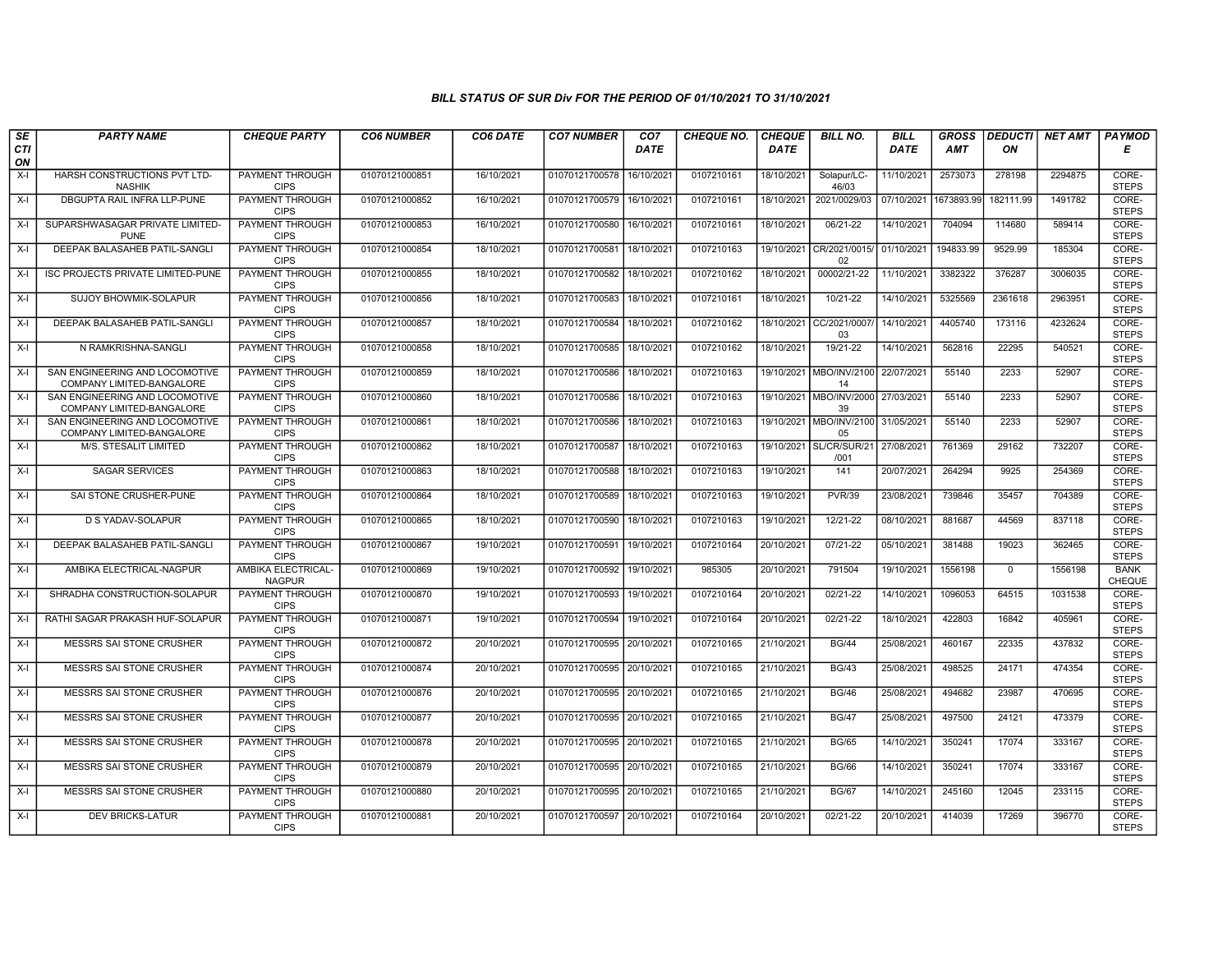| SE        | <b>PARTY NAME</b>                                         | <b>CHEQUE PARTY</b>                   | <b>CO6 NUMBER</b> | CO6 DATE   | <b>CO7 NUMBER</b>         | CO <sub>7</sub> | <b>CHEQUE NO.</b> | <b>CHEQUE</b> | <b>BILL NO.</b>                 | <b>BILL</b>           | <b>GROSS</b>          |           | DEDUCTI NET AMT | <b>PAYMOD</b>         |
|-----------|-----------------------------------------------------------|---------------------------------------|-------------------|------------|---------------------------|-----------------|-------------------|---------------|---------------------------------|-----------------------|-----------------------|-----------|-----------------|-----------------------|
| CTI<br>ON |                                                           |                                       |                   |            |                           | <b>DATE</b>     |                   | <b>DATE</b>   |                                 | DATE                  | <b>AMT</b>            | ON        |                 | Е                     |
| $X-I$     | DBGUPTA RAIL INFRA LLP-PUNE                               | <b>PAYMENT THROUGH</b><br><b>CIPS</b> | 01070121000882    | 20/10/2021 | 01070121700596            | 20/10/2021      | 0107210164        | 20/10/2021    | 2021/0028/02                    | 14/10/2021            | 1159060.99            | 128153.99 | 1030907         | CORE-<br><b>STEPS</b> |
| $X-I$     | HUGHES AND HUGHES CHEM LIMITED-<br><b>NEW DELHI</b>       | <b>PAYMENT THROUGH</b><br><b>CIPS</b> | 01070121000884    | 20/10/2021 | 01070121700598 20/10/2021 |                 | 0107210164        |               | 20/10/2021   MAH/SUR/BT/<br>011 | 16/09/2021            | 975200                | 79734     | 895466          | CORE-<br><b>STEPS</b> |
| $X-I$     | TULSI ENTERPRISES VARANASI                                | PAYMENT THROUGH<br><b>CIPS</b>        | 01070121000885    | 20/10/2021 | 01070121700599            | 20/10/2021      | 0107210164        | 20/10/2021    | TE/SUR/T/202<br>1/08            | 06/10/2021            | 385322                | 17402     | 367920          | CORE-<br><b>STEPS</b> |
| $X-I$     | DBGUPTA RAIL INFRA LLP-PUNE                               | <b>PAYMENT THROUGH</b><br><b>CIPS</b> | 01070121000886    | 20/10/2021 | 01070121700600            | 20/10/2021      | 0107210165        | 21/10/2021    | 2021/0045/01                    | 14/10/2021 4447590.99 |                       | 523981.99 | 3923609         | CORE-<br><b>STEPS</b> |
| $X-I$     | DINESH JIVRAM PARMAR-BEED                                 | <b>PAYMENT THROUGH</b><br><b>CIPS</b> | 01070121000887    | 20/10/2021 | 01070121700601            | 20/10/2021      | 0107210165        | 21/10/2021    | $04/21 - 22$                    | 20/10/2021            | 756724                | 28697     | 728027          | CORE-<br><b>STEPS</b> |
| $X-I$     | SAI STONE CRUSHER-PUNE                                    | <b>PAYMENT THROUGH</b><br><b>CIPS</b> | 01070121000888    | 20/10/2021 | 01070121700602 20/10/2021 |                 | 0107210165        | 21/10/2021    | <b>BG/35</b>                    | 20/07/2021            | 2927423               | 141288    | 2786135         | CORE-<br><b>STEPS</b> |
| $X-I$     | MESSRS SAI STONE CRUSHER                                  | PAYMENT THROUGH<br><b>CIPS</b>        | 01070121000889    | 21/10/2021 | 01070121700604 21/10/2021 |                 | 0107210166        | 22/10/2021    | <b>BG/41</b>                    | 25/08/2021            | 497980                | 24145     | 473835          | CORE-<br><b>STEPS</b> |
| $X-I$     | MALLIKARJUN S BANKAPURE ENGINEERS<br>AND CONTRACTORS-PUNE | PAYMENT THROUGH<br><b>CIPS</b>        | 01070121000890    | 21/10/2021 | 01070121700603 21/10/2021 |                 | 0107210165        | 21/10/2021    | 02/21-22                        | 20/10/2021            | 5062378               | 375992    | 4686386         | CORE-<br><b>STEPS</b> |
| $X-I$     | SAHYADRI CONSTRUCTION COMPANY-<br><b>SANGLI</b>           | <b>PAYMENT THROUGH</b><br><b>CIPS</b> | 01070121000891    | 21/10/2021 | 01070121700624 27/10/2021 |                 | 0107210172        | 28/10/2021    | 1/2021-2022                     | 05/10/2021 3418803.99 |                       | 355490.99 | 3063313         | CORE-<br><b>STEPS</b> |
| $X-I$     | MAHESH SHRICHAND ROOPCHANDANI-<br><b>SOLAPUR</b>          | <b>PAYMENT THROUGH</b><br><b>CIPS</b> | 01070121000892    | 21/10/2021 | 01070121700605 21/10/2021 |                 | 0107210166        | 22/10/2021    | $91/21 - 22$                    |                       | 19/10/2021 1698374.98 | 64658.98  | 1633716         | CORE-<br><b>STEPS</b> |
| $X-I$     | EFFTRONICS SYSTEMS PRIVATE LIMITED-<br>VIJAYAWADA.        | PAYMENT THROUGH<br><b>CIPS</b>        | 01070121000893    | 21/10/2021 | 01070121700606 21/10/2021 |                 | 0107210166        | 22/10/2021    | SI-122                          | 18/10/2021            | 857072                | 33917     | 823155          | CORE-<br><b>STEPS</b> |
| $X-I$     | RAVI B JANTE ENGINEERS AND<br>CONTRACTORS-LATUR           | PAYMENT THROUGH<br><b>CIPS</b>        | 01070121000894    | 21/10/2021 | 01070121700607            | 21/10/2021      | 0107210166        | 22/10/2021    | 07/21-22                        | 19/10/2021            | 599639                | 23374     | 576265          | CORE-<br><b>STEPS</b> |
| $X-I$     | MESSRS SAI STONE CRUSHER                                  | <b>PAYMENT THROUGH</b><br><b>CIPS</b> | 01070121000895    | 21/10/2021 | 01070121700604 21/10/2021 |                 | 0107210166        | 22/10/2021    | 45                              | 25/08/2021            | 497802                | 24136     | 473666          | CORE-<br><b>STEPS</b> |
| $X-I$     | MESSRS SAI STONE CRUSHER                                  | <b>PAYMENT THROUGH</b><br><b>CIPS</b> | 01070121000896    | 21/10/2021 | 01070121700604            | 21/10/202       | 0107210166        | 22/10/2021    | 42                              | 25/08/2021            | 497877                | 24140     | 473737          | CORE-<br><b>STEPS</b> |
| $X-I$     | <b>DINESH SUKHALAL MUNOT</b>                              | PAYMENT THROUGH<br><b>CIPS</b>        | 01070121000897    | 21/10/2021 | 01070121700608 21/10/2021 |                 | 0107210166        | 22/10/2021    | $07 - 21 - 22$                  | 14/10/2021            | 495492                | 48801     | 446691          | CORE-<br><b>STEPS</b> |
| $X-I$     | DINESH SUKHALAL MUNOT                                     | PAYMENT THROUGH<br><b>CIPS</b>        | 01070121000898    | 21/10/2021 | 01070121700608 21/10/2021 |                 | 0107210166        | 22/10/2021    | 08-21-22                        | 14/10/2021            | 434260                | 48897     | 385363          | CORE-<br><b>STEPS</b> |
| $X-I$     | <b>DINESH SUKHALAL MUNOT</b>                              | <b>PAYMENT THROUGH</b><br><b>CIPS</b> | 01070121000899    | 21/10/2021 | 01070121700608 21/10/2021 |                 | 0107210166        | 22/10/2021    | $12 - 21 - 22$                  | 14/10/2021            | 486221                | 48516     | 437705          | CORE-<br><b>STEPS</b> |
| $X-I$     | DINESH SUKHALAL MUNOT                                     | <b>PAYMENT THROUGH</b><br><b>CIPS</b> | 01070121000900    | 21/10/2021 | 01070121700608 21/10/2021 |                 | 0107210166        | 22/10/2021    | 06-21-22                        | 14/10/2021            | 494788                | 48731     | 446057          | CORE-<br><b>STEPS</b> |
| $X-I$     | DINESH SUKHALAL MUNOT                                     | PAYMENT THROUGH<br><b>CIPS</b>        | 01070121000901    | 21/10/2021 | 01070121700608 21/10/2021 |                 | 0107210166        | 22/10/2021    | 09-21-22                        | 14/10/2021            | 486210                | 53631     | 432579          | CORE-<br><b>STEPS</b> |
| $X-I$     | DINESH SUKHALAL MUNOT                                     | <b>PAYMENT THROUGH</b><br><b>CIPS</b> | 01070121000902    | 21/10/2021 | 01070121700608 21/10/2021 |                 | 0107210166        | 22/10/2021    | 10-21-22                        | 14/10/2021            | 471851                | 46687     | 425164          | CORE-<br><b>STEPS</b> |
| $X-I$     | <b>DINESH SUKHALAL MUNOT</b>                              | PAYMENT THROUGH<br><b>CIPS</b>        | 01070121000903    | 21/10/2021 | 01070121700608 21/10/2021 |                 | 0107210166        | 22/10/2021    | $11 - 21 - 22$                  | 14/10/2021            | 196781                | 19569     | 177212          | CORE-<br><b>STEPS</b> |
| X-I       | DINESH SUKHALAL MUNOT                                     | PAYMENT THROUGH<br><b>CIPS</b>        | 01070121000904    | 21/10/2021 | 01070121700608 21/10/2021 |                 | 0107210166        | 22/10/2021    | 13-21-22                        | 14/10/2021            | 467969                | 46107     | 421862          | CORE-<br><b>STEPS</b> |
| $X-I$     | SOLABAN MALLAPPA HADAPAD-SATARA                           | PAYMENT THROUGH<br><b>CIPS</b>        | 01070121000905    | 22/10/2021 | 01070121700609            | 22/10/2021      | 0107210166        | 22/10/2021    | 01/21-22                        | 20/10/2021            | 2882141               | 127117    | 2755024         | CORE-<br><b>STEPS</b> |
| $X-I$     | RAVI B JANTE INFRAPROJECTS PRIVATE<br>LIMITED-PUNE        | <b>PAYMENT THROUGH</b><br><b>CIPS</b> | 01070121000906    | 22/10/2021 | 01070121700610            | 22/10/2021      | 0107210166        | 22/10/2021    | 08/21-22                        | 21/10/2021            | 4145526               | 265224    | 3880302         | CORE-<br><b>STEPS</b> |
| $X-I$     | N RAMKRISHNA-SANGLI                                       | PAYMENT THROUGH<br><b>CIPS</b>        | 01070121000907    | 22/10/2021 | 01070121700611            | 22/10/2021      | 0107210166        | 22/10/2021    | 20/21-22                        | 20/10/2021            | 3939236               | 152394    | 3786842         | CORE-<br><b>STEPS</b> |
| $X-I$     | Mahesh Roopchandani                                       | <b>PAYMENT THROUGH</b><br><b>CIPS</b> | 01070121000908    | 22/10/2021 | 01070121700612 22/10/2021 |                 | 0107210168        | 25/10/2021    | 102/21-22                       | 22/10/2021            | 206597                | 24811     | 181786          | CORE-<br><b>STEPS</b> |
| $X-I$     | Mahesh Roopchandani                                       | <b>PAYMENT THROUGH</b><br><b>CIPS</b> | 01070121000909    | 22/10/2021 | 01070121700612 22/10/2021 |                 | 0107210168        | 25/10/2021    | 101/21-22                       | 22/10/2021            | 493102                | 48928     | 444174          | CORE-<br><b>STEPS</b> |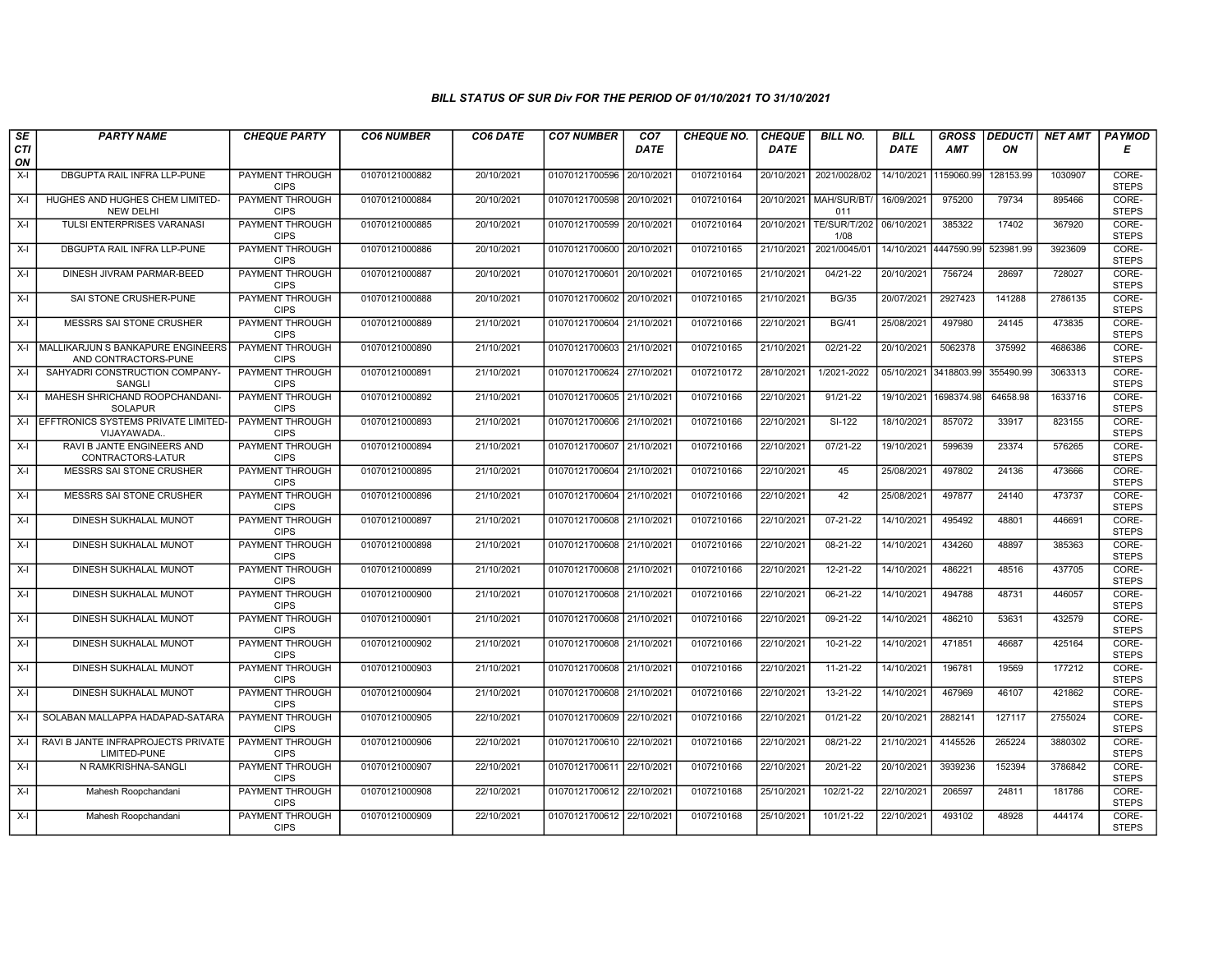| SE        | <b>PARTY NAME</b>                                         | <b>CHEQUE PARTY</b>                   | <b>CO6 NUMBER</b> | CO6 DATE   | <b>CO7 NUMBER</b>         | CO <sub>7</sub> | <b>CHEQUE NO.</b> | <b>CHEQUE</b> | <b>BILL NO.</b>      | <b>BILL</b> | <b>GROSS</b>          | <b>DEDUCTI</b> | NET AMT | <b>PAYMOD</b>         |
|-----------|-----------------------------------------------------------|---------------------------------------|-------------------|------------|---------------------------|-----------------|-------------------|---------------|----------------------|-------------|-----------------------|----------------|---------|-----------------------|
| CTI<br>ON |                                                           |                                       |                   |            |                           | <b>DATE</b>     |                   | <b>DATE</b>   |                      | DATE        | <b>AMT</b>            | ON             |         | Е                     |
| $X-I$     | Mahesh Roopchandani                                       | <b>PAYMENT THROUGH</b><br><b>CIPS</b> | 01070121000910    | 22/10/2021 | 01070121700612 22/10/2021 |                 | 0107210168        | 25/10/2021    | 100/21-22            | 22/10/2021  | 483100                | 47949          | 435151  | CORE-<br><b>STEPS</b> |
| $X-I$     | PANKAJ FABRICATORS AND<br>ENGINEERING WORKS-PUNE          | <b>PAYMENT THROUGH</b><br><b>CIPS</b> | 01070121000911    | 22/10/2021 | 01070121700614 22/10/2021 |                 | 0107210168        | 25/10/2021    | $01/21 - 22$         | 14/10/2021  | 1317897.99            | 131320.99      | 1186577 | CORE-<br><b>STEPS</b> |
| $X-I$     | <b>D S YADAV-SOLAPUR</b>                                  | PAYMENT THROUGH<br><b>CIPS</b>        | 01070121000913    | 22/10/2021 | 01070121700613 22/10/2021 |                 | 0107210167        | 22/10/2021    | 14/21-22             | 22/10/2021  | 3450364               | 138168         | 3312196 | CORE-<br><b>STEPS</b> |
| $X-I$     | MESSRS BHARTI AIRTEL LIMITED                              | PAYMENT THROUGH<br><b>CIPS</b>        | 01070121000914    | 23/10/2021 | 01070121700615 25/10/2021 |                 | 0107210168        | 25/10/2021    | BM2227l01011<br>6637 | 06/10/2021  | 46095                 | 922            | 45173   | CORE-<br><b>STEPS</b> |
| $X-I$     | <b>HRKENTERPRISES</b>                                     | <b>PAYMENT THROUGH</b><br><b>CIPS</b> | 01070121000916    | 25/10/2021 | 01070121700616 25/10/2021 |                 | 0107210168        | 25/10/2021    | RR/DD-07             | 21/09/2021  | 1388165               | 209943         | 1178222 | CORE-<br><b>STEPS</b> |
| $X-I$     | YV MANE CONSTRUCTIONS PVT LTD-<br><b>PUNE</b>             | <b>PAYMENT THROUGH</b><br><b>CIPS</b> | 01070121000917    | 25/10/2021 | 01070121700617 25/10/2021 |                 | 0107210169        | 27/10/2021    | $04/21-22$           | 25/10/2021  | 3402042               | 163174         | 3238868 | CORE-<br><b>STEPS</b> |
| $X-I$     | OM CONSTRUCTION-SOLAPUR                                   | PAYMENT THROUGH<br><b>CIPS</b>        | 01070121000918    | 25/10/2021 | 01070121700618 25/10/2021 |                 | 0107210169        | 27/10/2021    | $04/21 - 22$         | 25/10/2021  | 4319947               | 254537         | 4065410 | CORE-<br><b>STEPS</b> |
| $X-I$     | DBGUPTA RAIL INFRA LLP-PUNE                               | PAYMENT THROUGH<br><b>CIPS</b>        | 01070121000919    | 25/10/2021 | 01070121700619 25/10/2021 |                 | 0107210169        | 27/10/2021    | 2021/0049/01         | 20/10/2021  | 3796156               | 411013         | 3385143 | CORE-<br><b>STEPS</b> |
| $X-I$     | MIDORBIT BIZHUB PRIVATE LIMITED-<br><b>THANE</b>          | <b>PAYMENT THROUGH</b><br><b>CIPS</b> | 01070121000921    | 26/10/2021 | 01070121700620 26/10/2021 |                 | 0107210169        | 27/10/2021    | 004/2021             | 19/10/2021  | 371952                | 46909          | 325043  | CORE-<br><b>STEPS</b> |
| $X-I$     | NAVKETAN PRIVATE LIMITED-KOLKATA                          | <b>PAYMENT THROUGH</b><br><b>CIPS</b> | 01070121000922    | 26/10/2021 | 01070121700623 26/10/2021 |                 | 0107210169        | 27/10/2021    | 028/21-22            | 26/10/2021  | 1773239               | 90390          | 1682849 | CORE-<br><b>STEPS</b> |
| $X-I$     | N RAMKRISHNA-SANGLI                                       | PAYMENT THROUGH<br><b>CIPS</b>        | 01070121000923    | 26/10/2021 | 01070121700621 26/10/2021 |                 | 0107210169        | 27/10/2021    | 22/21-22             | 25/10/2021  | 239259                | 28795          | 210464  | CORE-<br><b>STEPS</b> |
| $X-I$     | N RAMKRISHNA-SANGLI                                       | PAYMENT THROUGH<br><b>CIPS</b>        | 01070121000924    | 26/10/2021 | 01070121700622 26/10/2021 |                 | 0107210169        | 27/10/2021    | 21/21-22             | 25/10/2021  | 3525513               | 135569         | 3389944 | CORE-<br><b>STEPS</b> |
| $X-I$     | <b>IG CONSTRUCTIONPUNE</b>                                | <b>PAYMENT THROUGH</b><br><b>CIPS</b> | 01070121000925    | 26/10/2021 | 01070121700625 27/10/2021 |                 | 0107210176        | 01/11/2021    | $\overline{1}$       | 20/10/2021  | 343641                | 34613          | 309028  | CORE-<br><b>STEPS</b> |
| $X-I$     | OM SAI TOURS AND TRAVELS                                  | <b>PAYMENT THROUGH</b><br><b>CIPS</b> | 01070121000927    | 27/10/2021 | 01070121700627            | 27/10/2021      | 0107210172        | 28/10/2021    | <b>HOV/11</b>        | 01/10/2021  | 141794                | 4501           | 137293  | CORE-<br><b>STEPS</b> |
| $X-I$     | OM SAI TOURS AND TRAVELS                                  | PAYMENT THROUGH<br><b>CIPS</b>        | 01070121000928    | 27/10/2021 | 01070121700628 27/10/2021 |                 | 0107210172        | 28/10/2021    | $CMS-6$              | 01/10/2021  | 118486                | 3576           | 114910  | CORE-<br><b>STEPS</b> |
| $X-I$     | MALLIKARJUN S BANKAPURE ENGINEERS<br>AND CONTRACTORS-PUNE | PAYMENT THROUGH<br><b>CIPS</b>        | 01070121000932    | 27/10/2021 | 01070121700629 27/10/2021 |                 | 0107210172        | 28/10/2021    | 03A/21-22            | 26/10/2021  | 1224846               | 54350          | 1170496 | CORE-<br><b>STEPS</b> |
| $X-I$     | MAHESH SHRICHAND ROOPCHANDANI-<br><b>SOLAPUR</b>          | PAYMENT THROUGH<br><b>CIPS</b>        | 01070121000933    | 27/10/2021 | 01070121700630 27/10/2021 |                 | 0107210172        | 28/10/2021    | 99/21-22             | 22/10/2021  | 2134159               | 131652         | 2002507 | CORE-<br><b>STEPS</b> |
| $X-I$     | Mahesh Roopchandani                                       | <b>PAYMENT THROUGH</b><br><b>CIPS</b> | 01070121000934    | 27/10/2021 | 01070121700631 27/10/2021 |                 | 0107210172        | 28/10/2021    | 95/21-22             | 22/10/2021  | 335539                | 13014          | 322525  | CORE-<br><b>STEPS</b> |
| $X-I$     | Mahesh Roopchandani                                       | PAYMENT THROUGH<br><b>CIPS</b>        | 01070121000935    | 27/10/2021 | 01070121700631            | 27/10/2021      | 0107210172        | 28/10/2021    | $94/21 - 22$         | 22/10/2021  | 274322                | 38129          | 236193  | CORE-<br><b>STEPS</b> |
| $X-I$     | Mahesh Roopchandani                                       | PAYMENT THROUGH<br><b>CIPS</b>        | 01070121000936    | 27/10/2021 | 01070121700631 27/10/2021 |                 | 0107210172        | 28/10/2021    | 96/21-22             | 22/10/2021  | 246045                | 38910          | 207135  | CORE-<br><b>STEPS</b> |
| $X-I$     | Mahesh Roopchandani                                       | <b>PAYMENT THROUGH</b><br><b>CIPS</b> | 01070121000938    | 27/10/2021 | 01070121700631 27/10/2021 |                 | 0107210172        | 28/10/2021    | 93/21-22             | 22/10/2021  | 314236                | 12208          | 302028  | CORE-<br><b>STEPS</b> |
| $X-I$     | Mahesh Roopchandani                                       | <b>PAYMENT THROUGH</b><br><b>CIPS</b> | 01070121000939    | 27/10/2021 | 01070121700631 27/10/2021 |                 | 0107210172        | 28/10/2021    | 98/21-22             | 22/10/2021  | 490450                | 18879          | 471571  | CORE-<br><b>STEPS</b> |
| $X-I$     | Mahesh Roopchandani                                       | PAYMENT THROUGH<br><b>CIPS</b>        | 01070121000940    | 27/10/2021 | 01070121700631 27/10/2021 |                 | 0107210172        | 28/10/2021    | 97/21-22             | 22/10/2021  | 289249                | 40186          | 249063  | CORE-<br><b>STEPS</b> |
| $X-I$     | Mahesh Roopchandani                                       | PAYMENT THROUGH<br><b>CIPS</b>        | 01070121000943    | 28/10/2021 | 01070121700632 28/10/2021 |                 | 0107210176        | 01/11/2021    | 92/21-22             | 22/10/2021  | 227723                | 10333          | 217390  | CORE-<br><b>STEPS</b> |
| $X-I$     | <b>SVN ASSOCIATES</b>                                     | <b>PAYMENT THROUGH</b><br><b>CIPS</b> | 01070121000944    | 28/10/2021 | 01070121700633 28/10/2021 |                 | 0107210176        | 01/11/2021    | 183                  | 18/10/2021  | 1160336               | 58710          | 1101626 | CORE-<br><b>STEPS</b> |
| $X-I$     | SRINIVASA CONSTRUCTION AND<br>SUPPLIERS-AHMEDNAGAR        | <b>PAYMENT THROUGH</b><br><b>CIPS</b> | 01070121000945    | 28/10/2021 | 01070121700634 28/10/2021 |                 | 0107210176        | 01/11/2021    | 20/21-22             |             | 27/10/2021 2071054.98 | 203292.98      | 1867762 | CORE-<br><b>STEPS</b> |
|           | X-I M/S UDHAS NATH BABA SERICES PVT LTD                   | <b>PAYMENT THROUGH</b><br><b>CIPS</b> | 01070121000946    | 28/10/2021 | 01070121700636 28/10/2021 |                 | 0107210176        | 01/11/2021    | 65                   | 15/07/2021  | 774412                | 154881         | 619531  | CORE-<br><b>STEPS</b> |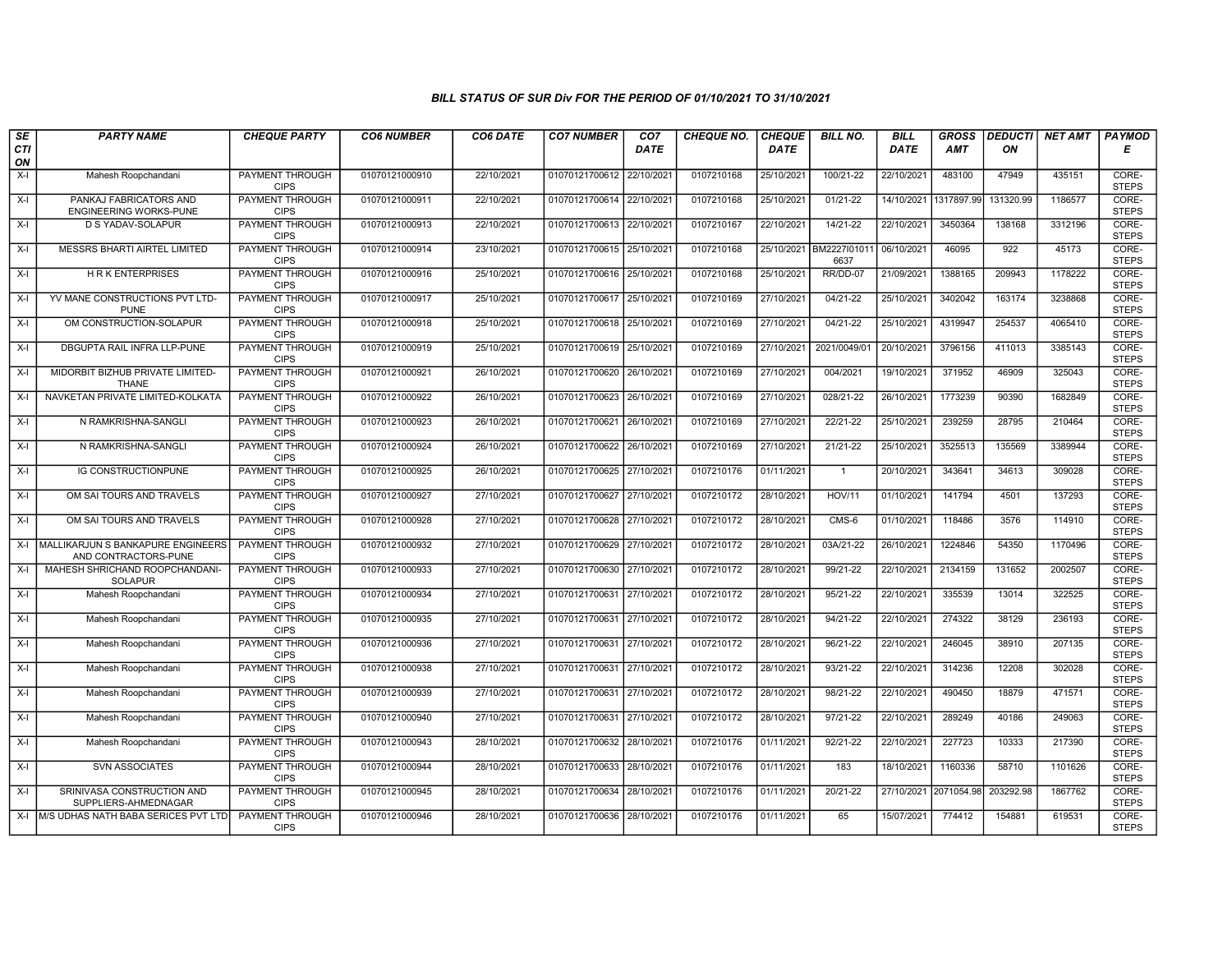| SE        | <b>PARTY NAME</b>                                      | <b>CHEQUE PARTY</b>                      | <b>CO6 NUMBER</b> | CO6 DATE   | <b>CO7 NUMBER</b>         | CO <sub>7</sub> | <b>CHEQUE NO.</b> | <b>CHEQUE</b> | <b>BILL NO.</b>      | <b>BILL</b>           | <b>GROSS</b> | <b>DEDUCTI</b> | <b>NET AMT</b> | <b>PAYMOD</b>         |
|-----------|--------------------------------------------------------|------------------------------------------|-------------------|------------|---------------------------|-----------------|-------------------|---------------|----------------------|-----------------------|--------------|----------------|----------------|-----------------------|
| CTI<br>ON |                                                        |                                          |                   |            |                           | DATE            |                   | DATE          |                      | DATE                  | AMT          | ON             |                | Е                     |
| $X-I$     | KRISHNA CONSTRUCTION CO-<br><b>ULHASNAGAR</b>          | <b>PAYMENT THROUGH</b><br><b>CIPS</b>    | 01070121000947    | 28/10/2021 | 01070121700635            | 28/10/202       | 0107210176        | 01/11/2021    | $03/21 - 22$         | 26/10/2021            | 4162358      | 1604525        | 2557833        | CORE-<br><b>STEPS</b> |
|           | X-I RAVI B JANTE INFRAPROJECTS PRIVATE<br>LIMITED-PUNE | <b>PAYMENT THROUGH</b><br><b>CIPS</b>    | 01070121000950    | 29/10/2021 | 01070121700637 29/10/2021 |                 | 0107210176        | 01/11/2021    | 09/21-22             | 28/10/2021            | 2255644      | 117247         | 2138397        | CORE-<br><b>STEPS</b> |
| $X-I$     | AKSHAY RAJENDRA MORDEKAR-<br><b>SOLAPUR</b>            | PAYMENT THROUGH<br><b>CIPS</b>           | 01070121000953    | 29/10/2021 | 01070121700639            | 29/10/2021      | 0107210175        | 29/10/2021    | 02/21-22             | 28/10/2021            | 176740       | 3534           | 173206         | CORE-<br><b>STEPS</b> |
| $X-I$     | D S YADAV-SOLAPUR                                      | PAYMENT THROUGH<br><b>CIPS</b>           | 01070121000955    | 29/10/2021 | 01070121700640            | 29/10/202       | 0107210176        | 01/11/2021    | 15/21-22             | 27/10/2021            | 1345870      | 51787          | 1294083        | CORE-<br><b>STEPS</b> |
| $X-I$     | RIGHT CONSTRUCTION-PUNE                                | <b>PAYMENT THROUGH</b><br><b>CIPS</b>    | 01070121000956    | 29/10/2021 | 01070121700641            | 29/10/2021      | 0107210176        | 01/11/2021    | $01/21-22$           | 26/10/2021            | 5125877      | 453282         | 4672595        | CORE-<br><b>STEPS</b> |
| $X-I$     | RIGHT CONSTRUCTION-PUNE                                | <b>PAYMENT THROUGH</b><br><b>CIPS</b>    | 01070121000957    | 29/10/2021 | 01070121700642 29/10/2021 |                 | 0107210176        | 01/11/2021    | $02/21 - 22$         | 26/10/2021            | 4205069      | 484962         | 3720107        | CORE-<br><b>STEPS</b> |
| $X-I$     | IND INFOTECH SERVICES-NAGPUR                           | PAYMENT THROUGH<br><b>CIPS</b>           | 01070121000959    | 29/10/2021 | 01070121700643 29/10/2021 |                 | 0107210176        | 01/11/2021    | 04/21-22             | 28/10/2021            | 3054081      | 95623          | 2958458        | CORE-<br><b>STEPS</b> |
| $X-I$     | RAJENDRA ASHOK AKOLKAR-<br>AHMEDNAGAR                  | PAYMENT THROUGH<br><b>CIPS</b>           | 01070121000960    | 29/10/2021 | 01070121700644            | 29/10/2021      | 0107210176        | 01/11/2021    | 03/21-22             | 29/10/2021            | 600266       | 25272          | 574994         | CORE-<br><b>STEPS</b> |
| $X-I$     | SUPARSHWASAGAR PRIVATE LIMITED-<br><b>PUNE</b>         | <b>PAYMENT THROUGH</b><br><b>CIPS</b>    | 01070121000961    | 29/10/2021 | 01070121700645 29/10/2021 |                 | 0107210176        | 01/11/2021    | 07/21-22             | 29/10/2021            | 1511670      | 73710          | 1437960        | CORE-<br><b>STEPS</b> |
| $X-I$     | VATTIKUTI VENKATESHWARULU-RAICHUR                      | <b>PAYMENT THROUGH</b><br><b>CIPS</b>    | 01070121000962    | 29/10/2021 | 01070121700646 29/10/2021 |                 | 0107210176        | 01/11/2021    | 10/2020-21           | 04/01/2021 1803500.98 |              | 177910.98      | 1625590        | CORE-<br><b>STEPS</b> |
| X-II      | IPF/RPF/DQM/SUR                                        | <b>DIVISIONAL</b><br>CASHIER(P) SHOLAPUR | 01070221003914    | 01/10/2021 | 01070221701341 01/10/2021 |                 | 985273            | 01/10/2021    | 614982               | 29/09/2021            | 25000        | $\mathbf 0$    | 25000          | CASH                  |
| $X-II$    | MAHARASHTRA STATE ELECTRICITY<br>DISTRIBUTION COMPANY  | <b>PAYMENT THROUGH</b><br><b>CIPS</b>    | 01070221003915    | 01/10/2021 | 01070221701342 01/10/2021 |                 | 0107210148        | 01/10/2021    | 1338103453           | 29/09/2021            | 1340         | $\mathbf 0$    | 1340           | CORE-<br><b>STEPS</b> |
| $X-II$    | NEWASKAR AUTOMOBILES                                   | PAYMENT THROUGH<br><b>CIPS</b>           | 01070221003916    | 01/10/2021 | 01070221701364            | 06/10/2021      | 0107210152        | 06/10/2021    | RJC004402DE<br>00411 | 02/07/2021            | 5623         | $\mathbf 0$    | 5623           | CORE-<br><b>STEPS</b> |
| X-II      | ACHINTHYA AUTOMTION AND<br>ROBOTICS, SOLAPUR           | PAYMENT THROUGH<br><b>CIPS</b>           | 01070221003917    | 01/10/2021 | 01070221701396 08/10/2021 |                 | 0107210156        | 08/10/2021    | 222537               | 24/09/2021            | 41100        | $\mathbf 0$    | 41100          | CORE-<br><b>STEPS</b> |
| X-II      | AJAY RAMCHANDRA JADHAV                                 | <b>PAYMENT THROUGH</b><br><b>CIPS</b>    | 01070221003918    | 01/10/2021 | 01070221701395 08/10/2021 |                 | 0107210156        | 08/10/2021    | 222538               | 24/09/2021            | 18800        | $\mathbf 0$    | 18800          | CORE-<br><b>STEPS</b> |
| X-II      | <b>ATHARV ENTERPRISES</b>                              | <b>PAYMENT THROUGH</b><br><b>CIPS</b>    | 01070221003919    | 01/10/2021 | 01070221701397            | 08/10/2021      | 0107210156        | 08/10/2021    | 222531               | 18/08/2021            | 11900        | $\mathbf{0}$   | 11900          | CORE-<br><b>STEPS</b> |
| $X-H$     | <b>JAVED IBRAHIM KAMBLE</b>                            | <b>PAYMENT THROUGH</b><br><b>CIPS</b>    | 01070221003920    | 01/10/2021 | 01070221701346 01/10/2021 |                 | 0107210150        | 05/10/2021    | 268768               | 23/09/2021            | 14020        | 136            | 13884          | CORE-<br><b>STEPS</b> |
| X-II      | DATACOM PRODUCTS INDIA PRIVATE<br>LIMITED              | PAYMENT THROUGH<br><b>CIPS</b>           | 01070221003921    | 01/10/2021 | 01070221701347            | 01/10/2021      | 0107210150        | 05/10/2021    | 252840               | 24/09/2021            | 241530       | $\mathbf 0$    | 241530         | CORE-<br><b>STEPS</b> |
| $X-II$    | DATACOM PRODUCTS INDIA PRIVATE<br>LIMITED              | <b>PAYMENT THROUGH</b><br><b>CIPS</b>    | 01070221003922    | 01/10/2021 | 01070221701347            | 01/10/202       | 0107210150        | 05/10/2021    | 252839               | 06/09/2021            | 140000       | $\overline{0}$ | 140000         | CORE-<br><b>STEPS</b> |
| X-II      | SQUARE COMMUNICATION PVT LTD                           | <b>PAYMENT THROUGH</b><br><b>CIPS</b>    | 01070221003923    | 01/10/2021 | 01070221701343 01/10/2021 |                 | 0107210149        | 01/10/2021    | 95/20-21             | 18/06/2020            | 15108        | $\mathbf 0$    | 15108          | CORE-<br><b>STEPS</b> |
| $X-H$     | SQUARE COMMUNICATION PVT LTD                           | <b>PAYMENT THROUGH</b><br><b>CIPS</b>    | 01070221003924    | 01/10/2021 | 01070221701343 01/10/2021 |                 | 0107210149        | 01/10/2021    | PBM37/20-<br>21SOLAP | 30/04/2021            | 7554         | $\mathbf 0$    | 7554           | CORE-<br><b>STEPS</b> |
| X-II      | SQUARE COMMUNICATION PVT LTD                           | PAYMENT THROUGH<br><b>CIPS</b>           | 01070221003925    | 01/10/2021 | 01070221701343            | 01/10/2021      | 0107210149        | 01/10/2021    | 116/21-22            | 30/06/2021            | 8851         | $\mathbf 0$    | 8851           | CORE-<br><b>STEPS</b> |
| $X-II$    | SSE/P WAY/DUD                                          | STATE BANK OF INDIA<br>(IMPREST)         | 01070221003926    | 01/10/2021 | 01070221701344 01/10/2021 |                 | 985275            | 01/10/2021    | 396                  | 09/09/2021            | 18423        | $\overline{0}$ | 18423          | <b>IMP</b>            |
| X-II      | ARYAN CONSTRUCTION AND SUPPLIERS-<br>AHMEDNAGAR        | <b>PAYMENT THROUGH</b><br><b>CIPS</b>    | 01070221003927    | 01/10/2021 | 01070221701345 01/10/2021 |                 | 0107210149        | 01/10/2021    | 07/21-22             | 01/09/2021            | 378080       | 16214          | 361866         | CORE-<br><b>STEPS</b> |
| $X-H$     | Dr VINAYAK D DESHPANDE                                 | <b>PAYMENT THROUGH</b><br><b>CIPS</b>    | 01070221003928    | 04/10/2021 | 01070221701350 04/10/2021 |                 | 0107210150        | 05/10/2021    | 849                  | 29/09/2021            | 3000         | $\mathbf 0$    | 3000           | CORE-<br><b>STEPS</b> |
| X-II      | Dr VINAYAK D DESHPANDE                                 | PAYMENT THROUGH<br><b>CIPS</b>           | 01070221003929    | 04/10/2021 | 01070221701350 04/10/2021 |                 | 0107210150        | 05/10/2021    | 850                  | 29/09/2021            | 3000         | $\Omega$       | 3000           | CORE-<br><b>STEPS</b> |
| $X-II$    | Dr Sonai Krishnamohan Rawal                            | PAYMENT THROUGH<br><b>CIPS</b>           | 01070221003930    | 04/10/2021 | 01070221701350 04/10/2021 |                 | 0107210150        | 05/10/2021    | 851                  | 30/09/2021            | 3000         | $\mathbf 0$    | 3000           | CORE-<br><b>STEPS</b> |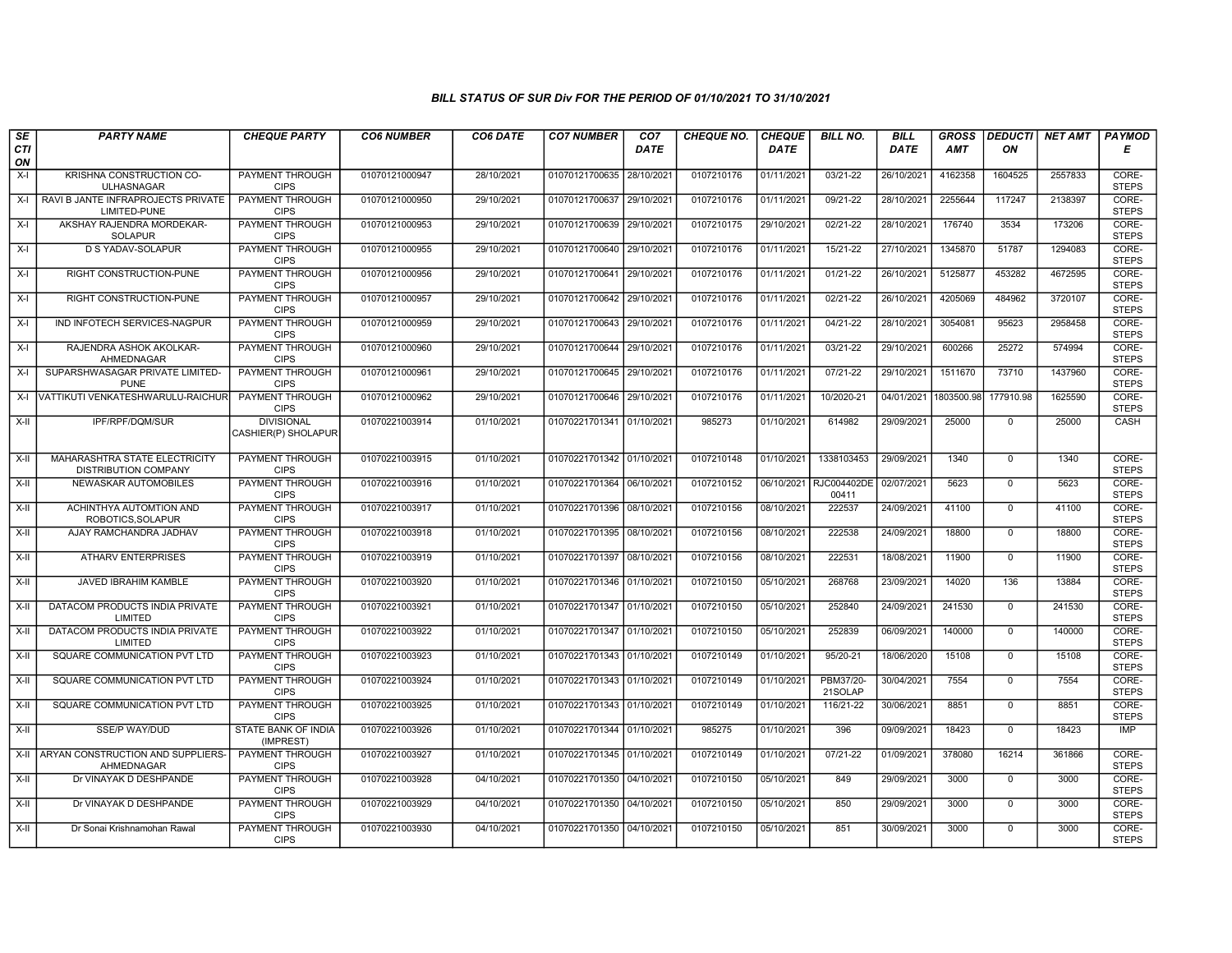| SE<br>CTI | <b>PARTY NAME</b>                                 | <b>CHEQUE PARTY</b>                      | <b>CO6 NUMBER</b> | CO6 DATE   | <b>CO7 NUMBER</b>         | CO <sub>7</sub><br><b>DATE</b> | <b>CHEQUE NO.</b> | <b>CHEQUE</b><br><b>DATE</b> | <b>BILL NO.</b>     | <b>BILL</b><br><b>DATE</b> | <b>GROSS</b><br>AMT | <b>DEDUCTI</b><br>ON | NET AMT | <b>PAYMOD</b><br>Е    |
|-----------|---------------------------------------------------|------------------------------------------|-------------------|------------|---------------------------|--------------------------------|-------------------|------------------------------|---------------------|----------------------------|---------------------|----------------------|---------|-----------------------|
| ON        |                                                   |                                          |                   |            |                           |                                |                   |                              |                     |                            |                     |                      |         |                       |
| $X-H$     | Dr Sonai Krishnamohan Rawal                       | PAYMENT THROUGH<br><b>CIPS</b>           | 01070221003931    | 04/10/2021 | 01070221701350 04/10/2021 |                                | 0107210150        | 05/10/2021                   | 852                 | 30/09/2021                 | 3000                | $\mathbf{0}$         | 3000    | CORE-<br><b>STEPS</b> |
| $X-H$     | ADEN/NG/KWV                                       | <b>STATE BANK OF INDIA</b><br>(IMPREST)  | 01070221003932    | 04/10/2021 | 01070221701353 04/10/2021 |                                | 985277            | 05/10/2021                   | 12704               | 11/03/2021                 | 2650                | $\mathbf 0$          | 2650    | <b>IMP</b>            |
| $X-II$    | CCOR/DD/LOBBY                                     | STATE BANK OF INDIA<br>(IMPREST)         | 01070221003933    | 04/10/2021 | 01070221701353 04/10/2021 |                                | 985277            | 05/10/2021                   | 579                 | 21/07/2021                 | 4987                | $\mathsf{O}$         | 4987    | <b>IMP</b>            |
| $X-II$    | SR SE(C&W)/WD/GEN                                 | STATE BANK OF INDIA<br>(IMPREST)         | 01070221003934    | 04/10/2021 | 01070221701353 04/10/2021 |                                | 985277            | 05/10/2021                   | 05                  | 04/09/2021                 | 7106                | $\overline{0}$       | 7106    | <b>IMP</b>            |
| X-II      | ADEN/ANG                                          | <b>STATE BANK OF INDIA</b><br>(IMPREST)  | 01070221003935    | 04/10/2021 | 01070221701353 04/10/2021 |                                | 985277            | 05/10/2021                   | 190921/06           | 24/09/2021                 | 4975                | $\mathbf 0$          | 4975    | IMP                   |
| X-II      | ADEN/NG/KWV                                       | STATE BANK OF INDIA<br>(IMPREST)         | 01070221003936    | 04/10/2021 | 01070221701353 04/10/2021 |                                | 985277            | 05/10/2021                   | 2450                | 12/06/2021                 | 4995                | $\Omega$             | 4995    | <b>IMP</b>            |
| $X-II$    | JAYDEEP ENTERPRISES                               | PAYMENT THROUGH<br><b>CIPS</b>           | 01070221003938    | 04/10/2021 | 01070221701351            | 04/10/2021                     | 0107210150        | 05/10/2021                   | 10                  | 04/10/2021                 | 29799.99            | 1060.99              | 28739   | CORE-<br><b>STEPS</b> |
| $X-II$    | <b>HPCL DT CARD</b>                               | <b>PAYMENT THROUGH</b><br><b>CIPS</b>    | 01070221003939    | 04/10/2021 | 01070221701352 04/10/2021 |                                | 0107210150        | 05/10/2021                   | 20233               | 22/09/2021                 | 970429              | $\mathsf{O}$         | 970429  | CORE-<br><b>STEPS</b> |
| $X-H$     | L S PAVAR TEMPO SERVICE-SOLAPUR                   | <b>PAYMENT THROUGH</b><br><b>CIPS</b>    | 01070221003940    | 04/10/2021 | 01070221701373 06/10/2021 |                                | 0107210152        | 06/10/2021                   | 279250              | 28/09/2021                 | 115000              | $\mathbf 0$          | 115000  | CORE-<br><b>STEPS</b> |
| X-II      | L S PAVAR TEMPO SERVICE-SOLAPUR                   | <b>PAYMENT THROUGH</b><br><b>CIPS</b>    | 01070221003942    | 04/10/2021 | 01070221701374 06/10/2021 |                                | 0107210152        | 06/10/2021                   | 279249              | 28/09/2021                 | 98780               | $\mathbf 0$          | 98780   | CORE-<br><b>STEPS</b> |
| X-II      | HPCL DT CARD (ELECT D G SET)                      | PAYMENT THROUGH<br><b>CIPS</b>           | 01070221003943    | 04/10/2021 | 01070221701354 04/10/2021 |                                | 0107210150        | 05/10/2021                   | 33                  | 30/09/2021                 | 28800               | $\mathbf{0}$         | 28800   | CORE-<br><b>STEPS</b> |
| $X-II$    | YASHSHREE ENTERPRISE                              | <b>PAYMENT THROUGH</b><br><b>CIPS</b>    | 01070221003944    | 05/10/2021 | 01070221701375 06/10/2021 |                                | 0107210152        | 06/10/2021                   | 213931              | 02/09/2021                 | 226200              | $\mathsf{O}$         | 226200  | CORE-<br><b>STEPS</b> |
| X-II      | CCOR/DD/LOBBY                                     | <b>STATE BANK OF INDIA</b><br>(IMPREST)  | 01070221003945    | 05/10/2021 | 01070221701355 05/10/2021 |                                | 985279            | 05/10/2021                   | RPADIVR697<br>32872 | 09/08/2021                 | 4994                | $\mathbf 0$          | 4994    | IMP                   |
| X-II      | ADEN/SUR                                          | STATE BANK OF INDIA<br>(IMPREST)         | 01070221003946    | 05/10/2021 | 01070221701355 05/10/2021 |                                | 985279            | 05/10/2021                   | 4335                | 08/09/2021                 | 14560               | $\mathbf 0$          | 14560   | <b>IMP</b>            |
| X-II      | ADEN/ANG                                          | STATE BANK OF INDIA<br>(IMPREST)         | 01070221003947    | 05/10/2021 | 01070221701355 05/10/2021 |                                | 985279            | 05/10/2021                   | 6239                | 14/08/2021                 | 5800                | $\mathbf{0}$         | 5800    | <b>IMP</b>            |
| $X-II$    | MANISHA ANALYTICAL LABORATORIES<br><b>PVT LTD</b> | <b>PAYMENT THROUGH</b><br><b>CIPS</b>    | 01070221003948    | 05/10/2021 | 01070221701356 05/10/2021 |                                | 0107210151        | 05/10/2021                   | 20-21/002985        | 07/09/2020                 | 12390               | $\mathbf 0$          | 12390   | CORE-<br><b>STEPS</b> |
| X-II      | MANISHA ANALYTICAL LABORATORIES<br><b>PVT LTD</b> | <b>PAYMENT THROUGH</b><br><b>CIPS</b>    | 01070221003949    | 05/10/2021 | 01070221701356 05/10/2021 |                                | 0107210151        | 05/10/2021                   | 20-21/007247        | 06/02/2021                 | 19706               | $\mathbf 0$          | 19706   | CORE-<br><b>STEPS</b> |
| X-II      | MANISHA ANALYTICAL LABORATORIES<br>PVT LTD        | <b>PAYMENT THROUGH</b><br><b>CIPS</b>    | 01070221003950    | 05/10/2021 | 01070221701356 05/10/2021 |                                | 0107210151        | 05/10/2021                   | 20-21/004969        | 18/11/2020                 | 3540                | $\mathbf 0$          | 3540    | CORE-<br><b>STEPS</b> |
| X-II      | MANISHA ANALYTICAL LABORATORIES<br>PVT LTD        | PAYMENT THROUGH<br><b>CIPS</b>           | 01070221003951    | 05/10/2021 | 01070221701356 05/10/2021 |                                | 0107210151        | 05/10/2021                   | 20-21/004351        | 19/10/2020                 | 14632               | $\mathbf 0$          | 14632   | CORE-<br><b>STEPS</b> |
| $X-II$    | IPF/RPF/SNSI MH13 DK 6573                         | STATE BANK OF INDIA<br>(IMPREST)         | 01070221003952    | 05/10/2021 | 01070221701357 05/10/2021 |                                | 985279            | 05/10/2021                   | 9225,3961,401<br>5  | 17/06/2021                 | 3000                | $\Omega$             | 3000    | <b>IMP</b>            |
| X-II      | IPF/RPF/KLBG MH13 DK 3767                         | STATE BANK OF INDIA<br>(IMPREST)         | 01070221003953    | 05/10/2021 | 01070221701357 05/10/2021 |                                | 985279            | 05/10/2021                   | 6631,6662,167<br>37 | 01/07/2021                 | 3000                | $\mathbf 0$          | 3000    | <b>IMP</b>            |
| X-II      | IPF/RPF/SNSI                                      | <b>DIVISIONAL</b><br>CASHIER(P) SHOLAPUR | 01070221003954    | 05/10/2021 | 01070221701357 05/10/2021 |                                | 985278            | 05/10/2021                   | $\overline{21}$     | 07/06/2021                 | 8880                | $\mathbf 0$          | 8880    | CASH                  |
| $X-II$    | IPF/RPF/SNSI/GEN/IMP                              | <b>STATE BANK OF INDIA</b><br>(IMPREST)  | 01070221003955    | 05/10/2021 | 01070221701357 05/10/2021 |                                | 985279            | 05/10/2021                   | 962                 | 10/02/2021                 | 1000                | $\overline{0}$       | 1000    | IMP                   |
| X-II      | <b>DMM SUR GEN</b>                                | STATE BANK OF INDIA<br>(IMPREST)         | 01070221003956    | 05/10/2021 | 01070221701357 05/10/2021 |                                | 985279            | 05/10/2021                   | 2C180059            | 27/07/2021                 | 9737                | $\mathbf{0}$         | 9737    | <b>IMP</b>            |
| X-II      | <b>GESCOM SHAHABAD</b>                            | <b>PAYMENT THROUGH</b><br><b>CIPS</b>    | 01070221003958    | 05/10/2021 | 01070221701358 05/10/2021 |                                | 0107210151        | 05/10/2021                   | $\overline{118}$    | 01/10/2021                 | 1221428             | $\Omega$             | 1221428 | CORE-<br><b>STEPS</b> |
| $X-II$    | SANTOSH CONSTRUCTION                              | PAYMENT THROUGH<br><b>CIPS</b>           | 01070221003959    | 05/10/2021 | 01070221701359 05/10/2021 |                                | 0107210151        | 05/10/2021                   | 2021-22/13          | 01/10/2021                 | 175773              | 7058                 | 168715  | CORE-<br><b>STEPS</b> |
| $X-II$    | RAMESHWAR AUSEKAR AND COMPANY                     | <b>PAYMENT THROUGH</b><br><b>CIPS</b>    | 01070221003960    | 05/10/2021 | 01070221701360 05/10/2021 |                                | 0107210152        | 06/10/2021                   | 71/2021-22          | 05/10/2021                 | 29681               | 1098                 | 28583   | CORE-<br><b>STEPS</b> |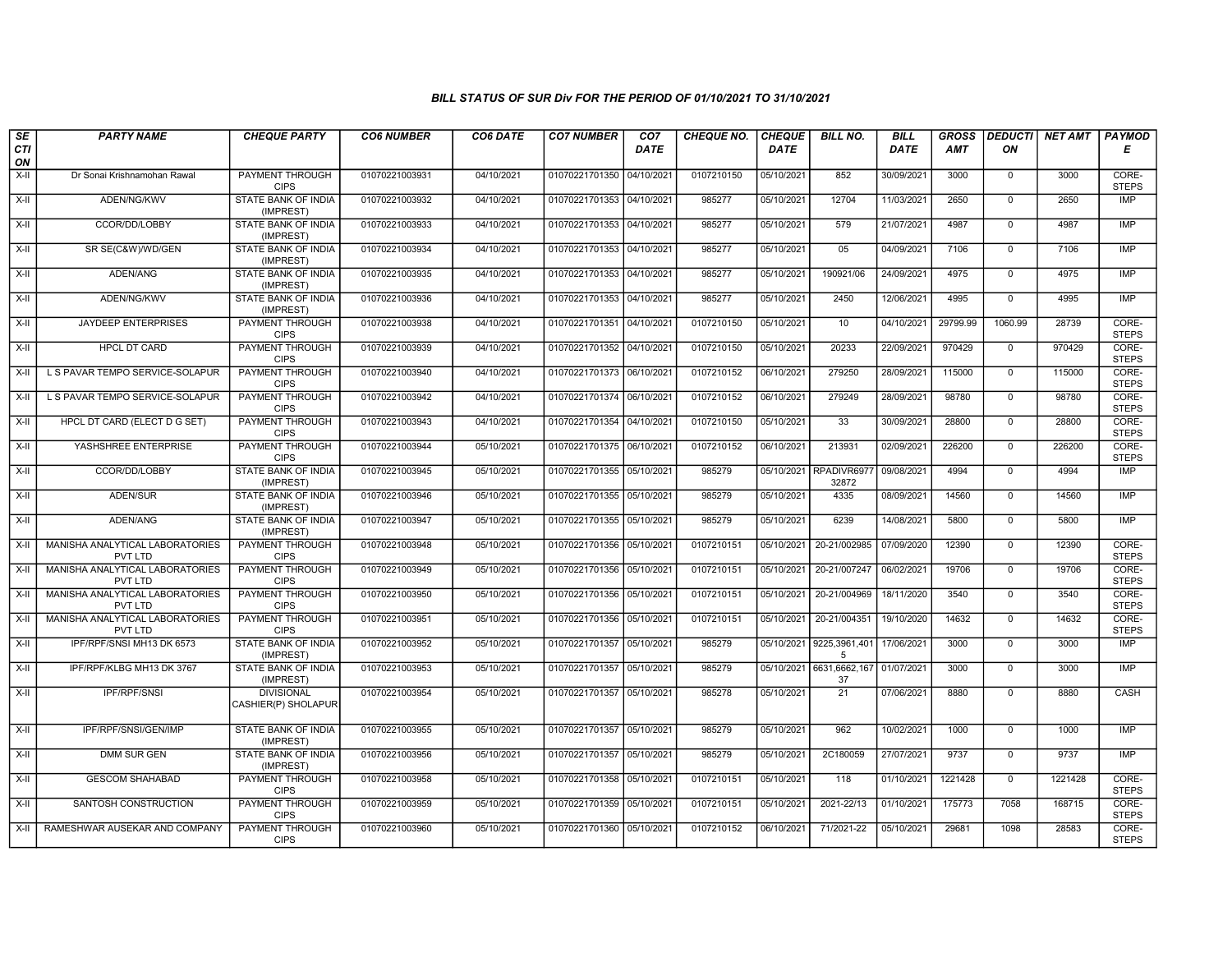| SE<br>CTI | <b>PARTY NAME</b>                                            | <b>CHEQUE PARTY</b>                      | <b>CO6 NUMBER</b> | CO6 DATE   | <b>CO7 NUMBER</b>         | CO <sub>7</sub><br><b>DATE</b> | <b>CHEQUE NO.</b> | <b>CHEQUE</b><br><b>DATE</b> | <b>BILL NO.</b>                | <b>BILL</b><br>DATE | <b>GROSS</b><br><b>AMT</b> | <b>DEDUCTI</b><br>ON | NET AMT | <b>PAYMOD</b><br>Е    |
|-----------|--------------------------------------------------------------|------------------------------------------|-------------------|------------|---------------------------|--------------------------------|-------------------|------------------------------|--------------------------------|---------------------|----------------------------|----------------------|---------|-----------------------|
| ON        |                                                              |                                          |                   |            |                           |                                |                   |                              |                                |                     |                            |                      |         |                       |
| X-II      | CHANDRASHEKHAR INDUSTRIES                                    | <b>PAYMENT THROUGH</b><br><b>CIPS</b>    | 01070221003961    | 05/10/2021 | 01070221701362 05/10/2021 |                                | 0107210152        | 06/10/2021                   | $\overline{23}$                | 28/09/2021          | 34800                      | 1111                 | 33689   | CORE-<br><b>STEPS</b> |
| X-II      | CMS / SUR                                                    | <b>DIVISIONAL</b><br>CASHIER(P) SHOLAPUR | 01070221003962    | 05/10/2021 | 01070221701361 05/10/2021 |                                | 985278            | 05/10/2021                   | 746334                         | 05/10/2021          | 10000                      | $\overline{0}$       | 10000   | CASH                  |
| X-II      | <b>SSE WORKS ANG</b>                                         | <b>STATE BANK OF INDIA</b><br>(IMPREST)  | 01070221003963    | 06/10/2021 | 01070221701363 06/10/2021 |                                | 985282            | 06/10/2021                   | 594                            | 16/08/2021          | 11506                      | $\mathbf 0$          | 11506   | <b>IMP</b>            |
| X-II      | SSE/P WAY/YL                                                 | <b>STATE BANK OF INDIA</b><br>(IMPREST)  | 01070221003964    | 06/10/2021 | 01070221701363 06/10/2021 |                                | 985282            | 06/10/2021                   | 161                            | 23/07/2021          | 14938                      | $\mathbf{0}$         | 14938   | <b>IMP</b>            |
| X-II      | <b>SSE/P WAY/N/SUR</b>                                       | STATE BANK OF INDIA<br>(IMPREST)         | 01070221003965    | 06/10/2021 | 01070221701363 06/10/2021 |                                | 985282            | 06/10/2021                   | 11110                          | 11/09/2021          | 14797                      | $\Omega$             | 14797   | <b>IMP</b>            |
| $X-II$    | IPF/RPF/KWV                                                  | STATE BANK OF INDIA<br>(IMPREST)         | 01070221003966    | 06/10/2021 | 01070221701365 06/10/2021 |                                | 985282            | 06/10/2021                   | 2071                           | 28/05/2021          | 1500                       | $\mathbf 0$          | 1500    | <b>IMP</b>            |
| $X-H$     | <b>DEN/S/SUR</b>                                             | <b>STATE BANK OF INDIA</b><br>(IMPREST)  | 01070221003967    | 06/10/2021 | 01070221701365 06/10/2021 |                                | 985282            | 06/10/2021                   | $\overline{4}$                 | 27/08/2021          | 7981                       | $\overline{0}$       | 7981    | IMP                   |
| X-II      | IPF/RPF/DQM/SUR                                              | <b>STATE BANK OF INDIA</b><br>(IMPREST)  | 01070221003968    | 06/10/2021 | 01070221701365 06/10/2021 |                                | 985282            | 06/10/2021                   | 15                             | 05/12/2020          | 888                        | $\mathbf{0}$         | 888     | <b>IMP</b>            |
| X-II      | IPF RPF PVR                                                  | <b>DIVISIONAL</b><br>CASHIER(P) SHOLAPUR | 01070221003969    | 06/10/2021 | 01070221701365 06/10/2021 |                                | 985281            | 06/10/2021                   | 16146,17610                    | 25/02/2021          | 2500                       | $\mathbf 0$          | 2500    | CASH                  |
| $X-H$     | IPF/RPF/DD                                                   | <b>STATE BANK OF INDIA</b><br>(IMPREST)  | 01070221003970    | 06/10/2021 | 01070221701365 06/10/2021 |                                | 985282            | 06/10/2021                   | 01                             | 01/07/2020          | 8750                       | $\overline{0}$       | 8750    | <b>IMP</b>            |
| X-II      | LAB POLYCLINIC/WADI                                          | STATE BANK OF INDIA<br>(IMPREST)         | 01070221003971    | 06/10/2021 | 01070221701365 06/10/2021 |                                | 985282            | 06/10/2021                   | 406                            | 02/03/2021          | 14627                      | $\mathbf{0}$         | 14627   | <b>IMP</b>            |
| X-II      | IPF/RPF/KWV                                                  | STATE BANK OF INDIA<br>(IMPREST)         | 01070221003972    | 06/10/2021 | 01070221701366 06/10/2021 |                                | 985284            | 07/10/2021                   | 01                             | 01/06/2021          | 8900                       | $\mathbf 0$          | 8900    | <b>IMP</b>            |
| $X-II$    | IPF/RPF/BGVN VEHICLE NO. MH-01 CY<br>9327                    | STATE BANK OF INDIA<br>(IMPREST)         | 01070221003973    | 06/10/2021 | 01070221701366 06/10/2021 |                                | 985284            | 07/10/2021                   | 27256,37403                    | 03/03/2021          | 2500                       | $\overline{0}$       | 2500    | <b>IMP</b>            |
| $X-H$     | <b>DEN/S/SUR</b>                                             | <b>STATE BANK OF INDIA</b><br>(IMPREST)  | 01070221003974    | 06/10/2021 | 01070221701366 06/10/2021 |                                | 985284            | 07/10/2021                   | 191                            | 28/09/2021          | 2950                       | $\overline{0}$       | 2950    | <b>IMP</b>            |
| X-II      | <b>DSC/RPF/SUR</b>                                           | <b>STATE BANK OF INDIA</b><br>(IMPREST)  | 01070221003975    | 06/10/2021 | 01070221701366 06/10/2021 |                                | 985284            | 07/10/2021                   | 70                             | 03/08/2021          | 1935                       | $\overline{0}$       | 1935    | <b>IMP</b>            |
| X-II      | MS/PVR/GEN                                                   | STATE BANK OF INDIA<br>(IMPREST)         | 01070221003976    | 06/10/2021 | 01070221701366 06/10/2021 |                                | 985284            | 07/10/2021                   | 1782                           | 17/08/2021          | 3864                       | $\mathbf{0}$         | 3864    | <b>IMP</b>            |
| X-II      | <b>SR DPO/SUR</b>                                            | STATE BANK OF INDIA<br>(IMPREST)         | 01070221003977    | 06/10/2021 | 01070221701366 06/10/2021 |                                | 985284            | 07/10/2021                   | 510                            | 07/09/2021          | 11997                      | $\mathbf{0}$         | 11997   | <b>IMP</b>            |
| $X-II$    | MAHARASHTRA STATE ELECTRICITY<br><b>DISTRIBUTION COMPANY</b> | <b>PAYMENT THROUGH</b><br><b>CIPS</b>    | 01070221003978    | 06/10/2021 | 01070221701368 06/10/2021 |                                | 0107210152        |                              | 06/10/2021 202109168051<br>391 | 06/10/2021          | 134450                     | $\mathbf 0$          | 134450  | CORE-<br><b>STEPS</b> |
| $X-H$     | SHRI SAIBABA SANSTHAN TRUST SHIRDI                           | <b>PAYMENT THROUGH</b><br><b>CIPS</b>    | 01070221003979    | 06/10/2021 | 01070221701368 06/10/2021 |                                | 0107210152        | 06/10/2021                   | 119                            | 16/09/2021          | 4876                       | $\overline{0}$       | 4876    | CORE-<br><b>STEPS</b> |
| X-II      | SR SE(C&W)/SUR                                               | STATE BANK OF INDIA<br>(IMPREST)         | 01070221003980    | 06/10/2021 | 01070221701370 06/10/2021 |                                | 985282            | 06/10/2021                   | 326                            | 14/08/2021          | 2900                       | $\mathsf{O}$         | 2900    | IMP                   |
| $X-H$     | ADEN/ANG                                                     | STATE BANK OF INDIA<br>(IMPREST)         | 01070221003981    | 06/10/2021 | 01070221701370 06/10/2021 |                                | 985282            | 06/10/2021                   | 8589                           | 24/08/2021          | 5300                       | $\overline{0}$       | 5300    | <b>IMP</b>            |
| X-II      | <b>CCOR/RCD/DD/DG SET</b>                                    | STATE BANK OF INDIA<br>(IMPREST)         | 01070221003982    | 06/10/2021 | 01070221701370 06/10/2021 |                                | 985282            | 06/10/2021                   | 739                            | 03/08/2021          | 9534                       | $\mathbf 0$          | 9534    | <b>IMP</b>            |
| $X-H$     | SR SE(C&W)/PVR                                               | <b>STATE BANK OF INDIA</b><br>(IMPREST)  | 01070221003983    | 06/10/2021 | 01070221701370 06/10/2021 |                                | 985282            | 06/10/2021                   | 107                            | 06/09/2021          | 497                        | $\overline{0}$       | 497     | <b>IMP</b>            |
| X-II      | SSE/C&W/SNSI/COACHING                                        | STATE BANK OF INDIA<br>(IMPREST)         | 01070221003984    | 06/10/2021 | 01070221701370 06/10/2021 |                                | 985282            | 06/10/2021                   | 517                            | 22/09/2021          | 2500                       | $\mathbf 0$          | 2500    | <b>IMP</b>            |
| X-II      | SSE(C&W)SUR/COACHING                                         | STATE BANK OF INDIA<br>(IMPREST)         | 01070221003985    | 06/10/2021 | 01070221701370 06/10/2021 |                                | 985282            | 06/10/2021                   | 379093                         | 10/09/2021          | 24813                      | $\overline{0}$       | 24813   | <b>IMP</b>            |
| X-II      | <b>STATION MANAGER ARAG</b>                                  | <b>STATE BANK OF INDIA</b><br>(IMPREST)  | 01070221003986    | 06/10/2021 | 01070221701371 06/10/2021 |                                | 985282            | 06/10/2021                   | 1568                           | 12/08/2021          | 9797                       | $\mathbf 0$          | 9797    | <b>IMP</b>            |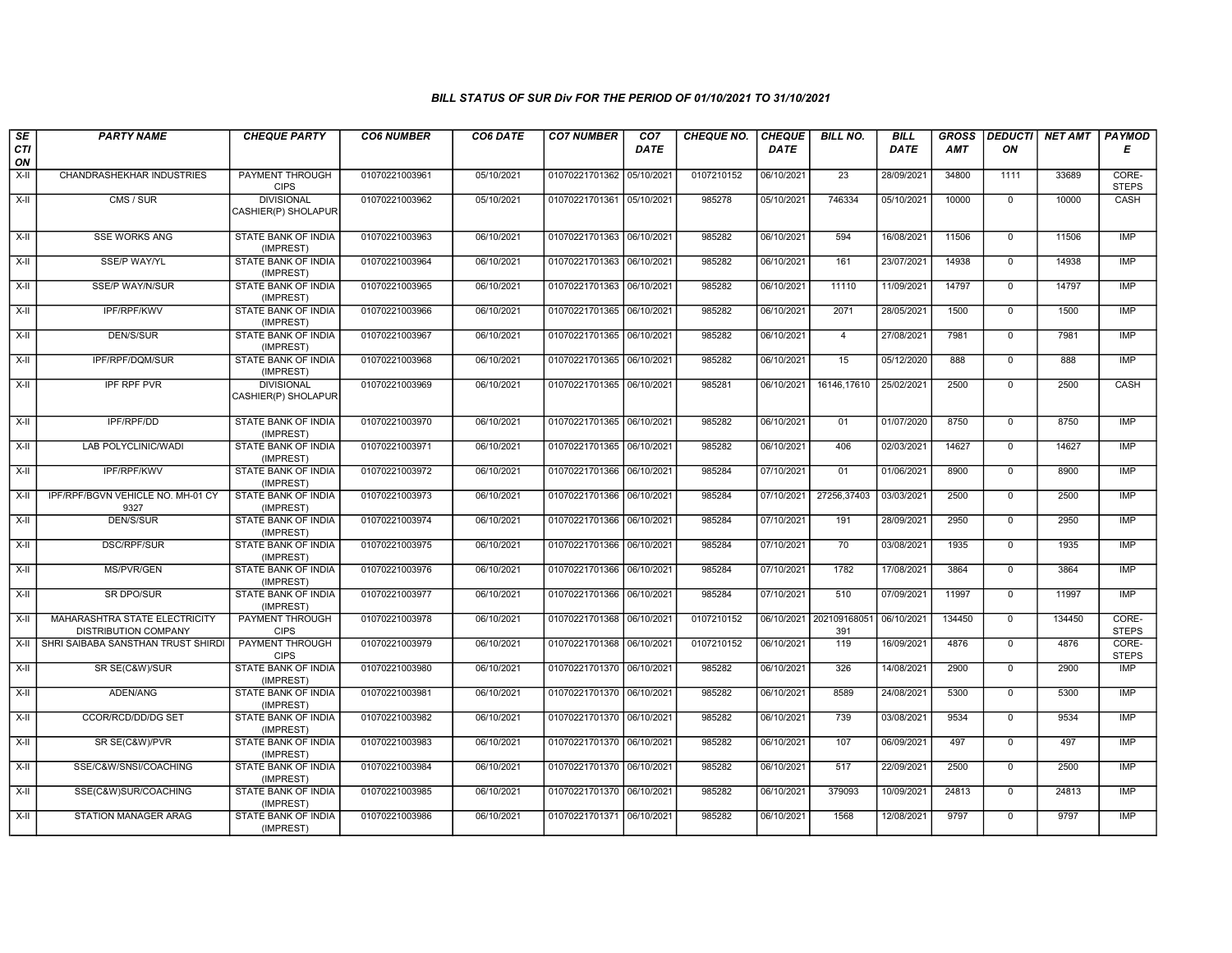| SE               | <b>PARTY NAME</b>                                              | <b>CHEQUE PARTY</b>                      | <b>CO6 NUMBER</b> | CO6 DATE   | <b>CO7 NUMBER</b>         | CO <sub>7</sub> | <b>CHEQUE NO.</b> | <b>CHEQUE</b> | <b>BILL NO.</b> | <b>BILL</b> | <b>GROSS</b> | <b>DEDUCTI</b> | NET AMT | <b>PAYMOD</b>         |
|------------------|----------------------------------------------------------------|------------------------------------------|-------------------|------------|---------------------------|-----------------|-------------------|---------------|-----------------|-------------|--------------|----------------|---------|-----------------------|
| <b>CTI</b><br>ON |                                                                |                                          |                   |            |                           | <b>DATE</b>     |                   | <b>DATE</b>   |                 | <b>DATE</b> | <b>AMT</b>   | ΟN             |         | Е                     |
| X-II             | STATION MANAGER PANDHARPUR                                     | STATE BANK OF INDIA<br>(IMPREST)         | 01070221003987    | 06/10/2021 | 01070221701371 06/10/2021 |                 | 985282            | 06/10/2021    | 205             | 06/09/2021  | 2820         | $\mathbf 0$    | 2820    | <b>IMP</b>            |
| $X-H$            | STATION MANAGER SANGOLA                                        | STATE BANK OF INDIA<br>(IMPREST)         | 01070221003988    | 06/10/2021 | 01070221701371 06/10/2021 |                 | 985282            | 06/10/2021    | 335             | 02/06/2021  | 12409        | $\Omega$       | 12409   | <b>IMP</b>            |
| X-II             | STATION MANAGER JATROAD                                        | STATE BANK OF INDIA<br>(IMPREST)         | 01070221003989    | 06/10/2021 | 01070221701371 06/10/2021 |                 | 985282            | 06/10/2021    | 55              | 22/07/2021  | 7709         | $\mathbf 0$    | 7709    | <b>IMP</b>            |
| X-II             | STATION MANAGER KAVATHEMAHANKAL                                | STATE BANK OF INDIA<br>(IMPREST)         | 01070221003990    | 06/10/2021 | 01070221701371 06/10/2021 |                 | 985282            | 06/10/2021    | 13              | 03/08/2021  | 7605         | $\mathbf 0$    | 7605    | <b>IMP</b>            |
| $X-H$            | STATION MANAGER SALGARE                                        | <b>STATE BANK OF INDIA</b><br>(IMPREST)  | 01070221003991    | 06/10/2021 | 01070221701371 06/10/2021 |                 | 985282            | 06/10/2021    | 634             | 10/08/2021  | 9426         | $\mathbf 0$    | 9426    | <b>IMP</b>            |
| X-II             | STATION MANAGER KURDUWADI                                      | STATE BANK OF INDIA<br>(IMPREST)         | 01070221003992    | 06/10/2021 | 01070221701372 06/10/2021 |                 | 985284            | 07/10/2021    | 2163            | 28/03/2021  | 24880        | $\mathbf 0$    | 24880   | <b>IMP</b>            |
| X-II             | STATION MANAGER WADI                                           | STATE BANK OF INDIA<br>(IMPREST)         | 01070221003993    | 06/10/2021 | 01070221701372 06/10/2021 |                 | 985284            | 07/10/2021    | 3473            | 13/04/2021  | 19336        | $\mathbf{0}$   | 19336   | <b>IMP</b>            |
| X-II             | <b>STATION MANAGER HOTGI</b>                                   | STATE BANK OF INDIA<br>(IMPREST)         | 01070221003994    | 06/10/2021 | 01070221701372 06/10/2021 |                 | 985284            | 07/10/2021    | 155             | 08/03/2021  | 19610        | $\mathbf 0$    | 19610   | <b>IMP</b>            |
| X-II             | STATION MANAGER SOLAPUR                                        | STATE BANK OF INDIA<br>(IMPREST)         | 01070221003995    | 06/10/2021 | 01070221701372 06/10/2021 |                 | 985284            | 07/10/2021    | 608             | 22/09/2021  | 21536        | $\mathbf 0$    | 21536   | <b>IMP</b>            |
| $X-H$            | <b>STATION MANAGER BHIGVAN</b>                                 | <b>STATE BANK OF INDIA</b><br>(IMPREST)  | 01070221003996    | 06/10/2021 | 01070221701372 06/10/2021 |                 | 985284            | 07/10/2021    | <b>SW</b>       | 31/07/2021  | 20496        | $\mathbf 0$    | 20496   | <b>IMP</b>            |
| X-II             | STATION MANAGER DAUND                                          | <b>DIVISIONAL</b><br>CASHIER(P) SHOLAPUR | 01070221003997    | 06/10/2021 | 01070221701372 06/10/2021 |                 | 985283            | 07/10/2021    | 2541            | 01/07/2021  | 15607        | $\mathbf 0$    | 15607   | CASH                  |
| $X-H$            | STATION MANAGER MARTUR                                         | <b>STATE BANK OF INDIA</b><br>(IMPREST)  | 01070221003998    | 06/10/2021 | 01070221701372 06/10/2021 |                 | 985284            | 07/10/2021    | 13              | 22/06/2021  | 9231         | $\mathbf 0$    | 9231    | <b>IMP</b>            |
| X-II             | STATION MANAGER BOROTI                                         | STATE BANK OF INDIA<br>(IMPREST)         | 01070221003999    | 06/10/2021 | 01070221701372 06/10/2021 |                 | 985284            | 07/10/2021    | 4689            | 04/05/2021  | 8232         | $\mathbf 0$    | 8232    | <b>IMP</b>            |
| $X-H$            | HPCL DT CARD (ELECT D G SET)                                   | PAYMENT THROUGH<br><b>CIPS</b>           | 01070221004000    | 06/10/2021 | 01070221701369 06/10/2021 |                 | 0107210152        | 06/10/2021    | 91              | 06/10/2021  | 162816       | $\mathbf 0$    | 162816  | CORE-<br><b>STEPS</b> |
| X-II             | SUJOY BHOWMIK-SOLAPUR                                          | PAYMENT THROUGH<br><b>CIPS</b>           | 01070221004001    | 06/10/2021 | 01070221701398 08/10/202  |                 | 0107210156        | 08/10/2021    | 279247          | 07/09/2021  | 38500        | $\mathbf{0}$   | 38500   | CORE-<br><b>STEPS</b> |
| $X-H$            | RAWATSONS ENGINEERS P LTD-<br><b>KOLKATA</b>                   | <b>PAYMENT THROUGH</b><br><b>CIPS</b>    | 01070221004002    | 06/10/2021 | 01070221701399 08/10/2021 |                 | 0107210156        | 08/10/2021    | 279248          | 20/09/2021  | 887540       | $\mathbf 0$    | 887540  | CORE-<br><b>STEPS</b> |
| $X-II$           | MH13DE8517                                                     | <b>DIVISIONAL</b><br>CASHIER(P) SHOLAPUR | 01070221004003    | 06/10/2021 | 01070221701367 06/10/2021 |                 | 985281            | 06/10/2021    | 24235           | 15/09/2021  | 10000        | $\mathbf 0$    | 10000   | CASH                  |
| X-II             | SHREE CONSTRUCTION                                             | PAYMENT THROUGH<br><b>CIPS</b>           | 01070221004005    | 06/10/2021 | 01070221701376 06/10/2021 |                 | 0107210152        | 06/10/2021    | 243772          | 01/10/2021  | 251612       | $\mathbf{0}$   | 251612  | CORE-<br><b>STEPS</b> |
| $X-H$            | STATION MANAGER YEOLA                                          | <b>STATE BANK OF INDIA</b><br>(IMPREST)  | 01070221004006    | 06/10/2021 | 01070221701377 06/10/2021 |                 | 985282            | 06/10/2021    | 623             | 09/08/2021  | 9577         | $\mathbf 0$    | 9577    | <b>IMP</b>            |
| X-II             | <b>STATION MANAGER CHITALI</b>                                 | STATE BANK OF INDIA<br>(IMPREST)         | 01070221004007    | 06/10/2021 | 01070221701377 06/10/2021 |                 | 985282            | 06/10/2021    | 1893            | 10/08/2021  | 9978         | $\mathbf{0}$   | 9978    | <b>IMP</b>            |
| X-II             | <b>STATION MANAGER BELAPUR</b>                                 | STATE BANK OF INDIA<br>(IMPREST)         | 01070221004008    | 06/10/2021 | 01070221701377 06/10/2021 |                 | 985282            | 06/10/2021    | 255             | 10/07/2021  | 24741        | $\mathbf{0}$   | 24741   | <b>IMP</b>            |
| $X-H$            | STATION MANAGER SHRIGONDAROAD                                  | STATE BANK OF INDIA<br>(IMPREST)         | 01070221004009    | 06/10/2021 | 01070221701377 06/10/2021 |                 | 985282            | 06/10/2021    | 267             | 02/08/2021  | 10597        | $\overline{0}$ | 10597   | <b>IMP</b>            |
| $X-H$            | STATION MANAGER PUNTAMBA                                       | STATE BANK OF INDIA<br>(IMPREST)         | 01070221004010    | 06/10/2021 | 01070221701377 06/10/2021 |                 | 985282            | 06/10/2021    | 1487            | 31/08/2021  | 24257        | $\mathbf 0$    | 24257   | <b>IMP</b>            |
| X-II             | ASHWINI SAHAKARI RUGNALAYA AND<br>RESEARCH CENTRE NYT. SOLAPUR | PAYMENT THROUGH<br><b>CIPS</b>           | 01070221004011    | 06/10/2021 | 01070221701378 06/10/2021 |                 | 0107210152        | 06/10/2021    | 349/20-21       | 26/04/2021  | 147901       | 14790          | 133111  | CORE-<br><b>STEPS</b> |
| X-II             | ASHWINI SAHAKARI RUGNALAYA AND<br>RESEARCH CENTRE NYT. SOLAPUR | PAYMENT THROUGH<br><b>CIPS</b>           | 01070221004012    | 06/10/2021 | 01070221701378 06/10/202  |                 | 0107210152        | 06/10/2021    | 341/20-21       | 26/04/2021  | 226463       | 22647          | 203816  | CORE-<br><b>STEPS</b> |
| X-II             | ASHWINI SAHAKARI RUGNALAYA AND<br>RESEARCH CENTRE NYT. SOLAPUR | PAYMENT THROUGH<br><b>CIPS</b>           | 01070221004013    | 06/10/2021 | 01070221701378 06/10/2021 |                 | 0107210152        | 06/10/2021    | 136/20-21       | 02/01/2021  | 46503        | 4650           | 41853   | CORE-<br><b>STEPS</b> |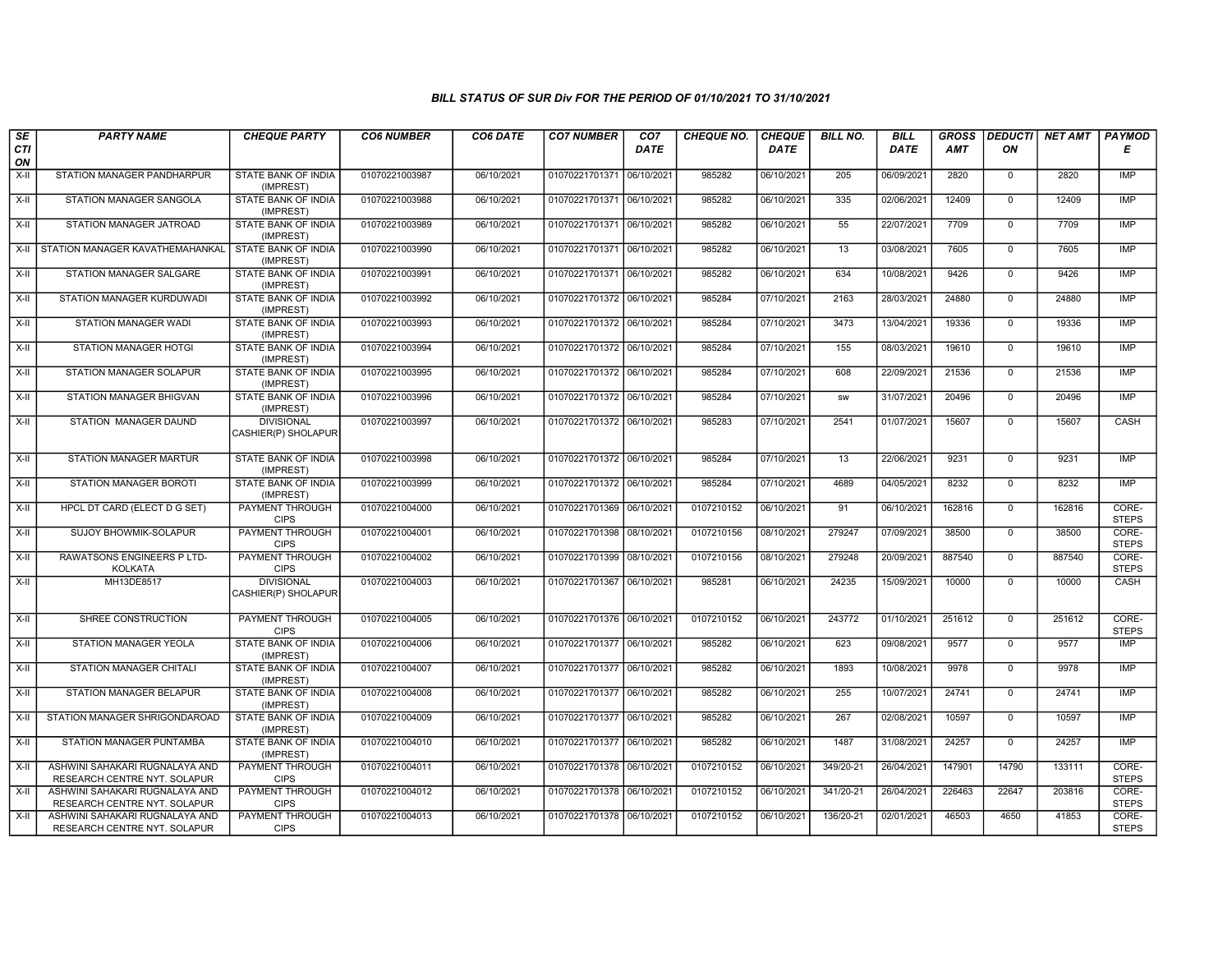| SE        | <b>PARTY NAME</b>                                              | <b>CHEQUE PARTY</b>                      | <b>CO6 NUMBER</b> | CO6 DATE   | <b>CO7 NUMBER</b>         | CO <sub>7</sub> | <b>CHEQUE NO.</b> | <b>CHEQUE</b> | <b>BILL NO.</b>      | <b>BILL</b> | <b>GROSS</b> | <b>DEDUCTI</b> | NET AMT | <b>PAYMOD</b>         |
|-----------|----------------------------------------------------------------|------------------------------------------|-------------------|------------|---------------------------|-----------------|-------------------|---------------|----------------------|-------------|--------------|----------------|---------|-----------------------|
| CTI<br>ON |                                                                |                                          |                   |            |                           | <b>DATE</b>     |                   | <b>DATE</b>   |                      | <b>DATE</b> | <b>AMT</b>   | ΟN             |         | Е                     |
| X-II      | ASHWINI SAHAKARI RUGNALAYA AND<br>RESEARCH CENTRE NYT. SOLAPUR | <b>PAYMENT THROUGH</b><br><b>CIPS</b>    | 01070221004014    | 06/10/2021 | 01070221701378 06/10/2021 |                 | 0107210152        | 06/10/2021    | 254571               | 26/04/2021  | 254571       | 25457          | 229114  | CORE-<br><b>STEPS</b> |
| $X-H$     | ASHWINI SAHAKARI RUGNALAYA AND<br>RESEARCH CENTRE NYT. SOLAPUR | PAYMENT THROUGH<br><b>CIPS</b>           | 01070221004015    | 06/10/2021 | 01070221701378 06/10/2021 |                 | 0107210152        | 06/10/2021    | 288507               | 16/05/2021  | 408156       | 40816          | 367340  | CORE-<br><b>STEPS</b> |
| $X-H$     | ASHWINI SAHAKARI RUGNALAYA AND<br>RESEARCH CENTRE NYT. SOLAPUR | PAYMENT THROUGH<br><b>CIPS</b>           | 01070221004016    | 06/10/2021 | 01070221701378 06/10/2021 |                 | 0107210152        | 06/10/2021    | 56297                | 26/04/2021  | 56297        | 5630           | 50667   | CORE-<br><b>STEPS</b> |
| X-II      | SOLVE-IT. SOLAPUR                                              | PAYMENT THROUGH<br><b>CIPS</b>           | 01070221004017    | 06/10/2021 | 01070221701379 06/10/2021 |                 | 0107210153        | 07/10/2021    | 599                  | 04/08/2021  | 27051.5      | 542.5          | 26509   | CORE-<br><b>STEPS</b> |
| X-II      | RENENTECH LABOORATORIES PVT LTD                                | <b>PAYMENT THROUGH</b><br><b>CIPS</b>    | 01070221004018    | 06/10/2021 | 01070221701466 18/10/2021 |                 | 0107210161        | 18/10/2021    | P21/004386/01<br>004 | 29/07/2021  | 2017         | $\mathbf 0$    | 2017    | CORE-<br><b>STEPS</b> |
| $X-H$     | ASHWINI SAHAKARI RUGNALAYA AND<br>RESEARCH CENTRE NYT. SOLAPUR | PAYMENT THROUGH<br><b>CIPS</b>           | 01070221004019    | 07/10/2021 | 01070221701380 07/10/2021 |                 | 0107210153        | 07/10/2021    | 74/21-22             | 17/05/2021  | 19117        | 1912           | 17205   | CORE-<br><b>STEPS</b> |
| X-II      | ASHWINI SAHAKARI RUGNALAYA AND<br>RESEARCH CENTRE NYT. SOLAPUR | PAYMENT THROUGH<br><b>CIPS</b>           | 01070221004020    | 07/10/2021 | 01070221701380 07/10/2021 |                 | 0107210153        | 07/10/2021    | 76/21-22             | 17/05/2021  | 130635       | 13064          | 117571  | CORE-<br><b>STEPS</b> |
| X-II      | ASHWINI SAHAKARI RUGNALAYA AND<br>RESEARCH CENTRE NYT. SOLAPUR | <b>PAYMENT THROUGH</b><br><b>CIPS</b>    | 01070221004021    | 07/10/2021 | 01070221701380 07/10/2021 |                 | 0107210153        | 07/10/2021    | 73/21-22             | 17/05/2021  | 145070       | 14507          | 130563  | CORE-<br><b>STEPS</b> |
| $X-H$     | ASHWINI SAHAKARI RUGNALAYA AND<br>RESEARCH CENTRE NYT. SOLAPUR | PAYMENT THROUGH<br><b>CIPS</b>           | 01070221004022    | 07/10/2021 | 01070221701380 07/10/2021 |                 | 0107210153        | 07/10/2021    | 59/21-22             | 17/05/2021  | 11597        | 1160           | 10437   | CORE-<br><b>STEPS</b> |
| X-II      | ASHWINI SAHAKARI RUGNALAYA AND<br>RESEARCH CENTRE NYT. SOLAPUR | <b>PAYMENT THROUGH</b><br><b>CIPS</b>    | 01070221004023    | 07/10/2021 | 01070221701380 07/10/2021 |                 | 0107210153        | 07/10/2021    | 56/21-22             | 17/05/2021  | 12489        | 1249           | 11240   | CORE-<br><b>STEPS</b> |
| $X-H$     | ASHWINI SAHAKARI RUGNALAYA AND<br>RESEARCH CENTRE NYT. SOLAPUR | PAYMENT THROUGH<br><b>CIPS</b>           | 01070221004024    | 07/10/2021 | 01070221701380 07/10/2021 |                 | 0107210153        | 07/10/2021    | 49/21-22             | 17/05/2021  | 16959        | 1696           | 15263   | CORE-<br><b>STEPS</b> |
| X-II      | ASHWINI SAHAKARI RUGNALAYA AND<br>RESEARCH CENTRE NYT. SOLAPUR | PAYMENT THROUGH<br><b>CIPS</b>           | 01070221004025    | 07/10/2021 | 01070221701380 07/10/2021 |                 | 0107210153        | 07/10/2021    | 57/21-22             | 17/05/2021  | 10149        | 1015           | 9134    | CORE-<br><b>STEPS</b> |
| $X-H$     | ASHWINI SAHAKARI RUGNALAYA AND<br>RESEARCH CENTRE NYT. SOLAPUR | PAYMENT THROUGH<br><b>CIPS</b>           | 01070221004026    | 07/10/2021 | 01070221701380 07/10/2021 |                 | 0107210153        | 07/10/2021    | 44/21-22             | 17/05/2021  | 9018         | 902            | 8116    | CORE-<br><b>STEPS</b> |
| X-II      | ASHWINI SAHAKARI RUGNALAYA AND<br>RESEARCH CENTRE NYT. SOLAPUR | <b>PAYMENT THROUGH</b><br><b>CIPS</b>    | 01070221004027    | 07/10/2021 | 01070221701380 07/10/2021 |                 | 0107210153        | 07/10/2021    | 38/21-22             | 17/05/2021  | 17092        | 1709           | 15383   | CORE-<br><b>STEPS</b> |
| X-II      | ASHWINI SAHAKARI RUGNALAYA AND<br>RESEARCH CENTRE NYT. SOLAPUR | <b>PAYMENT THROUGH</b><br><b>CIPS</b>    | 01070221004028    | 07/10/2021 | 01070221701380 07/10/2021 |                 | 0107210153        | 07/10/2021    | 42/21-22             | 17/05/2021  | 17979        | 1798           | 16181   | CORE-<br><b>STEPS</b> |
| $X-II$    | ASHWINI SAHAKARI RUGNALAYA AND<br>RESEARCH CENTRE NYT. SOLAPUR | PAYMENT THROUGH<br><b>CIPS</b>           | 01070221004029    | 07/10/2021 | 01070221701380 07/10/2021 |                 | 0107210153        | 07/10/2021    | 72/21-22             | 17/05/2021  | 6651         | 665            | 5986    | CORE-<br><b>STEPS</b> |
| $X-II$    | RELIANCE JIO INFOCOMM LTD                                      | PAYMENT THROUGH<br><b>CIPS</b>           | 01070221004030    | 07/10/2021 | 01070221701381 07/10/2021 |                 | 0107210153        | 07/10/2021    | C27E21220013<br>1140 | 02/10/2021  | 269388       | 9954           | 259434  | CORE-<br><b>STEPS</b> |
| $X-H$     | <b>SR DME SUR</b>                                              | <b>STATE BANK OF INDIA</b><br>(IMPREST)  | 01070221004031    | 07/10/2021 | 01070221701385 07/10/2021 |                 | 985284            | 07/10/2021    | 35292                | 01/10/2021  | 4000         | $\mathbf{0}$   | 4000    | <b>IMP</b>            |
| X-II      | ADEN/DETC/SUR                                                  | STATE BANK OF INDIA<br>(IMPREST)         | 01070221004032    | 07/10/2021 | 01070221701385 07/10/2021 |                 | 985284            | 07/10/2021    | 2608                 | 01/09/2021  | 4956         | $\mathbf{0}$   | 4956    | <b>IMP</b>            |
| X-II      | ADEN/ANG                                                       | STATE BANK OF INDIA<br>(IMPREST)         | 01070221004033    | 07/10/2021 | 01070221701385 07/10/2021 |                 | 985284            | 07/10/2021    | 284657               | 27/08/2021  | 5750         | $\mathbf{0}$   | 5750    | <b>IMP</b>            |
| $X-II$    | <b>DRM/W/SUR</b>                                               | <b>DIVISIONAL</b><br>CASHIER(P) SHOLAPUR | 01070221004034    | 07/10/2021 | 01070221701382 07/10/2021 |                 | 985283            | 07/10/2021    | 672273               | 17/09/2021  | 14875        | $\mathbf 0$    | 14875   | CASH                  |
| X-II      | SR SE(C&W)/SUR                                                 | STATE BANK OF INDIA<br>(IMPREST)         | 01070221004035    | 07/10/2021 | 01070221701385 07/10/2021 |                 | 985284            | 07/10/2021    | 20203003778          | 23/07/2021  | 1980         | $\Omega$       | 1980    | <b>IMP</b>            |
| $X-H$     | STATION MANAGER BALE                                           | STATE BANK OF INDIA<br>(IMPREST)         | 01070221004036    | 07/10/2021 | 01070221701386 07/10/2021 |                 | 985284            | 07/10/2021    | 16433                | 16/06/2021  | 9265         | $\mathbf{0}$   | 9265    | <b>IMP</b>            |
| $X-H$     | STATION MANAGER MALIKPETH                                      | <b>STATE BANK OF INDIA</b><br>(IMPREST)  | 01070221004037    | 07/10/2021 | 01070221701386 07/10/2021 |                 | 985284            | 07/10/2021    | 25                   | 04/06/2021  | 8278         | $\mathbf{0}$   | 8278    | <b>IMP</b>            |
| X-II      | STATION MANAGER MALTHAN                                        | <b>STATE BANK OF INDIA</b><br>(IMPREST)  | 01070221004038    | 07/10/2021 | 01070221701386 07/10/2021 |                 | 985284            | 07/10/2021    | 51                   | 20/06/2021  | 14131        | $\mathbf{0}$   | 14131   | <b>IMP</b>            |
| X-II      | STATION MANAGER JINTIROAD                                      | STATE BANK OF INDIA<br>(IMPREST)         | 01070221004039    | 07/10/2021 | 01070221701386 07/10/2021 |                 | 985284            | 07/10/2021    | 110                  | 03/04/2021  | 15663        | $\Omega$       | 15663   | <b>IMP</b>            |
| $X-II$    | STATION MANAGER DHAVALAS                                       | STATE BANK OF INDIA<br>(IMPREST)         | 01070221004040    | 07/10/2021 | 01070221701386 07/10/2021 |                 | 985284            | 07/10/2021    | 818                  | 07/07/2021  | 8459         | $\mathbf 0$    | 8459    | <b>IMP</b>            |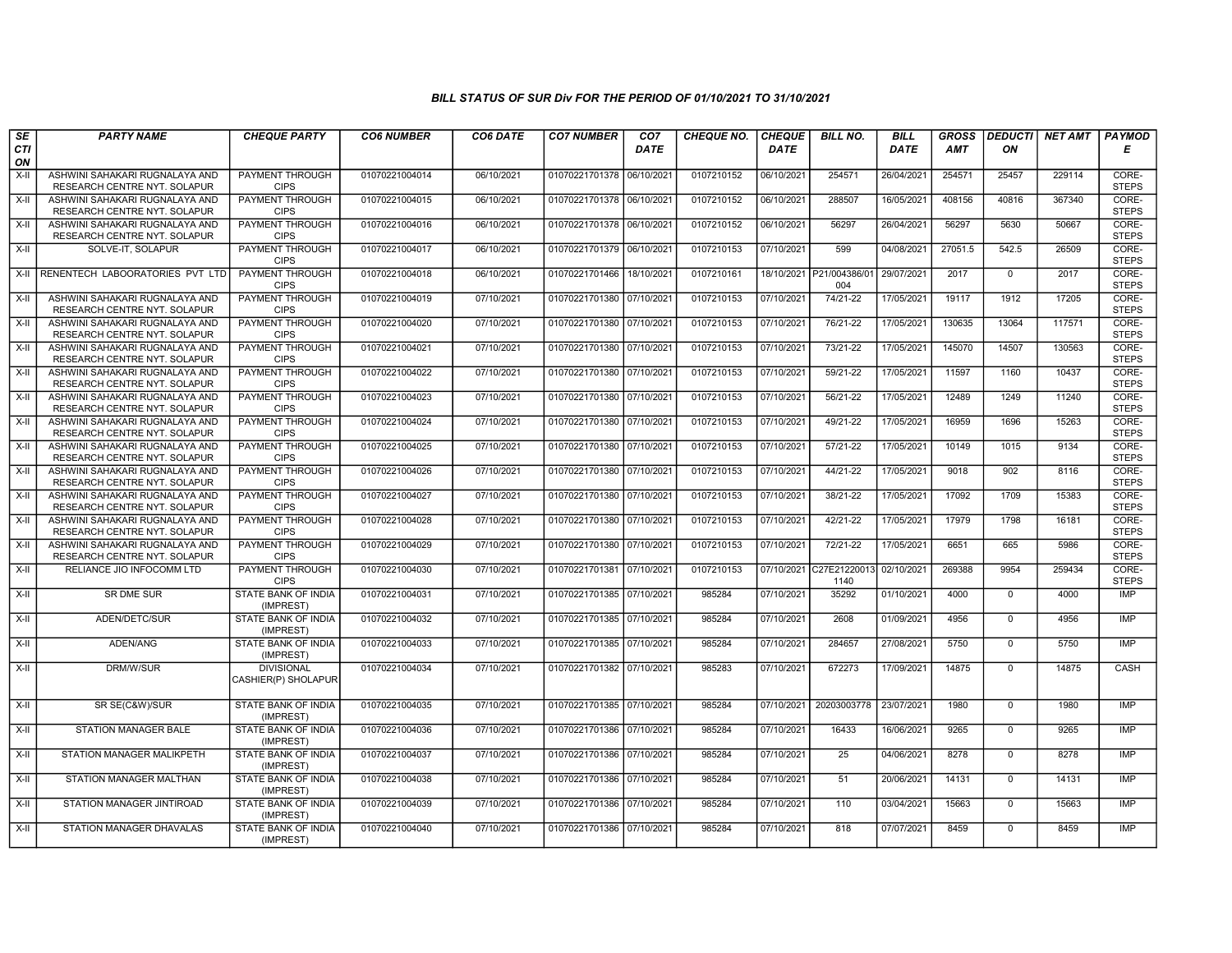| SE        | <b>PARTY NAME</b>                                                   | <b>CHEQUE PARTY</b>                      | <b>CO6 NUMBER</b> | CO6 DATE   | <b>CO7 NUMBER</b>         | CO <sub>7</sub> | <b>CHEQUE NO.</b> | <b>CHEQUE</b> | <b>BILL NO.</b>                | <b>BILL</b> | <b>GROSS</b> | <b>DEDUCTI</b> | <b>NET AMT</b> | <b>PAYMOD</b>         |
|-----------|---------------------------------------------------------------------|------------------------------------------|-------------------|------------|---------------------------|-----------------|-------------------|---------------|--------------------------------|-------------|--------------|----------------|----------------|-----------------------|
| CTI<br>ON |                                                                     |                                          |                   |            |                           | <b>DATE</b>     |                   | DATE          |                                | DATE        | AMT          | ΟN             |                | Е                     |
| $X-H$     | STATION MANAGER ANGAR                                               | <b>DIVISIONAL</b><br>CASHIER(P) SHOLAPUR | 01070221004041    | 07/10/2021 | 01070221701387            | 07/10/2021      | 985283            | 07/10/2021    | 42                             | 02/08/2021  | 8509         | $\mathbf 0$    | 8509           | CASH                  |
| X-II      | <b>STATION MANAGER MOHOL</b>                                        | STATE BANK OF INDIA<br>(IMPREST)         | 01070221004042    | 07/10/2021 | 01070221701387 07/10/2021 |                 | 985284            | 07/10/2021    | 404                            | 06/08/2021  | 12865        | $\mathbf 0$    | 12865          | <b>IMP</b>            |
| $X-H$     | <b>STATION MANAGER WAKAV</b>                                        | <b>STATE BANK OF INDIA</b><br>(IMPREST)  | 01070221004043    | 07/10/2021 | 01070221701387            | 07/10/2021      | 985284            | 07/10/2021    | 465                            | 12/08/2021  | 8251         | $\overline{0}$ | 8251           | <b>IMP</b>            |
| $X-H$     | STATION MANAGER MADHA                                               | STATE BANK OF INDIA<br>(IMPREST)         | 01070221004044    | 07/10/2021 | 01070221701387            | 07/10/2021      | 985284            | 07/10/2021    | 43                             | 09/09/2021  | 9867         | $\overline{0}$ | 9867           | <b>IMP</b>            |
| $X-H$     | STATION MANAGER PAREWADI                                            | <b>STATE BANK OF INDIA</b><br>(IMPREST)  | 01070221004045    | 07/10/2021 | 01070221701387            | 07/10/2021      | 985284            | 07/10/2021    | 037                            | 03/05/2021  | 14280        | $\mathbf 0$    | 14280          | IMP                   |
| X-II      | MAHARASHTRA STATE ELECTRICITY<br><b>DISTRIBUTION COMPANY</b>        | PAYMENT THROUGH<br><b>CIPS</b>           | 01070221004046    | 07/10/2021 | 01070221701383 07/10/2021 |                 | 0107210153        |               | 07/10/2021 202109157085<br>259 | 06/10/2021  | 268030       | $\mathbf 0$    | 268030         | CORE-<br><b>STEPS</b> |
| $X-II$    | AEECSD II GESCOM GULBARGA U                                         | <b>PAYMENT THROUGH</b><br><b>CIPS</b>    | 01070221004047    | 07/10/2021 | 01070221701383 07/10/2021 |                 | 0107210153        | 07/10/2021    | 120                            | 01/10/2021  | 533249       | $\Omega$       | 533249         | CORE-<br><b>STEPS</b> |
| $X-H$     | EA TO DRM GEN                                                       | <b>STATE BANK OF INDIA</b><br>(IMPREST)  | 01070221004048    | 07/10/2021 | 01070221701384 07/10/2021 |                 | 985284            | 07/10/2021    | 3051                           | 07/09/2021  | 9204         | $\overline{0}$ | 9204           | <b>IMP</b>            |
| X-II      | MESSRS S K SETH AND CO                                              | <b>PAYMENT THROUGH</b><br><b>CIPS</b>    | 01070221004049    | 07/10/2021 | 01070221701400            | 08/10/202       | 0107210156        | 08/10/2021    | 271792                         | 23/09/2021  | 75200        | $\mathbf 0$    | 75200          | CORE-<br><b>STEPS</b> |
| X-II      | <b>MAHARASHTRA STATE ELECTRICITY</b><br><b>DISTRIBUTION COMPANY</b> | <b>PAYMENT THROUGH</b><br><b>CIPS</b>    | 01070221004050    | 07/10/2021 | 01070221701388 07/10/202  |                 | 0107210153        | 07/10/2021    | 202109153071<br>201            | 06/10/2021  | 2558670      | $\mathbf 0$    | 2558670        | CORE-<br><b>STEPS</b> |
| $X-II$    | <b>DSC/RPF/SUR</b>                                                  | <b>STATE BANK OF INDIA</b><br>(IMPREST)  | 01070221004051    | 07/10/2021 | 01070221701391            | 08/10/2021      | 985290            | 08/10/2021    | 310640,311072<br>-7            | 17/06/2021  | 12000        | $\Omega$       | 12000          | <b>IMP</b>            |
| $X-H$     | IPF/RPF/WD                                                          | <b>STATE BANK OF INDIA</b><br>(IMPREST)  | 01070221004052    | 07/10/2021 | 01070221701391            | 08/10/2021      | 985290            | 08/10/2021    | 01                             | 01/12/2020  | 9000         | $\overline{0}$ | 9000           | <b>IMP</b>            |
| X-II      | IPF RPF DOG SQUAD KWV BOBBY                                         | <b>DIVISIONAL</b><br>CASHIER(P) SHOLAPUR | 01070221004053    | 07/10/2021 | 01070221701391            | 08/10/2021      | 985289            | 08/10/2021    | 02                             | 21/05/2021  | 6698         | $\mathbf 0$    | 6698           | CASH                  |
| $X-H$     | IPF RPF DOG SQUAD KWV BOBBY                                         | <b>DIVISIONAL</b><br>CASHIER(P) SHOLAPUR | 01070221004054    | 07/10/2021 | 01070221701391 08/10/2021 |                 | 985289            | 08/10/2021    | 6947                           | 20/06/2021  | 6947         | $\mathbf 0$    | 6947           | CASH                  |
| $X-II$    | STATION MAMAGER DUDHANI                                             | STATE BANK OF INDIA<br>(IMPREST)         | 01070221004055    | 07/10/2021 | 01070221701389 07/10/2021 |                 | 985290            | 08/10/2021    | 973                            | 02/09/2021  | 15488        | $\overline{0}$ | 15488          | IMP                   |
| X-II      | IPF/RPF/SUR/OFFICE IMPREST                                          | STATE BANK OF INDIA<br>(IMPREST)         | 01070221004056    | 07/10/2021 | 01070221701391            | 08/10/2021      | 985290            | 08/10/2021    | 1602                           | 01/03/2021  | 1500         | $\mathbf{0}$   | 1500           | <b>IMP</b>            |
| X-II      | <b>IPF/RPF/KWV</b>                                                  | <b>STATE BANK OF INDIA</b><br>(IMPREST)  | 01070221004057    | 07/10/2021 | 01070221701391 08/10/2021 |                 | 985290            | 08/10/2021    | 186                            | 28/06/2021  | 1500         | $\Omega$       | 1500           | <b>IMP</b>            |
| X-II      | STATION MANAGER NAGANSUR                                            | STATE BANK OF INDIA<br>(IMPREST)         | 01070221004058    | 07/10/2021 | 01070221701389            | 07/10/2021      | 985290            | 08/10/2021    | 228                            | 11/06/2021  | 7375         | $\mathbf 0$    | 7375           | IMP                   |
| $X-II$    | <b>STATION MANAGER TILATI</b>                                       | <b>STATE BANK OF INDIA</b><br>(IMPREST)  | 01070221004059    | 07/10/2021 | 01070221701389 07/10/2021 |                 | 985290            | 08/10/2021    | 307                            | 03/07/2021  | 9550         | $\overline{0}$ | 9550           | IMP                   |
| $X-II$    | STATION MANAGER TIKEKARWADI                                         | <b>STATE BANK OF INDIA</b><br>(IMPREST)  | 01070221004060    | 07/10/2021 | 01070221701389 07/10/2021 |                 | 985290            | 08/10/2021    | 4109                           | 28/08/2021  | 6500         | $\mathbf 0$    | 6500           | IMP                   |
| X-II      | <b>SSTATION MANAGER SHAHABAD</b>                                    | <b>STATE BANK OF INDIA</b><br>(IMPREST)  | 01070221004061    | 07/10/2021 | 01070221701389 07/10/2021 |                 | 985290            | 08/10/2021    | 430                            | 04/05/2021  | 13491        | $\Omega$       | 13491          | <b>IMP</b>            |
| $X-H$     | STATION MANAGER GANGAPURROAD                                        | STATE BANK OF INDIA<br>(IMPREST)         | 01070221004062    | 07/10/2021 | 01070221701389            | 07/10/2021      | 985290            | 08/10/2021    | 029                            | 05/07/2021  | 14828        | $\mathbf 0$    | 14828          | <b>IMP</b>            |
| $X-H$     | STATION MANAGER GULBARGA                                            | <b>STATE BANK OF INDIA</b><br>(IMPREST)  | 01070221004064    | 07/10/2021 | 01070221701389 07/10/2021 |                 | 985290            | 08/10/2021    | 168                            | 19/05/2021  | 18729        | $\overline{0}$ | 18729          | IMP                   |
| X-II      | <b>STATION MANAGER BABLAD</b>                                       | <b>STATE BANK OF INDIA</b><br>(IMPREST)  | 01070221004065    | 07/10/2021 | 01070221701389 07/10/2021 |                 | 985290            | 08/10/2021    | 858                            | 05/08/2021  | 8860         | $\mathbf{0}$   | 8860           | <b>IMP</b>            |
| $X-H$     | STATION MANAGER AUSAROAD                                            | <b>STATE BANK OF INDIA</b><br>(IMPREST)  | 01070221004066    | 07/10/2021 | 01070221701390 07/10/2021 |                 | 985290            | 08/10/2021    | 1023                           | 16/06/2021  | 8647         | $\Omega$       | 8647           | <b>IMP</b>            |
| X-II      | IPF/RPF/DSCR/SUR                                                    | STATE BANK OF INDIA<br>(IMPREST)         | 01070221004067    | 07/10/2021 | 01070221701392 08/10/2021 |                 | 985290            | 08/10/2021    | 237                            | 19/03/2021  | 500          | $\mathbf 0$    | 500            | IMP                   |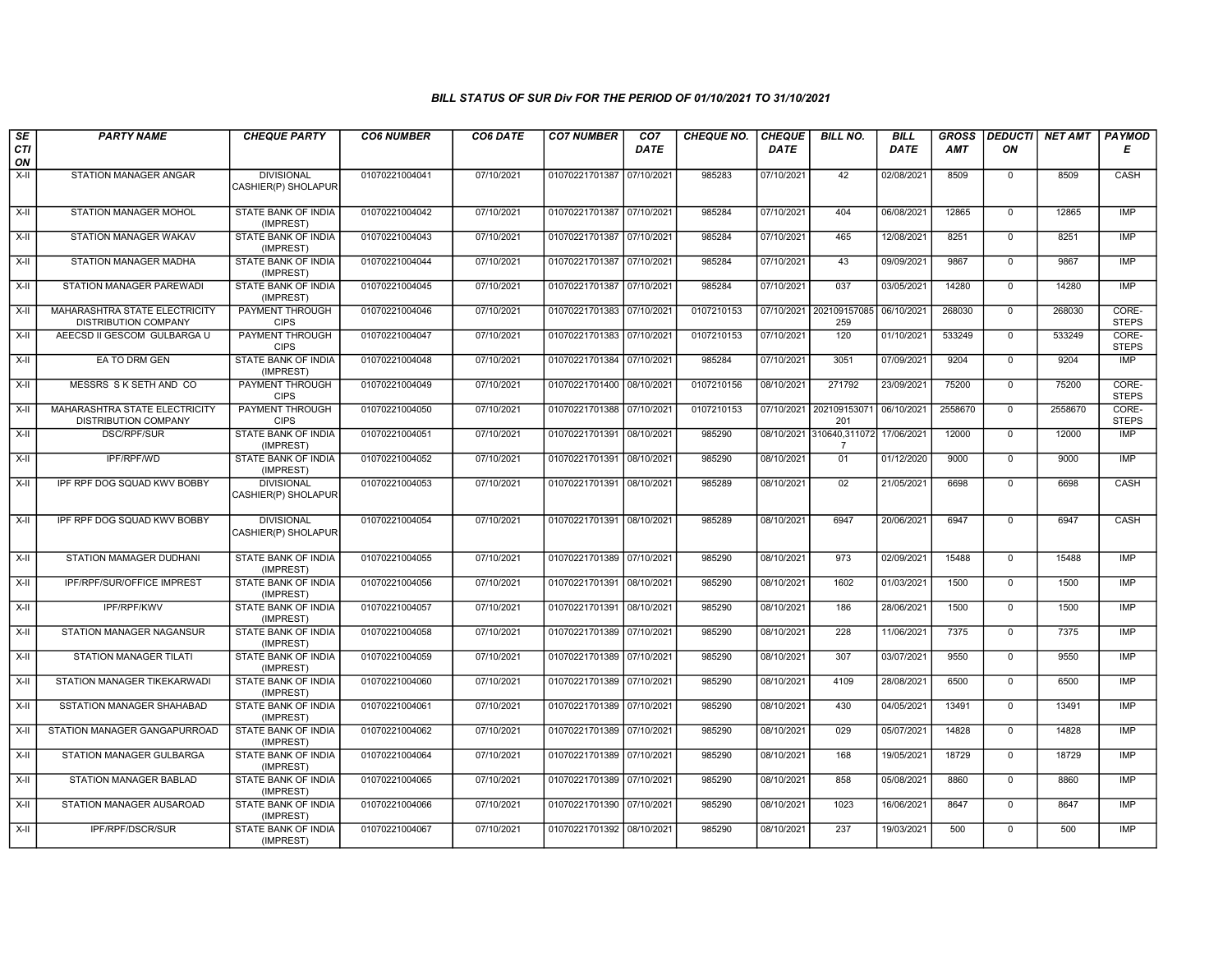| SE        | <b>PARTY NAME</b>                                              | <b>CHEQUE PARTY</b>                      | <b>CO6 NUMBER</b> | CO6 DATE   | <b>CO7 NUMBER</b>         | CO <sub>7</sub> | <b>CHEQUE NO.</b> | <b>CHEQUE</b> | <b>BILL NO.</b> | <b>BILL</b> | <b>GROSS</b> |                | DEDUCTI NET AMT | <b>PAYMOD</b>         |
|-----------|----------------------------------------------------------------|------------------------------------------|-------------------|------------|---------------------------|-----------------|-------------------|---------------|-----------------|-------------|--------------|----------------|-----------------|-----------------------|
| CTI<br>ON |                                                                |                                          |                   |            |                           | <b>DATE</b>     |                   | <b>DATE</b>   |                 | DATE        | AMT          | ON             |                 | Е                     |
| $X-H$     | STATION MANAGER SHENDRI                                        | <b>STATE BANK OF INDIA</b><br>(IMPREST)  | 01070221004068    | 07/10/2021 | 01070221701390            | 07/10/2021      | 985290            | 08/10/2021    | 4200            | 12/05/2021  | 7763         | $\mathbf{0}$   | 7763            | IMP                   |
| $X-H$     | STATION MANAGER BARSHITOWN                                     | <b>DIVISIONAL</b><br>CASHIER(P) SHOLAPUR | 01070221004069    | 07/10/2021 | 01070221701390 07/10/2021 |                 | 985289            | 08/10/2021    | 567             | 01/07/2021  | 15906        | $\mathbf 0$    | 15906           | CASH                  |
| $X-H$     | STATION MANAGER USMANABAD                                      | STATE BANK OF INDIA<br>(IMPREST)         | 01070221004070    | 07/10/2021 | 01070221701390 07/10/2021 |                 | 985290            | 08/10/2021    | 1821            | 01/05/2021  | 15685        | 0              | 15685           | <b>IMP</b>            |
| $X-H$     | <b>IPF ANG</b>                                                 | <b>DIVISIONAL</b><br>CASHIER(P) SHOLAPUR | 01070221004071    | 07/10/2021 | 01070221701392 08/10/2021 |                 | 985289            | 08/10/2021    | 1228            | 05/06/2020  | 980          | 0              | 980             | <b>CASH</b>           |
| X-II      | STATION MANAGER YEDSHI                                         | <b>DIVISIONAL</b><br>CASHIER(P) SHOLAPUR | 01070221004072    | 07/10/2021 | 01070221701390 07/10/2021 |                 | 985289            | 08/10/2021    | 228             | 10/07/2021  | 9146         | $\mathbf 0$    | 9146            | CASH                  |
| $X-II$    | STATION MANAGER DHOKI                                          | STATE BANK OF INDIA<br>(IMPREST)         | 01070221004073    | 07/10/2021 | 01070221701390 07/10/2021 |                 | 985290            | 08/10/2021    | 1820            | 18/04/2021  | 7075         | $\mathbf 0$    | 7075            | IMP                   |
| X-II      | STATION MANAGER PANGRI                                         | STATE BANK OF INDIA<br>(IMPREST)         | 01070221004074    | 07/10/2021 | 01070221701390 07/10/2021 |                 | 985290            | 08/10/2021    | 592             | 05/03/2021  | 9971         | $\mathbf{0}$   | 9971            | IMP                   |
| $X-H$     | <b>IPF ANG</b>                                                 | <b>DIVISIONAL</b><br>CASHIER(P) SHOLAPUR | 01070221004075    | 07/10/2021 | 01070221701392 08/10/2021 |                 | 985289            | 08/10/2021    | 49              | 02/05/2021  | 8880         | $\mathbf 0$    | 8880            | CASH                  |
| $X-H$     | IPF/RPF/BGVN                                                   | STATE BANK OF INDIA<br>(IMPREST)         | 01070221004076    | 07/10/2021 | 01070221701392 08/10/2021 |                 | 985290            | 08/10/2021    | 297             | 05/05/2021  | 8980         | $\overline{0}$ | 8980            | <b>IMP</b>            |
| $X-H$     | IPF/RPF/SUR/FUEL                                               | <b>STATE BANK OF INDIA</b><br>(IMPREST)  | 01070221004078    | 07/10/2021 | 01070221701392 08/10/2021 |                 | 985290            | 08/10/2021    | 25980,70700     | 10/12/2020  | 2500         | $\overline{0}$ | 2500            | <b>IMP</b>            |
| X-II      | SSE/P WAY/N/DD                                                 | STATE BANK OF INDIA<br>(IMPREST)         | 01070221004079    | 08/10/2021 | 01070221701393 08/10/2021 |                 | 985290            | 08/10/2021    | 137             | 24/03/2021  | 14850        | $\mathbf{0}$   | 14850           | IMP                   |
| X-II      | JAVED IBRAHIM KAMBLE                                           | PAYMENT THROUGH<br><b>CIPS</b>           | 01070221004080    | 08/10/2021 | 01070221701401 08/10/2021 |                 | 0107210156        | 08/10/2021    | 268772          | 06/10/2021  | 14900        | 0              | 14900           | CORE-<br><b>STEPS</b> |
| $X-II$    | <b>SSE WORKS ANG</b>                                           | STATE BANK OF INDIA<br>(IMPREST)         | 01070221004081    | 08/10/2021 | 01070221701393 08/10/2021 |                 | 985290            | 08/10/2021    | 174             | 01/09/2021  | 9653         | $\overline{0}$ | 9653            | IMP                   |
| X-II      | <b>SSE WORKS SUR</b>                                           | STATE BANK OF INDIA<br>(IMPREST)         | 01070221004082    | 08/10/2021 | 01070221701393 08/10/2021 |                 | 985290            | 08/10/2021    | 3178            | 14/09/2021  | 49701        | $\mathbf 0$    | 49701           | <b>IMP</b>            |
| X-II      | ADEE/TRD/ANG                                                   | <b>DIVISIONAL</b><br>CASHIER(P) SHOLAPUR | 01070221004083    | 08/10/2021 | 01070221701394 08/10/2021 |                 | 985289            | 08/10/2021    | 19              | 04/10/2021  | 2700         | $\mathbf 0$    | 2700            | CASH                  |
| X-II      | ASHWINI SAHAKARI RUGNALAYA AND<br>RESEARCH CENTRE NYT. SOLAPUR | PAYMENT THROUGH<br><b>CIPS</b>           | 01070221004084    | 08/10/2021 | 01070221701402 08/10/2021 |                 | 0107210156        | 08/10/2021    | $51/21 - 22$    | 17/05/2021  | 8717         | 872            | 7845            | CORE-<br><b>STEPS</b> |
| $X-H$     | <b>ADEN/TRACK/SUR</b>                                          | STATE BANK OF INDIA<br>(IMPREST)         | 01070221004085    | 08/10/2021 | 01070221701394 08/10/2021 |                 | 985290            | 08/10/2021    | 11232           | 18/09/2021  | 4994         | $\overline{0}$ | 4994            | <b>IMP</b>            |
| X-II      | ASHWINI SAHAKARI RUGNALAYA AND<br>RESEARCH CENTRE NYT. SOLAPUR | PAYMENT THROUGH<br><b>CIPS</b>           | 01070221004086    | 08/10/2021 | 01070221701402 08/10/2021 |                 | 0107210156        | 08/10/2021    | 66/21-22        | 17/05/2021  | 20298        | 2030           | 18268           | CORE-<br><b>STEPS</b> |
| $X-H$     | CCOR/SUR/LOBBY                                                 | STATE BANK OF INDIA<br>(IMPREST)         | 01070221004087    | 08/10/2021 | 01070221701394            | 08/10/2021      | 985290            | 08/10/2021    | 128             | 09/08/2021  | 4906         | $\mathsf 0$    | 4906            | <b>IMP</b>            |
| $X-H$     | CCOR/SUR/GEN                                                   | STATE BANK OF INDIA<br>(IMPREST)         | 01070221004088    | 08/10/2021 | 01070221701394 08/10/2021 |                 | 985290            | 08/10/2021    | 10292           | 14/08/2021  | 500          | $\mathbf 0$    | 500             | <b>IMP</b>            |
| X-II      | ASHWINI SAHAKARI RUGNALAYA AND<br>RESEARCH CENTRE NYT. SOLAPUR | PAYMENT THROUGH<br><b>CIPS</b>           | 01070221004089    | 08/10/2021 | 01070221701402 08/10/2021 |                 | 0107210156        | 08/10/2021    | 67/21-22        | 17/05/2021  | 23335        | 2334           | 21001           | CORE-<br><b>STEPS</b> |
| $X-II$    | ASHWINI SAHAKARI RUGNALAYA AND<br>RESEARCH CENTRE NYT. SOLAPUR | <b>PAYMENT THROUGH</b><br><b>CIPS</b>    | 01070221004090    | 08/10/2021 | 01070221701402 08/10/2021 |                 | 0107210156        | 08/10/2021    | 382/20-21       | 26/04/2021  | 67585        | 6759           | 60826           | CORE-<br><b>STEPS</b> |
| X-II      | CCOR/RR/SUR                                                    | STATE BANK OF INDIA<br>(IMPREST)         | 01070221004091    | 08/10/2021 | 01070221701394 08/10/2021 |                 | 985290            | 08/10/2021    | 1049            | 31/07/2021  | 24995        | $\mathbf 0$    | 24995           | IMP                   |
| $X-II$    | ASHWINI SAHAKARI RUGNALAYA AND<br>RESEARCH CENTRE NYT. SOLAPUR | PAYMENT THROUGH<br><b>CIPS</b>           | 01070221004092    | 08/10/2021 | 01070221701402 08/10/2021 |                 | 0107210156        | 08/10/2021    | 361/20-21       | 26/04/2021  | 106637       | 10664          | 95973           | CORE-<br><b>STEPS</b> |
| X-II      | ASHWINI SAHAKARI RUGNALAYA AND<br>RESEARCH CENTRE NYT. SOLAPUR | PAYMENT THROUGH<br><b>CIPS</b>           | 01070221004093    | 08/10/2021 | 01070221701402 08/10/2021 |                 | 0107210156        | 08/10/2021    | 356/20-21       | 26/04/2021  | 60956        | 6096           | 54860           | CORE-<br><b>STEPS</b> |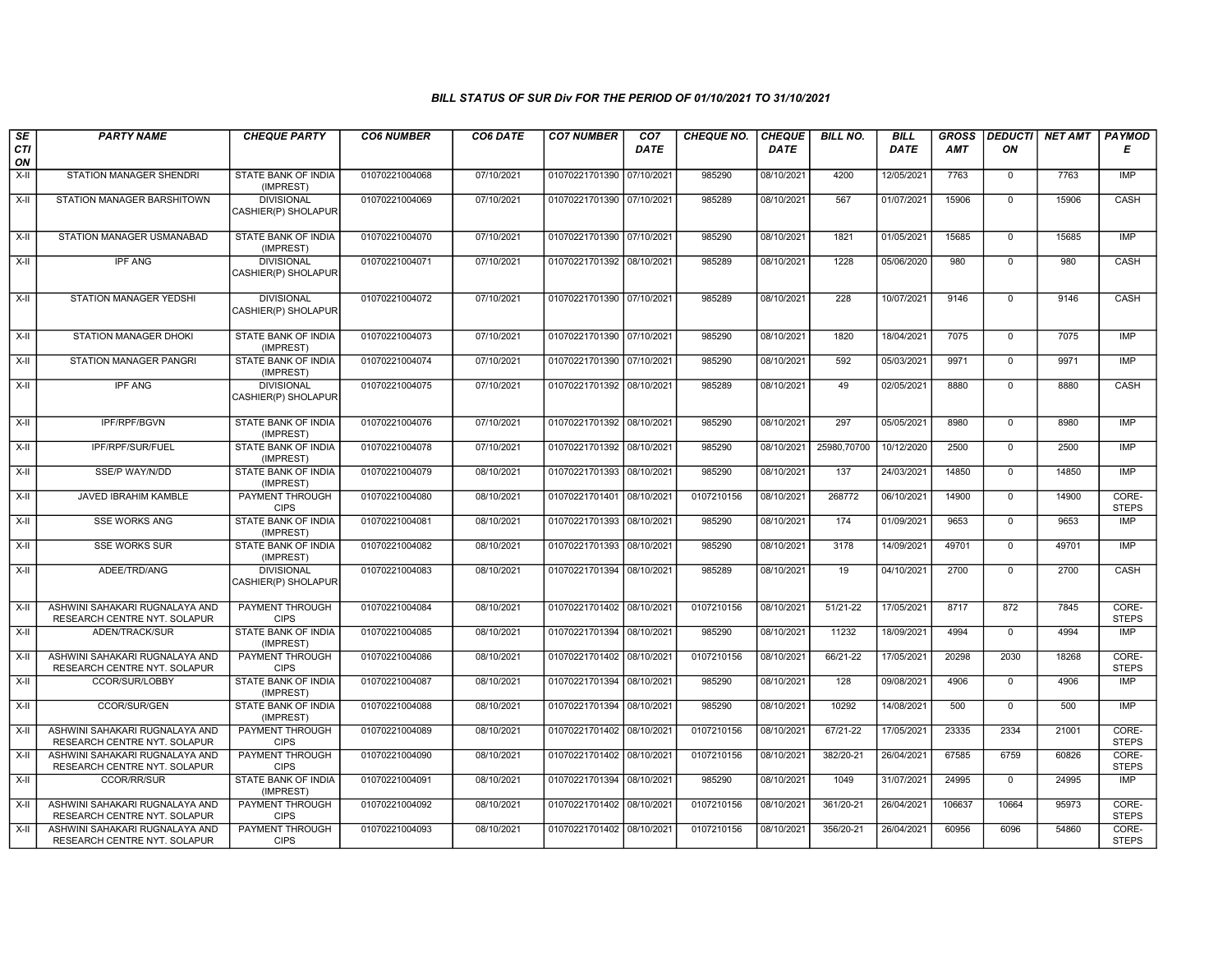| SE               | <b>PARTY NAME</b>                                                   | <b>CHEQUE PARTY</b>                      | <b>CO6 NUMBER</b> | CO6 DATE   | <b>CO7 NUMBER</b>         | CO <sub>7</sub> | <b>CHEQUE NO.</b> | <b>CHEQUE</b> | <b>BILL NO.</b>                                   | <b>BILL</b> | <b>GROSS</b> | <b>DEDUCTI</b> | <b>NET AMT</b> | <b>PAYMOD</b>         |
|------------------|---------------------------------------------------------------------|------------------------------------------|-------------------|------------|---------------------------|-----------------|-------------------|---------------|---------------------------------------------------|-------------|--------------|----------------|----------------|-----------------------|
| <b>CTI</b><br>ON |                                                                     |                                          |                   |            |                           | <b>DATE</b>     |                   | <b>DATE</b>   |                                                   | <b>DATE</b> | <b>AMT</b>   | ON             |                | Е                     |
| X-II             | ASHWINI SAHAKARI RUGNALAYA AND<br>RESEARCH CENTRE NYT. SOLAPUR      | PAYMENT THROUGH<br><b>CIPS</b>           | 01070221004094    | 08/10/2021 | 01070221701402 08/10/202  |                 | 0107210156        | 08/10/2021    | 380/20-21                                         | 26/04/2021  | 85666        | 8567           | 77099          | CORE-<br><b>STEPS</b> |
| $X-H$            | ASHWINI SAHAKARI RUGNALAYA AND<br>RESEARCH CENTRE NYT. SOLAPUR      | <b>PAYMENT THROUGH</b><br><b>CIPS</b>    | 01070221004095    | 08/10/2021 | 01070221701402 08/10/2021 |                 | 0107210156        | 08/10/2021    | 355/20-21                                         | 26/04/2021  | 34174        | 3417           | 30757          | CORE-<br><b>STEPS</b> |
| X-II             | SHRI DATTAKRUPA MACHINERY &<br><b>MECHANICAL</b>                    | PAYMENT THROUGH<br><b>CIPS</b>           | 01070221004096    | 08/10/2021 | 01070221701403 08/10/2021 |                 | 0107210156        | 08/10/2021    | 06                                                | 22/09/2021  | 85249        | 852            | 84397          | CORE-<br><b>STEPS</b> |
| $X-H$            | SHRI DATTAKRUPA MACHINERY &<br>MECHANICAL                           | <b>PAYMENT THROUGH</b><br><b>CIPS</b>    | 01070221004097    | 08/10/2021 | 01070221701403            | 08/10/2021      | 0107210156        | 08/10/2021    | 07                                                | 22/09/2021  | 84394        | 1244           | 83150          | CORE-<br><b>STEPS</b> |
| $X-H$            | <b>MAHARASHTRA STATE ELECTRICITY</b><br><b>DISTRIBUTION COMPANY</b> | <b>PAYMENT THROUGH</b><br><b>CIPS</b>    | 01070221004098    | 08/10/2021 | 01070221701404 08/10/2021 |                 | 0107210156        | 08/10/2021    | 1339036490                                        | 06/10/2021  | 115540       | $\overline{0}$ | 115540         | CORE-<br><b>STEPS</b> |
| X-II             | MAHARASHTRA STATE ELECTRICITY<br><b>DISTRIBUTION COMPANY</b>        | <b>PAYMENT THROUGH</b><br><b>CIPS</b>    | 01070221004099    | 08/10/2021 | 01070221701405 08/10/2021 |                 | 0107210156        | 08/10/2021    | 1339715182                                        | 06/10/2021  | 6960         | $\mathbf 0$    | 6960           | CORE-<br><b>STEPS</b> |
| $X-H$            | MAHARASHTRA STATE ELECTRICITY<br><b>DISTRIBUTION COMPANY</b>        | <b>PAYMENT THROUGH</b><br><b>CIPS</b>    | 01070221004100    | 08/10/2021 | 01070221701405 08/10/2021 |                 | 0107210156        | 08/10/2021    | 1339355537                                        | 06/10/2021  | 11830        | $\mathbf{0}$   | 11830          | CORE-<br><b>STEPS</b> |
| X-II             | <b>MAHARASHTRA STATE ELECTRICITY</b><br><b>DISTRIBUTION COMPANY</b> | <b>PAYMENT THROUGH</b><br><b>CIPS</b>    | 01070221004101    | 08/10/2021 | 01070221701404 08/10/2021 |                 | 0107210156        | 08/10/2021    | 1338820566                                        | 06/10/2021  | 115390       | $\mathbf 0$    | 115390         | CORE-<br><b>STEPS</b> |
| $X-H$            | MAHARASHTRA STATE ELECTRICITY<br><b>DISTRIBUTION COMPANY</b>        | <b>PAYMENT THROUGH</b><br><b>CIPS</b>    | 01070221004102    | 08/10/2021 | 01070221701406            | 08/10/202       | 0107210157        | 12/10/2021    | 202109253071<br>271                               | 07/10/2021  | 803770       | $\mathbf 0$    | 803770         | CORE-<br><b>STEPS</b> |
| $X-H$            | <b>GESCOM LTD.CO. GULBARGA CSD II</b><br>GULBARGA. R                | <b>PAYMENT THROUGH</b><br><b>CIPS</b>    | 01070221004103    | 08/10/2021 | 01070221701406 08/10/2021 |                 | 0107210157        | 12/10/2021    | 202110006564<br>628                               | 01/10/2021  | 24147        | $\overline{0}$ | 24147          | CORE-<br><b>STEPS</b> |
| X-II             | JAYDEEP ENTERPRISES                                                 | PAYMENT THROUGH<br><b>CIPS</b>           | 01070221004104    | 08/10/2021 | 01070221701407            | 08/10/2021      | 0107210156        | 08/10/2021    | <b>DMM-14</b>                                     | 07/10/2021  | 31900        | 1086           | 30814          | CORE-<br><b>STEPS</b> |
| $X-II$           | SR SE(SIG/M)/GR                                                     | <b>DIVISIONAL</b><br>CASHIER(P) SHOLAPUR | 01070221004105    | 08/10/2021 | 01070221701408 08/10/2021 |                 | 985289            | 08/10/2021    | 904                                               | 08/02/2021  | 1975         | $\overline{0}$ | 1975           | CASH                  |
| $X-H$            | <b>IPF RPF PVR</b>                                                  | <b>DIVISIONAL</b><br>CASHIER(P) SHOLAPUR | 01070221004106    | 08/10/2021 | 01070221701408 08/10/2021 |                 | 985289            |               | 08/10/2021 2888,2889,120<br>24                    | 18/03/2021  | 2500         | $\mathbf 0$    | 2500           | CASH                  |
| $X-H$            | NIKHIL ROADLINES-NAGPUR                                             | <b>PAYMENT THROUGH</b><br><b>CIPS</b>    | 01070221004107    | 08/10/2021 | 01070221701416 11/10/2021 |                 | 0107210157        | 12/10/2021    | NR/601/2021-<br>22                                | 14/09/2021  | 276888       | 8812           | 268076         | CORE-<br><b>STEPS</b> |
| X-II             | ARYAN CONSTRUCTION & supplier                                       | <b>PAYMENT THROUGH</b><br><b>CIPS</b>    | 01070221004108    | 08/10/2021 | 01070221701409 08/10/2021 |                 | 0107210157        | 12/10/2021    | 278652                                            | 04/10/2021  | 33200        | 4090           | 29110          | CORE-<br><b>STEPS</b> |
| X-II             | ANJ CREATIONS PVT LTD                                               | <b>PAYMENT THROUGH</b><br><b>CIPS</b>    | 01070221004109    | 09/10/2021 | 01070221701411 11/10/2021 |                 | 0107210157        | 12/10/2021    | ANJ/2021255                                       | 01/10/2020  | 25591        | $\mathbf 0$    | 25591          | CORE-<br><b>STEPS</b> |
| $X-H$            | PAMM ADVERTISING AND MARKETING                                      | PAYMENT THROUGH<br><b>CIPS</b>           | 01070221004110    | 09/10/2021 | 01070221701412 11/10/2021 |                 | 0107210157        |               | 12/10/2021 Mum/2021/07/1<br>18                    | 17/07/2021  | 18937        | $\overline{0}$ | 18937          | CORE-<br><b>STEPS</b> |
| X-II             | ANJ CREATIONS PVT LTD                                               | <b>PAYMENT THROUGH</b><br><b>CIPS</b>    | 01070221004111    | 09/10/2021 | 01070221701410 11/10/2021 |                 | 0107210157        | 12/10/2021    | ANJ/1222161                                       | 29/06/2021  | 4878         | $\mathbf 0$    | 4878           | CORE-<br><b>STEPS</b> |
| $X-H$            | ANJ CREATIONS PVT LTD                                               | <b>PAYMENT THROUGH</b><br><b>CIPS</b>    | 01070221004112    | 09/10/2021 | 01070221701410 11/10/2021 |                 | 0107210157        | 12/10/2021    | ANJ/2122192                                       | 05/07/2021  | 4878         | $\mathbf 0$    | 4878           | CORE-<br><b>STEPS</b> |
| X-II             | ANJ CREATIONS PVT LTD                                               | PAYMENT THROUGH<br><b>CIPS</b>           | 01070221004113    | 09/10/2021 | 01070221701410 11/10/2021 |                 | 0107210157        | 12/10/2021    | ANJ/2122159                                       | 29/06/2021  | 6886         | $\mathbf 0$    | 6886           | CORE-<br><b>STEPS</b> |
| X-II             | ANJ CREATIONS PVT LTD                                               | PAYMENT THROUGH<br><b>CIPS</b>           | 01070221004114    | 09/10/2021 | 01070221701410 11/10/2021 |                 | 0107210157        | 12/10/2021    | ANJ/2122162                                       | 29/06/2021  | 5142         | $\mathbf 0$    | 5142           | CORE-<br><b>STEPS</b> |
| $X-H$            | ANJ CREATIONS PVT LTD                                               | <b>PAYMENT THROUGH</b><br><b>CIPS</b>    | 01070221004115    | 09/10/2021 | 01070221701410 11/10/2021 |                 | 0107210157        | 12/10/2021    | ANJ/2122099                                       | 08/06/2021  | 12057        | $\overline{0}$ | 12057          | CORE-<br><b>STEPS</b> |
| X-II             | PAMM ADVERTISING AND MARKETING                                      | <b>PAYMENT THROUGH</b><br><b>CIPS</b>    | 01070221004116    | 09/10/2021 | 01070221701410 11/10/2021 |                 | 0107210157        |               | 12/10/2021 Mum/2020/06/7<br>-7                    | 30/06/2020  | 7776         | $\overline{0}$ | 7776           | CORE-<br><b>STEPS</b> |
| X-II             | PAMM ADVERTISING AND MARKETING                                      | PAYMENT THROUGH<br><b>CIPS</b>           | 01070221004117    | 09/10/2021 | 01070221701410 11/10/2021 |                 | 0107210157        |               | 12/10/2021 Mum/2020/06/7<br>6                     | 30/06/2020  | 11544        | $\mathbf 0$    | 11544          | CORE-<br><b>STEPS</b> |
| X-II             | PAMM ADVERTISING AND MARKETING                                      | <b>PAYMENT THROUGH</b><br><b>CIPS</b>    | 01070221004118    | 09/10/2021 | 01070221701410 11/10/2021 |                 | 0107210157        |               | 12/10/2021 Mum/2020/06/7<br>$\boldsymbol{\Delta}$ | 30/06/2020  | 17958        | $\mathbf 0$    | 17958          | CORE-<br><b>STEPS</b> |
| X-II             | PAMM ADVERTISING AND MARKETING                                      | <b>PAYMENT THROUGH</b><br><b>CIPS</b>    | 01070221004119    | 09/10/2021 | 01070221701410 11/10/2021 |                 | 0107210157        |               | 12/10/2021 Mum/2020/06/7<br>2                     | 30/06/2020  | 6048         | $\mathbf{0}$   | 6048           | CORE-<br><b>STEPS</b> |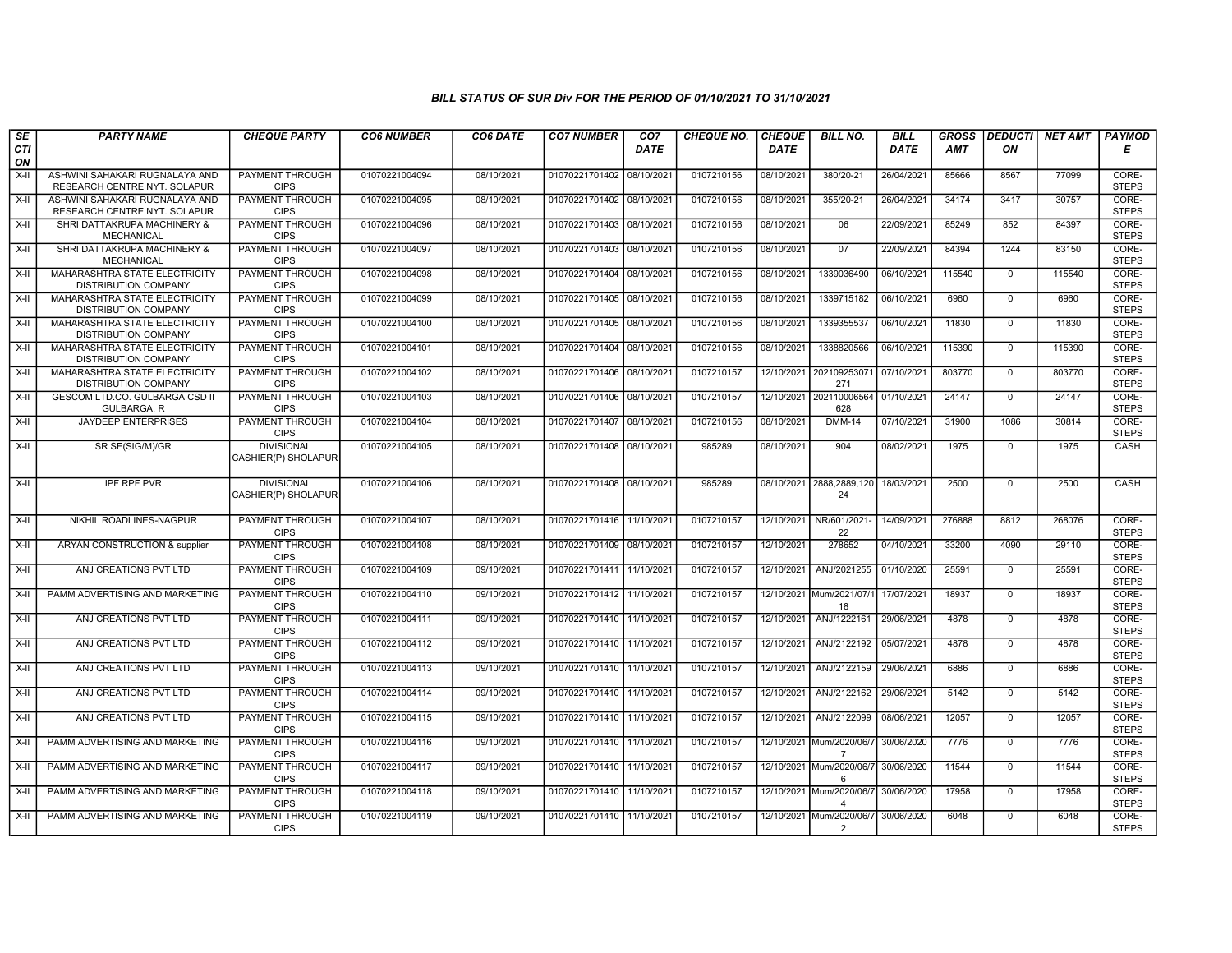| SE        | <b>PARTY NAME</b>                                            | <b>CHEQUE PARTY</b>                                          | <b>CO6 NUMBER</b> | CO6 DATE   | <b>CO7 NUMBER</b>         | CO <sub>7</sub> | <b>CHEQUE NO.</b> | <b>CHEQUE</b> | <b>BILL NO.</b>               | <b>BILL</b> | <b>GROSS</b> | <b>DEDUCTI</b> | NET AMT | <b>PAYMOD</b>         |
|-----------|--------------------------------------------------------------|--------------------------------------------------------------|-------------------|------------|---------------------------|-----------------|-------------------|---------------|-------------------------------|-------------|--------------|----------------|---------|-----------------------|
| CTI<br>ON |                                                              |                                                              |                   |            |                           | <b>DATE</b>     |                   | <b>DATE</b>   |                               | DATE        | AMT          | ON             |         | Е                     |
| X-II      | PAMM ADVERTISING AND MARKETING                               | PAYMENT THROUGH<br><b>CIPS</b>                               | 01070221004120    | 09/10/2021 | 01070221701411            | 11/10/2021      | 0107210157        |               | 12/10/2021 Mum/2020/04/1<br>9 | 30/04/2020  | 28099        | $\mathbf{0}$   | 28099   | CORE-<br><b>STEPS</b> |
| $X-H$     | HPCL DT CARD (ELECT D G SET)                                 | <b>PAYMENT THROUGH</b><br><b>CIPS</b>                        | 01070221004121    | 11/10/2021 | 01070221701414 11/10/2021 |                 | 0107210157        | 12/10/2021    | 1178                          | 05/10/2021  | 27000        | $\Omega$       | 27000   | CORE-<br><b>STEPS</b> |
| $X-H$     | SSE TRD BWD                                                  | STATE BANK OF INDIA<br>(IMPREST)                             | 01070221004122    | 11/10/2021 | 01070221701414 11/10/2021 |                 | 985292            | 12/10/2021    | 8150                          | 06/10/2021  | 31500        | $\mathsf{O}$   | 31500   | <b>IMP</b>            |
| $X-II$    | SSE/TRD/ANG/DEPOT                                            | STATE BANK OF INDIA<br>(IMPREST)                             | 01070221004123    | 11/10/2021 | 01070221701415 11/10/2021 |                 | 985292            | 12/10/2021    | 1225                          | 01/10/2021  | 2700         | $\overline{0}$ | 2700    | IMP                   |
| X-II      | <b>SSE TRD BWD</b>                                           | <b>STATE BANK OF INDIA</b><br>(IMPREST)                      | 01070221004124    | 11/10/2021 | 01070221701415 11/10/2021 |                 | 985292            | 12/10/2021    | 16                            | 06/10/2021  | 2700         | $\mathbf 0$    | 2700    | <b>IMP</b>            |
| X-II      | SSE/TRD/BAP                                                  | <b>STATE BANK OF INDIA</b><br>(IMPREST)                      | 01070221004125    | 11/10/2021 | 01070221701415 11/10/2021 |                 | 985292            | 12/10/2021    | 165                           | 06/10/2021  | 1800         | $\Omega$       | 1800    | <b>IMP</b>            |
| $X-II$    | SSE/(C&W)/LUR/COG                                            | STATE BANK OF INDIA<br>(IMPREST)                             | 01070221004126    | 11/10/2021 | 01070221701415 11/10/2021 |                 | 985292            | 12/10/2021    | 637                           | 20/08/2021  | 2890         | $\mathbf 0$    | 2890    | <b>IMP</b>            |
| $X-II$    | MAHARASHTRA STATE ELECTRICITY<br><b>DISTRIBUTION COMPANY</b> | PAYMENT THROUGH<br><b>CIPS</b>                               | 01070221004127    | 11/10/2021 | 01070221701413 11/10/2021 |                 | 0107210157        | 12/10/2021    | 20210935307<br>294            | 08/10/2021  | 2618400      | $\mathbf 0$    | 2618400 | CORE-<br><b>STEPS</b> |
| $X-H$     | ARYAN CONSTRUCTION AND SUPPLIERS-<br>AHMEDNAGAR              | <b>ARYAN</b><br>CONSTRUCTION AND<br>SUPPLIERS-<br>AHMEDNAGAR | 01070221004128    | 11/10/2021 | 01070221701417 11/10/2021 |                 | 985291            | 12/10/2021    | 271672                        | 08/10/2021  | 361866       | $\mathbf 0$    | 361866  | <b>BANK</b><br>CHEQUE |
| X-II      | STATION MANAGER WADI                                         | STATE BANK OF INDIA<br>(IMPREST)                             | 01070221004129    | 11/10/2021 | 01070221701421 12/10/2021 |                 | 985294            | 12/10/2021    | 3473                          | 19/04/2021  | 18000        | $\overline{0}$ | 18000   | <b>IMP</b>            |
| $X-H$     | <b>STATION MANAGER HOTGI</b>                                 | <b>STATE BANK OF INDIA</b><br>(IMPREST)                      | 01070221004130    | 11/10/2021 | 01070221701421 12/10/2021 |                 | 985294            | 12/10/2021    | 533                           | 11/03/2021  | 20394        | $\mathsf{O}$   | 20394   | <b>IMP</b>            |
| X-II      | STATION MANAGER WADSINGE                                     | <b>STATE BANK OF INDIA</b><br>(IMPREST)                      | 01070221004131    | 11/10/2021 | 01070221701421 12/10/2021 |                 | 985294            | 12/10/2021    | 1303                          | 12/07/2021  | 9234         | $\mathbf 0$    | 9234    | <b>IMP</b>            |
| X-II      | <b>STATION MANAGER BELVANDI</b>                              | STATE BANK OF INDIA<br>(IMPREST)                             | 01070221004132    | 11/10/2021 | 01070221701421 12/10/2021 |                 | 985294            | 12/10/2021    | 267                           | 20/07/2021  | 7348         | $\Omega$       | 7348    | <b>IMP</b>            |
| $X-II$    | JAI GANESH MOTORS                                            | PAYMENT THROUGH<br><b>CIPS</b>                               | 01070221004133    | 12/10/2021 | 01070221701418 12/10/2021 |                 | 0107210157        | 12/10/2021    | GST-01                        | 17/09/2021  | 19119        | $\mathbf 0$    | 19119   | CORE-<br><b>STEPS</b> |
| $X-H$     | SSE/WORKS/UMD                                                | <b>STATE BANK OF INDIA</b><br>(IMPREST)                      | 01070221004134    | 12/10/2021 | 01070221701419 12/10/2021 |                 | 985292            | 12/10/2021    | 383                           | 02/02/2021  | 4977         | $\mathbf 0$    | 4977    | IMP                   |
| $X-H$     | <b>SSE/P WAY/YL</b>                                          | <b>STATE BANK OF INDIA</b><br>(IMPREST)                      | 01070221004135    | 12/10/2021 | 01070221701419 12/10/2021 |                 | 985292            | 12/10/2021    | 08042/2122                    | 11/08/2021  | 14962        | $\mathbf 0$    | 14962   | <b>IMP</b>            |
| X-II      | <b>HPCL DT CARD</b>                                          | PAYMENT THROUGH<br><b>CIPS</b>                               | 01070221004136    | 12/10/2021 | 01070221701420            | 12/10/2021      | 0107210158        | 12/10/2021    | 3900                          | 22/09/2021  | 966198       | $\mathbf 0$    | 966198  | CORE-<br><b>STEPS</b> |
| X-II      | DD/C&W/ARME/IMP                                              | <b>STATE BANK OF INDIA</b><br>(IMPREST)                      | 01070221004137    | 12/10/2021 | 01070221701422            | 12/10/2021      | 985294            | 12/10/2021    | 355                           | 03/07/2021  | 8316         | $\mathbf{0}$   | 8316    | <b>IMP</b>            |
| $X-H$     | CCOR/DD/LOBBY                                                | <b>STATE BANK OF INDIA</b><br>(IMPREST)                      | 01070221004138    | 12/10/2021 | 01070221701422            | 12/10/2021      | 985294            | 12/10/2021    | GST/2021-<br>22/152           | 19/08/2021  | 5000         | $\Omega$       | 5000    | <b>IMP</b>            |
| X-II      | CCOR/DD/LOBBY                                                | <b>STATE BANK OF INDIA</b><br>(IMPREST)                      | 01070221004139    | 12/10/2021 | 01070221701422 12/10/2021 |                 | 985294            | 12/10/2021    | 671                           | 28/08/2021  | 490          | $\mathbf 0$    | 490     | <b>IMP</b>            |
| X-II      | SAMEEKSHA ENTERPRISES                                        | PAYMENT THROUGH<br><b>CIPS</b>                               | 01070221004140    | 12/10/2021 | 01070221701423            | 12/10/2021      | 0107210158        | 12/10/2021    | 40/2021-22                    | 02/09/2021  | 37125        | 1001           | 36124   | CORE-<br><b>STEPS</b> |
| $X-II$    | JAGDALE MAMA HOSPITAL, BARSHI                                | PAYMENT THROUGH<br><b>CIPS</b>                               | 01070221004141    | 12/10/2021 | 01070221701424 12/10/2021 |                 | 0107210158        | 12/10/2021    | P-3952                        | 08/11/2020  | 25561        | 2556           | 23005   | CORE-<br><b>STEPS</b> |
| $X-H$     | JAGDALE MAMA HOSPITAL.BARSHI                                 | <b>PAYMENT THROUGH</b><br><b>CIPS</b>                        | 01070221004142    | 12/10/2021 | 01070221701424 12/10/2021 |                 | 0107210158        | 12/10/2021    | P-3736                        | 12/11/2020  | 135519       | 13552          | 121967  | CORE-<br><b>STEPS</b> |
| $X-H$     | CMS/SUR/GEN                                                  | <b>DIVISIONAL</b><br>CASHIER(P) SHOLAPUR                     | 01070221004143    | 12/10/2021 | 01070221701425 12/10/2021 |                 | 985293            | 12/10/2021    | Gen-49                        | 06/10/2021  | 38106        | $\mathbf 0$    | 38106   | CASH                  |
| $X-II$    | MS/DD/GEN                                                    | STATE BANK OF INDIA<br>(IMPREST)                             | 01070221004144    | 12/10/2021 | 01070221701426            | 12/10/2021      | 985294            | 12/10/2021    | med/62                        | 19/11/2020  | 2500         | $\mathbf 0$    | 2500    | <b>IMP</b>            |
| $X-H$     | SSE/(ELECT/MAINT)/SUR                                        | STATE BANK OF INDIA<br>(IMPREST)                             | 01070221004145    | 12/10/2021 | 01070221701426 12/10/2021 |                 | 985294            | 12/10/2021    | 4972                          | 14/06/2021  | 20000        | $\mathbf 0$    | 20000   | IMP                   |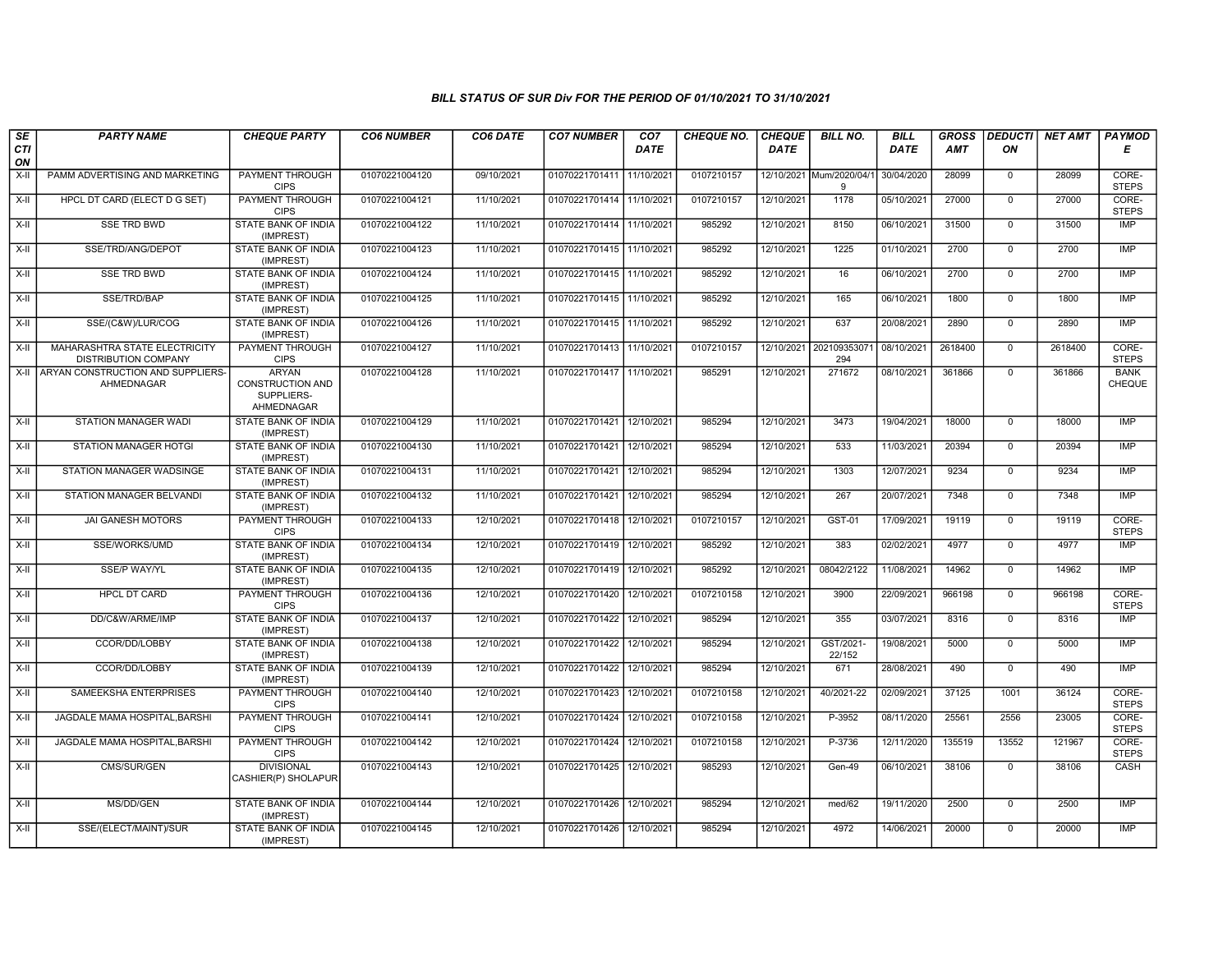| SE        | <b>PARTY NAME</b>                                                   | <b>CHEQUE PARTY</b>                                           | <b>CO6 NUMBER</b> | CO6 DATE   | <b>CO7 NUMBER</b>         | CO <sub>7</sub> | <b>CHEQUE NO.</b> | <b>CHEQUE</b> | <b>BILL NO.</b>         | <b>BILL</b> | <b>GROSS</b> | <b>DEDUCTI</b> | <b>NET AMT</b> | <b>PAYMOD</b>                |
|-----------|---------------------------------------------------------------------|---------------------------------------------------------------|-------------------|------------|---------------------------|-----------------|-------------------|---------------|-------------------------|-------------|--------------|----------------|----------------|------------------------------|
| CTI<br>ON |                                                                     |                                                               |                   |            |                           | <b>DATE</b>     |                   | <b>DATE</b>   |                         | <b>DATE</b> | AMT          | ON             |                | Е                            |
| X-II      | CMS/SUR/GEN                                                         | <b>DIVISIONAL</b><br>CASHIER(P) SHOLAPUR                      | 01070221004146    | 12/10/2021 | 01070221701425            | 12/10/2021      | 985293            | 12/10/2021    | Med-61                  | 07/10/2021  | 44212        | 0              | 44212          | CASH                         |
| $X-H$     | SR DAUO SUR                                                         | <b>DIVISIONAL</b><br>CASHIER(P) SHOLAPUR                      | 01070221004147    | 12/10/2021 | 01070221701426 12/10/2021 |                 | 985293            | 12/10/2021    | 2525                    | 28/08/2021  | 444          | $\mathbf 0$    | 444            | CASH                         |
| $X-II$    | STATION MANAGER HARANGUL                                            | <b>DIVISIONAL</b><br>CASHIER(P) SHOLAPUR                      | 01070221004148    | 12/10/2021 | 01070221701427            | 12/10/2021      | 985293            | 12/10/2021    | 732982                  | 01/09/2021  | 9000         | 0              | 9000           | CASH                         |
| $X-H$     | <b>IPF/DI/SUR</b>                                                   | <b>STATE BANK OF INDIA</b><br>(IMPREST)                       | 01070221004149    | 12/10/2021 | 01070221701432 13/10/2021 |                 | 985297            | 13/10/2021    | 1122                    | 25/03/2021  | 500          | $\overline{0}$ | 500            | <b>IMP</b>                   |
| X-II      | HPCL DT CARD (ELECT D G SET)                                        | PAYMENT THROUGH<br><b>CIPS</b>                                | 01070221004150    | 12/10/2021 | 01070221701428 12/10/202  |                 | 0107210158        | 12/10/2021    | 1395                    | 09/10/2021  | 27000        | $\mathbf{0}$   | 27000          | CORE-<br><b>STEPS</b>        |
| X-II      | SR.DCM.SUR                                                          | <b>STATE BANK OF INDIA</b><br>(IMPREST)                       | 01070221004151    | 12/10/2021 | 01070221701432 13/10/2021 |                 | 985297            | 13/10/2021    | 18090                   | 02/08/2021  | 14953        | $\mathbf{0}$   | 14953          | <b>IMP</b>                   |
| $X-II$    | HPCL DT CARD (ELECT D G SET)                                        | PAYMENT THROUGH<br><b>CIPS</b>                                | 01070221004152    | 12/10/2021 | 01070221701428 12/10/2021 |                 | 0107210158        | 12/10/2021    | 12042                   | 04/10/2021  | 28800        | $\overline{0}$ | 28800          | CORE-<br><b>STEPS</b>        |
| X-II      | <b>DEN/S/SUR</b>                                                    | <b>STATE BANK OF INDIA</b><br>(IMPREST)                       | 01070221004153    | 12/10/2021 | 01070221701432 13/10/2021 |                 | 985297            | 13/10/2021    | 192                     | 28/09/2021  | 3000         | $\mathbf{0}$   | 3000           | <b>IMP</b>                   |
| X-II      | <b>SR DOM SUR</b>                                                   | STATE BANK OF INDIA<br>(IMPREST)                              | 01070221004154    | 12/10/2021 | 01070221701432 13/10/2021 |                 | 985297            | 13/10/2021    | 2C-178904               | 02/07/2021  | 14978        | $\mathbf 0$    | 14978          | <b>IMP</b>                   |
| $X-II$    | <b>GESCOM WADI</b>                                                  | PAYMENT THROUGH<br><b>CIPS</b>                                | 01070221004155    | 13/10/2021 | 01070221701434            | 13/10/2021      | 0107210159        | 13/10/2021    | 124                     | 01/10/2021  | 1731         | $\mathbf 0$    | 1731           | CORE-<br><b>STEPS</b>        |
| X-II      | GESCOM LTD.CO. GULBARGA CSD II<br><b>GULBARGA, R</b>                | <b>PAYMENT THROUGH</b><br><b>CIPS</b>                         | 01070221004156    | 13/10/2021 | 01070221701434            | 13/10/2021      | 0107210159        | 13/10/2021    | 121                     | 05/10/2021  | 29761        | $\mathbf{0}$   | 29761          | CORE-<br><b>STEPS</b>        |
| $X-H$     | ASST.ENGG ELECT CSDIV GESCOM<br>KALABURAGI U                        | <b>ASST.ENGG ELECT</b><br><b>CSDIV GESCOM</b><br>KALABURAGI U | 01070221004157    | 13/10/2021 | 01070221701434 13/10/2021 |                 | 985295            |               | 13/10/2021 867899911024 | 01/10/2021  | 39671        | $\overline{0}$ | 39671          | <b>BANK</b><br><b>CHEQUE</b> |
| $X-II$    | ASST. EXE ENGGI EL GESCOM<br>CHOWDAPUR                              | PAYMENT THROUGH<br><b>CIPS</b>                                | 01070221004158    | 13/10/2021 | 01070221701434 13/10/2021 |                 | 0107210159        | 13/10/2021    | 122                     | 05/10/2021  | 86817        | $\overline{0}$ | 86817          | CORE-<br><b>STEPS</b>        |
| X-II      | <b>GESCOM SHAHABAD</b>                                              | <b>PAYMENT THROUGH</b><br><b>CIPS</b>                         | 01070221004159    | 13/10/2021 | 01070221701434 13/10/2021 |                 | 0107210159        | 13/10/2021    | 123                     | 07/10/2021  | 155431       | $\mathbf{0}$   | 155431         | CORE-<br><b>STEPS</b>        |
| X-II      | MAHARASHTRA STATE ELECTRICITY<br><b>DISTRIBUTION COMPANY</b>        | PAYMENT THROUGH<br><b>CIPS</b>                                | 01070221004160    | 13/10/2021 | 01070221701435 13/10/2021 |                 | 0107210159        | 13/10/2021    | 1340535748              | 07/10/2021  | 360          | $\mathbf{0}$   | 360            | CORE-<br><b>STEPS</b>        |
| $X-II$    | MAHARASHTRA STATE ELECTRICITY<br><b>DISTRIBUTION COMPANY</b>        | PAYMENT THROUGH<br><b>CIPS</b>                                | 01070221004161    | 13/10/2021 | 01070221701436            | 13/10/2021      | 0107210159        | 13/10/2021    | 1339969940              | 07/10/2021  | 47850        | $\mathbf 0$    | 47850          | CORE-<br><b>STEPS</b>        |
| X-II      | MAHARASHTRA STATE ELECTRICITY<br><b>DISTRIBUTION COMPANY</b>        | PAYMENT THROUGH<br><b>CIPS</b>                                | 01070221004162    | 13/10/2021 | 01070221701435            | 13/10/2021      | 0107210159        | 13/10/2021    | 1340064638              | 07/10/2021  | 2850         | $\mathbf{0}$   | 2850           | CORE-<br><b>STEPS</b>        |
| X-II      | MAHARASHTRA STATE ELECTRICITY<br><b>DISTRIBUTION COMPANY</b>        | <b>PAYMENT THROUGH</b><br><b>CIPS</b>                         | 01070221004163    | 13/10/2021 | 01070221701439            | 13/10/2021      | 0107210159        | 13/10/2021    | 1343363652              | 11/10/2021  | 182640       | $\overline{0}$ | 182640         | CORE-<br><b>STEPS</b>        |
| X-II      | <b>MAHARASHTRA STATE ELECTRICITY</b><br><b>DISTRIBUTION COMPANY</b> | <b>PAYMENT THROUGH</b><br><b>CIPS</b>                         | 01070221004164    | 13/10/2021 | 01070221701436 13/10/2021 |                 | 0107210159        | 13/10/2021    | 1342034601              | 08/10/2021  | 155670       | $\mathbf{0}$   | 155670         | CORE-<br><b>STEPS</b>        |
| X-II      | MAHARASHTRA STATE ELECTRICITY<br><b>DISTRIBUTION COMPANY</b>        | <b>PAYMENT THROUGH</b><br><b>CIPS</b>                         | 01070221004165    | 13/10/2021 | 01070221701435            | 13/10/202       | 0107210159        | 13/10/2021    | 1340919950              | 07/10/2021  | 8820         | $\mathbf 0$    | 8820           | CORE-<br><b>STEPS</b>        |
| $X-II$    | MAHARASHTRA STATE ELECTRICITY<br><b>DISTRIBUTION COMPANY</b>        | PAYMENT THROUGH<br><b>CIPS</b>                                | 01070221004166    | 13/10/2021 | 01070221701436            | 13/10/202       | 0107210159        | 13/10/2021    | 1342225658              | 08/10/2021  | 55260        | $\overline{0}$ | 55260          | CORE-<br><b>STEPS</b>        |
| $X-II$    | ADEN/SUR                                                            | <b>STATE BANK OF INDIA</b><br>(IMPREST)                       | 01070221004167    | 13/10/2021 | 01070221701430 13/10/2021 |                 | 985297            | 13/10/2021    | 891                     | 18/09/2021  | 14854        | $\overline{0}$ | 14854          | <b>IMP</b>                   |
| X-II      | ADEN/DETC/SUR                                                       | <b>STATE BANK OF INDIA</b><br>(IMPREST)                       | 01070221004168    | 13/10/2021 | 01070221701430 13/10/2021 |                 | 985297            | 13/10/2021    | 26394                   | 09/09/2021  | 4989         | $\mathbf 0$    | 4989           | <b>IMP</b>                   |
| $X-H$     | STATION MANAGER BHALWANI                                            | STATE BANK OF INDIA<br>(IMPREST)                              | 01070221004169    | 13/10/2021 | 01070221701431 13/10/2021 |                 | 985297            | 13/10/2021    | 594                     | 08/07/2021  | 14542        | $\mathbf 0$    | 14542          | <b>IMP</b>                   |
| X-II      | STATION MANAGER WASHIMBE                                            | STATE BANK OF INDIA<br>(IMPREST)                              | 01070221004170    | 13/10/2021 | 01070221701431 13/10/2021 |                 | 985297            | 13/10/2021    | 51                      | 10/06/2021  | 13230        | $\mathbf 0$    | 13230          | <b>IMP</b>                   |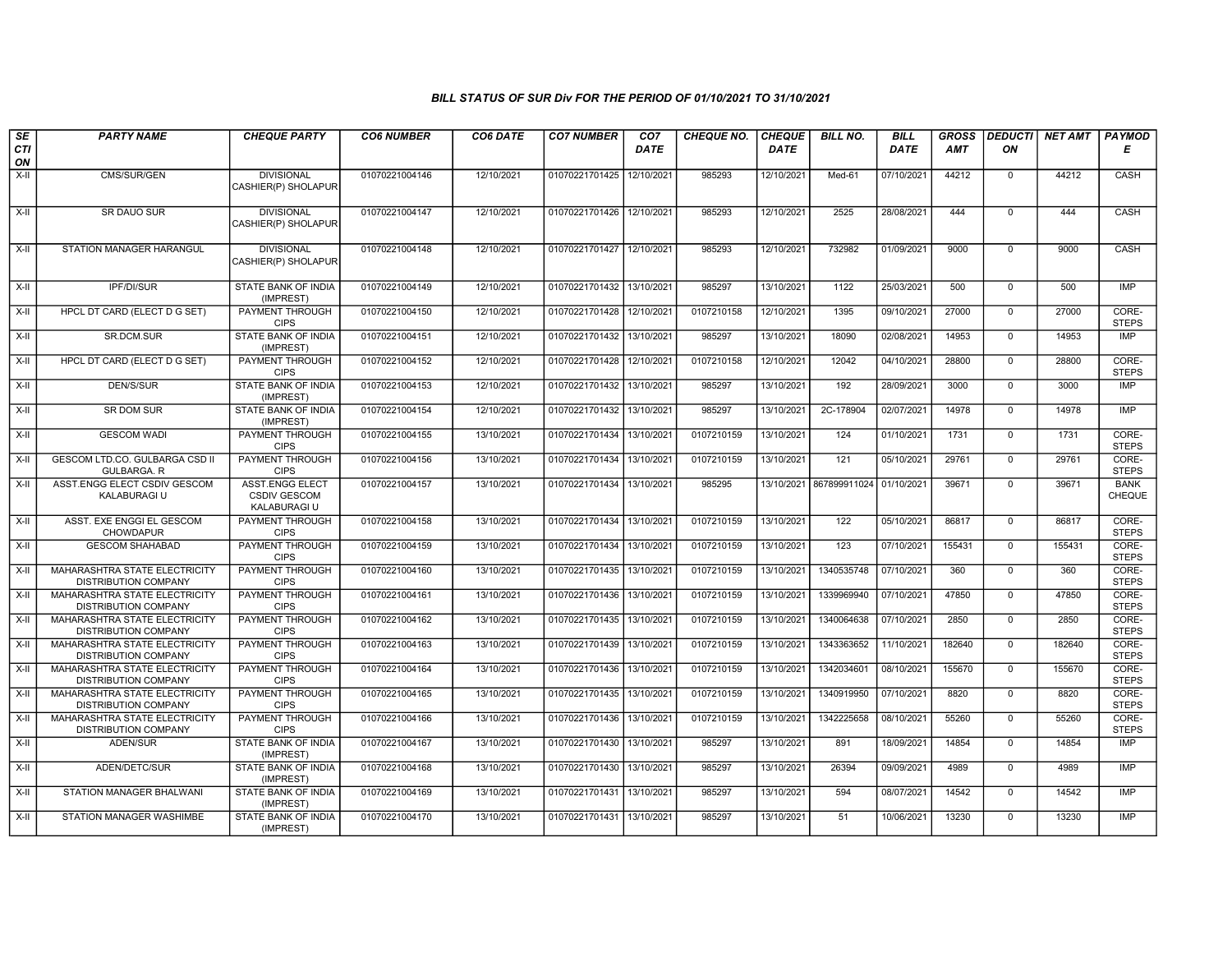| SE        | <b>PARTY NAME</b>              | <b>CHEQUE PARTY</b>                      | <b>CO6 NUMBER</b> | CO6 DATE   | <b>CO7 NUMBER</b>         | CO <sub>7</sub> | <b>CHEQUE NO.</b> | <b>CHEQUE</b> | <b>BILL NO.</b> | <b>BILL</b> | <b>GROSS</b> |                | <b>DEDUCTI NET AMT</b> | <b>PAYMOD</b>         |
|-----------|--------------------------------|------------------------------------------|-------------------|------------|---------------------------|-----------------|-------------------|---------------|-----------------|-------------|--------------|----------------|------------------------|-----------------------|
| CTI<br>ON |                                |                                          |                   |            |                           | <b>DATE</b>     |                   | <b>DATE</b>   |                 | DATE        | <b>AMT</b>   | ON             |                        | Е                     |
| $X-H$     | DTC/DD                         | <b>STATE BANK OF INDIA</b><br>(IMPREST)  | 01070221004171    | 13/10/2021 | 01070221701431            | 13/10/2021      | 985297            | 13/10/2021    | sw              | 18/07/2021  | 9913         | $\overline{0}$ | 9913                   | IMP                   |
| $X-H$     | <b>STATION MANAGER KULALI</b>  | <b>STATE BANK OF INDIA</b><br>(IMPREST)  | 01070221004172    | 13/10/2021 | 01070221701431 13/10/2021 |                 | 985297            | 13/10/2021    | 102             | 15/07/2021  | 8544         | $\overline{0}$ | 8544                   | IMP                   |
| X-II      | <b>STATION MANAGER JEUR</b>    | STATE BANK OF INDIA<br>(IMPREST)         | 01070221004173    | 13/10/2021 | 01070221701431            | 13/10/2021      | 985297            | 13/10/2021    | 268             | 30/07/2021  | 19882        | $\mathbf 0$    | 19882                  | IMP                   |
| $X-II$    | SR.DSTE(M) SUR                 | <b>DIVISIONAL</b><br>CASHIER(P) SHOLAPUR | 01070221004174    | 13/10/2021 | 01070221701437            | 13/10/2021      | 985296            | 13/10/2021    | 351588          | 11/10/2021  | 10200        | $\mathbf{0}$   | 10200                  | CASH                  |
| X-II      | STATION MANAGER SULTANPUR      | STATE BANK OF INDIA<br>(IMPREST)         | 01070221004175    | 13/10/2021 | 01070221701433 13/10/2021 |                 | 985297            | 13/10/2021    | 117             | 25/09/2021  | 6957         | $\mathbf 0$    | 6957                   | <b>IMP</b>            |
| $X-II$    | CYM/WD                         | STATE BANK OF INDIA<br>(IMPREST)         | 01070221004176    | 13/10/2021 | 01070221701433            | 13/10/2021      | 985297            | 13/10/2021    | 154             | 02/05/2021  | 4775         | $\overline{0}$ | 4775                   | IMP                   |
| X-II      | STATION MANAGER GAUDGAON       | <b>STATE BANK OF INDIA</b><br>(IMPREST)  | 01070221004177    | 13/10/2021 | 01070221701433 13/10/2021 |                 | 985297            | 13/10/2021    | 00              | 13/07/2021  | 7992         | $\mathbf{0}$   | 7992                   | IMP                   |
| $X-H$     | <b>STATION MANAGER MARTUR</b>  | <b>STATE BANK OF INDIA</b><br>(IMPREST)  | 01070221004178    | 13/10/2021 | 01070221701433            | 13/10/2021      | 985297            | 13/10/2021    | 7560            | 25/07/2021  | 8059         | $\overline{0}$ | 8059                   | <b>IMP</b>            |
| X-II      | STATION MANAGER BOROTI         | <b>STATE BANK OF INDIA</b><br>(IMPREST)  | 01070221004179    | 13/10/2021 | 01070221701433            | 13/10/2021      | 985297            | 13/10/2021    | 4801            | 03/06/2021  | 7505         | $\mathbf 0$    | 7505                   | <b>IMP</b>            |
| $X-II$    | STATION MANAGER NAGANSUR       | STATE BANK OF INDIA<br>(IMPREST)         | 01070221004180    | 13/10/2021 | 01070221701433            | 13/10/2021      | 985297            | 13/10/2021    | 277             | 09/07/2021  | 7826         | $\overline{0}$ | 7826                   | <b>IMP</b>            |
| $X-H$     | HPCL DT CARD (ELECT D G SET)   | <b>PAYMENT THROUGH</b><br><b>CIPS</b>    | 01070221004181    | 13/10/2021 | 01070221701429 13/10/2021 |                 | 0107210159        | 13/10/2021    | 55388           | 12/10/2021  | 168684       | $\overline{0}$ | 168684                 | CORE-<br><b>STEPS</b> |
| $X-H$     | RAMESH S CHINCHKAR.            | <b>PAYMENT THROUGH</b><br><b>CIPS</b>    | 01070221004182    | 13/10/2021 | 01070221701438            | 13/10/2021      | 0107210159        | 13/10/2021    | $\overline{28}$ | 01/10/2021  | 79869        | 2390           | 77479                  | CORE-<br><b>STEPS</b> |
| X-II      | STATION MANAGER RAHURI         | <b>STATE BANK OF INDIA</b><br>(IMPREST)  | 01070221004183    | 13/10/2021 | 01070221701441            | 13/10/2021      | 985297            | 13/10/2021    | 103             | 20/09/2021  | 15411        | $\mathbf 0$    | 15411                  | IMP                   |
| X-II      | STATION MANAGER SAROLA         | STATE BANK OF INDIA<br>(IMPREST)         | 01070221004184    | 13/10/2021 | 01070221701441            | 13/10/2021      | 985297            | 13/10/2021    | 101             | 06/09/2021  | 13087        | $\overline{0}$ | 13087                  | <b>IMP</b>            |
| $X-II$    | STATION MANAGER VAMBORI        | <b>STATE BANK OF INDIA</b><br>(IMPREST)  | 01070221004185    | 13/10/2021 | 01070221701441            | 13/10/2021      | 985297            | 13/10/2021    | 188             | 25/09/2021  | 9815         | $\mathbf{0}$   | 9815                   | <b>IMP</b>            |
| $X-H$     | STATION MANAGER RANJANGAON     | <b>STATE BANK OF INDIA</b><br>(IMPREST)  | 01070221004186    | 13/10/2021 | 01070221701441            | 13/10/2021      | 985297            | 13/10/2021    | 319             | 09/09/2021  | 9572         | $\mathbf{0}$   | 9572                   | IMP                   |
| X-II      | STATION MANAGER AKOLNER        | STATE BANK OF INDIA<br>(IMPREST)         | 01070221004187    | 13/10/2021 | 01070221701441            | 13/10/2021      | 985297            | 13/10/2021    | 1403            | 05/09/2021  | 9802         | $\mathbf 0$    | 9802                   | <b>IMP</b>            |
| X-II      | STATION MANAGER PADHEGAON      | STATE BANK OF INDIA<br>(IMPREST)         | 01070221004188    | 13/10/2021 | 01070221701442 13/10/2021 |                 | 985297            | 13/10/2021    | 1856            | 15/06/2021  | 15681        | $\mathbf{0}$   | 15681                  | IMP                   |
| $X-II$    | STATION MANAGER VILAD          | STATE BANK OF INDIA<br>(IMPREST)         | 01070221004189    | 13/10/2021 | 01070221701442            | 13/10/2021      | 985297            | 13/10/2021    | 3950            | 31/08/2021  | 10000        | $\overline{0}$ | 10000                  | IMP                   |
| X-II      | CHANDRASHEKHAR INDUSTRIES      | <b>PAYMENT THROUGH</b><br><b>CIPS</b>    | 01070221004190    | 13/10/2021 | 01070221701440 13/10/2021 |                 | 0107210159        | 13/10/2021    | $\overline{24}$ | 07/10/2021  | 37500        | 1624           | 35876                  | CORE-<br><b>STEPS</b> |
| $X-H$     | STATION MANAGER KOPARGAON      | <b>STATE BANK OF INDIA</b><br>(IMPREST)  | 01070221004191    | 13/10/2021 | 01070221701442 13/10/2021 |                 | 985297            | 13/10/2021    | 1580            | 30/09/2021  | 11004        | $\mathbf{0}$   | 11004                  | IMP                   |
| X-II      | STATION MANAGER BELAPUR        | STATE BANK OF INDIA<br>(IMPREST)         | 01070221004192    | 13/10/2021 | 01070221701442            | 13/10/2021      | 985297            | 13/10/2021    | 191             | 30/08/2021  | 24918        | $\mathbf 0$    | 24918                  | <b>IMP</b>            |
| $X-H$     | <b>STATION MANAGER CHITALI</b> | STATE BANK OF INDIA<br>(IMPREST)         | 01070221004193    | 13/10/2021 | 01070221701442 13/10/2021 |                 | 985297            | 13/10/2021    | 181             | 16/09/2021  | 9687         | $\Omega$       | 9687                   | <b>IMP</b>            |
| X-II      | STATION MANAGER KASHTI         | STATE BANK OF INDIA<br>(IMPREST)         | 01070221004194    | 13/10/2021 | 01070221701442            | 13/10/2021      | 985297            | 13/10/2021    | 1034            | 07/09/2021  | 13591        | $\mathbf 0$    | 13591                  | IMP                   |
| $X-H$     | CMS / SUR                      | <b>DIVISIONAL</b><br>CASHIER(P) SHOLAPUR | 01070221004195    | 13/10/2021 | 01070221701443 13/10/2021 |                 | 985296            | 13/10/2021    | 746341          | 13/10/2021  | 40000        | $\mathbf{0}$   | 40000                  | CASH                  |
| $X-H$     | MS/KWV/GEN                     | <b>STATE BANK OF INDIA</b><br>(IMPREST)  | 01070221004196    | 13/10/2021 | 01070221701444 13/10/2021 |                 | 985297            | 13/10/2021    | 730             | 11/10/2021  | 10107        | $\mathbf 0$    | 10107                  | <b>IMP</b>            |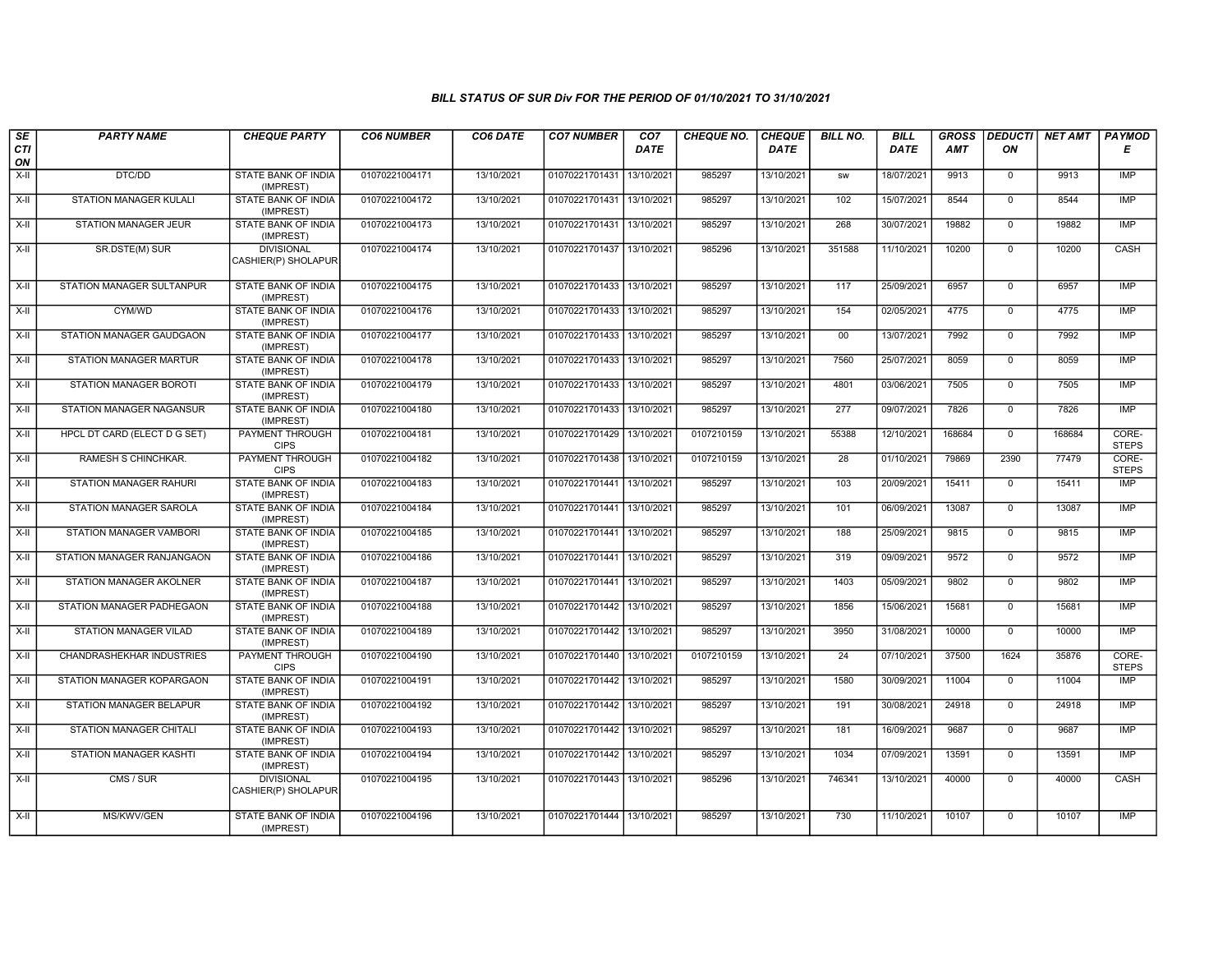| SE        | <b>PARTY NAME</b>                                              | <b>CHEQUE PARTY</b>                      | <b>CO6 NUMBER</b> | CO6 DATE   | <b>CO7 NUMBER</b>         | CO <sub>7</sub> | <b>CHEQUE NO.</b> | <b>CHEQUE</b> | <b>BILL NO.</b>                 | <b>BILL</b> | <b>GROSS</b> | <b>DEDUCTI</b> | NET AMT | <b>PAYMOD</b>         |
|-----------|----------------------------------------------------------------|------------------------------------------|-------------------|------------|---------------------------|-----------------|-------------------|---------------|---------------------------------|-------------|--------------|----------------|---------|-----------------------|
| CTI<br>ON |                                                                |                                          |                   |            |                           | <b>DATE</b>     |                   | <b>DATE</b>   |                                 | DATE        | <b>AMT</b>   | ON             |         | Е                     |
| X-II      | ASHWINI SAHAKARI RUGNALAYA AND<br>RESEARCH CENTRE NYT. SOLAPUR | <b>PAYMENT THROUGH</b><br><b>CIPS</b>    | 01070221004197    | 13/10/2021 | 01070221701449            | 13/10/2021      | 0107210160        | 14/10/2021    | 332/20-21                       | 20/04/2021  | 144577       | 14458          | 130119  | CORE-<br><b>STEPS</b> |
| $X-H$     | <b>JAYDEEP ENTERPRISES</b>                                     | <b>PAYMENT THROUGH</b><br><b>CIPS</b>    | 01070221004198    | 13/10/2021 | 01070221701445 13/10/2021 |                 | 0107210160        | 14/10/2021    | AV04                            | 13/10/2021  | 136213.99    | 4032.99        | 132181  | CORE-<br><b>STEPS</b> |
| X-II      | JAYDEEP ENTERPRISES                                            | PAYMENT THROUGH<br><b>CIPS</b>           | 01070221004199    | 13/10/2021 | 01070221701446            | 13/10/2021      | 0107210160        | 14/10/2021    | B/04                            | 13/10/2021  | 175718.99    | 5097.99        | 170621  | CORE-<br><b>STEPS</b> |
| X-II      | STATION MANAGER MUNDHEWADI                                     | STATE BANK OF INDIA<br>(IMPREST)         | 01070221004200    | 13/10/2021 | 01070221701447            | 13/10/2021      | 985300            | 14/10/2021    | 118                             | 07/06/2021  | 9939         | $\mathbf 0$    | 9939    | <b>IMP</b>            |
| $X-H$     | STATION MANAGER MADHA                                          | STATE BANK OF INDIA<br>(IMPREST)         | 01070221004201    | 13/10/2021 | 01070221701447 13/10/2021 |                 | 985300            | 14/10/2021    | 17                              | 20/09/2021  | 9894         | $\mathbf{0}$   | 9894    | <b>IMP</b>            |
| $X-H$     | <b>STATION MANAGER DAUND</b>                                   | <b>DIVISIONAL</b><br>CASHIER(P) SHOLAPUR | 01070221004202    | 13/10/2021 | 01070221701447 13/10/2021 |                 | 985299            | 14/10/2021    | 3104                            | 01/08/2021  | 15852        | $\mathbf{0}$   | 15852   | CASH                  |
| $X-H$     | STATION MANAGER KURDUWADI                                      | STATE BANK OF INDIA<br>(IMPREST)         | 01070221004203    | 13/10/2021 | 01070221701447 13/10/2021 |                 | 985300            | 14/10/2021    | 2167                            | 02/04/2021  | 24486        | $\mathbf 0$    | 24486   | <b>IMP</b>            |
| X-II      | STATION MANAGER BORIBEL                                        | STATE BANK OF INDIA<br>(IMPREST)         | 01070221004204    | 13/10/2021 | 01070221701448 13/10/2021 |                 | 985300            | 14/10/2021    | 655                             | 10/07/2021  | 14258        | $\mathbf{0}$   | 14258   | <b>IMP</b>            |
| $X-II$    | <b>STATION MANAGER PAKANI</b>                                  | STATE BANK OF INDIA<br>(IMPREST)         | 01070221004205    | 13/10/2021 | 01070221701448 13/10/2021 |                 | 985300            | 14/10/2021    | 963                             | 11/07/2021  | 9160         | $\mathbf{0}$   | 9160    | <b>IMP</b>            |
| X-II      | STATION MANAGER MOHOL                                          | STATE BANK OF INDIA<br>(IMPREST)         | 01070221004206    | 13/10/2021 | 01070221701448 13/10/2021 |                 | 985300            | 14/10/2021    | 117                             | 10/09/2021  | 16823        | $\mathbf 0$    | 16823   | IMP                   |
| $X-H$     | <b>STATION MANAGER KEM</b>                                     | <b>STATE BANK OF INDIA</b><br>(IMPREST)  | 01070221004207    | 13/10/2021 | 01070221701448 13/10/2021 |                 | 985300            | 14/10/2021    | 1997                            | 02/07/2021  | 15799        | $\overline{0}$ | 15799   | <b>IMP</b>            |
| X-II      | ASHWINI SAHAKARI RUGNALAYA AND<br>RESEARCH CENTRE NYT. SOLAPUR | PAYMENT THROUGH<br><b>CIPS</b>           | 01070221004208    | 13/10/2021 | 01070221701449 13/10/202  |                 | 0107210160        | 14/10/2021    | 348/20-21                       | 26/04/2021  | 312153       | 31215          | 280938  | CORE-<br><b>STEPS</b> |
| $X-II$    | ASHWINI SAHAKARI RUGNALAYA AND<br>RESEARCH CENTRE NYT. SOLAPUR | PAYMENT THROUGH<br><b>CIPS</b>           | 01070221004209    | 13/10/2021 | 01070221701449            | 13/10/2021      | 0107210160        | 14/10/2021    | 367/20-21                       | 26/04/2021  | 94973        | 9497           | 85476   | CORE-<br><b>STEPS</b> |
| X-II      | ASHWINI SAHAKARI RUGNALAYA AND<br>RESEARCH CENTRE NYT. SOLAPUR | PAYMENT THROUGH<br><b>CIPS</b>           | 01070221004210    | 13/10/2021 | 01070221701449 13/10/2021 |                 | 0107210160        | 14/10/2021    | 378/20-21                       | 26/04/2021  | 169164       | 16916          | 152248  | CORE-<br><b>STEPS</b> |
| X-II      | ASHWINI SAHAKARI RUGNALAYA AND<br>RESEARCH CENTRE NYT. SOLAPUR | PAYMENT THROUGH<br><b>CIPS</b>           | 01070221004211    | 13/10/2021 | 01070221701449 13/10/2021 |                 | 0107210160        | 14/10/2021    | 383/20-21                       | 25/03/2021  | 39487        | 3949           | 35538   | CORE-<br><b>STEPS</b> |
| X-II      | ASHWINI SAHAKARI RUGNALAYA AND<br>RESEARCH CENTRE NYT. SOLAPUR | PAYMENT THROUGH<br><b>CIPS</b>           | 01070221004212    | 13/10/2021 | 01070221701449            | 13/10/202       | 0107210160        | 14/10/2021    | 68/21-22                        | 17/05/2021  | 30195        | 3020           | 27175   | CORE-<br><b>STEPS</b> |
| X-II      | MESSRS BHARTI AIRTEL LIMITED                                   | PAYMENT THROUGH<br><b>CIPS</b>           | 01070221004213    | 14/10/2021 | 01070221701457            | 14/10/2021      | 0107210160        | 14/10/2021    | BM212710105<br>10132            | 06/10/2020  | 2069         | 42             | 2027    | CORE-<br><b>STEPS</b> |
| X-II      | MESSRS BHARTI AIRTEL LIMITED                                   | PAYMENT THROUGH<br><b>CIPS</b>           | 01070221004214    | 14/10/2021 | 01070221701457            | 14/10/2021      | 0107210160        | 14/10/2021    | BM2227100509 06/07/2021<br>7979 |             | 176          | $\overline{4}$ | 172     | CORE-<br><b>STEPS</b> |
| X-II      | ASHOK CONSTRUCTION                                             | PAYMENT THROUGH<br><b>CIPS</b>           | 01070221004215    | 14/10/2021 | 01070221701450 14/10/2021 |                 | 0107210160        | 14/10/2021    | GEM/21-22/05   08/10/2021       |             | 33990        | 1487           | 32503   | CORE-<br><b>STEPS</b> |
| X-II      | MESSRS BHARTI AIRTEL LIMITED                                   | <b>PAYMENT THROUGH</b><br><b>CIPS</b>    | 01070221004216    | 14/10/2021 | 01070221701457            | 14/10/2021      | 0107210160        | 14/10/2021    | BM2227100341<br>4827            | 06/06/2021  | 208          | $\overline{4}$ | 204     | CORE-<br><b>STEPS</b> |
| $X-H$     | MESSRS BHARTI AIRTEL LIMITED                                   | <b>PAYMENT THROUGH</b><br><b>CIPS</b>    | 01070221004217    | 14/10/2021 | 01070221701457 14/10/2021 |                 | 0107210160        |               | 14/10/2021 BM2227I00830<br>0255 | 06/09/2021  | 181          | $\overline{4}$ | 177     | CORE-<br><b>STEPS</b> |
| $X-II$    | ASHWINI SAHAKARI RUGNALAYA AND<br>RESEARCH CENTRE NYT. SOLAPUR | PAYMENT THROUGH<br><b>CIPS</b>           | 01070221004218    | 14/10/2021 | 01070221701453 14/10/2021 |                 | 0107210160        | 14/10/2021    | 75/21-22                        | 17/05/2021  | 7284         | 728            | 6556    | CORE-<br><b>STEPS</b> |
| X-II      | ASHWINI SAHAKARI RUGNALAYA AND<br>RESEARCH CENTRE NYT. SOLAPUR | <b>PAYMENT THROUGH</b><br><b>CIPS</b>    | 01070221004219    | 14/10/2021 | 01070221701453 14/10/2021 |                 | 0107210160        | 14/10/2021    | 52/21-22                        | 17/05/2021  | 12096        | 1210           | 10886   | CORE-<br><b>STEPS</b> |
| X-II      | ASHWINI SAHAKARI RUGNALAYA AND<br>RESEARCH CENTRE NYT. SOLAPUR | <b>PAYMENT THROUGH</b><br><b>CIPS</b>    | 01070221004220    | 14/10/2021 | 01070221701453            | 14/10/2021      | 0107210160        | 14/10/2021    | 18/20-21                        | 12/03/2021  | 16192        | 1619           | 14573   | CORE-<br><b>STEPS</b> |
| X-II      | ASHWINI SAHAKARI RUGNALAYA AND<br>RESEARCH CENTRE NYT. SOLAPUR | PAYMENT THROUGH<br><b>CIPS</b>           | 01070221004221    | 14/10/2021 | 01070221701453 14/10/2021 |                 | 0107210160        | 14/10/2021    | 43/21-22                        | 17/05/2021  | 13377        | 1338           | 12039   | CORE-<br><b>STEPS</b> |
| $X-II$    | ASHWINI SAHAKARI RUGNALAYA AND<br>RESEARCH CENTRE NYT. SOLAPUR | PAYMENT THROUGH<br><b>CIPS</b>           | 01070221004222    | 14/10/2021 | 01070221701453 14/10/2021 |                 | 0107210160        | 14/10/2021    | 58/21-22                        | 17/05/2021  | 10067        | 1007           | 9060    | CORE-<br><b>STEPS</b> |
| X-II      | ASHWINI SAHAKARI RUGNALAYA AND<br>RESEARCH CENTRE NYT. SOLAPUR | PAYMENT THROUGH<br><b>CIPS</b>           | 01070221004223    | 14/10/2021 | 01070221701453 14/10/2021 |                 | 0107210160        | 14/10/2021    | 70/21-22                        | 17/05/2021  | 16750        | 1675           | 15075   | CORE-<br><b>STEPS</b> |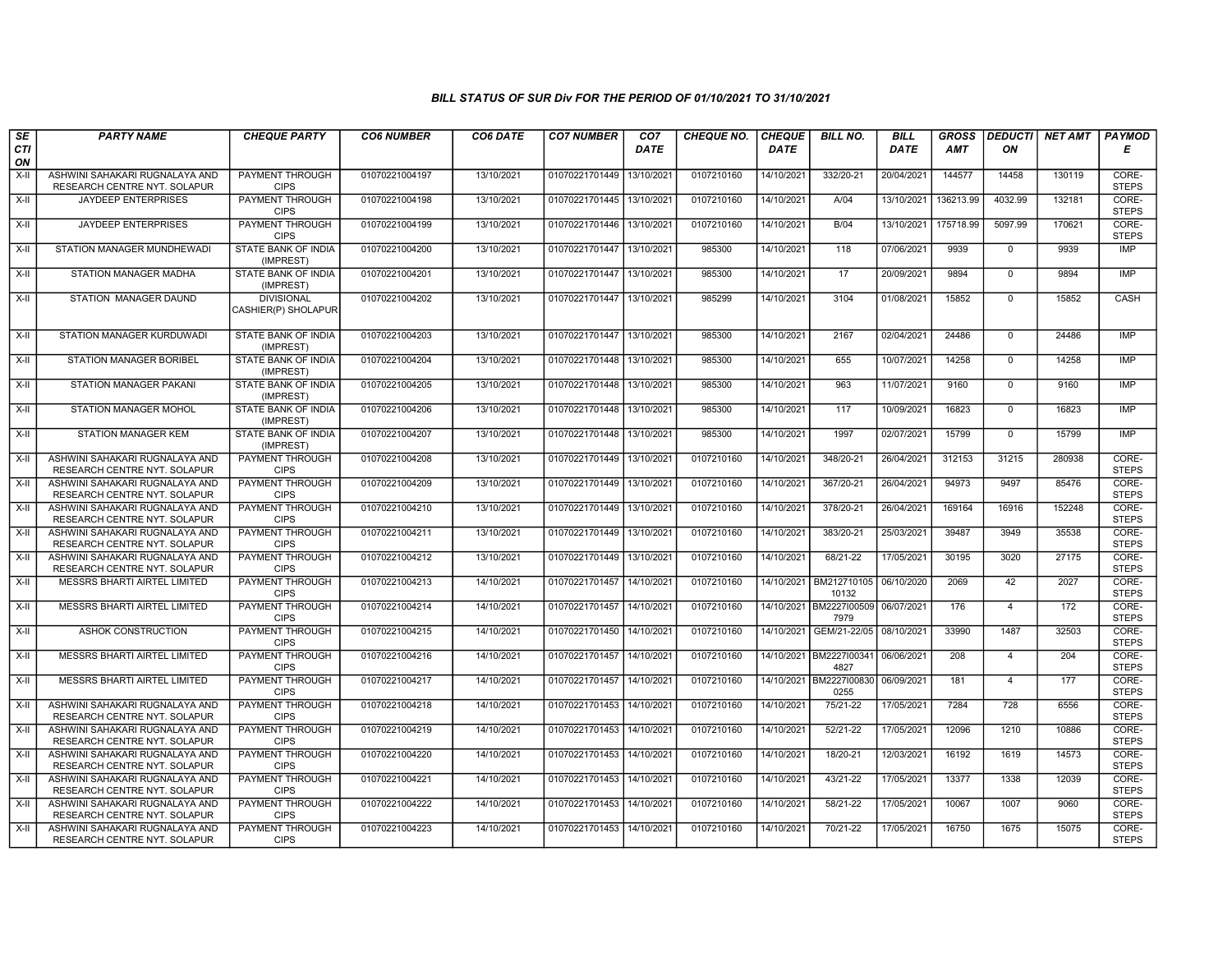| SE        | <b>PARTY NAME</b>                                              | <b>CHEQUE PARTY</b>                     | <b>CO6 NUMBER</b> | CO6 DATE   | <b>CO7 NUMBER</b>         | CO <sub>7</sub> | <b>CHEQUE NO.</b> | <b>CHEQUE</b> | <b>BILL NO.</b>     | <b>BILL</b> | <b>GROSS</b> | <b>DEDUCTI</b> | NET AMT | <b>PAYMOD</b>         |
|-----------|----------------------------------------------------------------|-----------------------------------------|-------------------|------------|---------------------------|-----------------|-------------------|---------------|---------------------|-------------|--------------|----------------|---------|-----------------------|
| CTI<br>ON |                                                                |                                         |                   |            |                           | <b>DATE</b>     |                   | <b>DATE</b>   |                     | <b>DATE</b> | <b>AMT</b>   | ON             |         | Е                     |
| X-II      | ASHWINI SAHAKARI RUGNALAYA AND<br>RESEARCH CENTRE NYT. SOLAPUR | PAYMENT THROUGH<br><b>CIPS</b>          | 01070221004224    | 14/10/2021 | 01070221701453            | 14/10/2021      | 0107210160        | 14/10/2021    | 61/21-22            | 17/05/2021  | 20644        | 2064           | 18580   | CORE-<br><b>STEPS</b> |
| X-II      | ASHWINI SAHAKARI RUGNALAYA AND<br>RESEARCH CENTRE NYT. SOLAPUR | <b>PAYMENT THROUGH</b><br><b>CIPS</b>   | 01070221004225    | 14/10/2021 | 01070221701453 14/10/2021 |                 | 0107210160        | 14/10/2021    | 39/21-22            | 17/05/2021  | 14773        | 1477           | 13296   | CORE-<br><b>STEPS</b> |
| $X-H$     | ASHWINI SAHAKARI RUGNALAYA AND<br>RESEARCH CENTRE NYT. SOLAPUR | PAYMENT THROUGH<br><b>CIPS</b>          | 01070221004226    | 14/10/2021 | 01070221701453            | 14/10/2021      | 0107210160        | 14/10/2021    | 42A/21-22           | 17/05/2021  | 23391        | 2339           | 21052   | CORE-<br><b>STEPS</b> |
| $X-II$    | ASHWINI SAHAKARI RUGNALAYA AND<br>RESEARCH CENTRE NYT. SOLAPUR | <b>PAYMENT THROUGH</b><br><b>CIPS</b>   | 01070221004227    | 14/10/2021 | 01070221701453            | 14/10/2021      | 0107210160        | 14/10/2021    | 69/21-22            | 17/05/2021  | 18935        | 1894           | 17041   | CORE-<br><b>STEPS</b> |
| $X-H$     | ASHWINI SAHAKARI RUGNALAYA AND<br>RESEARCH CENTRE NYT. SOLAPUR | <b>PAYMENT THROUGH</b><br><b>CIPS</b>   | 01070221004228    | 14/10/2021 | 01070221701453            | 14/10/2021      | 0107210160        | 14/10/2021    | $40/21 - 22$        | 17/05/2021  | 15305        | 1531           | 13774   | CORE-<br><b>STEPS</b> |
| X-II      | HPCL DT CARD (ELECT D G SET)                                   | <b>PAYMENT THROUGH</b><br><b>CIPS</b>   | 01070221004229    | 14/10/2021 | 01070221701451 14/10/2021 |                 | 0107210160        | 14/10/2021    | 34                  | 09/10/2021  | 28800        | $\mathbf 0$    | 28800   | CORE-<br><b>STEPS</b> |
| X-II      | DD/C&W/COG                                                     | STATE BANK OF INDIA<br>(IMPREST)        | 01070221004230    | 14/10/2021 | 01070221701452            | 14/10/2021      | 985300            | 14/10/2021    | CA-57               | 02/05/2021  | 8020         | $\mathbf{0}$   | 8020    | IMP                   |
| X-II      | SSE(ART CRANE)/DD                                              | STATE BANK OF INDIA<br>(IMPREST)        | 01070221004231    | 14/10/2021 | 01070221701452 14/10/2021 |                 | 985300            | 14/10/2021    | 1718                | 20/08/2021  | 9055         | $\mathbf 0$    | 9055    | <b>IMP</b>            |
| X-II      | SR SE(C&W)/SUR                                                 | STATE BANK OF INDIA<br>(IMPREST)        | 01070221004232    | 14/10/2021 | 01070221701452            | 14/10/2021      | 985300            | 14/10/2021    | 791                 | 27/07/2021  | 1840         | $\mathbf 0$    | 1840    | <b>IMP</b>            |
| $X-H$     | SR SE(C&W)/SUR/ROAD ART                                        | <b>STATE BANK OF INDIA</b><br>(IMPREST) | 01070221004233    | 14/10/2021 | 01070221701452            | 14/10/2021      | 985300            | 14/10/2021    | 41924               | 21/08/2021  | 3290         | $\Omega$       | 3290    | <b>IMP</b>            |
| X-II      | SR DME SUR                                                     | STATE BANK OF INDIA<br>(IMPREST)        | 01070221004234    | 14/10/2021 | 01070221701452            | 14/10/2021      | 985300            | 14/10/2021    | 3785                | 10/10/2021  | 3000         | $\Omega$       | 3000    | <b>IMP</b>            |
| $X-II$    | <b>SSE/P WAY/DUD</b>                                           | STATE BANK OF INDIA<br>(IMPREST)        | 01070221004235    | 14/10/2021 | 01070221701456 14/10/2021 |                 | 985300            | 14/10/2021    | 263                 | 25/09/2021  | 19817        | $\overline{0}$ | 19817   | <b>IMP</b>            |
| X-II      | SSE/P WAY/N/DD                                                 | <b>STATE BANK OF INDIA</b><br>(IMPREST) | 01070221004236    | 14/10/2021 | 01070221701456 14/10/2021 |                 | 985300            | 14/10/2021    | 411                 | 04/05/2021  | 14975        | $\Omega$       | 14975   | <b>IMP</b>            |
| X-II      | SHIVPARVATI TOURS AND TRAVELS-<br><b>SOLAPUR</b>               | <b>PAYMENT THROUGH</b><br><b>CIPS</b>   | 01070221004237    | 14/10/2021 | 01070221701454            | 14/10/2021      | 0107210160        | 14/10/2021    | GST/KWV/21<br>22/05 | 01/10/2021  | 37221        | 1304           | 35917   | CORE-<br><b>STEPS</b> |
| $X-H$     | <b>SSE/P WAY/YL</b>                                            | STATE BANK OF INDIA<br>(IMPREST)        | 01070221004238    | 14/10/2021 | 01070221701456            | 14/10/2021      | 985300            | 14/10/2021    | 710                 | 23/08/2021  | 14927        | $\mathbf 0$    | 14927   | IMP                   |
| X-II      | MAYURESH TOURS AND TRAVELS, PUNE                               | PAYMENT THROUGH<br><b>CIPS</b>          | 01070221004239    | 14/10/2021 | 01070221701455            | 14/10/2021      | 0107210160        | 14/10/2021    | 8                   | 27/09/2021  | 66268        | 2308           | 63960   | CORE-<br><b>STEPS</b> |
| X-II      | <b>SSE/P WAY/SDB</b>                                           | <b>STATE BANK OF INDIA</b><br>(IMPREST) | 01070221004240    | 14/10/2021 | 01070221701456            | 14/10/2021      | 985300            | 14/10/2021    | 4179                | 03/09/2021  | 14970        | $\mathbf{0}$   | 14970   | <b>IMP</b>            |
| $X-H$     | STATION MANAGER KANEGAON                                       | <b>STATE BANK OF INDIA</b><br>(IMPREST) | 01070221004241    | 14/10/2021 | 01070221701461 14/10/2021 |                 | 985300            | 14/10/2021    | 244                 | 10/09/2021  | 14615        | $\mathbf 0$    | 14615   | <b>IMP</b>            |
| X-II      | STATION MANAGER AHMEDNAGAR                                     | STATE BANK OF INDIA<br>(IMPREST)        | 01070221004242    | 14/10/2021 | 01070221701461            | 14/10/2021      | 985300            | 14/10/2021    | 2960                | 07/09/2021  | 2630         | $\mathbf 0$    | 2630    | <b>IMP</b>            |
| $X-II$    | STATION MANAGER AKKALKOTROAD                                   | <b>STATE BANK OF INDIA</b><br>(IMPREST) | 01070221004243    | 14/10/2021 | 01070221701461            | 14/10/2021      | 985300            | 14/10/2021    | 1608                | 21/08/2021  | 8916         | $\overline{0}$ | 8916    | IMP                   |
| $X-II$    | STATION MAMAGER DUDHANI                                        | STATE BANK OF INDIA<br>(IMPREST)        | 01070221004244    | 14/10/2021 | 01070221701461            | 14/10/2021      | 985300            | 14/10/2021    | 98                  | 27/09/2021  | 13288        | $\Omega$       | 13288   | <b>IMP</b>            |
| X-II      | STATION MANAGER JATROAD                                        | STATE BANK OF INDIA<br>(IMPREST)        | 01070221004245    | 14/10/2021 | 01070221701462 14/10/2021 |                 | 985300            | 14/10/2021    | 366                 | 06/08/2021  | 7680         | $\mathbf{0}$   | 7680    | <b>IMP</b>            |
| X-II      | STATION MANAGER SANGOLA                                        | STATE BANK OF INDIA<br>(IMPREST)        | 01070221004246    | 14/10/2021 | 01070221701462            | 14/10/2021      | 985300            | 14/10/2021    | 153                 | 27/06/2021  | 15674        | $\mathbf 0$    | 15674   | <b>IMP</b>            |
| X-II      | STATION MANAGER MODLIMB                                        | STATE BANK OF INDIA<br>(IMPREST)        | 01070221004247    | 14/10/2021 | 01070221701462            | 14/10/2021      | 985300            | 14/10/2021    | 2262                | 29/09/2021  | 7239         | $\mathbf{0}$   | 7239    | <b>IMP</b>            |
| $X-II$    | STATION MANAGER DHALGAON                                       | STATE BANK OF INDIA<br>(IMPREST)        | 01070221004248    | 14/10/2021 | 01070221701462 14/10/2021 |                 | 985300            | 14/10/2021    | <b>SW</b>           | 30/06/2021  | 9821         | $\mathbf 0$    | 9821    | <b>IMP</b>            |
| $X-H$     | <b>STATION MANAGER PANGRI</b>                                  | <b>STATE BANK OF INDIA</b><br>(IMPREST) | 01070221004249    | 14/10/2021 | 01070221701462            | 14/10/2021      | 985300            | 14/10/2021    | 1250                | 17/04/2021  | 9993         | $\Omega$       | 9993    | <b>IMP</b>            |
| X-II      | <b>JAYDEEP ENTERPRISES</b>                                     | <b>PAYMENT THROUGH</b><br><b>CIPS</b>   | 01070221004250    | 14/10/2021 | 01070221701460 14/10/2021 |                 | 0107210160        | 14/10/2021    | 2021-22/11          | 15/09/2021  | 45796        | 1472           | 44324   | CORE-<br><b>STEPS</b> |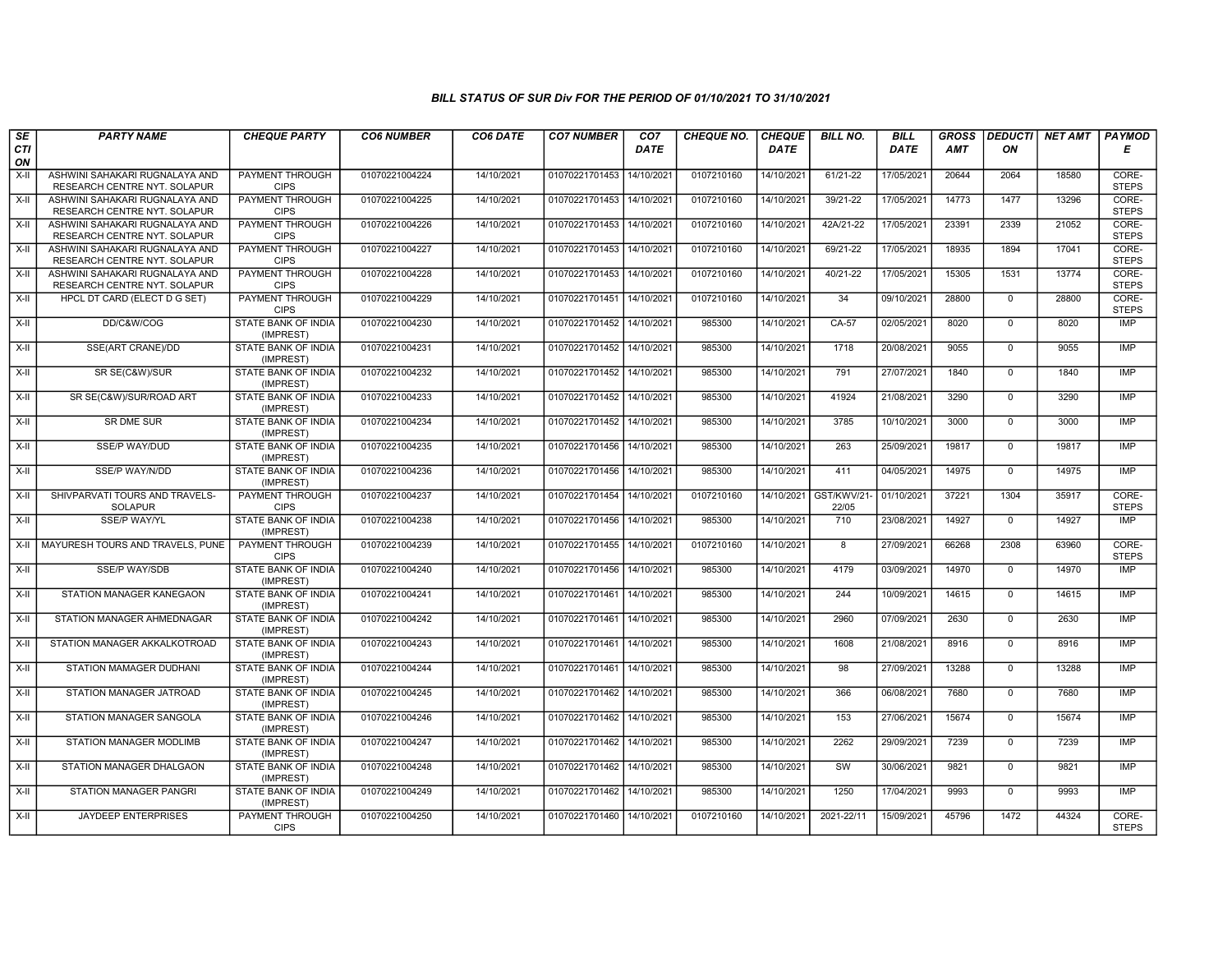| SE<br><b>CTI</b>   | <b>PARTY NAME</b>                                            | <b>CHEQUE PARTY</b>                      | <b>CO6 NUMBER</b> | CO6 DATE   | <b>CO7 NUMBER</b>         | CO <sub>7</sub><br>DATE | <b>CHEQUE NO.</b> | <b>CHEQUE</b><br><b>DATE</b> | <b>BILL NO.</b>                | <b>BILL</b><br><b>DATE</b> | <b>GROSS</b><br>AMT | <b>DEDUCTI</b><br>ON | <b>NET AMT</b> | <b>PAYMOD</b><br>Е           |
|--------------------|--------------------------------------------------------------|------------------------------------------|-------------------|------------|---------------------------|-------------------------|-------------------|------------------------------|--------------------------------|----------------------------|---------------------|----------------------|----------------|------------------------------|
| ON                 |                                                              |                                          |                   |            |                           |                         |                   |                              |                                |                            |                     |                      |                |                              |
| $X-H$              | <b>GHAI ENTERPRISES-PUNE</b>                                 | <b>PAYMENT THROUGH</b><br><b>CIPS</b>    | 01070221004251    | 14/10/2021 | 01070221701463            | 14/10/2021              | 0107210161        | 18/10/2021                   | 225994                         | 06/08/2021                 | 255600              | 3000                 | 252600         | CORE-<br><b>STEPS</b>        |
| $X-II$             | MAHARASHTRA STATE ELECTRICITY<br><b>DISTRIBUTION COMPANY</b> | <b>PAYMENT THROUGH</b><br><b>CIPS</b>    | 01070221004252    | 14/10/2021 | 01070221701458            | 14/10/2021              | 0107210160        |                              | 14/10/2021 202109657085<br>882 | 12/10/2021                 | 179030              | $\Omega$             | 179030         | CORE-<br><b>STEPS</b>        |
| X-II               | SSE(E/M)/ANG                                                 | <b>STATE BANK OF INDIA</b><br>(IMPREST)  | 01070221004253    | 14/10/2021 | 01070221701459            | 14/10/2021              | 985300            | 14/10/2021                   | 10 (200)                       | 27/07/2021                 | 6186                | $\mathbf 0$          | 6186           | <b>IMP</b>                   |
| X-II               | H S SERVICE PROVIDERS-JABALPUR                               | PAYMENT THROUGH<br><b>CIPS</b>           | 01070221004254    | 14/10/2021 | 01070221701464            | 14/10/2021              | 0107210161        | 18/10/2021                   | 01                             | 08/10/2021                 | 27500               | $\mathbf{0}$         | 27500          | CORE-<br><b>STEPS</b>        |
| X-II               | <b>GANGAMAI HOSPITAL</b>                                     | <b>PAYMENT THROUGH</b><br><b>CIPS</b>    | 01070221004255    | 18/10/2021 | 01070221701465            | 18/10/2021              | 0107210162        | 18/10/2021                   | 59                             | 07/05/2021                 | 109046              | 10905                | 98141          | CORE-<br><b>STEPS</b>        |
| X-II               | SQUARE COMMUNICATION PVT LTD                                 | <b>PAYMENT THROUGH</b><br><b>CIPS</b>    | 01070221004256    | 18/10/2021 | 01070221701468            | 18/10/2021              | 0107210161        | 18/10/2021                   | PBM194/21-22                   | 23/08/2021                 | 13122               | $\Omega$             | 13122          | CORE-<br><b>STEPS</b>        |
| X-II               | SQUARE COMMUNICATION PVT LTD                                 | PAYMENT THROUGH<br><b>CIPS</b>           | 01070221004257    | 18/10/2021 | 01070221701468            | 18/10/202               | 0107210161        | 18/10/2021                   | 0411/20-21                     | 07/01/2021                 | 6385                | $\mathbf 0$          | 6385           | CORE-<br><b>STEPS</b>        |
| X-II               | SQUARE COMMUNICATION PVT LTD                                 | PAYMENT THROUGH<br><b>CIPS</b>           | 01070221004258    | 18/10/2021 | 01070221701468            | 18/10/202               | 0107210161        | 18/10/2021                   | 0412/20-21                     | 07/01/2021                 | 14469               | $\mathbf{0}$         | 14469          | CORE-<br><b>STEPS</b>        |
| $X-H$              | SQUARE COMMUNICATION PVT LTD                                 | <b>PAYMENT THROUGH</b><br><b>CIPS</b>    | 01070221004259    | 18/10/2021 | 01070221701468            | 18/10/2021              | 0107210161        | 18/10/2021                   | PBM184/21-22                   | 19/08/2021                 | 7516                | $\mathbf 0$          | 7516           | CORE-<br><b>STEPS</b>        |
| X-II               | <b>SSE/P WAY/YL</b>                                          | <b>STATE BANK OF INDIA</b><br>(IMPREST)  | 01070221004260    | 18/10/2021 | 01070221701467 18/10/2021 |                         | 985304            | 18/10/2021                   | 0696                           | 09/09/2021                 | 14859               | $\Omega$             | 14859          | <b>IMP</b>                   |
| X-II               | SQUARE COMMUNICATION PVT LTD                                 | PAYMENT THROUGH<br><b>CIPS</b>           | 01070221004262    | 18/10/2021 | 01070221701468            | 18/10/202               | 0107210161        | 18/10/2021                   | 319/2021                       | 10/11/2020                 | 13224               | $\mathbf 0$          | 13224          | CORE-<br><b>STEPS</b>        |
| X-II               | JAYDEEP ENTERPRISES                                          | PAYMENT THROUGH<br><b>CIPS</b>           | 01070221004263    | 18/10/2021 | 01070221701469            | 18/10/2021              | 0107210161        | 18/10/2021                   | CUB/2021/11                    | 14/10/2021                 | 29200               | 1036                 | 28164          | CORE-<br><b>STEPS</b>        |
| X-II               | SR SE(C&W)/WD/GEN                                            | <b>STATE BANK OF INDIA</b><br>(IMPREST)  | 01070221004264    | 18/10/2021 | 01070221701471            | 18/10/2021              | 985304            | 18/10/2021                   | 10448                          | 04/10/2021                 | 1995                | $\mathbf{0}$         | 1995           | <b>IMP</b>                   |
| X-II               | ADEN/TRACK/SUR                                               | <b>STATE BANK OF INDIA</b><br>(IMPREST)  | 01070221004265    | 18/10/2021 | 01070221701471 18/10/2021 |                         | 985304            | 18/10/2021                   | 1693                           | 04/10/2021                 | 4755                | $\mathbf 0$          | 4755           | <b>IMP</b>                   |
| X-II               | SR SE(C&W)/SUR                                               | <b>STATE BANK OF INDIA</b><br>(IMPREST)  | 01070221004266    | 18/10/2021 | 01070221701471            | 18/10/2021              | 985304            | 18/10/2021                   | 113                            | 16/08/2021                 | 3000                | $\mathbf 0$          | 3000           | IMP                          |
| X-II               | SR SE(C&W)/SUR                                               | STATE BANK OF INDIA<br>(IMPREST)         | 01070221004267    | 18/10/2021 | 01070221701471            | 18/10/2021              | 985304            | 18/10/2021                   | 2577                           | 18/09/2021                 | 1975                | $\mathbf 0$          | 1975           | <b>IMP</b>                   |
| X-II               | SSE(C&W)SUR/COACHING                                         | STATE BANK OF INDIA<br>(IMPREST)         | 01070221004268    | 18/10/2021 | 01070221701471 18/10/2021 |                         | 985304            | 18/10/2021                   | 83                             | 29/09/2021                 | 24732               | $\mathbf 0$          | 24732          | <b>IMP</b>                   |
| $\overline{x}$ -II | <b>DSC.RPF.SUR</b>                                           | <b>DIVISIONAL</b><br>CASHIER(P) SHOLAPUR | 01070221004269    | 18/10/2021 | 01070221701470            | 18/10/2021              | 985303            | 18/10/2021                   | 614984                         | 14/10/2021                 | 25000               | $\mathbf 0$          | 25000          | <b>CASH</b>                  |
| $X-H$              | A O (CASH) BSNL SOLAPUR                                      | A O (CASH) BSNL<br><b>SOLAPUR</b>        | 01070221004270    | 18/10/2021 | 01070221701475            | 18/10/2021              | 985301            | 18/10/2021                   | 101212094101<br>32             | 06/10/2021                 | 56813               | $\mathbf 0$          | 56813          | <b>BANK</b><br><b>CHEQUE</b> |
| $X-H$              | A O (CASH) BSNL SOLAPUR                                      | A O (CASH) BSNL<br><b>SOLAPUR</b>        | 01070221004271    | 18/10/2021 | 01070221701474            | 18/10/2021              | 985301            | 18/10/2021                   | 101837128501<br>16             | 06/10/2021                 | 858                 | $\mathbf 0$          | 858            | <b>BANK</b><br><b>CHEQUE</b> |
| $X-H$              | A O (CASH) BSNL SOLAPUR                                      | A O (CASH) BSNL<br><b>SOLAPUR</b>        | 01070221004272    | 18/10/2021 | 01070221701474            | 18/10/2021              | 985301            | 18/10/2021                   | 100966397601<br>34             | 06/10/2021                 | 1869                | $\mathbf 0$          | 1869           | <b>BANK</b><br>CHEQUE        |
| X-II               | A O (CASH) BSNL SOLAPUR                                      | A O (CASH) BSNL<br><b>SOLAPUR</b>        | 01070221004273    | 18/10/2021 | 01070221701474            | 18/10/2021              | 985301            | 18/10/2021                   | 101087083101<br>33             | 06/10/2021                 | 1034                | $\Omega$             | 1034           | <b>BANK</b><br><b>CHEQUE</b> |
| $X-H$              | A O (CASH) BSNL SOLAPUR                                      | A O (CASH) BSNL<br><b>SOLAPUR</b>        | 01070221004274    | 18/10/2021 | 01070221701474            | 18/10/2021              | 985301            | 18/10/2021                   | 101946922001<br>17             | 06/10/2021                 | 8274                | $\overline{0}$       | 8274           | <b>BANK</b><br>CHEQUE        |
| $X-H$              | A O (CASH) BSNL SOLAPUR                                      | A O (CASH) BSNL<br><b>SOLAPUR</b>        | 01070221004275    | 18/10/2021 | 01070221701474            | 18/10/2021              | 985301            | 18/10/2021                   | 101538383701<br>30             | 06/10/2021                 | 10548               | $\overline{0}$       | 10548          | <b>BANK</b><br><b>CHEQUE</b> |
| X-II               | AO/ CASH/ BSNL GULBARGA                                      | AO/ CASH/ BSNL<br><b>GULBARGA</b>        | 01070221004276    | 18/10/2021 | 01070221701474            | 18/10/2021              | 985302            | 18/10/2021                   | 810546438                      | 06/10/2021                 | 4705                | $\mathbf{0}$         | 4705           | <b>BANK</b><br>CHEQUE        |
| X-II               | MAHARASHTRA STATE ELECTRICITY<br><b>DISTRIBUTION COMPANY</b> | PAYMENT THROUGH<br><b>CIPS</b>           | 01070221004277    | 18/10/2021 | 01070221701476            | 18/10/2021              | 0107210162        | 18/10/2021                   | 1343362505                     | 11/10/2021                 | 63690               | $\Omega$             | 63690          | CORE-<br><b>STEPS</b>        |
| X-II               | MAHARASHTRA STATE ELECTRICITY<br>DISTRIBUTION COMPANY        | <b>PAYMENT THROUGH</b><br><b>CIPS</b>    | 01070221004278    | 18/10/2021 | 01070221701476            | 18/10/2021              | 0107210162        | 18/10/2021                   | 1344531628                     | 11/10/2021                 | 37570               | $\overline{0}$       | 37570          | CORE-<br><b>STEPS</b>        |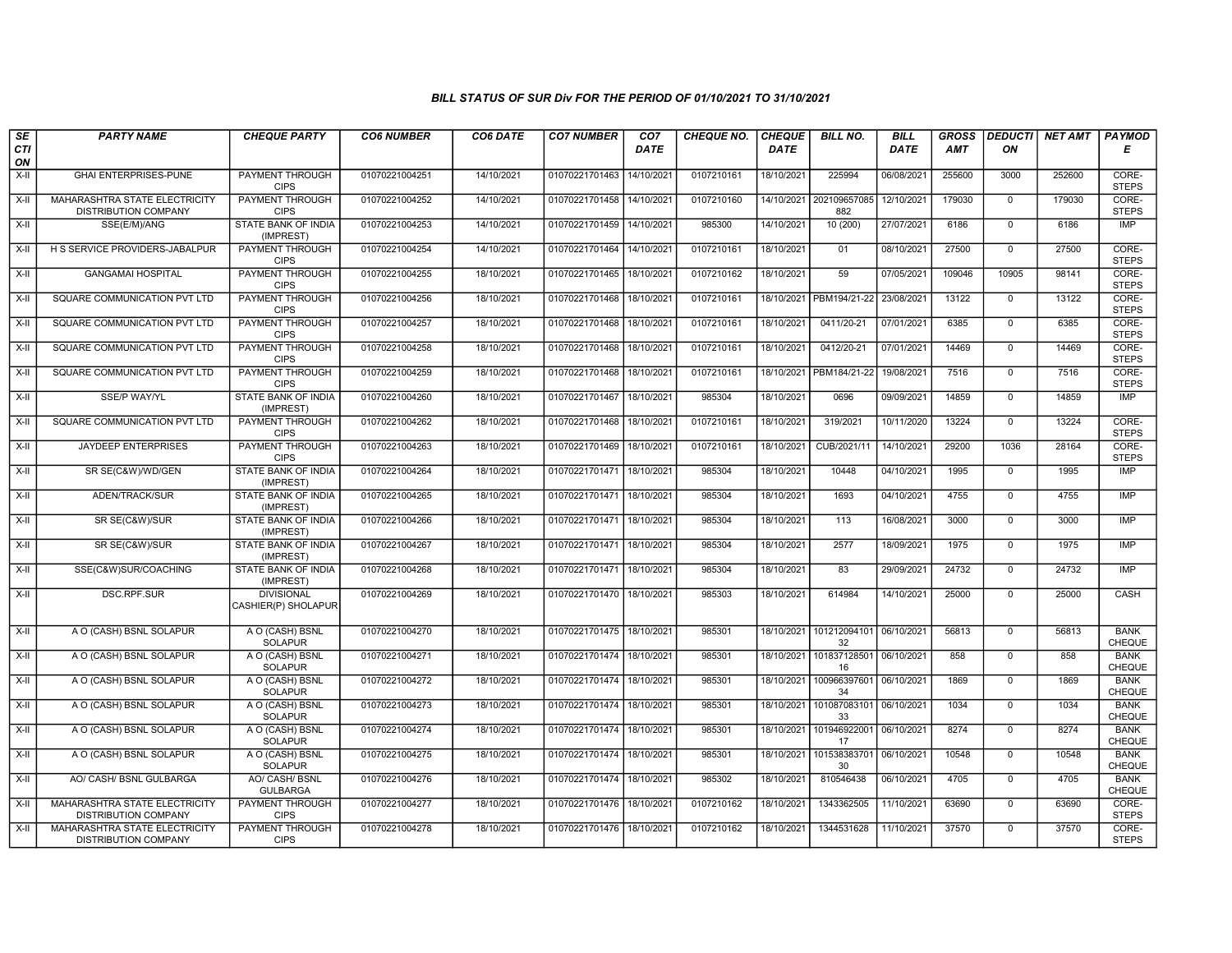| SE        | <b>PARTY NAME</b>                                                   | <b>CHEQUE PARTY</b>                      | <b>CO6 NUMBER</b> | CO6 DATE   | <b>CO7 NUMBER</b>         | CO <sub>7</sub> | <b>CHEQUE NO.</b> | <b>CHEQUE</b> | <b>BILL NO.</b> | <b>BILL</b> | <b>GROSS</b> |                | DEDUCTI NET AMT | <b>PAYMOD</b>         |
|-----------|---------------------------------------------------------------------|------------------------------------------|-------------------|------------|---------------------------|-----------------|-------------------|---------------|-----------------|-------------|--------------|----------------|-----------------|-----------------------|
| CTI<br>ON |                                                                     |                                          |                   |            |                           | <b>DATE</b>     |                   | <b>DATE</b>   |                 | <b>DATE</b> | <b>AMT</b>   | ON             |                 | Е                     |
| X-II      | MAHARASHTRA STATE ELECTRICITY<br><b>DISTRIBUTION COMPANY</b>        | PAYMENT THROUGH<br><b>CIPS</b>           | 01070221004279    | 18/10/2021 | 01070221701477            | 18/10/2021      | 0107210162        | 18/10/2021    | 1344339007      | 10/10/2021  | 13880        | $\mathbf 0$    | 13880           | CORE-<br><b>STEPS</b> |
| $X-H$     | MAHARASHTRA STATE ELECTRICITY<br><b>DISTRIBUTION COMPANY</b>        | <b>PAYMENT THROUGH</b><br><b>CIPS</b>    | 01070221004280    | 18/10/2021 | 01070221701477            | 18/10/2021      | 0107210162        | 18/10/2021    | 1345305968      | 11/10/2021  | 660          | $\Omega$       | 660             | CORE-<br><b>STEPS</b> |
| X-II      | MSEDCL AHMEDNAGAR R II                                              | PAYMENT THROUGH<br><b>CIPS</b>           | 01070221004281    | 18/10/2021 | 01070221701477            | 18/10/2021      | 0107210162        | 18/10/2021    | 1337530702      | 30/09/2021  | 5880         | $\mathbf 0$    | 5880            | CORE-<br><b>STEPS</b> |
| $X-H$     | <b>MAHARASHTRA STATE ELECTRICITY</b><br><b>DISTRIBUTION COMPANY</b> | PAYMENT THROUGH<br><b>CIPS</b>           | 01070221004282    | 18/10/2021 | 01070221701477            | 18/10/2021      | 0107210162        | 18/10/2021    | 1344372245      | 10/10/2021  | 3450         | $\overline{0}$ | 3450            | CORE-<br><b>STEPS</b> |
| X-II      | MAHARASHTRA STATE ELECTRICITY<br><b>DISTRIBUTION COMPANY</b>        | <b>PAYMENT THROUGH</b><br><b>CIPS</b>    | 01070221004283    | 18/10/2021 | 01070221701476 18/10/2021 |                 | 0107210162        | 18/10/2021    | 1345440079      | 12/10/2021  | 41980        | $\mathbf 0$    | 41980           | CORE-<br><b>STEPS</b> |
| $X-H$     | MAHARASHTRA STATE ELECTRICITY<br><b>DISTRIBUTION COMPANY</b>        | <b>PAYMENT THROUGH</b><br><b>CIPS</b>    | 01070221004284    | 18/10/2021 | 01070221701477            | 18/10/2021      | 0107210162        | 18/10/2021    | 1345433914      | 12/10/2021  | 3550         | $\overline{0}$ | 3550            | CORE-<br><b>STEPS</b> |
| X-II      | MAHARASHTRA STATE ELECTRICITY<br><b>DISTRIBUTION COMPANY</b>        | PAYMENT THROUGH<br><b>CIPS</b>           | 01070221004285    | 18/10/2021 | 01070221701477            | 18/10/2021      | 0107210162        | 18/10/2021    | 1345423567      | 12/10/2021  | 3940         | $\mathbf 0$    | 3940            | CORE-<br><b>STEPS</b> |
| $X-II$    | MAHARASHTRA STATE ELECTRICITY<br><b>DISTRIBUTION COMPANY</b>        | <b>PAYMENT THROUGH</b><br><b>CIPS</b>    | 01070221004286    | 18/10/2021 | 01070221701477            | 18/10/2021      | 0107210162        | 18/10/2021    | 1347581040      | 13/10/2021  | 5850         | $\overline{0}$ | 5850            | CORE-<br><b>STEPS</b> |
| $X-II$    | MAHARASHTRA STATE ELECTRICITY<br><b>DISTRIBUTION COMPANY</b>        | <b>PAYMENT THROUGH</b><br><b>CIPS</b>    | 01070221004287    | 18/10/2021 | 01070221701477            | 18/10/2021      | 0107210162        | 18/10/2021    | 1346706332      | 13/10/2021  | 4650         | $\Omega$       | 4650            | CORE-<br><b>STEPS</b> |
| $X-II$    | <b>MAHARASHTRA STATE ELECTRICITY</b><br><b>DISTRIBUTION COMPANY</b> | <b>PAYMENT THROUGH</b><br><b>CIPS</b>    | 01070221004288    | 18/10/2021 | 01070221701477            | 18/10/2021      | 0107210162        | 18/10/2021    | 1347622238      | 13/10/2021  | 4440         | $\Omega$       | 4440            | CORE-<br><b>STEPS</b> |
| X-II      | ASHWINI SAHAKARI RUGNALAYA AND<br>RESEARCH CENTRE NYT. SOLAPUR      | PAYMENT THROUGH<br><b>CIPS</b>           | 01070221004289    | 18/10/2021 | 01070221701472            | 18/10/2021      | 0107210162        | 18/10/2021    | 357/20-21       | 26/04/2021  | 341233       | 34123          | 307110          | CORE-<br><b>STEPS</b> |
| $X-II$    | ASHWINI SAHAKARI RUGNALAYA AND<br>RESEARCH CENTRE NYT. SOLAPUR      | PAYMENT THROUGH<br><b>CIPS</b>           | 01070221004290    | 18/10/2021 | 01070221701472            | 18/10/2021      | 0107210162        | 18/10/2021    | 134/20-21       | 02/01/2021  | 515545       | 51555          | 463990          | CORE-<br><b>STEPS</b> |
| X-II      | ASHWINI SAHAKARI RUGNALAYA AND<br>RESEARCH CENTRE NYT. SOLAPUR      | PAYMENT THROUGH<br><b>CIPS</b>           | 01070221004291    | 18/10/2021 | 01070221701472 18/10/2021 |                 | 0107210162        | 18/10/2021    | 291/20-21       | 12/02/2021  | 776037       | 77604          | 698433          | CORE-<br><b>STEPS</b> |
| $X-II$    | ASHWINI SAHAKARI RUGNALAYA AND<br>RESEARCH CENTRE NYT. SOLAPUR      | <b>PAYMENT THROUGH</b><br><b>CIPS</b>    | 01070221004292    | 18/10/2021 | 01070221701472            | 18/10/2021      | 0107210162        | 18/10/2021    | 370/20-21       | 26/04/2021  | 827139       | 82714          | 744425          | CORE-<br><b>STEPS</b> |
| $X-II$    | ASHWINI SAHAKARI RUGNALAYA AND<br>RESEARCH CENTRE NYT. SOLAPUR      | PAYMENT THROUGH<br><b>CIPS</b>           | 01070221004293    | 18/10/2021 | 01070221701472            | 18/10/2021      | 0107210162        | 18/10/2021    | 288/20-21       | 12/02/2021  | 94266        | 9427           | 84839           | CORE-<br><b>STEPS</b> |
| $X-II$    | ASHWINI SAHAKARI RUGNALAYA AND<br>RESEARCH CENTRE NYT. SOLAPUR      | PAYMENT THROUGH<br><b>CIPS</b>           | 01070221004294    | 18/10/2021 | 01070221701472 18/10/2021 |                 | 0107210162        | 18/10/2021    | 139/20-21       | 02/01/2021  | 8744         | 874            | 7870            | CORE-<br><b>STEPS</b> |
| $X-II$    | <b>HPCL DT CARD</b>                                                 | <b>PAYMENT THROUGH</b><br><b>CIPS</b>    | 01070221004295    | 18/10/2021 | 01070221701473            | 18/10/2021      | 0107210162        | 18/10/2021    | 395247          | 01/10/2021  | 989397       | $\overline{0}$ | 989397          | CORE-<br><b>STEPS</b> |
| $X-H$     | <b>JAGDEV LOGISTICS</b>                                             | <b>PAYMENT THROUGH</b><br><b>CIPS</b>    | 01070221004297    | 18/10/2021 | 01070221701478            | 18/10/2021      | 0107210163        | 19/10/2021    | 268770          | 30/09/2021  | 757491       | $\overline{0}$ | 757491          | CORE-<br><b>STEPS</b> |
| X-II      | <b>SSE WORKS SUR</b>                                                | STATE BANK OF INDIA<br>(IMPREST)         | 01070221004298    | 19/10/2021 | 01070221701484            | 20/10/2021      | 985307            | 20/10/2021    | 3278            | 26/09/2021  | 49806        | $\mathbf 0$    | 49806           | <b>IMP</b>            |
| X-II      | ADEN/TM/SUR                                                         | <b>STATE BANK OF INDIA</b><br>(IMPREST)  | 01070221004299    | 19/10/2021 | 01070221701479 19/10/2021 |                 | 985307            | 20/10/2021    | 6035            | 08/07/2021  | 26646        | $\mathbf 0$    | 26646           | IMP                   |
| $X-II$    | CCOR/DD/LOBBY                                                       | <b>STATE BANK OF INDIA</b><br>(IMPREST)  | 01070221004300    | 19/10/2021 | 01070221701480            | 19/10/2021      | 985307            | 20/10/2021    | QNBL-24265      | 19/08/2021  | 9834         | $\overline{0}$ | 9834            | <b>IMP</b>            |
| $X-H$     | ADEN/SUR                                                            | <b>STATE BANK OF INDIA</b><br>(IMPREST)  | 01070221004301    | 19/10/2021 | 01070221701480            | 19/10/2021      | 985307            | 20/10/2021    | 23860           | 25/09/2021  | 14246        | $\mathbf{0}$   | 14246           | IMP                   |
| $X-H$     | ADEN/DETC/SUR                                                       | STATE BANK OF INDIA<br>(IMPREST)         | 01070221004302    | 19/10/2021 | 01070221701480            | 19/10/2021      | 985307            | 20/10/2021    | 325             | 28/09/2021  | 4973         | $\mathbf{0}$   | 4973            | <b>IMP</b>            |
| X-II      | SSE(C&W)ARME/SPART/SUR                                              | STATE BANK OF INDIA<br>(IMPREST)         | 01070221004303    | 19/10/2021 | 01070221701480            | 19/10/2021      | 985307            | 20/10/2021    | 33584           | 13/09/2021  | 24300        | $\mathbf 0$    | 24300           | <b>IMP</b>            |
| X-II      | CCOR/DD/LOBBY                                                       | STATE BANK OF INDIA<br>(IMPREST)         | 01070221004304    | 19/10/2021 | 01070221701480            | 19/10/2021      | 985307            | 20/10/2021    | 17276202107     | 24/08/2021  | 5000         | $\mathbf 0$    | 5000            | IMP                   |
| X-II      | ADEN/SDB                                                            | <b>DIVISIONAL</b><br>CASHIER(P) SHOLAPUR | 01070221004305    | 19/10/2021 | 01070221701480            | 19/10/2021      | 985306            | 20/10/2021    | 51995           | 09/09/2021  | 7785         | $\mathbf 0$    | 7785            | CASH                  |
| $X-H$     | CCOR/DD/LOBBY                                                       | STATE BANK OF INDIA<br>(IMPREST)         | 01070221004306    | 19/10/2021 | 01070221701480            | 19/10/2021      | 985307            | 20/10/2021    | 3121            | 03/09/2021  | 500          | $\overline{0}$ | 500             | IMP                   |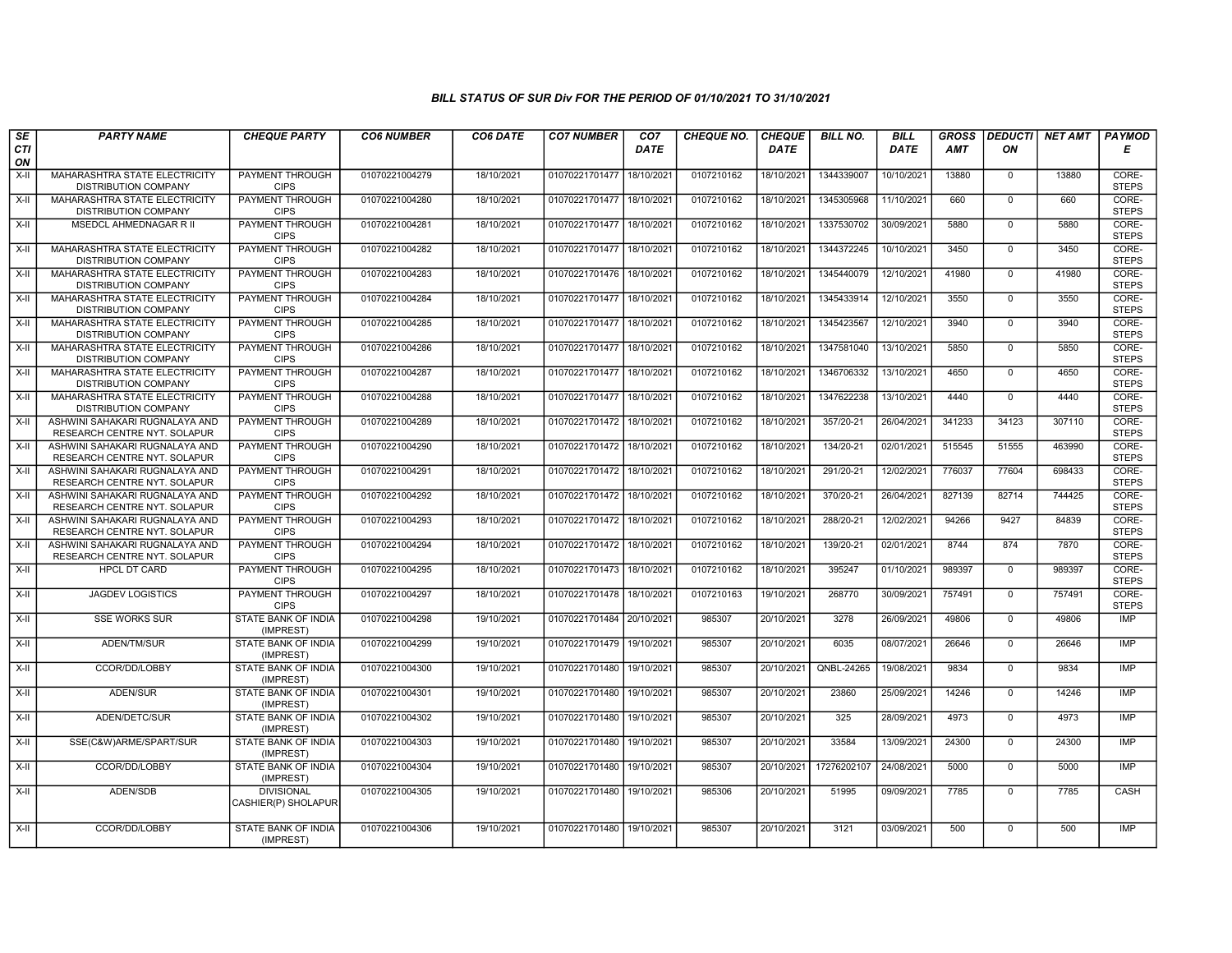| SE        | <b>PARTY NAME</b>                                            | <b>CHEQUE PARTY</b>                      | <b>CO6 NUMBER</b> | CO6 DATE   | <b>CO7 NUMBER</b>         | CO <sub>7</sub> | <b>CHEQUE NO.</b> | <b>CHEQUE</b> | <b>BILL NO.</b>     | <b>BILL</b> | <b>GROSS</b> | <b>DEDUCTI</b> | NET AMT | <b>PAYMOD</b>         |
|-----------|--------------------------------------------------------------|------------------------------------------|-------------------|------------|---------------------------|-----------------|-------------------|---------------|---------------------|-------------|--------------|----------------|---------|-----------------------|
| CTI<br>ON |                                                              |                                          |                   |            |                           | <b>DATE</b>     |                   | <b>DATE</b>   |                     | DATE        | AMT          | ON             |         | E                     |
| $X-H$     | JAGDALE MAMA HOSPITAL, BARSHI                                | <b>PAYMENT THROUGH</b><br><b>CIPS</b>    | 01070221004307    | 19/10/2021 | 01070221701481            | 19/10/2021      | 0107210164        | 20/10/2021    | Q-1297/2021-<br>22  | 24/05/2021  | 83688        | 8369           | 75319   | CORE-<br><b>STEPS</b> |
| X-II      | <b>JAGDALE MAMA HOSPITAL BARSHI</b>                          | <b>PAYMENT THROUGH</b><br><b>CIPS</b>    | 01070221004308    | 19/10/2021 | 01070221701481 19/10/2021 |                 | 0107210164        | 20/10/2021    | Q-1828-/2021-<br>22 | 19/06/2021  | 17913        | 1791           | 16122   | CORE-<br><b>STEPS</b> |
| X-II      | JAGDALE MAMA HOSPITAL, BARSHI                                | PAYMENT THROUGH<br><b>CIPS</b>           | 01070221004309    | 19/10/2021 | 01070221701481 19/10/2021 |                 | 0107210164        | 20/10/2021    | Q-111/2021-22       | 11/04/2021  | 29738        | 2974           | 26764   | CORE-<br><b>STEPS</b> |
| $X-H$     | JAGDALE MAMA HOSPITAL, BARSHI                                | <b>PAYMENT THROUGH</b><br><b>CIPS</b>    | 01070221004310    | 19/10/2021 | 01070221701481            | 19/10/2021      | 0107210164        | 20/10/2021    | P-4526/2020-<br>21  | 17/12/2020  | 80337        | 8034           | 72303   | CORE-<br><b>STEPS</b> |
| X-II      | <b>SSE/P WAY/BTW</b>                                         | <b>STATE BANK OF INDIA</b><br>(IMPREST)  | 01070221004313    | 20/10/2021 | 01070221701484 20/10/2021 |                 | 985307            | 20/10/2021    | 02                  | 25/06/2021  | 14901        | $\mathbf{0}$   | 14901   | <b>IMP</b>            |
| X-II      | <b>JAVED IBRAHIM KAMBLE</b>                                  | PAYMENT THROUGH<br><b>CIPS</b>           | 01070221004314    | 20/10/2021 | 01070221701483 20/10/2021 |                 | 0107210164        | 20/10/2021    | 268773              | 13/10/2021  | 19800        | $\mathbf{0}$   | 19800   | CORE-<br><b>STEPS</b> |
| X-II      | <b>DIGITRONICS</b>                                           | PAYMENT THROUGH<br><b>CIPS</b>           | 01070221004315    | 20/10/2021 | 01070221701482 20/10/2021 |                 | 0107210164        | 20/10/2021    | 252842              | 14/10/2021  | 12860        | $\Omega$       | 12860   | CORE-<br><b>STEPS</b> |
| $X-II$    | JAVED IBRAHIM KAMBLE                                         | PAYMENT THROUGH<br><b>CIPS</b>           | 01070221004316    | 20/10/2021 | 01070221701485 20/10/2021 |                 | 0107210164        | 20/10/2021    | 2021-22/23          | 18/10/2021  | 140186       | 4201           | 135985  | CORE-<br><b>STEPS</b> |
| $X-II$    | PREMANAND TOURS AND TRAVELS-<br><b>SOLAPUR</b>               | <b>PAYMENT THROUGH</b><br><b>CIPS</b>    | 01070221004317    | 20/10/2021 | 01070221701488 20/10/2021 |                 | 0107210164        | 20/10/2021    | 03/21-22            | 11/10/2021  | 60794        | 2728           | 58066   | CORE-<br><b>STEPS</b> |
| X-II      | <b>SSETRDGR</b>                                              | <b>STATE BANK OF INDIA</b><br>(IMPREST)  | 01070221004318    | 20/10/2021 | 01070221701487 20/10/2021 |                 | 985307            | 20/10/2021    | 1131                | 06/10/2021  | 1800         | $\mathbf 0$    | 1800    | <b>IMP</b>            |
| X-II      | HPCL DT CARD (ELECT D G SET)                                 | PAYMENT THROUGH<br><b>CIPS</b>           | 01070221004319    | 20/10/2021 | 01070221701486 20/10/2021 |                 | 0107210164        | 20/10/2021    | 20827               | 16/10/2021  | 31500        | $\Omega$       | 31500   | CORE-<br><b>STEPS</b> |
| X-II      | ADEN/SDB                                                     | <b>DIVISIONAL</b><br>CASHIER(P) SHOLAPUR | 01070221004320    | 20/10/2021 | 01070221701487 20/10/2021 |                 | 985306            | 20/10/2021    | 52001               | 15/09/2021  | 7822         | $\mathsf{O}$   | 7822    | CASH                  |
| $X-II$    | SHREE CONSTRUCTIONS-SOLAPUR.                                 | PAYMENT THROUGH<br><b>CIPS</b>           | 01070221004321    | 20/10/2021 | 01070221701490 20/10/2021 |                 | 0107210164        | 20/10/2021    | GST/21-22/16        | 13/10/2021  | 496556       | 15003          | 481553  | CORE-<br><b>STEPS</b> |
| X-II      | SHREE CONSTRUCTIONS-SOLAPUR.                                 | PAYMENT THROUGH<br><b>CIPS</b>           | 01070221004322    | 20/10/2021 | 01070221701489 20/10/2021 |                 | 0107210164        | 20/10/2021    | GST/21-22/17        | 19/10/2021  | 195106       | 6093           | 189013  | CORE-<br><b>STEPS</b> |
| X-II      | DMM /SUR                                                     | <b>DIVISIONAL</b><br>CASHIER(P) SHOLAPUR | 01070221004323    | 20/10/2021 | 01070221701492 20/10/2021 |                 | 985306            | 20/10/2021    | 733050              | 11/10/2021  | 34300        | $\mathbf 0$    | 34300   | CASH                  |
| X-II      | SR DEE SUR                                                   | <b>DIVISIONAL</b><br>CASHIER(P) SHOLAPUR | 01070221004324    | 20/10/2021 | 01070221701491 20/10/2021 |                 | 985306            | 20/10/2021    | 791503              | 18/10/2021  | 7800         | $\mathbf 0$    | 7800    | CASH                  |
| $X-H$     | CMS / SUR                                                    | <b>DIVISIONAL</b><br>CASHIER(P) SHOLAPUR | 01070221004325    | 20/10/2021 | 01070221701491 20/10/2021 |                 | 985306            | 20/10/2021    | 746340              | 11/10/2021  | 15000        | $\mathbf 0$    | 15000   | CASH                  |
| $X-H$     | <b>SRDPOSUR</b>                                              | <b>DIVISIONAL</b><br>CASHIER(P) SHOLAPUR | 01070221004326    | 20/10/2021 | 01070221701491 20/10/2021 |                 | 985306            | 20/10/2021    | 676591              | 18/10/2021  | 8300         | $\Omega$       | 8300    | CASH                  |
| X-II      | HPCL DT CARD (ELECT D G SET)                                 | PAYMENT THROUGH<br><b>CIPS</b>           | 01070221004327    | 20/10/2021 | 01070221701493 20/10/2021 |                 | 0107210164        | 20/10/2021    | 93                  | 20/10/2021  | 195478       | $\Omega$       | 195478  | CORE-<br><b>STEPS</b> |
| X-II      | HPCL DT CARD (ELECT D G SET)                                 | PAYMENT THROUGH<br><b>CIPS</b>           | 01070221004328    | 20/10/2021 | 01070221701493 20/10/2021 |                 | 0107210164        | 20/10/2021    | 12042               | 18/10/2021  | 28800        | $\mathbf 0$    | 28800   | CORE-<br><b>STEPS</b> |
| $X-H$     | <b>D S YADAV-SOLAPUR</b>                                     | <b>PAYMENT THROUGH</b><br><b>CIPS</b>    | 01070221004329    | 20/10/2021 | 01070221701494 20/10/2021 |                 | 0107210164        | 20/10/2021    | 271673              | 18/10/2021  | 482000       | $\mathbf{0}$   | 482000  | CORE-<br><b>STEPS</b> |
| X-II      | MAHARASHTRA STATE ELECTRICITY<br><b>DISTRIBUTION COMPANY</b> | <b>PAYMENT THROUGH</b><br><b>CIPS</b>    | 01070221004330    | 20/10/2021 | 01070221701495 20/10/2021 |                 | 0107210164        | 20/10/2021    | 1351372013          | 18/10/2021  | 19190        | $\mathbf{0}$   | 19190   | CORE-<br><b>STEPS</b> |
| $X-II$    | MAHARASHTRA STATE ELECTRICITY<br><b>DISTRIBUTION COMPANY</b> | <b>PAYMENT THROUGH</b><br><b>CIPS</b>    | 01070221004331    | 20/10/2021 | 01070221701495 20/10/2021 |                 | 0107210164        | 20/10/2021    | 1348681755          | 14/10/2021  | 27310        | $\mathbf 0$    | 27310   | CORE-<br><b>STEPS</b> |
| $X-II$    | MAHARASHTRA STATE ELECTRICITY<br>DISTRIBUTION COMPANY        | <b>PAYMENT THROUGH</b><br><b>CIPS</b>    | 01070221004332    | 20/10/2021 | 01070221701495 20/10/2021 |                 | 0107210164        | 20/10/2021    | 1348864682          | 14/10/2021  | 100440       | $\mathbf 0$    | 100440  | CORE-<br><b>STEPS</b> |
| $X-H$     | SSE/(ELECT/MAINT)/SUR                                        | <b>STATE BANK OF INDIA</b><br>(IMPREST)  | 01070221004333    | 20/10/2021 | 01070221701496 20/10/2021 |                 | 985307            | 20/10/2021    | 2021/03/13          | 11/10/2021  | 20000        | $\mathbf 0$    | 20000   | <b>IMP</b>            |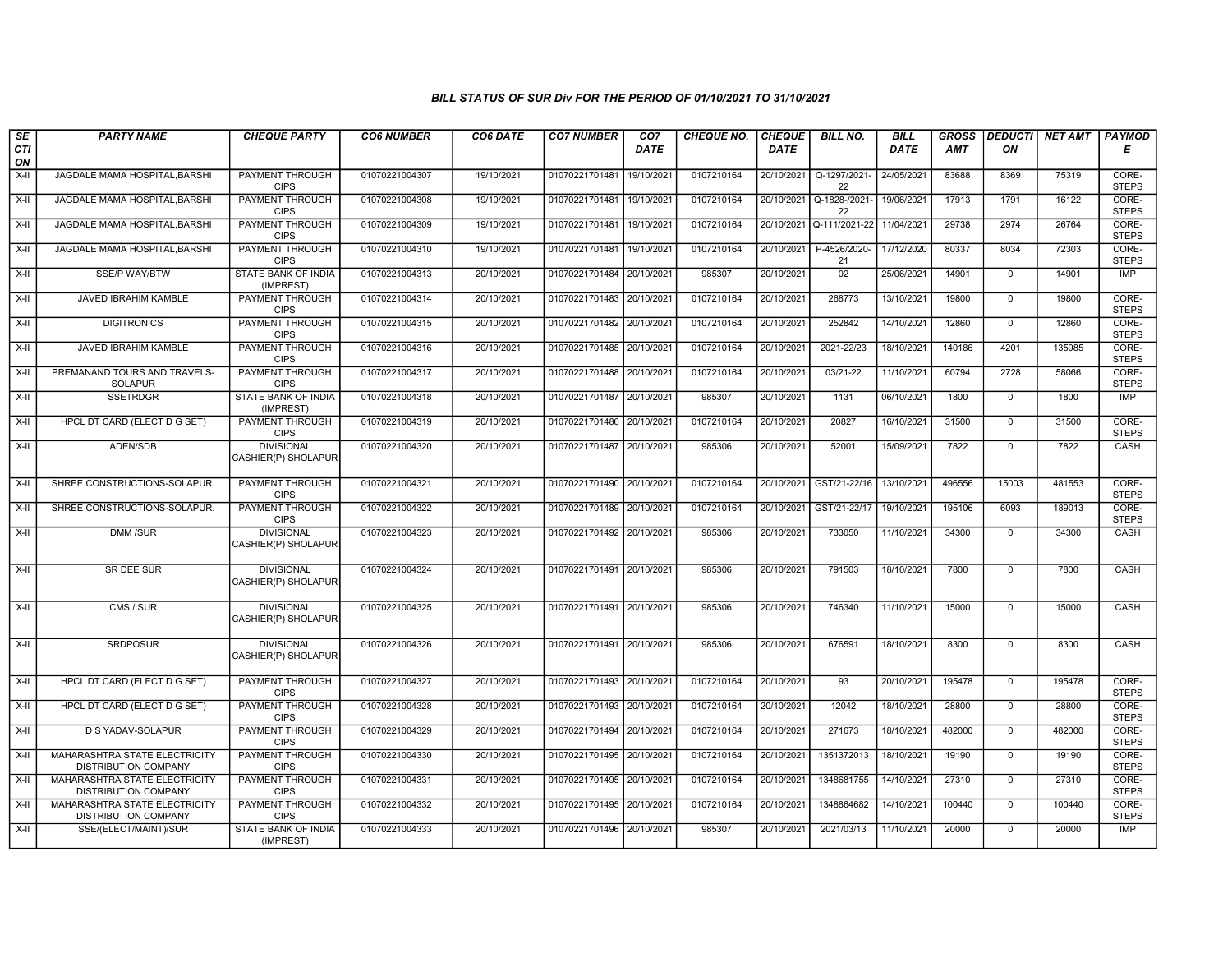| SE        | <b>PARTY NAME</b>                                            | <b>CHEQUE PARTY</b>                      | <b>CO6 NUMBER</b> | CO6 DATE   | <b>CO7 NUMBER</b>         | CO <sub>7</sub> | CHEQUE NO. | <b>CHEQUE</b> | <b>BILL NO.</b>               | <b>BILL</b> | <b>GROSS</b> |                | <b>DEDUCTI NET AMT</b> | <b>PAYMOD</b>         |
|-----------|--------------------------------------------------------------|------------------------------------------|-------------------|------------|---------------------------|-----------------|------------|---------------|-------------------------------|-------------|--------------|----------------|------------------------|-----------------------|
| CTI<br>ON |                                                              |                                          |                   |            |                           | <b>DATE</b>     |            | <b>DATE</b>   |                               | <b>DATE</b> | <b>AMT</b>   | ON             |                        | Е                     |
| $X-H$     | SSE(TL/AC)/SUR                                               | <b>STATE BANK OF INDIA</b><br>(IMPREST)  | 01070221004334    | 20/10/2021 | 01070221701497            | 20/10/2021      | 985307     | 20/10/2021    | 62                            | 07/10/2021  | 3600         | $\overline{0}$ | 3600                   | IMP                   |
| $X-H$     | JAY SEWALAL CONSTRUCTIONSOLAPUR                              | PAYMENT THROUGH<br><b>CIPS</b>           | 01070221004335    | 20/10/2021 | 01070221701548 27/10/2021 |                 | 0107210172 | 28/10/2021    | GST/2021-<br>22/01            | 13/09/2021  | 122553       | 5250           | 117303                 | CORE-<br><b>STEPS</b> |
| X-II      | SSE (E/M)/DD                                                 | STATE BANK OF INDIA<br>(IMPREST)         | 01070221004336    | 20/10/2021 | 01070221701497            | 20/10/2021      | 985307     | 20/10/2021    | 107                           | 05/10/2021  | 1800         | $\mathbf 0$    | 1800                   | IMP                   |
| $X-II$    | SSE(ELECT/M)/WD                                              | STATE BANK OF INDIA<br>(IMPREST)         | 01070221004337    | 20/10/2021 | 01070221701497            | 20/10/2021      | 985307     | 20/10/2021    | 03                            | 28/07/2021  | 8864         | $\mathbf{0}$   | 8864                   | <b>IMP</b>            |
| $X-H$     | SSE/(ELECT/MAINT)VEH/(TRUCK)                                 | <b>STATE BANK OF INDIA</b><br>(IMPREST)  | 01070221004338    | 20/10/2021 | 01070221701497 20/10/2021 |                 | 985307     | 20/10/2021    | 03                            | 11/10/2021  | 8000         | $\mathbf{0}$   | 8000                   | <b>IMP</b>            |
| X-II      | PATIL TOURS AND TRAVELS-GULBARGA                             | <b>PAYMENT THROUGH</b><br><b>CIPS</b>    | 01070221004339    | 20/10/2021 | 01070221701498 20/10/2021 |                 | 0107210165 | 21/10/2021    | 80/21-22                      | 14/10/2021  | 107523       | 3651           | 103872                 | CORE-<br><b>STEPS</b> |
| $X-H$     | PATIL TOURS AND TRAVELS-GULBARGA                             | PAYMENT THROUGH<br><b>CIPS</b>           | 01070221004340    | 20/10/2021 | 01070221701499 20/10/2021 |                 | 0107210165 | 21/10/2021    | 81/21-22                      | 14/10/2021  | 99320        | 4436           | 94884                  | CORE-<br><b>STEPS</b> |
| $X-II$    | WOODLAND-SOLAPUR                                             | PAYMENT THROUGH<br><b>CIPS</b>           | 01070221004341    | 21/10/2021 | 01070221701500 21/10/2021 |                 | 0107210165 | 21/10/2021    | C/21-22/0394                  | 08/10/2021  | 86150        | $\overline{0}$ | 86150                  | CORE-<br><b>STEPS</b> |
| $X-H$     | <b>SSE WORKS PVR</b>                                         | <b>STATE BANK OF INDIA</b><br>(IMPREST)  | 01070221004342    | 21/10/2021 | 01070221701501            | 21/10/2021      | 985311     | 21/10/2021    | 406/21-22                     | 31/07/2021  | 4799         | $\mathbf{0}$   | 4799                   | <b>IMP</b>            |
| $X-H$     | SSE/P WAY/S/DD                                               | <b>STATE BANK OF INDIA</b><br>(IMPREST)  | 01070221004343    | 21/10/2021 | 01070221701501 21/10/2021 |                 | 985311     | 21/10/2021    | 213                           | 14/08/2021  | 14094        | $\mathbf{0}$   | 14094                  | IMP                   |
| X-II      | SE/WORKS/DAUND                                               | STATE BANK OF INDIA<br>(IMPREST)         | 01070221004344    | 21/10/2021 | 01070221701501 21/10/2021 |                 | 985311     | 21/10/2021    | 367                           | 14/07/2021  | 5000         | $\mathbf{0}$   | 5000                   | <b>IMP</b>            |
| $X-H$     | SSE/USFD/SUR                                                 | <b>DIVISIONAL</b><br>CASHIER(P) SHOLAPUR | 01070221004345    | 21/10/2021 | 01070221701501 21/10/2021 |                 | 985310     | 21/10/2021    | 45                            | 02/08/2021  | 9584         | $\Omega$       | 9584                   | CASH                  |
| X-II      | VISHWET ELECTRICALS-SOLAPUR                                  | PAYMENT THROUGH<br><b>CIPS</b>           | 01070221004346    | 21/10/2021 | 01070221701502 21/10/2021 |                 | 0107210165 | 21/10/2021    | PVR/21-22/03                  | 01/10/2021  | 58924        | 2094           | 56830                  | CORE-<br><b>STEPS</b> |
| X-II      | MAHARASHTRA STATE ELECTRICITY<br><b>DISTRIBUTION COMPANY</b> | <b>PAYMENT THROUGH</b><br><b>CIPS</b>    | 01070221004347    | 21/10/2021 | 01070221701503 21/10/2021 |                 | 0107210165 | 21/10/2021    | 1352467945                    | 18/10/2021  | 39700        | $\overline{0}$ | 39700                  | CORE-<br><b>STEPS</b> |
| $X-II$    | MAHARASHTRA STATE ELECTRICITY<br><b>DISTRIBUTION COMPANY</b> | PAYMENT THROUGH<br><b>CIPS</b>           | 01070221004348    | 21/10/2021 | 01070221701503 21/10/2021 |                 | 0107210165 | 21/10/2021    | 1352462403                    | 18/10/2021  | 20510        | $\mathbf{0}$   | 20510                  | CORE-<br><b>STEPS</b> |
| X-II      | MAHARASHTRA STATE ELECTRICITY<br><b>DISTRIBUTION COMPANY</b> | <b>PAYMENT THROUGH</b><br><b>CIPS</b>    | 01070221004349    | 21/10/2021 | 01070221701503 21/10/2021 |                 | 0107210165 | 21/10/2021    | 1352893092                    | 18/10/2021  | 3110         | $\mathbf{0}$   | 3110                   | CORE-<br><b>STEPS</b> |
| $X-II$    | MAHARASHTRA STATE ELECTRICITY<br><b>DISTRIBUTION COMPANY</b> | PAYMENT THROUGH<br><b>CIPS</b>           | 01070221004350    | 21/10/2021 | 01070221701503 21/10/2021 |                 | 0107210165 | 21/10/2021    | 1348751761                    | 14/10/2021  | 1050         | $\mathbf 0$    | 1050                   | CORE-<br><b>STEPS</b> |
| X-II      | EAGLE SECURITY SERVICES AND<br><b>LABOUR SUPPLIER</b>        | PAYMENT THROUGH<br><b>CIPS</b>           | 01070221004351    | 21/10/2021 | 01070221701504 21/10/2021 |                 | 0107210165 | 21/10/2021    | 222540                        | 12/10/2021  | 264664       | $\mathbf{0}$   | 264664                 | CORE-<br><b>STEPS</b> |
| $X-H$     | SR DFM SUR (PAY ORDER)                                       | <b>DIVISIONAL</b><br>CASHIER(P) SHOLAPUR | 01070221004352    | 21/10/2021 | 01070221701505 21/10/2021 |                 | 985310     | 21/10/2021    | 255288                        | 20/10/2021  | 4500         | $\overline{0}$ | 4500                   | CASH                  |
| X-II      | IPF/RPF/DQM/SUR                                              | <b>DIVISIONAL</b><br>CASHIER(P) SHOLAPUR | 01070221004353    | 21/10/2021 | 01070221701506 21/10/2021 |                 | 985310     | 21/10/2021    | 614986                        | 20/10/2021  | 25000        | $\Omega$       | 25000                  | CASH                  |
| X-II      | IPF/RPF/KURDUWADI                                            | <b>DIVISIONAL</b><br>CASHIER(P) SHOLAPUR | 01070221004354    | 21/10/2021 | 01070221701507 21/10/2021 |                 | 985310     | 21/10/2021    | 614985                        | 18/10/2021  | 11000        | $\mathbf{0}$   | 11000                  | CASH                  |
| $X-II$    | LAB POLYCLINIC/WADI                                          | <b>STATE BANK OF INDIA</b><br>(IMPREST)  | 01070221004355    | 21/10/2021 | 01070221701508 21/10/2021 |                 | 985311     | 21/10/2021    | 435                           | 01/04/2021  | 8677         | $\overline{0}$ | 8677                   | <b>IMP</b>            |
| $X-H$     | <b>MS ANG</b>                                                | <b>DIVISIONAL</b><br>CASHIER(P) SHOLAPUR | 01070221004356    | 21/10/2021 | 01070221701508 21/10/2021 |                 | 985310     | 21/10/2021    | R-2339                        | 26/09/2020  | 8466         | $\mathbf{0}$   | 8466                   | <b>CASH</b>           |
| X-II      | ASC/RPF/SUR                                                  | <b>DIVISIONAL</b><br>CASHIER(P) SHOLAPUR | 01070221004357    | 21/10/2021 | 01070221701508 21/10/2021 |                 | 985310     |               | 21/10/2021 856,3937,3508<br>5 | 22/09/2021  | 11000        | $\mathbf 0$    | 11000                  | CASH                  |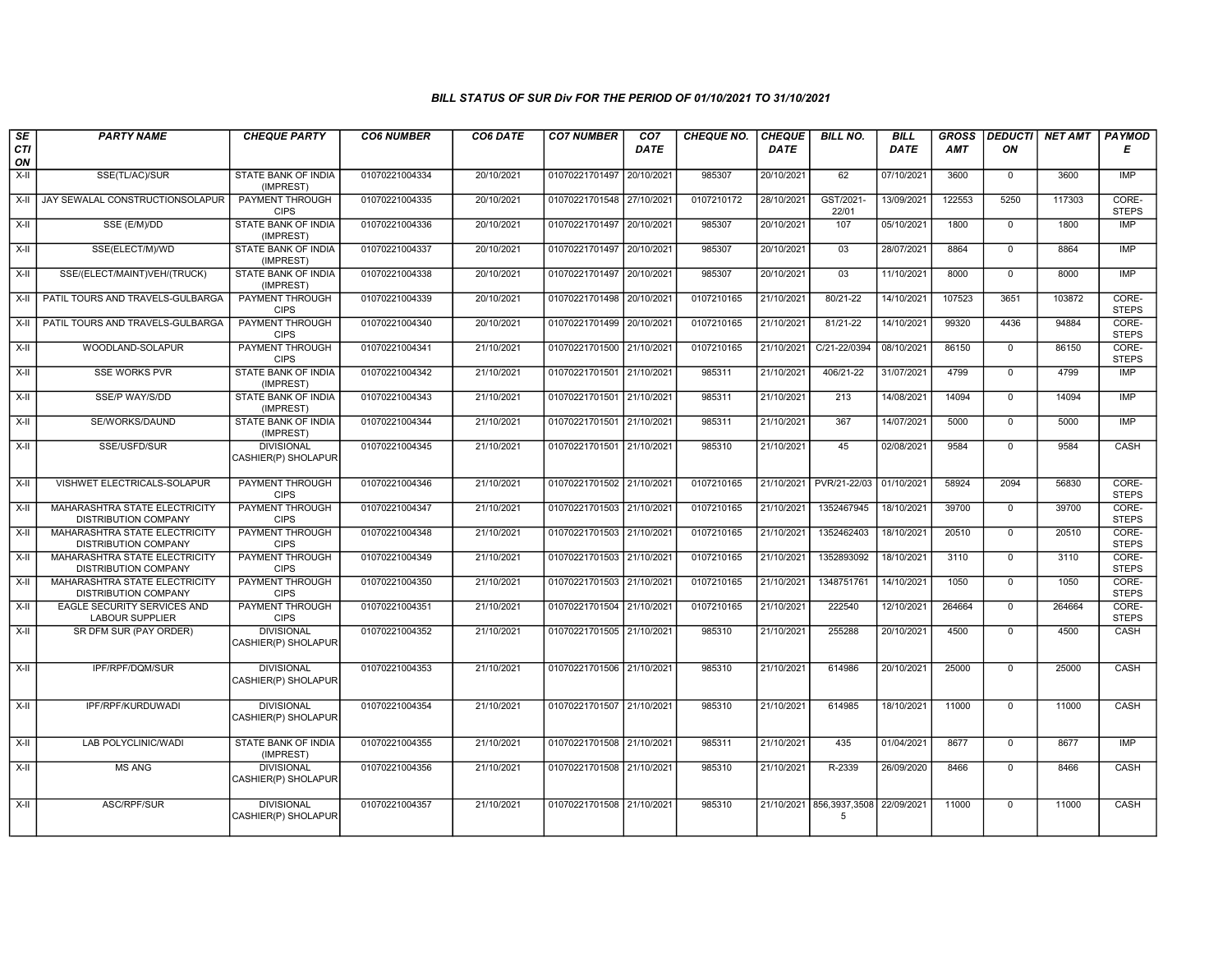| SE        | <b>PARTY NAME</b>                                 | <b>CHEQUE PARTY</b>                      | <b>CO6 NUMBER</b> | CO6 DATE   | <b>CO7 NUMBER</b>         | CO <sub>7</sub> | <b>CHEQUE NO.</b> | <b>CHEQUE</b> | <b>BILL NO.</b>                            | <b>BILL</b> | <b>GROSS</b> |                | DEDUCTI NET AMT | <b>PAYMOD</b>         |
|-----------|---------------------------------------------------|------------------------------------------|-------------------|------------|---------------------------|-----------------|-------------------|---------------|--------------------------------------------|-------------|--------------|----------------|-----------------|-----------------------|
| CTI<br>ON |                                                   |                                          |                   |            |                           | <b>DATE</b>     |                   | DATE          |                                            | DATE        | AMT          | ON             |                 | Е                     |
| $X-II$    | IPF/RPF/KWV                                       | <b>STATE BANK OF INDIA</b><br>(IMPREST)  | 01070221004358    | 21/10/2021 | 01070221701508 21/10/2021 |                 | 985311            |               | 21/10/2021 1198,6966,503<br>$\overline{4}$ | 25/08/2021  | 11000        | $\overline{0}$ | 11000           | IMP                   |
| $X-H$     | SR DFM SUR (COMPUTER)                             | <b>PAYMENT THROUGH</b><br><b>CIPS</b>    | 01070221004359    | 21/10/2021 | 01070221701508 21/10/2021 |                 | 0107210165        | 21/10/2021    | JUL-I                                      | 19/10/2021  | 7400         | $\mathbf{0}$   | 7400            | CORE-<br><b>STEPS</b> |
| X-II      | TTE REST HOUSE LUR                                | STATE BANK OF INDIA<br>(IMPREST)         | 01070221004360    | 21/10/2021 | 01070221701508 21/10/2021 |                 | 985311            | 21/10/2021    | 275                                        | 12/02/2021  | 4950         | $\mathbf 0$    | 4950            | <b>IMP</b>            |
| $X-II$    | MS/DD/GEN                                         | STATE BANK OF INDIA<br>(IMPREST)         | 01070221004361    | 21/10/2021 | 01070221701508 21/10/2021 |                 | 985311            | 21/10/2021    | med/63                                     | 24/11/2020  | 2500         | $\overline{0}$ | 2500            | <b>IMP</b>            |
| X-II      | <b>DSC/RPF/SUR</b>                                | <b>STATE BANK OF INDIA</b><br>(IMPREST)  | 01070221004362    | 21/10/2021 | 01070221701509 21/10/2021 |                 | 985311            | 21/10/2021    | 3351                                       | 17/08/2021  | 1998         | $\overline{0}$ | 1998            | IMP                   |
| X-II      | IPF/RPF/DOG SQUAD/SUR                             | <b>STATE BANK OF INDIA</b><br>(IMPREST)  | 01070221004363    | 21/10/2021 | 01070221701509 21/10/2021 |                 | 985311            | 21/10/2021    | 97                                         | 21/09/2021  | 892          | $\overline{0}$ | 892             | <b>IMP</b>            |
| X-II      | IPF/RPF/DOG SQUAD/SUR/BUBBA                       | STATE BANK OF INDIA<br>(IMPREST)         | 01070221004364    | 21/10/2021 | 01070221701509 21/10/2021 |                 | 985311            | 21/10/2021    | 2877                                       | 25/09/2021  | 10000        | $\mathbf 0$    | 10000           | IMP                   |
| $X-H$     | IPF/RPF/DOG SQUAD/SUR/REX                         | <b>STATE BANK OF INDIA</b><br>(IMPREST)  | 01070221004365    | 21/10/2021 | 01070221701509 21/10/2021 |                 | 985311            | 21/10/2021    | 2878                                       | 25/09/2021  | 10000        | $\overline{0}$ | 10000           | IMP                   |
| $X-H$     | IPF/RPF/DOG SQUAD/SUR/SANDY                       | <b>STATE BANK OF INDIA</b><br>(IMPREST)  | 01070221004366    | 21/10/2021 | 01070221701509 21/10/2021 |                 | 985311            | 21/10/2021    | 2884                                       | 06/10/2021  | 10000        | $\mathbf{0}$   | 10000           | <b>IMP</b>            |
| X-II      | IPF/RPF/DOG SQUAD/SUR/RAMBO                       | <b>STATE BANK OF INDIA</b><br>(IMPREST)  | 01070221004367    | 21/10/2021 | 01070221701509 21/10/2021 |                 | 985311            | 21/10/2021    | 2881                                       | 06/10/2021  | 10000        | $\overline{0}$ | 10000           | IMP                   |
| X-II      | MS/PVR/GEN                                        | STATE BANK OF INDIA<br>(IMPREST)         | 01070221004368    | 21/10/2021 | 01070221701509 21/10/2021 |                 | 985311            | 21/10/2021    | 10677                                      | 15/09/2021  | 3838         | $\mathbf 0$    | 3838            | <b>IMP</b>            |
| $X-H$     | A.O. [CASH] BSNL SOLAPUR                          | A.O.[CASH] BSNL<br><b>SOLAPUR</b>        | 01070221004369    | 21/10/2021 | 01070221701510 21/10/2021 |                 | 985308            | 21/10/2021    | 462320508                                  | 09/10/2021  | 13223        | $\overline{0}$ | 13223           | <b>BANK</b><br>CHEQUE |
| $X-II$    | TRIDENT ENGINEERS AND ASSOCIATES-<br><b>THANE</b> | <b>PAYMENT THROUGH</b><br><b>CIPS</b>    | 01070221004371    | 21/10/2021 | 01070221701511 21/10/2021 |                 | 0107210166        | 22/10/2021    | 278655                                     | 14/10/2021  | 454000       | $\Omega$       | 454000          | CORE-<br><b>STEPS</b> |
| $X-H$     | SR DEN(C)/SUR                                     | <b>DIVISIONAL</b><br>CASHIER(P) SHOLAPUR | 01070221004373    | 22/10/2021 | 01070221701512 22/10/2021 |                 | 985312            | 22/10/2021    | 672438                                     | 20/10/2021  | 4500         | $\overline{0}$ | 4500            | <b>CASH</b>           |
| $X-H$     | SR. DEN/CO/SUR                                    | <b>DIVISIONAL</b><br>CASHIER(P) SHOLAPUR | 01070221004374    | 22/10/2021 | 01070221701512 22/10/2021 |                 | 985312            | 22/10/2021    | 672439                                     | 20/10/2021  | 4500         | $\mathbf{0}$   | 4500            | CASH                  |
| X-II      | SR DFM SUR (PAY ORDER)                            | <b>DIVISIONAL</b><br>CASHIER(P) SHOLAPUR | 01070221004375    | 22/10/2021 | 01070221701513 22/10/2021 |                 | 985312            | 22/10/2021    | 255283                                     | 21/10/2021  | 1000         | $\mathbf 0$    | 1000            | CASH                  |
| $X-H$     | DD/ C&W/GEN                                       | <b>STATE BANK OF INDIA</b><br>(IMPREST)  | 01070221004376    | 22/10/2021 | 01070221701514 22/10/2021 |                 | 985313            | 22/10/2021    | 77                                         | 05/08/2021  | 8333         | $\overline{0}$ | 8333            | IMP                   |
| $X-H$     | SSE/C&W/SNSI/COACHING                             | STATE BANK OF INDIA<br>(IMPREST)         | 01070221004377    | 22/10/2021 | 01070221701514 22/10/2021 |                 | 985313            | 22/10/2021    | 548                                        | 02/10/2021  | 2490         | $\mathbf 0$    | 2490            | IMP                   |
| X-II      | ADEN/PVR                                          | STATE BANK OF INDIA<br>(IMPREST)         | 01070221004378    | 22/10/2021 | 01070221701514 22/10/2021 |                 | 985313            | 22/10/2021    | 15173                                      | 12/09/2021  | 2700         | $\mathbf{0}$   | 2700            | <b>IMP</b>            |
| X-II      | SSE/P WAY/N/DD                                    | <b>STATE BANK OF INDIA</b><br>(IMPREST)  | 01070221004379    | 22/10/2021 | 01070221701515 22/10/2021 |                 | 985313            | 22/10/2021    | 3653                                       | 14/06/2021  | 14750        | $\overline{0}$ | 14750           | <b>IMP</b>            |
| X-II      | <b>SSE WORKS PVR</b>                              | <b>STATE BANK OF INDIA</b><br>(IMPREST)  | 01070221004380    | 22/10/2021 | 01070221701515 22/10/2021 |                 | 985313            | 22/10/2021    | 349                                        | 07/09/2021  | 4971         | $\overline{0}$ | 4971            | IMP                   |
| X-II      | SR DEN(N)SUR                                      | <b>DIVISIONAL</b><br>CASHIER(P) SHOLAPUR | 01070221004382    | 22/10/2021 | 01070221701516 22/10/2021 |                 | 985312            | 22/10/2021    | 672437                                     | 20/10/2021  | 4500         | $\mathbf 0$    | 4500            | CASH                  |
| $X-H$     | IPF/RPF/SNSI MH13 DK 6573                         | <b>STATE BANK OF INDIA</b><br>(IMPREST)  | 01070221004383    | 22/10/2021 | 01070221701517 22/10/2021 |                 | 985313            |               | 22/10/2021 3047,3271,334<br>3              | 04/07/2021  | 3199         | $\overline{0}$ | 3199            | <b>IMP</b>            |
| $X-II$    | IPF/RPF/BGVN VEHICLE NO. MH-01 CY<br>9327         | <b>STATE BANK OF INDIA</b><br>(IMPREST)  | 01070221004384    | 22/10/2021 | 01070221701517            | 22/10/2021      | 985313            | 22/10/2021    | 95853,31024,5<br>038                       | 08/04/2021  | 2499         | $\mathbf 0$    | 2499            | IMP                   |
| X-II      | <b>IPF ANG</b>                                    | <b>DIVISIONAL</b><br>CASHIER(P) SHOLAPUR | 01070221004385    | 22/10/2021 | 01070221701517 22/10/2021 |                 | 985312            | 22/10/2021    | 8460,4272,                                 | 25/07/2021  | 2399         | $\mathbf 0$    | 2399            | CASH                  |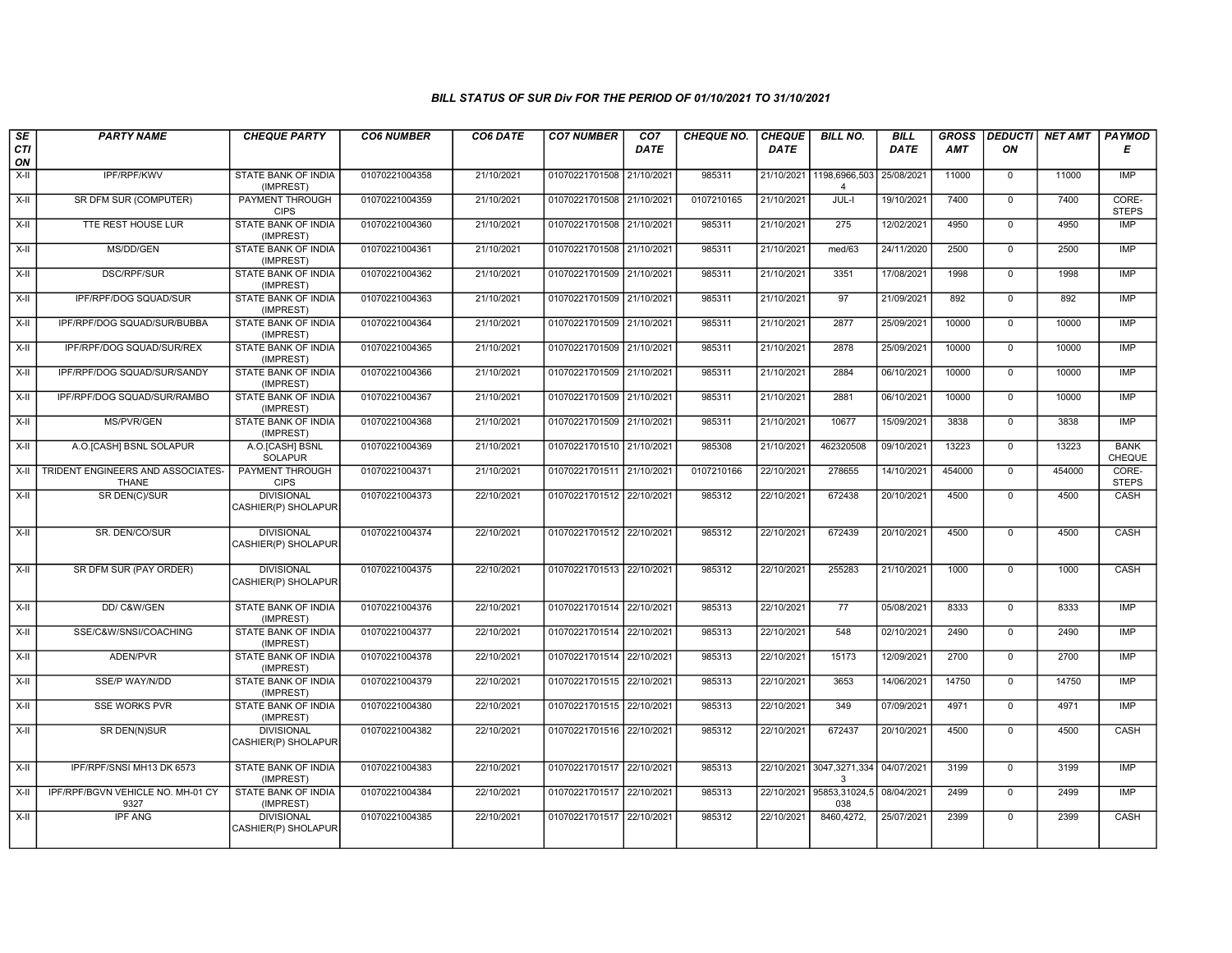| SE        | <b>PARTY NAME</b>                                              | <b>CHEQUE PARTY</b>                      | <b>CO6 NUMBER</b> | CO6 DATE   | <b>CO7 NUMBER</b>         | CO <sub>7</sub> | <b>CHEQUE NO.</b> | <b>CHEQUE</b> | <b>BILL NO.</b>                 | <b>BILL</b> | <b>GROSS</b> | <b>DEDUCTI</b> | <b>NET AMT</b> | <b>PAYMOD</b>         |
|-----------|----------------------------------------------------------------|------------------------------------------|-------------------|------------|---------------------------|-----------------|-------------------|---------------|---------------------------------|-------------|--------------|----------------|----------------|-----------------------|
| CTI<br>ON |                                                                |                                          |                   |            |                           | <b>DATE</b>     |                   | <b>DATE</b>   |                                 | <b>DATE</b> | <b>AMT</b>   | ΟN             |                | Е                     |
| $X-H$     | IPF/RPF/BGVN MH13 B 9722                                       | <b>STATE BANK OF INDIA</b><br>(IMPREST)  | 01070221004386    | 22/10/2021 | 01070221701517            | 22/10/2021      | 985313            | 22/10/2021    | 30518                           | 08/08/2021  | 5000         | $\mathbf{0}$   | 5000           | IMP                   |
| $X-H$     | IPF/RPF/KLBG MH13 DK 3767                                      | STATE BANK OF INDIA<br>(IMPREST)         | 01070221004387    | 22/10/2021 | 01070221701517 22/10/2021 |                 | 985313            |               | 22/10/2021 17338,6632,77<br>90  | 02/08/2021  | 3200         | $\Omega$       | 3200           | <b>IMP</b>            |
| $X-H$     | IPF.RPF.GULBARGA                                               | STATE BANK OF INDIA<br>(IMPREST)         | 01070221004388    | 22/10/2021 | 01070221701517 22/10/2021 |                 | 985313            | 22/10/2021    | 685                             | 12/08/2021  | 9000         | $\mathbf 0$    | 9000           | <b>IMP</b>            |
| $X-II$    | IPF.RPF.GULBARGA                                               | STATE BANK OF INDIA<br>(IMPREST)         | 01070221004389    | 22/10/2021 | 01070221701517 22/10/2021 |                 | 985313            | 22/10/2021    | 1575                            | 05/03/2021  | 1000         | $\overline{0}$ | 1000           | IMP                   |
| X-II      | ASHWINI SAHAKARI RUGNALAYA AND<br>RESEARCH CENTRE NYT. SOLAPUR | <b>PAYMENT THROUGH</b><br><b>CIPS</b>    | 01070221004390    | 22/10/2021 | 01070221701518 22/10/2021 |                 | 0107210166        | 22/10/2021    | 454/21-22                       | 07/06/2021  | 193306       | 19331          | 173975         | CORE-<br><b>STEPS</b> |
| X-II      | ASHWINI SAHAKARI RUGNALAYA AND<br>RESEARCH CENTRE NYT. SOLAPUR | <b>PAYMENT THROUGH</b><br><b>CIPS</b>    | 01070221004391    | 22/10/2021 | 01070221701518 22/10/2021 |                 | 0107210166        | 22/10/2021    | 457/21-22                       | 07/06/2021  | 314795       | 31480          | 283315         | CORE-<br><b>STEPS</b> |
| $X-II$    | ASHWINI SAHAKARI RUGNALAYA AND<br>RESEARCH CENTRE NYT. SOLAPUR | PAYMENT THROUGH<br><b>CIPS</b>           | 01070221004392    | 22/10/2021 | 01070221701518            | 22/10/2021      | 0107210166        | 22/10/2021    | 456/21-22                       | 07/06/2021  | 209769       | 20977          | 188792         | CORE-<br><b>STEPS</b> |
| $X-II$    | ASHWINI SAHAKARI RUGNALAYA AND<br>RESEARCH CENTRE NYT. SOLAPUR | <b>PAYMENT THROUGH</b><br><b>CIPS</b>    | 01070221004393    | 22/10/2021 | 01070221701519            | 22/10/2021      | 0107210168        | 25/10/2021    | 88/21-22                        | 19/07/2021  | 16537        | 1654           | 14883          | CORE-<br><b>STEPS</b> |
| X-II      | ASHWINI SAHAKARI RUGNALAYA AND<br>RESEARCH CENTRE NYT. SOLAPUR | <b>PAYMENT THROUGH</b><br><b>CIPS</b>    | 01070221004394    | 22/10/2021 | 01070221701519 22/10/2021 |                 | 0107210168        | 25/10/2021    | 89/21-22                        | 19/07/2021  | 22399        | 2240           | 20159          | CORE-<br><b>STEPS</b> |
| X-II      | ASHWINI SAHAKARI RUGNALAYA AND<br>RESEARCH CENTRE NYT. SOLAPUR | <b>PAYMENT THROUGH</b><br><b>CIPS</b>    | 01070221004395    | 22/10/2021 | 01070221701519 22/10/2021 |                 | 0107210168        | 25/10/2021    | $92/21 - 22$                    | 19/07/2021  | 4324         | 432            | 3892           | CORE-<br><b>STEPS</b> |
| X-II      | ASHWINI SAHAKARI RUGNALAYA AND<br>RESEARCH CENTRE NYT. SOLAPUR | PAYMENT THROUGH<br><b>CIPS</b>           | 01070221004396    | 22/10/2021 | 01070221701519            | 22/10/202       | 0107210168        | 25/10/2021    | 194/20-21                       | 08/01/2021  | 18571        | 1857           | 16714          | CORE-<br><b>STEPS</b> |
| $X-II$    | ASHWINI SAHAKARI RUGNALAYA AND<br>RESEARCH CENTRE NYT. SOLAPUR | <b>PAYMENT THROUGH</b><br><b>CIPS</b>    | 01070221004397    | 22/10/2021 | 01070221701519            | 22/10/2021      | 0107210168        | 25/10/2021    | 148/20-21                       | 02/01/2021  | 6785         | 679            | 6106           | CORE-<br><b>STEPS</b> |
| X-II      | ASHWINI SAHAKARI RUGNALAYA AND<br>RESEARCH CENTRE NYT. SOLAPUR | <b>PAYMENT THROUGH</b><br><b>CIPS</b>    | 01070221004398    | 22/10/2021 | 01070221701519 22/10/2021 |                 | 0107210168        | 25/10/2021    | 197/20-21                       | 08/01/2021  | 16158        | 1616           | 14542          | CORE-<br><b>STEPS</b> |
| $X-H$     | ASHWINI SAHAKARI RUGNALAYA AND<br>RESEARCH CENTRE NYT. SOLAPUR | <b>PAYMENT THROUGH</b><br><b>CIPS</b>    | 01070221004399    | 22/10/2021 | 01070221701519 22/10/2021 |                 | 0107210168        | 25/10/2021    | 198/20-21                       | 08/01/2021  | 9200         | 920            | 8280           | CORE-<br><b>STEPS</b> |
| X-II      | ASHWINI SAHAKARI RUGNALAYA AND<br>RESEARCH CENTRE NYT. SOLAPUR | PAYMENT THROUGH<br><b>CIPS</b>           | 01070221004400    | 22/10/2021 | 01070221701519            | 22/10/202       | 0107210168        | 25/10/2021    | 292/20-21                       | 12/02/2021  | 11250        | 1125           | 10125          | CORE-<br><b>STEPS</b> |
| $X-H$     | ASHWINI SAHAKARI RUGNALAYA AND<br>RESEARCH CENTRE NYT. SOLAPUR | <b>PAYMENT THROUGH</b><br><b>CIPS</b>    | 01070221004401    | 22/10/2021 | 01070221701519 22/10/2021 |                 | 0107210168        | 25/10/2021    | 185/20-21                       | 08/01/2021  | 2381         | 238            | 2143           | CORE-<br><b>STEPS</b> |
| $X-H$     | SR SE(SIG/M)/GR                                                | <b>DIVISIONAL</b><br>CASHIER(P) SHOLAPUR | 01070221004402    | 22/10/2021 | 01070221701520 22/10/2021 |                 | 985314            | 25/10/2021    | 235                             | 22/02/2021  | 1985         | $\overline{0}$ | 1985           | CASH                  |
| X-II      | DIGAMBAR KUNDLIK JADHAV                                        | PAYMENT THROUGH<br><b>CIPS</b>           | 01070221004403    | 22/10/2021 | 01070221701521            | 22/10/202       | 0107210168        | 25/10/2021    | 04                              | 02/10/2021  | 420          | $\overline{0}$ | 420            | CORE-<br><b>STEPS</b> |
| $X-H$     | SSE(TELE-N)/SUR/VEH                                            | <b>STATE BANK OF INDIA</b><br>(IMPREST)  | 01070221004404    | 22/10/2021 | 01070221701520            | 22/10/2021      | 985315            | 25/10/2021    | 1597                            | 02/08/2021  | 12000        | $\overline{0}$ | 12000          | IMP                   |
| $X-H$     | SR DSTE(M)/SUR                                                 | STATE BANK OF INDIA<br>(IMPREST)         | 01070221004405    | 22/10/2021 | 01070221701520 22/10/2021 |                 | 985315            | 25/10/2021    | 119                             | 01/07/2021  | 6268         | $\overline{0}$ | 6268           | IMP                   |
| $X-H$     | SR DFM SUR (COMPUTER)                                          | <b>PAYMENT THROUGH</b><br><b>CIPS</b>    | 01070221004406    | 22/10/2021 | 01070221701520 22/10/2021 |                 | 0107210168        | 25/10/2021    | JUL-II                          | 20/10/2021  | 7120         | $\mathbf 0$    | 7120           | CORE-<br><b>STEPS</b> |
| $X-H$     | IPF/DI/SUR                                                     | STATE BANK OF INDIA<br>(IMPREST)         | 01070221004407    | 22/10/2021 | 01070221701520            | 22/10/2021      | 985315            | 25/10/2021    | 606                             | 01/04/2021  | 500          | $\mathsf{O}$   | 500            | <b>IMP</b>            |
| $X-II$    | SSE(E/M)/ANG                                                   | STATE BANK OF INDIA<br>(IMPREST)         | 01070221004408    | 22/10/2021 | 01070221701520            | 22/10/2021      | 985315            | 25/10/2021    | 201                             | 03/08/2021  | 4960         | $\overline{0}$ | 4960           | IMP                   |
| X-II      | SSE (E/M)/DD                                                   | <b>STATE BANK OF INDIA</b><br>(IMPREST)  | 01070221004409    | 22/10/2021 | 01070221701520            | 22/10/2021      | 985315            | 25/10/2021    | 108                             | 05/10/2021  | 1800         | $\mathbf{0}$   | 1800           | <b>IMP</b>            |
| X-II      | <b>MONDHE MOTORS</b>                                           | PAYMENT THROUGH<br><b>CIPS</b>           | 01070221004410    | 22/10/2021 | 01070221701522 22/10/2021 |                 | 0107210168        |               | 25/10/2021 INV000614DE0<br>1922 | 26/08/2021  | 5020         | $\mathbf{0}$   | 5020           | CORE-<br><b>STEPS</b> |
| $X-II$    | MONDHE MOTORS                                                  | PAYMENT THROUGH<br><b>CIPS</b>           | 01070221004411    | 22/10/2021 | 01070221701522            | 22/10/2021      | 0107210168        |               | 25/10/2021 INV007309DE0<br>0106 | 24/08/2021  | 1971         | $\mathbf 0$    | 1971           | CORE-<br><b>STEPS</b> |
| $X-II$    | SR DEE/SUR/GEN                                                 | STATE BANK OF INDIA<br>(IMPREST)         | 01070221004412    | 22/10/2021 | 01070221701520 22/10/2021 |                 | 985315            | 25/10/2021    | 242                             | 11/10/2021  | 3600         | $\overline{0}$ | 3600           | IMP                   |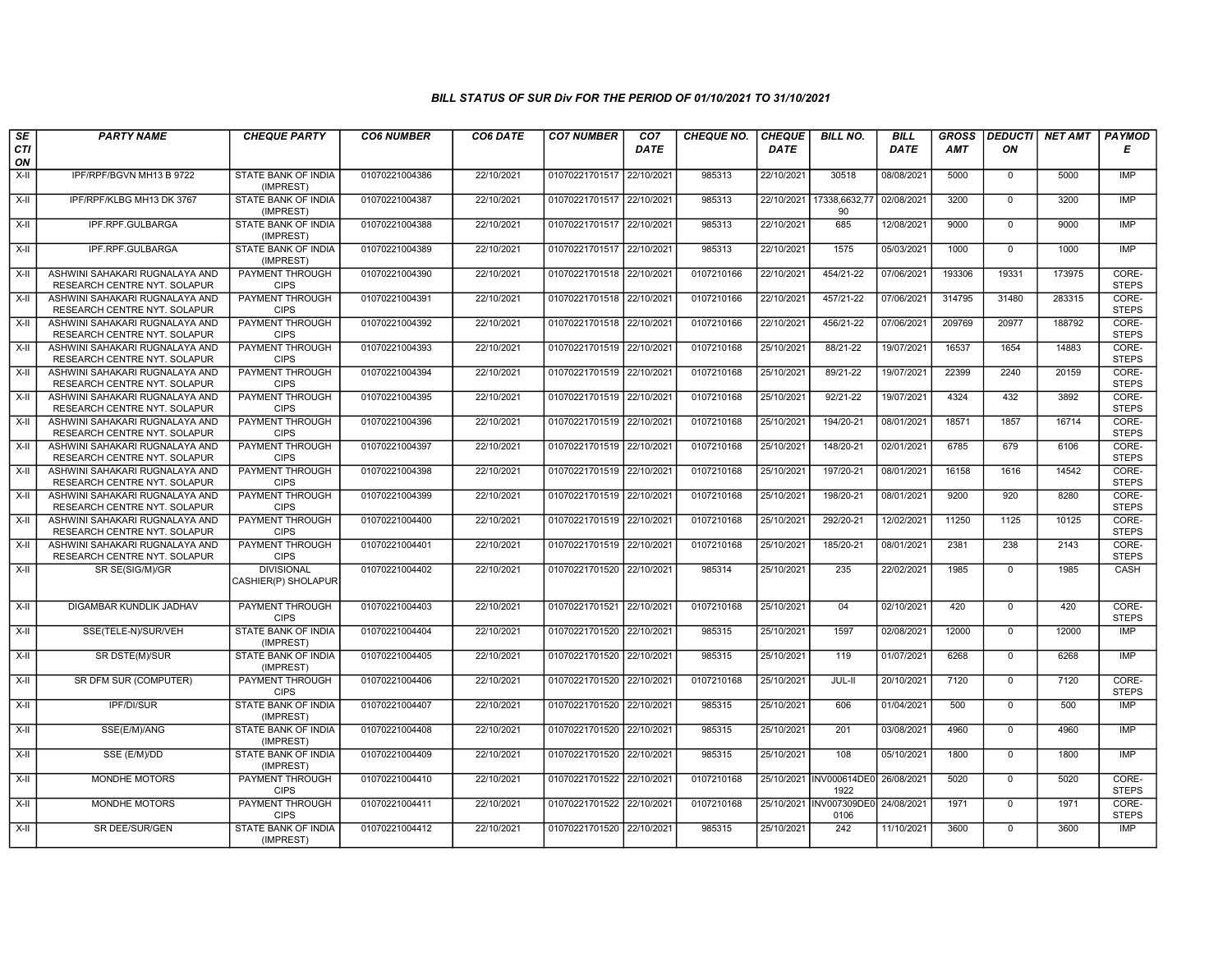| SE        | <b>PARTY NAME</b>                                                    | <b>CHEQUE PARTY</b>                     | <b>CO6 NUMBER</b> | CO6 DATE   | <b>CO7 NUMBER</b>         | CO <sub>7</sub> | <b>CHEQUE NO.</b> | <b>CHEQUE</b> | <b>BILL NO.</b>                 | <b>BILL</b> | <b>GROSS</b> | <b>DEDUCTI</b> | NET AMT | <b>PAYMOD</b>         |
|-----------|----------------------------------------------------------------------|-----------------------------------------|-------------------|------------|---------------------------|-----------------|-------------------|---------------|---------------------------------|-------------|--------------|----------------|---------|-----------------------|
| CTI<br>ON |                                                                      |                                         |                   |            |                           | <b>DATE</b>     |                   | <b>DATE</b>   |                                 | <b>DATE</b> | <b>AMT</b>   | ON             |         | Е                     |
| X-II      | <b>MONDHE MOTORS</b>                                                 | PAYMENT THROUGH<br><b>CIPS</b>          | 01070221004413    | 22/10/2021 | 01070221701523 22/10/2021 |                 | 0107210168        |               | 25/10/2021 INV007309DE0<br>0247 | 24/08/2021  | 3730         | $\mathbf{0}$   | 3730    | CORE-<br><b>STEPS</b> |
| X-II      | SMT. GOPABAI DAMANI BLOOD BANKAND<br>INDIAN RED CROSS SOCIETY        | <b>PAYMENT THROUGH</b><br><b>CIPS</b>   | 01070221004415    | 25/10/2021 | 01070221701524 25/10/2021 |                 | 0107210168        | 25/10/2021    | BB/130/2021                     | 23/10/2021  | 11200        | $\mathbf{0}$   | 11200   | CORE-<br><b>STEPS</b> |
| $X-H$     | SMT, GOPABAI DAMANI BLOOD BANKAND<br><b>INDIAN RED CROSS SOCIETY</b> | PAYMENT THROUGH<br><b>CIPS</b>          | 01070221004416    | 25/10/2021 | 01070221701524            | 25/10/2021      | 0107210168        | 25/10/2021    | BB/131/2021                     | 23/10/2021  | 21800        | 0              | 21800   | CORE-<br><b>STEPS</b> |
| $X-II$    | MESSRS BHARTI AIRTEL LIMITED                                         | PAYMENT THROUGH<br><b>CIPS</b>          | 01070221004417    | 25/10/2021 | 01070221701526            | 25/10/202       | 0107210168        | 25/10/2021    | BM2227l01011<br>6722            | 06/10/2021  | 176          | $\overline{4}$ | 172     | CORE-<br><b>STEPS</b> |
| $X-H$     | MAHARASHTRA STATE ELECTRICITY<br><b>DISTRIBUTION COMPANY</b>         | <b>PAYMENT THROUGH</b><br><b>CIPS</b>   | 01070221004418    | 25/10/2021 | 01070221701527 25/10/2021 |                 | 0107210168        | 25/10/2021    | 1354782523                      | 20/10/2021  | 47030        | $\mathbf 0$    | 47030   | CORE-<br><b>STEPS</b> |
| X-II      | MAHARASHTRA STATE ELECTRICITY<br><b>DISTRIBUTION COMPANY</b>         | <b>PAYMENT THROUGH</b><br><b>CIPS</b>   | 01070221004419    | 25/10/2021 | 01070221701527 25/10/2021 |                 | 0107210168        | 25/10/2021    | 1353396938                      | 18/10/2021  | 99170        | $\mathbf 0$    | 99170   | CORE-<br><b>STEPS</b> |
| $X-II$    | <b>MAHARASHTRA STATE ELECTRICITY</b><br>DISTRIBUTION COMPANY         | PAYMENT THROUGH<br><b>CIPS</b>          | 01070221004420    | 25/10/2021 | 01070221701527 25/10/202  |                 | 0107210168        | 25/10/2021    | 1354368649                      | 19/10/2021  | 21370        | $\mathbf{0}$   | 21370   | CORE-<br><b>STEPS</b> |
| X-II      | MAHARASHTRA STATE ELECTRICITY<br><b>DISTRIBUTION COMPANY</b>         | PAYMENT THROUGH<br><b>CIPS</b>          | 01070221004421    | 25/10/2021 | 01070221701527            | 25/10/202       | 0107210168        | 25/10/2021    | 1355877142                      | 21/10/2021  | 40270        | $\mathbf{0}$   | 40270   | CORE-<br><b>STEPS</b> |
| $X-II$    | MAHARASHTRA STATE ELECTRICITY<br>DISTRIBUTION COMPANY                | <b>PAYMENT THROUGH</b><br><b>CIPS</b>   | 01070221004422    | 25/10/2021 | 01070221701527            | 25/10/2021      | 0107210168        | 25/10/2021    | 1355885707                      | 21/10/2021  | 44170        | $\Omega$       | 44170   | CORE-<br><b>STEPS</b> |
| $X-H$     | SSE/TRD/ANG/DEPOT                                                    | <b>STATE BANK OF INDIA</b><br>(IMPREST) | 01070221004423    | 25/10/2021 | 01070221701525 25/10/2021 |                 | 985315            | 25/10/2021    | 20                              | 16/10/2021  | 2700         | $\mathbf 0$    | 2700    | IMP                   |
| $X-II$    | ADEN/SUR                                                             | STATE BANK OF INDIA<br>(IMPREST)        | 01070221004424    | 25/10/2021 | 01070221701525 25/10/2021 |                 | 985315            | 25/10/2021    | 5616                            | 30/09/2021  | 9463         | $\mathbf 0$    | 9463    | <b>IMP</b>            |
| X-II      | SSE/C&W/SNSI/COACHING                                                | <b>STATE BANK OF INDIA</b><br>(IMPREST) | 01070221004425    | 25/10/2021 | 01070221701525 25/10/2021 |                 | 985315            | 25/10/2021    | 567                             | 11/10/2021  | 2500         | $\mathbf{0}$   | 2500    | <b>IMP</b>            |
| X-II      | ADEN/PVR                                                             | <b>STATE BANK OF INDIA</b><br>(IMPREST) | 01070221004426    | 25/10/2021 | 01070221701525 25/10/2021 |                 | 985315            | 25/10/2021    | 25457                           | 21/09/2021  | 2100         | $\mathbf{0}$   | 2100    | <b>IMP</b>            |
| X-II      | SQUARE COMMUNICATION PVT LTD                                         | <b>PAYMENT THROUGH</b><br><b>CIPS</b>   | 01070221004427    | 25/10/2021 | 01070221701528            | 25/10/2021      | 0107210169        | 27/10/2021    | PBM187/21-22                    | 20/08/2021  | 7879         | $\mathbf 0$    | 7879    | CORE-<br><b>STEPS</b> |
| X-II      | <b>SRISHTI SANCHAR</b>                                               | <b>PAYMENT THROUGH</b><br><b>CIPS</b>   | 01070221004428    | 25/10/2021 | 01070221701528 25/10/202  |                 | 0107210169        | 27/10/2021    | 095/2021-22                     | 18/09/2021  | 6910         | $\mathbf{0}$   | 6910    | CORE-<br><b>STEPS</b> |
| X-II      | SRISHTI SANCHAR                                                      | PAYMENT THROUGH<br><b>CIPS</b>          | 01070221004429    | 25/10/2021 | 01070221701528 25/10/2021 |                 | 0107210169        | 27/10/2021    | 091/2021-22                     | 18/09/2021  | 15981        | $\mathbf 0$    | 15981   | CORE-<br><b>STEPS</b> |
| X-II      | <b>SRISHTI SANCHAR</b>                                               | PAYMENT THROUGH<br><b>CIPS</b>          | 01070221004430    | 25/10/2021 | 01070221701528 25/10/2021 |                 | 0107210169        | 27/10/2021    | 047/2021-22                     | 01/08/2021  | 7305         | $\mathbf{0}$   | 7305    | CORE-<br><b>STEPS</b> |
| X-II      | <b>SRISHTI SANCHAR</b>                                               | <b>PAYMENT THROUGH</b><br><b>CIPS</b>   | 01070221004431    | 25/10/2021 | 01070221701528 25/10/2021 |                 | 0107210169        | 27/10/2021    | 093/2021-22                     | 18/09/2021  | 7522         | $\mathbf{0}$   | 7522    | CORE-<br><b>STEPS</b> |
| X-II      | <b>SRISHTI SANCHAR</b>                                               | PAYMENT THROUGH<br><b>CIPS</b>          | 01070221004432    | 25/10/2021 | 01070221701528 25/10/202  |                 | 0107210169        | 27/10/2021    | 048/2021-22                     | 01/08/2021  | 8687         | $\mathbf 0$    | 8687    | CORE-<br><b>STEPS</b> |
| X-II      | SRISHTI SANCHAR                                                      | <b>PAYMENT THROUGH</b><br><b>CIPS</b>   | 01070221004433    | 25/10/2021 | 01070221701528 25/10/202  |                 | 0107210169        | 27/10/2021    | 049/2021-22                     | 01/08/2021  | 8324         | $\mathbf{0}$   | 8324    | CORE-<br><b>STEPS</b> |
| $X-H$     | SRISHTI SANCHAR                                                      | PAYMENT THROUGH<br><b>CIPS</b>          | 01070221004434    | 25/10/2021 | 01070221701552 27/10/2021 |                 | 0107210172        | 28/10/2021    | 092/2021-22                     | 18/09/2021  | 8201         | $\mathbf 0$    | 8201    | CORE-<br><b>STEPS</b> |
| X-II      | <b>SRISHTI SANCHAR</b>                                               | <b>PAYMENT THROUGH</b><br><b>CIPS</b>   | 01070221004435    | 25/10/2021 | 01070221701529 25/10/2021 |                 | 0107210169        | 27/10/2021    | 051/2021-22                     | 01/08/2021  | 9771         | $\mathbf 0$    | 9771    | CORE-<br><b>STEPS</b> |
| X-II      | SRISHTI SANCHAR                                                      | PAYMENT THROUGH<br><b>CIPS</b>          | 01070221004436    | 25/10/2021 | 01070221701529            | 25/10/202       | 0107210169        | 27/10/2021    | 050/2021-22                     | 01/08/2021  | 9194         | $\mathbf{0}$   | 9194    | CORE-<br><b>STEPS</b> |
| X-II      | SAI ADVERTISERS                                                      | PAYMENT THROUGH<br><b>CIPS</b>          | 01070221004437    | 25/10/2021 | 01070221701529            | 25/10/202       | 0107210169        | 27/10/2021    | 30253                           | 25/08/2021  | 13379        | $\mathbf 0$    | 13379   | CORE-<br><b>STEPS</b> |
| $X-H$     | SAI ADVERTISERS                                                      | <b>PAYMENT THROUGH</b><br><b>CIPS</b>   | 01070221004438    | 25/10/2021 | 01070221701529 25/10/2021 |                 | 0107210169        | 27/10/2021    | 30255                           | 25/08/2021  | 6683         | $\mathbf{0}$   | 6683    | CORE-<br><b>STEPS</b> |
| X-II      | PAMM ADVERTISING AND MARKETING                                       | <b>PAYMENT THROUGH</b><br><b>CIPS</b>   | 01070221004439    | 25/10/2021 | 01070221701529 25/10/2021 |                 | 0107210169        |               | 27/10/2021 Mum/2021/03/2<br>79  | 15/03/2021  | 6784         | $\Omega$       | 6784    | CORE-<br><b>STEPS</b> |
| X-II      | SAI ADVERTISERS                                                      | <b>PAYMENT THROUGH</b><br><b>CIPS</b>   | 01070221004440    | 25/10/2021 | 01070221701529 25/10/2021 |                 | 0107210169        | 27/10/2021    | 29972                           | 10/05/2021  | 12057        | $\mathbf{0}$   | 12057   | CORE-<br><b>STEPS</b> |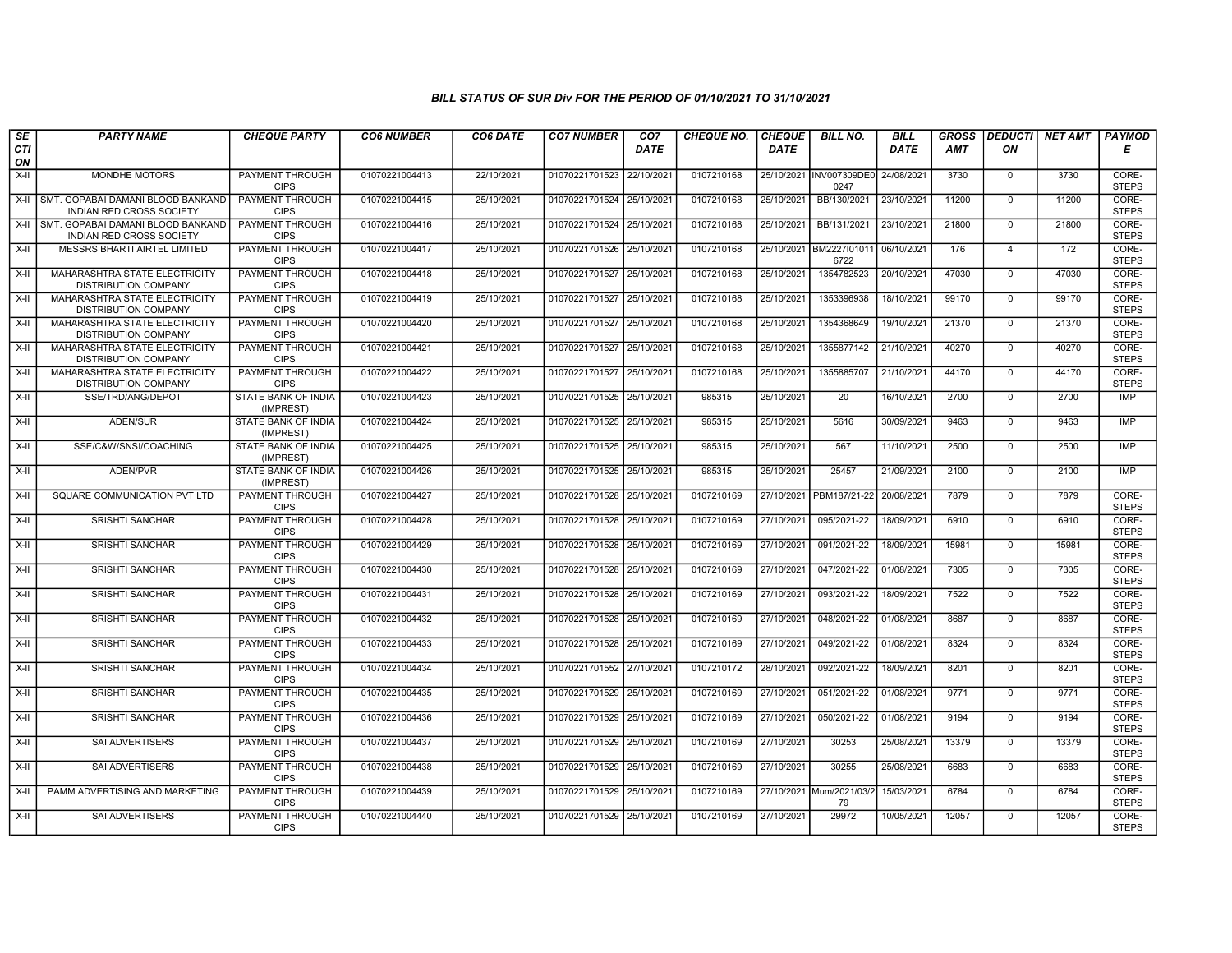| SE<br>CTI   | <b>PARTY NAME</b>                         | <b>CHEQUE PARTY</b>                                     | <b>CO6 NUMBER</b> | CO6 DATE   | <b>CO7 NUMBER</b>         | CO <sub>7</sub><br><b>DATE</b> | CHEQUE NO. | <b>CHEQUE</b><br><b>DATE</b> | <b>BILL NO.</b>                 | <b>BILL</b><br>DATE | <b>GROSS</b><br><b>AMT</b> | <b>DEDUCTI</b><br>ΟN | <b>NET AMT</b> | <b>PAYMOD</b><br>Е          |
|-------------|-------------------------------------------|---------------------------------------------------------|-------------------|------------|---------------------------|--------------------------------|------------|------------------------------|---------------------------------|---------------------|----------------------------|----------------------|----------------|-----------------------------|
| ON<br>$X-H$ | ANJ CREATIONS PVT LTD                     | <b>PAYMENT THROUGH</b>                                  | 01070221004441    | 25/10/2021 | 01070221701529 25/10/2021 |                                | 0107210169 | 27/10/2021                   | ANJ2122376                      | 27/09/2021          | 7151                       | $\mathbf 0$          | 7151           | CORE-                       |
| X-II        | <b>MS ANG</b>                             | <b>CIPS</b><br><b>DIVISIONAL</b><br>CASHIER(P) SHOLAPUR | 01070221004442    | 25/10/2021 | 01070221701530 26/10/2021 |                                | 985317     | 27/10/2021                   | R-2353                          | 12/10/2020          | 8488                       | $\overline{0}$       | 8488           | <b>STEPS</b><br><b>CASH</b> |
| $X-H$       | SSE(TELE-N)/SUR/VEH                       | <b>STATE BANK OF INDIA</b><br>(IMPREST)                 | 01070221004443    | 25/10/2021 | 01070221701530 26/10/2021 |                                | 985318     | 27/10/2021                   | 2440                            | 30/03/2021          | 2490                       | $\overline{0}$       | 2490           | <b>IMP</b>                  |
| X-II        | <b>TTE REST HOUSE LUR</b>                 | <b>STATE BANK OF INDIA</b><br>(IMPREST)                 | 01070221004444    | 25/10/2021 | 01070221701530 26/10/2021 |                                | 985318     | 27/10/2021                   | 379                             | 28/02/2021          | 4825                       | $\overline{0}$       | 4825           | <b>IMP</b>                  |
| X-II        | SSE(TELE-N)/SUR/VEH                       | STATE BANK OF INDIA<br>(IMPREST)                        | 01070221004445    | 25/10/2021 | 01070221701532 26/10/2021 |                                | 985318     | 27/10/2021                   | 5600                            | 17/08/2021          | 3997                       | $\mathbf 0$          | 3997           | <b>IMP</b>                  |
| $X-II$      | <b>DSC/RPF/SUR</b>                        | STATE BANK OF INDIA<br>(IMPREST)                        | 01070221004446    | 25/10/2021 | 01070221701530 26/10/2021 |                                | 985318     | 27/10/2021                   | RM329174880<br>${\sf N}$        | 17/06/2021          | 493                        | $\overline{0}$       | 493            | <b>IMP</b>                  |
| X-II        | IPF/RPF/DD                                | STATE BANK OF INDIA<br>(IMPREST)                        | 01070221004447    | 25/10/2021 | 01070221701530 26/10/2021 |                                | 985318     | 27/10/2021                   | 01                              | 01/08/2020          | 8750                       | $\mathbf{0}$         | 8750           | <b>IMP</b>                  |
| $X-H$       | <b>IPF/RPF/SNSI</b>                       | <b>DIVISIONAL</b><br>CASHIER(P) SHOLAPUR                | 01070221004448    | 25/10/2021 | 01070221701530 26/10/2021 |                                | 985317     | 27/10/2021                   | $\overline{25}$                 | 07/07/2021          | 8880                       | $\overline{0}$       | 8880           | <b>CASH</b>                 |
| $X-II$      | IPF/RPF/SNSI/GEN/IMP                      | <b>STATE BANK OF INDIA</b><br>(IMPREST)                 | 01070221004449    | 25/10/2021 | 01070221701530 26/10/2021 |                                | 985318     | 27/10/2021                   | 3762                            | 20/02/2021          | 1000                       | $\overline{0}$       | 1000           | <b>IMP</b>                  |
| X-II        | MH13DE8517                                | <b>DIVISIONAL</b><br>CASHIER(P) SHOLAPUR                | 01070221004450    | 25/10/2021 | 01070221701531 26/10/2021 |                                | 985317     | 27/10/2021                   | 25204                           | 07/10/2021          | 10000                      | $\mathbf{0}$         | 10000          | <b>CASH</b>                 |
| X-II        | TTE REST HOUSE LUR                        | STATE BANK OF INDIA<br>(IMPREST)                        | 01070221004452    | 25/10/2021 | 01070221701530 26/10/2021 |                                | 985318     | 27/10/2021                   | 277                             | 19/02/2021          | 4950                       | $\mathbf{0}$         | 4950           | <b>IMP</b>                  |
| $X-H$       | SSE/(ELECT/MAINT)/SUR                     | <b>STATE BANK OF INDIA</b><br>(IMPREST)                 | 01070221004453    | 25/10/2021 | 01070221701532 26/10/2021 |                                | 985318     | 27/10/2021                   | 2021/03/14                      | 21/10/2021          | 20000                      | $\overline{0}$       | 20000          | <b>IMP</b>                  |
| X-II        | SSE(TELE-N)/SUR/VEH                       | <b>STATE BANK OF INDIA</b><br>(IMPREST)                 | 01070221004454    | 25/10/2021 | 01070221701532 26/10/2021 |                                | 985318     | 27/10/2021                   | 1993                            | 04/09/2021          | 12000                      | $\overline{0}$       | 12000          | <b>IMP</b>                  |
| $X-II$      | SR DFM SUR (COMPUTER)                     | PAYMENT THROUGH<br><b>CIPS</b>                          | 01070221004455    | 25/10/2021 | 01070221701532 26/10/2021 |                                | 0107210169 | 27/10/2021                   | AUG-I                           | 21/10/2021          | 7290                       | $\mathbf 0$          | 7290           | CORE-<br><b>STEPS</b>       |
| $X-H$       | MS/DD/GEN                                 | STATE BANK OF INDIA<br>(IMPREST)                        | 01070221004456    | 25/10/2021 | 01070221701532 26/10/2021 |                                | 985318     | 27/10/2021                   | med/64                          | 26/11/2020          | 2500                       | $\overline{0}$       | 2500           | IMP                         |
| X-II        | <b>IPF/RPF/PS</b>                         | <b>DIVISIONAL</b><br>CASHIER(P) SHOLAPUR                | 01070221004457    | 26/10/2021 | 01070221701542 26/10/2021 |                                | 985323     | 29/10/2021                   | 11656                           | 02/09/2020          | 265                        | $\mathbf{0}$         | 265            | CASH                        |
| X-II        | <b>IPF RPF PVR</b>                        | <b>DIVISIONAL</b><br>CASHIER(P) SHOLAPUR                | 01070221004458    | 26/10/2021 | 01070221701543 26/10/2021 |                                | 985321     |                              | 28/10/2021 36418,057,864<br>18  | 22/04/2021          | 2500                       | $\mathbf 0$          | 2500           | CASH                        |
| $X-II$      | IPF/RPF/BGVN VEHICLE NO. MH-01 CY<br>9327 | STATE BANK OF INDIA<br>(IMPREST)                        | 01070221004459    | 26/10/2021 | 01070221701543 26/10/2021 |                                | 985322     |                              | 28/10/2021 31022,1301,20<br>532 | 22/03/2021          | 2500                       | $\mathbf 0$          | 2500           | <b>IMP</b>                  |
| $X-H$       | IPF/RPF/DOG SQUAD/SUR/REX                 | <b>STATE BANK OF INDIA</b><br>(IMPREST)                 | 01070221004460    | 26/10/2021 | 01070221701543 26/10/2021 |                                | 985322     | 28/10/2021                   | 93                              | 09/07/2021          | 200                        | $\overline{0}$       | 200            | IMP                         |
| $X-II$      | IPF/RPF/DOG SQUAD/SUR/BUBBA               | STATE BANK OF INDIA<br>(IMPREST)                        | 01070221004461    | 26/10/2021 | 01070221701543 26/10/2021 |                                | 985322     | 28/10/2021                   | 92                              | 09/07/2021          | 200                        | $\overline{0}$       | 200            | <b>IMP</b>                  |
| X-II        | IPF.RPF.GULBARGA                          | <b>STATE BANK OF INDIA</b><br>(IMPREST)                 | 01070221004462    | 26/10/2021 | 01070221701543 26/10/2021 |                                | 985322     | 28/10/2021                   | 970                             | 07/09/2021          | 9000                       | $\overline{0}$       | 9000           | <b>IMP</b>                  |
| X-II        | IPF/RPF/DR/SUR/FUEL                       | <b>DIVISIONAL</b><br>CASHIER(P) SHOLAPUR                | 01070221004463    | 26/10/2021 | 01070221701543 26/10/2021 |                                | 985321     | 28/10/2021                   | 411                             | 10/12/2020          | 990                        | $\mathbf 0$          | 990            | CASH                        |
| $X-H$       | <b>IPF/RPF/KWV</b>                        | <b>STATE BANK OF INDIA</b><br>(IMPREST)                 | 01070221004464    | 26/10/2021 | 01070221701543 26/10/2021 |                                | 985322     | 28/10/2021                   | 2005                            | 29/07/2021          | 1500                       | $\overline{0}$       | 1500           | IMP                         |
| X-II        | <b>IPF/RPF/KWV</b>                        | STATE BANK OF INDIA<br>(IMPREST)                        | 01070221004465    | 26/10/2021 | 01070221701543 26/10/2021 |                                | 985322     | 28/10/2021                   | 755                             | 11/07/2021          | 8900                       | $\mathbf{0}$         | 8900           | <b>IMP</b>                  |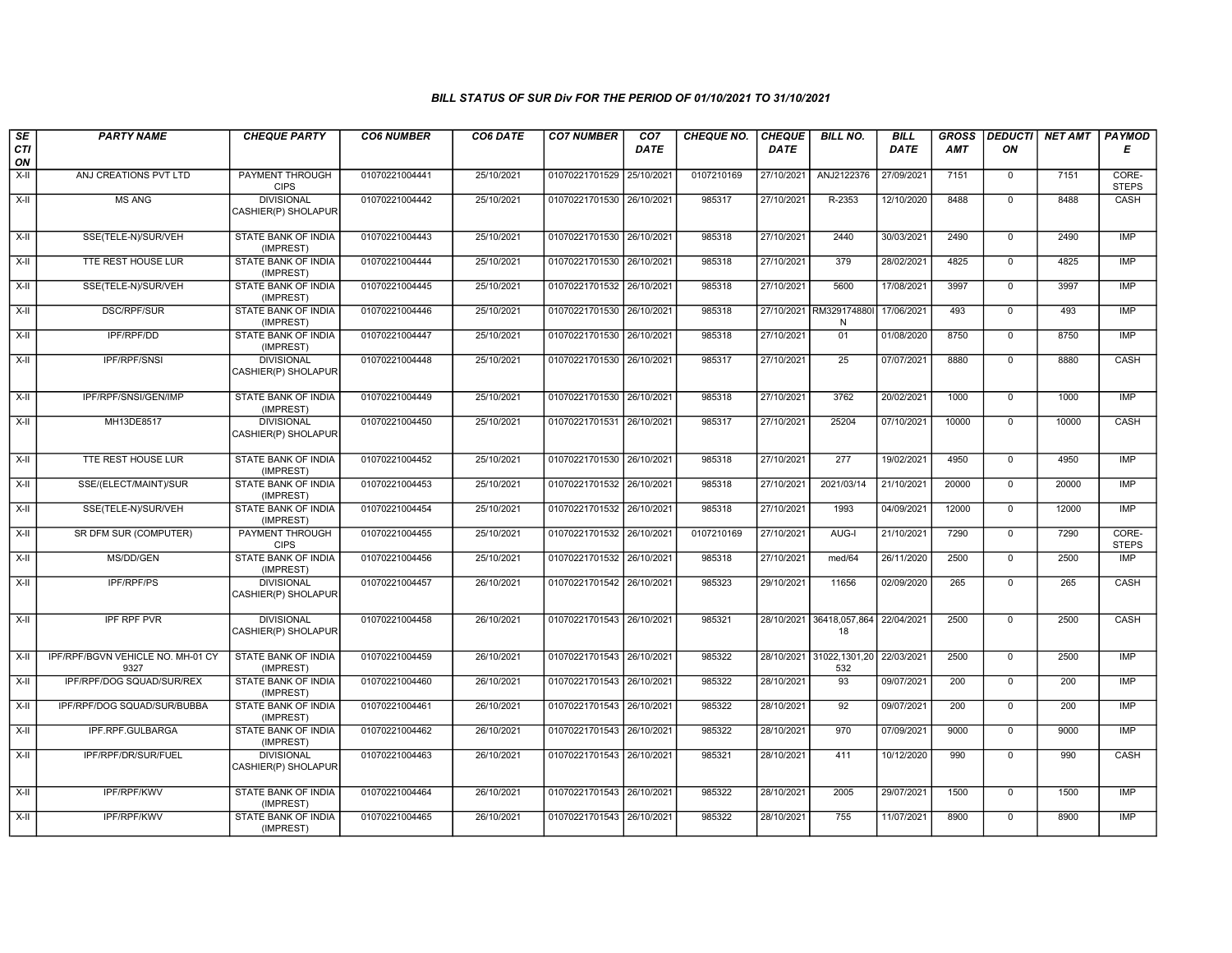| SE        | <b>PARTY NAME</b>               | <b>CHEQUE PARTY</b>                      | <b>CO6 NUMBER</b> | CO6 DATE   | <b>CO7 NUMBER</b>         | CO <sub>7</sub> | CHEQUE NO. | <b>CHEQUE</b> | <b>BILL NO.</b>    | <b>BILL</b> | <b>GROSS</b> | <b>DEDUCTI</b> | NET AMT | <b>PAYMOD</b>                |
|-----------|---------------------------------|------------------------------------------|-------------------|------------|---------------------------|-----------------|------------|---------------|--------------------|-------------|--------------|----------------|---------|------------------------------|
| CTI<br>ON |                                 |                                          |                   |            |                           | DATE            |            | <b>DATE</b>   |                    | <b>DATE</b> | AMT          | ON             |         | Е                            |
| $X-H$     | IPF/RPF/DD                      | <b>STATE BANK OF INDIA</b><br>(IMPREST)  | 01070221004466    | 26/10/2021 | 01070221701543            | 26/10/2021      | 985322     | 28/10/2021    | 10/20              | 01/09/2020  | 8750         | $\mathbf 0$    | 8750    | IMP                          |
| $X-H$     | <b>IPF/RPF/SNSI</b>             | <b>DIVISIONAL</b><br>CASHIER(P) SHOLAPUR | 01070221004467    | 26/10/2021 | 01070221701543 26/10/2021 |                 | 985321     | 28/10/2021    | 21/2021            | 07/08/2021  | 8880         | $\mathbf 0$    | 8880    | CASH                         |
| $X-H$     | <b>IPF ANG</b>                  | <b>DIVISIONAL</b><br>CASHIER(P) SHOLAPUR | 01070221004468    | 26/10/2021 | 01070221701544 26/10/2021 |                 | 985321     | 28/10/2021    | 1517               | 30/06/2020  | 990          | $\mathbf{0}$   | 990     | <b>CASH</b>                  |
| X-II      | <b>IPF ANG</b>                  | <b>DIVISIONAL</b><br>CASHIER(P) SHOLAPUR | 01070221004469    | 26/10/2021 | 01070221701544 26/10/2021 |                 | 985321     | 28/10/2021    | 61                 | 02/06/2021  | 8880         | $\mathbf{0}$   | 8880    | CASH                         |
| X-II      | IPF/RPF/BGVN                    | STATE BANK OF INDIA<br>(IMPREST)         | 01070221004470    | 26/10/2021 | 01070221701544 26/10/2021 |                 | 985322     | 28/10/2021    | 14                 | 10/05/2021  | 500          | $\mathbf{0}$   | 500     | <b>IMP</b>                   |
| X-II      | IPF/RPF/BGVN                    | STATE BANK OF INDIA<br>(IMPREST)         | 01070221004471    | 26/10/2021 | 01070221701569 29/10/2021 |                 | 985324     | 29/10/2021    | 87                 | 10/05/2021  | 500          | $\overline{0}$ | 500     | IMP                          |
| X-II      | IPF/RPF/BGVN                    | STATE BANK OF INDIA<br>(IMPREST)         | 01070221004472    | 26/10/2021 | 01070221701544 26/10/2021 |                 | 985322     | 28/10/2021    | 298                | 01/06/2021  | 8970         | $\mathbf{0}$   | 8970    | <b>IMP</b>                   |
| X-II      | <b>IPF/RPF/WD</b>               | STATE BANK OF INDIA<br>(IMPREST)         | 01070221004473    | 26/10/2021 | 01070221701544 26/10/2021 |                 | 985322     | 28/10/2021    | 01                 | 03/01/2021  | 9000         | $\mathbf 0$    | 9000    | IMP                          |
| X-II      | IPF/RPF/DOG SQUAD/DD/SAMRAT     | <b>STATE BANK OF INDIA</b><br>(IMPREST)  | 01070221004474    | 26/10/2021 | 01070221701544 26/10/2021 |                 | 985322     | 28/10/2021    | OT000034           | 27/07/2021  | 10333        | $\mathsf{O}$   | 10333   | <b>IMP</b>                   |
| $X-II$    | IPF/RPF/DR/SUR/FUEL             | <b>DIVISIONAL</b><br>CASHIER(P) SHOLAPUR | 01070221004475    | 26/10/2021 | 01070221701544 26/10/2021 |                 | 985321     | 28/10/2021    | 008606             | 04/10/2021  | 5000         | $\mathsf 0$    | 5000    | CASH                         |
| $X-H$     | IPF/RPF/DOG SQUAD/DD/RANA       | <b>STATE BANK OF INDIA</b><br>(IMPREST)  | 01070221004476    | 26/10/2021 | 01070221701544 26/10/2021 |                 | 985322     | 28/10/2021    | OT000033           | 27/07/2021  | 10333        | $\mathbf 0$    | 10333   | IMP                          |
| X-II      | IPF/RPF/BGVN                    | <b>STATE BANK OF INDIA</b><br>(IMPREST)  | 01070221004478    | 26/10/2021 | 01070221701561 28/10/2021 |                 | 985324     | 29/10/2021    | 98                 | 17/04/2021  | 500          | $\mathbf 0$    | 500     | <b>IMP</b>                   |
| X-II      | IPF/RPF/GR/ACCUSED              | STATE BANK OF INDIA<br>(IMPREST)         | 01070221004479    | 26/10/2021 | 01070221701544 26/10/2021 |                 | 985322     | 28/10/2021    | 1138               | 22/03/2021  | 1000         | $\overline{0}$ | 1000    | <b>IMP</b>                   |
| $X-H$     | IPF/RPF/DOG SQUAD/SUR           | STATE BANK OF INDIA<br>(IMPREST)         | 01070221004480    | 26/10/2021 | 01070221701544 26/10/2021 |                 | 985322     | 28/10/2021    | 97                 | 12/09/2021  | 3223         | $\overline{0}$ | 3223    | <b>IMP</b>                   |
| $X-II$    | JAVED IBRAHIM KAMBLE            | <b>PAYMENT THROUGH</b><br><b>CIPS</b>    | 01070221004481    | 26/10/2021 | 01070221701533 26/10/2021 |                 | 0107210169 | 27/10/2021    | 2021-22/22         | 18/10/2021  | 420269       | 16847          | 403422  | CORE-<br><b>STEPS</b>        |
| X-II      | SAHYADRI CONSTRUCTION           | PAYMENT THROUGH<br><b>CIPS</b>           | 01070221004482    | 26/10/2021 | 01070221701535 26/10/2021 |                 | 0107210169 | 27/10/2021    | 243773             | 01/10/2021  | 196470       | $\mathbf 0$    | 196470  | CORE-<br><b>STEPS</b>        |
| $X-H$     | JAYDEEP ENTERPRISES             | PAYMENT THROUGH<br><b>CIPS</b>           | 01070221004483    | 26/10/2021 | 01070221701534 26/10/2021 |                 | 0107210169 | 27/10/2021    | DMM/2021-<br>22/06 | 25/10/2021  | 31700        | 1080           | 30620   | CORE-<br><b>STEPS</b>        |
| $X-H$     | ULTRATECH CEMENT LIMITED        | <b>ULTRATECH CEMENT</b><br>LIMITED       | 01070221004484    | 26/10/2021 | 01070221701537 26/10/2021 |                 | 985316     | 27/10/2021    | 627314             | 22/10/2021  | 258602       | $\overline{0}$ | 258602  | <b>BANK</b><br>CHEQUE        |
| X-II      | ULTRATECH CEMENT LIMITED        | <b>ULTRATECH CEMENT</b><br>LIMITED       | 01070221004485    | 26/10/2021 | 01070221701538 26/10/2021 |                 | 985319     | 27/10/2021    | 627315             | 22/10/2021  | 341484       | $\mathbf 0$    | 341484  | <b>BANK</b><br>CHEQUE        |
| X-II      | ULTRATECH CEMENT LIMITED        | <b>ULTRATECH CEMENT</b><br>LIMITED       | 01070221004486    | 26/10/2021 | 01070221701539 26/10/2021 |                 | 985320     | 27/10/2021    | 627316             | 22/10/2021  | 326866       | $\mathbf 0$    | 326866  | <b>BANK</b><br><b>CHEQUE</b> |
| X-II      | ASC/RPF/SUR                     | <b>DIVISIONAL</b><br>CASHIER(P) SHOLAPUR | 01070221004487    | 26/10/2021 | 01070221701541 26/10/2021 |                 | 985321     | 28/10/2021    | 1101012900         | 10/10/2021  | 11200        | $\overline{0}$ | 11200   | CASH                         |
| $X-H$     | <b>DSC/RPF/SUR</b>              | <b>STATE BANK OF INDIA</b><br>(IMPREST)  | 01070221004488    | 26/10/2021 | 01070221701541 26/10/2021 |                 | 985322     | 28/10/2021    | 23721,23881        | 13/08/2021  | 12000        | $\overline{0}$ | 12000   | <b>IMP</b>                   |
| X-II      | Malganga Costruction Developers | PAYMENT THROUGH<br><b>CIPS</b>           | 01070221004489    | 26/10/2021 | 01070221701536 26/10/2021 |                 | 0107210169 | 27/10/2021    | 02                 | 26/08/2021  | 248932       | 7544           | 241388  | CORE-<br><b>STEPS</b>        |
| X-II      | <b>HPCL DT CARD</b>             | PAYMENT THROUGH<br><b>CIPS</b>           | 01070221004490    | 26/10/2021 | 01070221701540 26/10/2021 |                 | 0107210169 | 27/10/2021    | 12091              | 13/10/2021  | 940261       | $\mathbf 0$    | 940261  | CORE-<br><b>STEPS</b>        |
| X-II      | SR DFM SUR (COMPUTER)           | PAYMENT THROUGH<br><b>CIPS</b>           | 01070221004491    | 26/10/2021 | 01070221701561 28/10/2021 |                 | 0107210173 | 29/10/2021    | SEP-I              | 26/10/2021  | 7420         | $\mathbf 0$    | 7420    | CORE-<br><b>STEPS</b>        |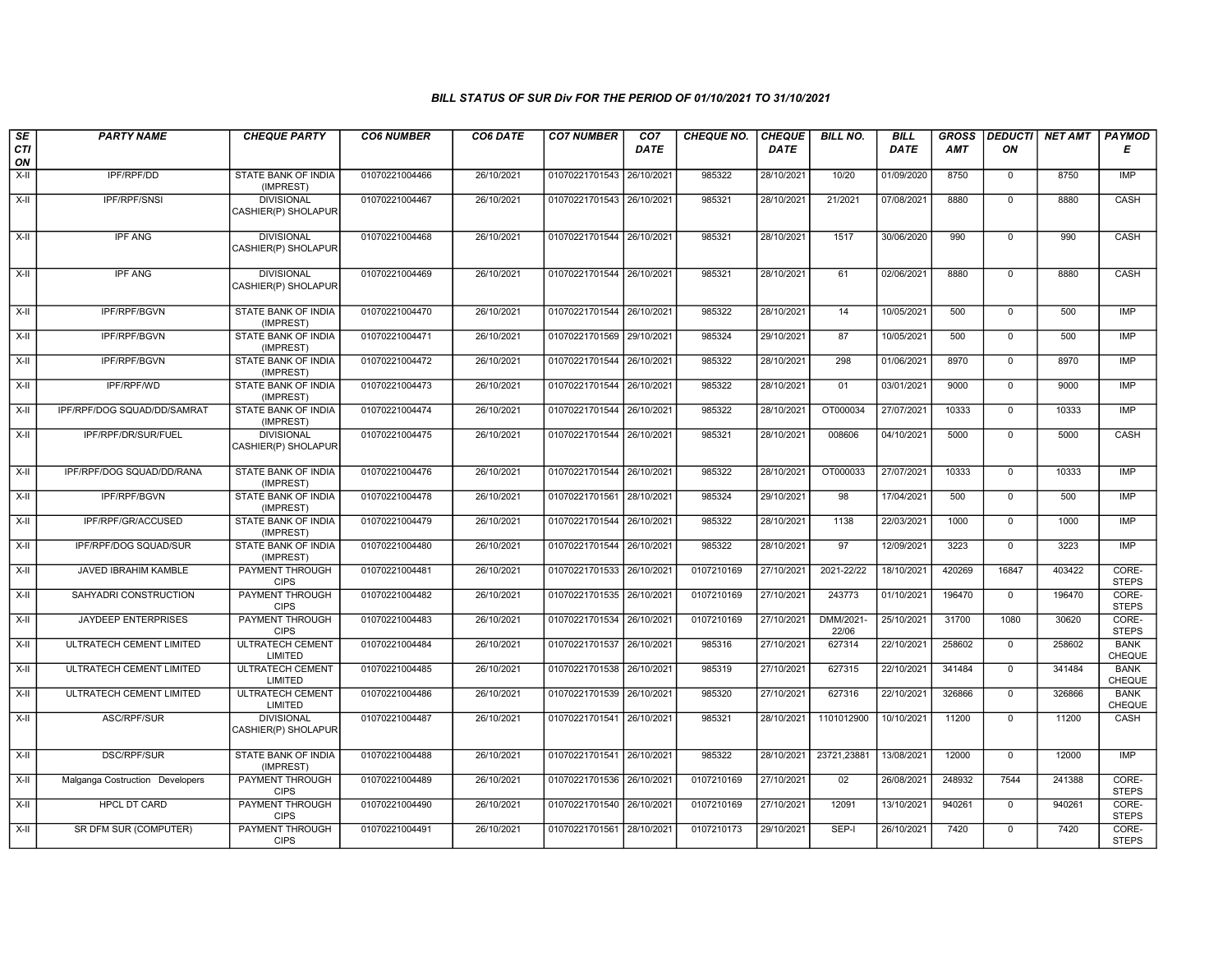| SE        | <b>PARTY NAME</b>                                            | <b>CHEQUE PARTY</b>                     | <b>CO6 NUMBER</b> | CO6 DATE   | <b>CO7 NUMBER</b>         | CO <sub>7</sub> | <b>CHEQUE NO.</b> | <b>CHEQUE</b> | <b>BILL NO.</b>             | <b>BILL</b> | <b>GROSS</b> |                | <b>DEDUCTI NET AMT</b> | <b>PAYMOD</b>         |
|-----------|--------------------------------------------------------------|-----------------------------------------|-------------------|------------|---------------------------|-----------------|-------------------|---------------|-----------------------------|-------------|--------------|----------------|------------------------|-----------------------|
| CTI<br>ON |                                                              |                                         |                   |            |                           | <b>DATE</b>     |                   | <b>DATE</b>   |                             | <b>DATE</b> | <b>AMT</b>   | ON             |                        | Е                     |
| $X-H$     | <b>SR DME SUR</b>                                            | <b>STATE BANK OF INDIA</b><br>(IMPREST) | 01070221004492    | 27/10/2021 | 01070221701549            | 27/10/2021      | 985322            | 28/10/2021    | 1736                        | 12/10/2021  | 5000         | $\mathbf 0$    | 5000                   | IMP                   |
| $X-H$     | SSE(C&W)SUR/MOB CRANE                                        | STATE BANK OF INDIA<br>(IMPREST)        | 01070221004493    | 27/10/2021 | 01070221701549 27/10/2021 |                 | 985322            | 28/10/2021    | 34081                       | 15/09/2021  | 9810         | $\mathbf{0}$   | 9810                   | IMP                   |
| X-II      | SR SE(C&W)/SUR                                               | STATE BANK OF INDIA<br>(IMPREST)        | 01070221004494    | 27/10/2021 | 01070221701549 27/10/2021 |                 | 985322            | 28/10/2021    | 33258                       | 10/08/2021  | 2000         | $\mathbf 0$    | 2000                   | IMP                   |
| $X-II$    | CCOR/SUR/GEN                                                 | STATE BANK OF INDIA<br>(IMPREST)        | 01070221004495    | 27/10/2021 | 01070221701549 27/10/2021 |                 | 985322            | 28/10/2021    | 8440                        | 24/08/2021  | 500          | $\mathbf{0}$   | 500                    | IMP                   |
| $X-H$     | ADEN/PVR                                                     | <b>STATE BANK OF INDIA</b><br>(IMPREST) | 01070221004496    | 27/10/2021 | 01070221701549 27/10/2021 |                 | 985322            | 28/10/2021    | 6386                        | 25/09/2021  | 2250         | $\mathbf{0}$   | 2250                   | <b>IMP</b>            |
| X-II      | <b>CCOR/SUR/LOBBY</b>                                        | <b>STATE BANK OF INDIA</b><br>(IMPREST) | 01070221004497    | 27/10/2021 | 01070221701549 27/10/2021 |                 | 985322            | 28/10/2021    | 45                          | 20/08/2021  | 4905         | $\Omega$       | 4905                   | IMP                   |
| X-II      | <b>VIJAY CONSTRUCTION</b>                                    | PAYMENT THROUGH<br><b>CIPS</b>          | 01070221004498    | 27/10/2021 | 01070221701547 27/10/2021 |                 | 0107210172        | 28/10/2021    | 252841                      | 14/10/2021  | 215910       | $\mathbf{0}$   | 215910                 | CORE-<br><b>STEPS</b> |
| $X-H$     | SAI STONE CRUSHER-PUNE                                       | <b>PAYMENT THROUGH</b><br><b>CIPS</b>   | 01070221004499    | 27/10/2021 | 01070221701545 27/10/2021 |                 | 0107210172        | 28/10/2021    | 271674                      | 18/10/2021  | 923930       | $\overline{0}$ | 923930                 | CORE-<br><b>STEPS</b> |
| X-II      | SHRI VAISHNAVI ROAD LINES AND CRANE<br>SERVICE-SOLAPUR       | <b>PAYMENT THROUGH</b><br><b>CIPS</b>   | 01070221004500    | 27/10/2021 | 01070221701546 27/10/2021 |                 | 0107210172        | 28/10/2021    | 279252                      | 25/10/2021  | 162260       | $\mathbf{0}$   | 162260                 | CORE-<br><b>STEPS</b> |
| $X-H$     | SR SE(C&W)/WD/ARME                                           | <b>STATE BANK OF INDIA</b><br>(IMPREST) | 01070221004501    | 27/10/2021 | 01070221701549 27/10/2021 |                 | 985322            | 28/10/2021    | 3224                        | 07/09/2021  | 9167         | $\mathbf 0$    | 9167                   | IMP                   |
| X-II      | SR SE(C&W)/WD/ART                                            | STATE BANK OF INDIA<br>(IMPREST)        | 01070221004502    | 27/10/2021 | 01070221701550            | 27/10/2021      | 985322            | 28/10/2021    | 792                         | 10/09/2021  | 16033        | $\mathbf 0$    | 16033                  | <b>IMP</b>            |
| X-II      | SSE/TRD/BAP                                                  | <b>STATE BANK OF INDIA</b><br>(IMPREST) | 01070221004503    | 27/10/2021 | 01070221701550 27/10/2021 |                 | 985322            | 28/10/2021    | 88                          | 22/10/2021  | 1800         | $\mathbf 0$    | 1800                   | IMP                   |
| $X-II$    | SR SE(TRD)/YL                                                | <b>STATE BANK OF INDIA</b><br>(IMPREST) | 01070221004504    | 27/10/2021 | 01070221701550 27/10/2021 |                 | 985322            | 28/10/2021    | 42                          | 16/10/2021  | 1800         | $\mathbf 0$    | 1800                   | <b>IMP</b>            |
| X-II      | <b>SR DME SUR</b>                                            | <b>STATE BANK OF INDIA</b><br>(IMPREST) | 01070221004505    | 27/10/2021 | 01070221701550 27/10/2021 |                 | 985322            | 28/10/2021    | 1014                        | 08/10/2021  | 4000         | $\mathbf{0}$   | 4000                   | IMP                   |
| X-II      | SR SE(C&W)/SUR/ROAD ART                                      | STATE BANK OF INDIA<br>(IMPREST)        | 01070221004506    | 27/10/2021 | 01070221701550 27/10/2021 |                 | 985322            | 28/10/2021    | 1555                        | 10/10/2021  | 3525         | $\Omega$       | 3525                   | <b>IMP</b>            |
| X-II      | SR SE(C&W)/SUR                                               | STATE BANK OF INDIA<br>(IMPREST)        | 01070221004507    | 27/10/2021 | 01070221701550 27/10/2021 |                 | 985322            | 28/10/2021    | 33907                       | 13/09/2021  | 2000         | $\mathbf{0}$   | 2000                   | IMP                   |
| X-II      | MAHARASHTRA STATE ELECTRICITY<br><b>DISTRIBUTION COMPANY</b> | <b>PAYMENT THROUGH</b><br><b>CIPS</b>   | 01070221004508    | 27/10/2021 | 01070221701551            | 27/10/2021      | 0107210172        | 28/10/2021    | 1356917489                  | 22/10/2021  | 27420        | $\mathbf 0$    | 27420                  | CORE-<br><b>STEPS</b> |
| $X-II$    | MAHARASHTRA STATE ELECTRICITY<br><b>DISTRIBUTION COMPANY</b> | <b>PAYMENT THROUGH</b><br><b>CIPS</b>   | 01070221004509    | 27/10/2021 | 01070221701551            | 27/10/2021      | 0107210172        | 28/10/2021    | 1359913240                  | 25/10/2021  | 34080        | $\mathbf 0$    | 34080                  | CORE-<br><b>STEPS</b> |
| X-II      | MAHARASHTRA STATE ELECTRICITY<br><b>DISTRIBUTION COMPANY</b> | <b>PAYMENT THROUGH</b><br><b>CIPS</b>   | 01070221004510    | 27/10/2021 | 01070221701551            | 27/10/2021      | 0107210172        | 28/10/2021    | 1358932264                  | 23/10/2021  | 2820         | $\mathbf{0}$   | 2820                   | CORE-<br><b>STEPS</b> |
| $X-II$    | MAHARASHTRA STATE ELECTRICITY<br>DISTRIBUTION COMPANY        | PAYMENT THROUGH<br><b>CIPS</b>          | 01070221004511    | 27/10/2021 | 01070221701551            | 27/10/2021      | 0107210172        | 28/10/2021    | 1357634015                  | 22/10/2021  | 310          | $\overline{0}$ | 310                    | CORE-<br><b>STEPS</b> |
| X-II      | ANJ CREATIONS PVT LTD                                        | PAYMENT THROUGH<br><b>CIPS</b>          | 01070221004512    | 27/10/2021 | 01070221701552 27/10/2021 |                 | 0107210172        | 28/10/2021    | ANJ2122379                  | 27/09/2021  | 5958         | $\mathbf{0}$   | 5958                   | CORE-<br><b>STEPS</b> |
| $X-H$     | ANJ CREATIONS PVT LTD                                        | <b>PAYMENT THROUGH</b><br><b>CIPS</b>   | 01070221004513    | 27/10/2021 | 01070221701552 27/10/202  |                 | 0107210172        | 28/10/2021    | ANJ/2122377                 | 20/07/2021  | 6220         | $\mathbf{0}$   | 6220                   | CORE-<br><b>STEPS</b> |
| X-II      | ANJ CREATIONS PVT LTD                                        | PAYMENT THROUGH<br><b>CIPS</b>          | 01070221004514    | 27/10/2021 | 01070221701552            | 27/10/2021      | 0107210172        | 28/10/2021    | ANJ/2122378                 | 27/09/2021  | 6220         | $\mathbf 0$    | 6220                   | CORE-<br><b>STEPS</b> |
| $X-H$     | SAI ADVERTISERS                                              | PAYMENT THROUGH<br><b>CIPS</b>          | 01070221004515    | 27/10/2021 | 01070221701552 27/10/2021 |                 | 0107210172        | 28/10/2021    | 30254                       | 25/08/2021  | 7660         | $\Omega$       | 7660                   | CORE-<br><b>STEPS</b> |
|           | X-II M/S. VERMMILLION COMMUNICATION PVT<br><b>LTD</b>        | PAYMENT THROUGH<br><b>CIPS</b>          | 01070221004516    | 27/10/2021 | 01070221701552 27/10/2021 |                 | 0107210172        | 28/10/2021    | <b>CRS/PB/21-</b><br>22/009 | 25/08/2021  | 7188         | $\mathbf 0$    | 7188                   | CORE-<br><b>STEPS</b> |
| $X-H$     | <b>INTER PUBLICITY PRIVATE LTD</b>                           | <b>PAYMENT THROUGH</b><br><b>CIPS</b>   | 01070221004517    | 27/10/2021 | 01070221701553 27/10/2021 |                 | 0107210172        | 28/10/2021    | PR/N259/08/21<br>22         | 25/08/2021  | 12023        | $\mathbf 0$    | 12023                  | CORE-<br><b>STEPS</b> |
| X-II      | AKAR ADVERTISING AND MARKETING<br>PVT., LTD.                 | PAYMENT THROUGH<br><b>CIPS</b>          | 01070221004518    | 27/10/2021 | 01070221701553 27/10/2021 |                 | 0107210172        | 28/10/2021    | 400/20-21                   | 24/12/2020  | 6612         | $\mathbf 0$    | 6612                   | CORE-<br><b>STEPS</b> |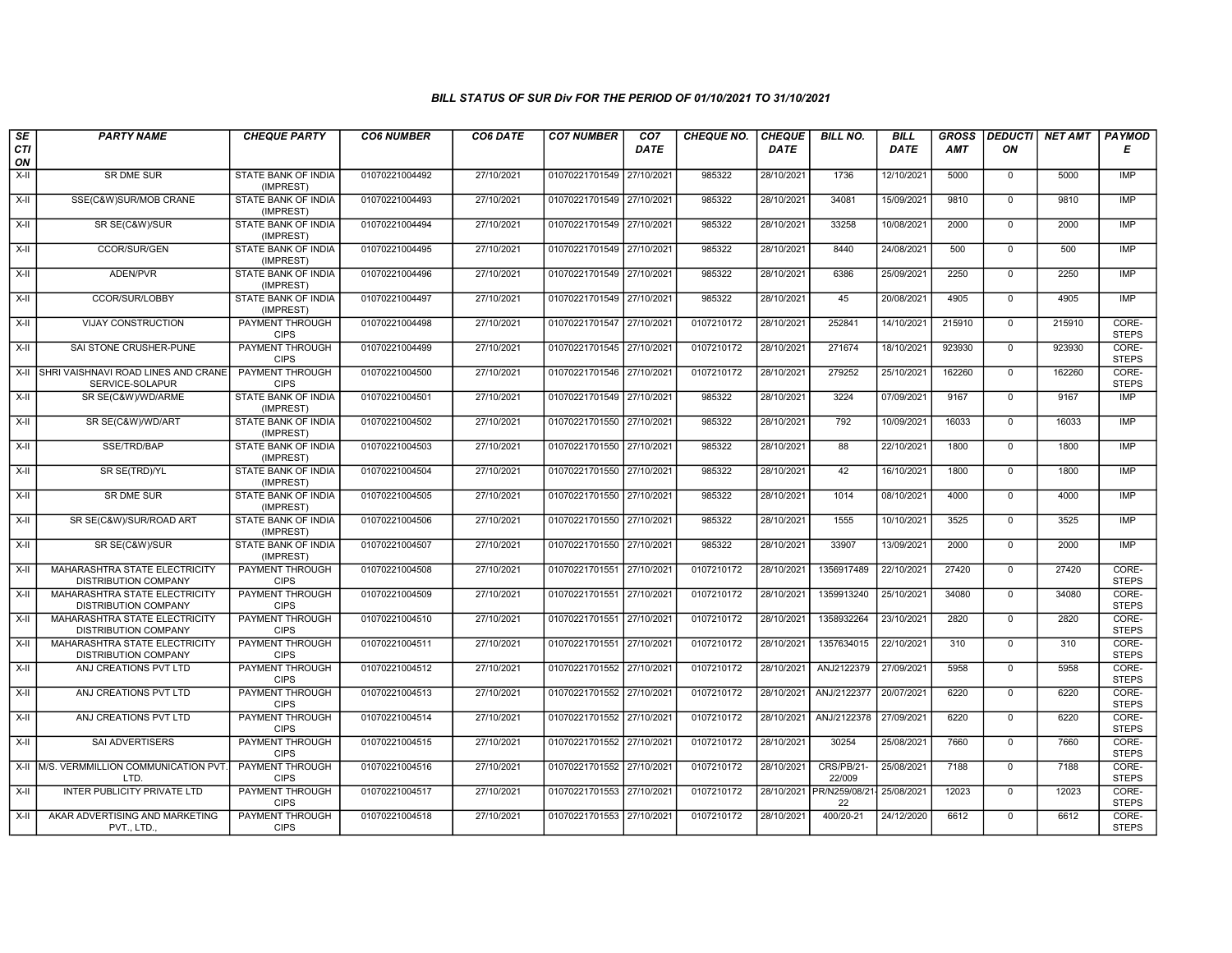| SE               | <b>PARTY NAME</b>                            | <b>CHEQUE PARTY</b>                      | <b>CO6 NUMBER</b> | CO6 DATE   | <b>CO7 NUMBER</b>         | CO <sub>7</sub> | <b>CHEQUE NO.</b> | <b>CHEQUE</b> | <b>BILL NO.</b>               | <b>BILL</b> | <b>GROSS</b> | <b>DEDUCTI</b> | NET AMT | <b>PAYMOD</b>         |
|------------------|----------------------------------------------|------------------------------------------|-------------------|------------|---------------------------|-----------------|-------------------|---------------|-------------------------------|-------------|--------------|----------------|---------|-----------------------|
| <b>CTI</b><br>ON |                                              |                                          |                   |            |                           | <b>DATE</b>     |                   | DATE          |                               | DATE        | AMT          | ON             |         | E                     |
| $X-H$            | M/S. VERMMILLION COMMUNICATION PVT.<br>LTD.  | <b>PAYMENT THROUGH</b><br><b>CIPS</b>    | 01070221004519    | 27/10/2021 | 01070221701553 27/10/2021 |                 | 0107210172        | 28/10/2021    | CRS/PB/21-<br>22/001          | 25/08/2021  | 12848        | $\mathbf 0$    | 12848   | CORE-<br><b>STEPS</b> |
| $X-H$            | AKAR ADVERTISING AND MARKETING<br>PVT., LTD. | <b>PAYMENT THROUGH</b><br><b>CIPS</b>    | 01070221004520    | 27/10/2021 | 01070221701553 27/10/2021 |                 | 0107210172        | 28/10/2021    | 309A/21-22                    | 10/08/2021  | 8324         | $\overline{0}$ | 8324    | CORE-<br><b>STEPS</b> |
| X-II             | PAMM ADVERTISING AND MARKETING               | PAYMENT THROUGH<br><b>CIPS</b>           | 01070221004521    | 27/10/2021 | 01070221701553 27/10/2021 |                 | 0107210172        | 28/10/2021    | mum/2021/05/6<br>6            | 31/05/2021  | 7083         | $\mathbf 0$    | 7083    | CORE-<br><b>STEPS</b> |
| $X-H$            | PAMM ADVERTISING AND MARKETING               | <b>PAYMENT THROUGH</b><br><b>CIPS</b>    | 01070221004522    | 27/10/2021 | 01070221701553 27/10/2021 |                 | 0107210172        | 28/10/2021    | MUM/2021/05/<br>65            | 31/05/2021  | 11489        | $\overline{0}$ | 11489   | CORE-<br><b>STEPS</b> |
| X-II             | PAMM ADVERTISING AND MARKETING               | <b>PAYMENT THROUGH</b><br><b>CIPS</b>    | 01070221004523    | 27/10/2021 | 01070221701553 27/10/2021 |                 | 0107210172        |               | 28/10/2021 MUM/2021/05/<br>64 | 31/05/2021  | 6106         | $\overline{0}$ | 6106    | CORE-<br><b>STEPS</b> |
| X-II             | <b>SR DFM SUR (COMPUTER)</b>                 | <b>PAYMENT THROUGH</b><br><b>CIPS</b>    | 01070221004524    | 27/10/2021 | 01070221701569 29/10/2021 |                 | 0107210173        | 29/10/2021    | SEP-II                        | 27/10/2021  | 7200         | $\overline{0}$ | 7200    | CORE-<br><b>STEPS</b> |
| X-II             | SR.DSTE(M) SUR                               | <b>DIVISIONAL</b><br>CASHIER(P) SHOLAPUR | 01070221004525    | 27/10/2021 | 01070221701554 28/10/2021 |                 | 985321            | 28/10/2021    | 351590                        | 22/10/2021  | 4500         | $\mathbf 0$    | 4500    | CASH                  |
| $X-H$            | <b>IPF/RPF/PS</b>                            | <b>DIVISIONAL</b><br>CASHIER(P) SHOLAPUR | 01070221004526    | 27/10/2021 | 01070221701556 28/10/2021 |                 | 985321            | 28/10/2021    | 037                           | 11/08/2021  | 240          | $\overline{0}$ | 240     | CASH                  |
| $X-H$            | SR DFM SUR (COMPUTER)                        | PAYMENT THROUGH<br><b>CIPS</b>           | 01070221004527    | 27/10/2021 | 01070221701556 28/10/2021 |                 | 0107210172        | 28/10/2021    | AUG-li                        | 25/10/2021  | 7150         | $\mathbf{0}$   | 7150    | CORE-<br><b>STEPS</b> |
| $X-H$            | SR.DFM.SUR                                   | <b>STATE BANK OF INDIA</b><br>(IMPREST)  | 01070221004528    | 27/10/2021 | 01070221701556 28/10/2021 |                 | 985322            | 28/10/2021    | 511                           | 13/09/2021  | 3591         | $\overline{0}$ | 3591    | <b>IMP</b>            |
| X-II             | MS/PVR/GEN                                   | <b>STATE BANK OF INDIA</b><br>(IMPREST)  | 01070221004529    | 27/10/2021 | 01070221701561 28/10/2021 |                 | 985324            | 29/10/2021    | 7036                          | 30/09/2021  | 3891         | $\overline{0}$ | 3891    | IMP                   |
| $X-H$            | SSE(TL/AC)/SUR                               | <b>STATE BANK OF INDIA</b><br>(IMPREST)  | 01070221004530    | 27/10/2021 | 01070221701561 28/10/2021 |                 | 985324            | 29/10/2021    | 63                            | 22/10/2021  | 3600         | $\mathbf{0}$   | 3600    | IMP                   |
| X-II             | SSE(E/M)/ANG                                 | STATE BANK OF INDIA<br>(IMPREST)         | 01070221004531    | 27/10/2021 | 01070221701561 28/10/2021 |                 | 985324            | 29/10/2021    | 202                           | 28/09/2021  | 6257         | $\mathbf 0$    | 6257    | <b>IMP</b>            |
| X-II             | SSE (E/M)/DD                                 | <b>STATE BANK OF INDIA</b><br>(IMPREST)  | 01070221004532    | 27/10/2021 | 01070221701561            | 28/10/2021      | 985324            | 29/10/2021    | 109                           | 06/10/2021  | 1800         | $\overline{0}$ | 1800    | <b>IMP</b>            |
| $X-H$            | <b>DEN/S/SUR</b>                             | <b>STATE BANK OF INDIA</b><br>(IMPREST)  | 01070221004533    | 27/10/2021 | 01070221701561 28/10/2021 |                 | 985324            | 29/10/2021    | 193                           | 28/09/2021  | 3000         | $\overline{0}$ | 3000    | <b>IMP</b>            |
| X-II             | M/s. Gireeja Enterprises                     | PAYMENT THROUGH<br><b>CIPS</b>           | 01070221004534    | 28/10/2021 | 01070221701564 28/10/2021 |                 | 0107210176        | 01/11/2021    | 278653                        | 05/10/2021  | 13800        | $\mathbf 0$    | 13800   | CORE-<br><b>STEPS</b> |
| $X-I$            | M/s. Ambrella Enterprises                    | PAYMENT THROUGH<br><b>CIPS</b>           | 01070221004535    | 28/10/2021 | 01070221701565 28/10/2021 |                 | 0107210176        | 01/11/2021    | 278656                        | 21/10/2021  | 34300        | $\mathbf 0$    | 34300   | CORE-<br><b>STEPS</b> |
| $X-II$           | CMS / SUR                                    | <b>DIVISIONAL</b><br>CASHIER(P) SHOLAPUR | 01070221004537    | 28/10/2021 | 01070221701555 28/10/2021 |                 | 985321            | 28/10/2021    | 746348                        | 26/10/2021  | 25000        | $\mathbf 0$    | 25000   | CASH                  |
| $X-H$            | SSE/P WAY/DUD                                | <b>STATE BANK OF INDIA</b><br>(IMPREST)  | 01070221004538    | 28/10/2021 | 01070221701557 28/10/2021 |                 | 985324            | 29/10/2021    | 663                           | 30/09/2021  | 19799        | $\overline{0}$ | 19799   | IMP                   |
| $X-H$            | <b>SSE WORKS GR</b>                          | <b>STATE BANK OF INDIA</b><br>(IMPREST)  | 01070221004539    | 28/10/2021 | 01070221701557 28/10/2021 |                 | 985324            | 29/10/2021    | 98                            | 28/05/2021  | 4985         | $\mathbf 0$    | 4985    | IMP                   |
| $X-H$            | <b>SSE WORKS ANG</b>                         | STATE BANK OF INDIA<br>(IMPREST)         | 01070221004540    | 28/10/2021 | 01070221701557 28/10/2021 |                 | 985324            | 29/10/2021    | 05                            | 17/09/2021  | 8565         | $\overline{0}$ | 8565    | <b>IMP</b>            |
| $X-H$            | <b>SSE/P WAY/ANG</b>                         | <b>STATE BANK OF INDIA</b><br>(IMPREST)  | 01070221004541    | 28/10/2021 | 01070221701557 28/10/2021 |                 | 985324            | 29/10/2021    | $\overline{37}$               | 30/08/2021  | 14551        | $\overline{0}$ | 14551   | IMP                   |
| X-II             | <b>SSE/P WAY/N/SUR</b>                       | STATE BANK OF INDIA<br>(IMPREST)         | 01070221004542    | 28/10/2021 | 01070221701557 28/10/2021 |                 | 985324            | 29/10/2021    | 422                           | 22/09/2021  | 14969        | $\overline{0}$ | 14969   | IMP                   |
| X-II             | <b>SSE WORKS SUR</b>                         | STATE BANK OF INDIA<br>(IMPREST)         | 01070221004543    | 28/10/2021 | 01070221701557 28/10/2021 |                 | 985324            | 29/10/2021    | 3531                          | 11/10/2021  | 49628        | $\mathbf{0}$   | 49628   | IMP                   |
| $X-H$            | HPCL DT CARD (ELECT D G SET)                 | <b>PAYMENT THROUGH</b><br><b>CIPS</b>    | 01070221004544    | 28/10/2021 | 01070221701558 28/10/2021 |                 | 0107210173        | 29/10/2021    | 35                            | 20/10/2021  | 28800        | $\overline{0}$ | 28800   | CORE-<br><b>STEPS</b> |
| X-II             | ADEN/TRACK/SUR                               | <b>STATE BANK OF INDIA</b><br>(IMPREST)  | 01070221004545    | 28/10/2021 | 01070221701559 28/10/2021 |                 | 985324            | 29/10/2021    | 4006                          | 14/10/2021  | 4792         | $\mathsf 0$    | 4792    | IMP                   |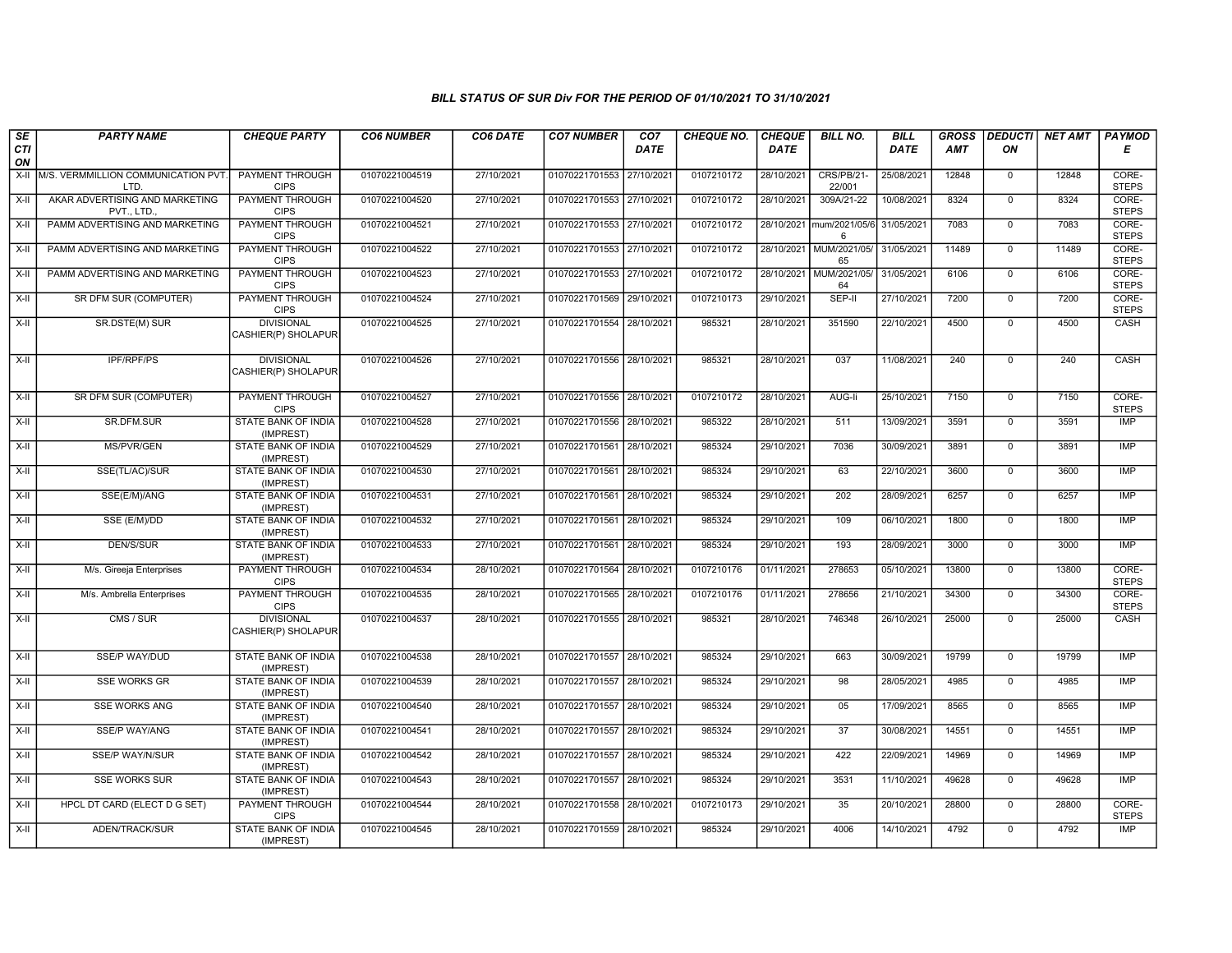| SE        | <b>PARTY NAME</b>                         | <b>CHEQUE PARTY</b>                      | <b>CO6 NUMBER</b> | CO6 DATE   | <b>CO7 NUMBER</b>         | CO <sub>7</sub> | <b>CHEQUE NO.</b> | <b>CHEQUE</b> | <b>BILL NO.</b>     | <b>BILL</b> | <b>GROSS</b> |                | <b>DEDUCTI NET AMT</b> | <b>PAYMOD</b>         |
|-----------|-------------------------------------------|------------------------------------------|-------------------|------------|---------------------------|-----------------|-------------------|---------------|---------------------|-------------|--------------|----------------|------------------------|-----------------------|
| CTI<br>ON |                                           |                                          |                   |            |                           | <b>DATE</b>     |                   | <b>DATE</b>   |                     | <b>DATE</b> | <b>AMT</b>   | ON             |                        | Е                     |
| X-II      | CCOR/DD/LOBBY                             | STATE BANK OF INDIA<br>(IMPREST)         | 01070221004546    | 28/10/2021 | 01070221701559 28/10/2021 |                 | 985324            | 29/10/2021    | 675                 | 02/09/2021  | 4950         | 0              | 4950                   | IMP                   |
| $X-H$     | <b>STATION MANAGER HOTGI</b>              | <b>STATE BANK OF INDIA</b><br>(IMPREST)  | 01070221004547    | 28/10/2021 | 01070221701559 28/10/2021 |                 | 985324            | 29/10/2021    | 311                 | 22/03/2021  | 19660        | $\mathbf 0$    | 19660                  | IMP                   |
| X-II      | STATION MANAGER WADI                      | STATE BANK OF INDIA<br>(IMPREST)         | 01070221004548    | 28/10/2021 | 01070221701559 28/10/2021 |                 | 985324            | 29/10/2021    | 3435                | 25/04/2021  | 18136        | $\mathbf 0$    | 18136                  | <b>IMP</b>            |
| $X-H$     | JAYDEEP ENTERPRISES                       | <b>PAYMENT THROUGH</b><br><b>CIPS</b>    | 01070221004549    | 28/10/2021 | 01070221701560 28/10/2021 |                 | 0107210176        | 01/11/2021    | C/5                 | 25/10/2021  | 175718.96    | 5097.96        | 170621                 | CORE-<br><b>STEPS</b> |
| $X-H$     | MS/DD/GEN                                 | <b>STATE BANK OF INDIA</b><br>(IMPREST)  | 01070221004550    | 28/10/2021 | 01070221701561 28/10/2021 |                 | 985324            | 29/10/2021    | med/66              | 14/12/2020  | 2500         | $\overline{0}$ | 2500                   | IMP                   |
| X-II      | IPF RPF PVR                               | <b>DIVISIONAL</b><br>CASHIER(P) SHOLAPUR | 01070221004551    | 28/10/2021 | 01070221701561 28/10/2021 |                 | 985323            | 29/10/2021    | 17464,577,364<br>15 | 29/03/2021  | 2500         | $\mathbf 0$    | 2500                   | CASH                  |
| X-II      | STATION MANAGER MALTHAN                   | STATE BANK OF INDIA<br>(IMPREST)         | 01070221004552    | 28/10/2021 | 01070221701562 28/10/2021 |                 | 985324            | 29/10/2021    | 257                 | 05/07/2021  | 15709        | $\mathbf 0$    | 15709                  | IMP                   |
| $X-H$     | STATION MANAGER JINTIROAD                 | <b>STATE BANK OF INDIA</b><br>(IMPREST)  | 01070221004553    | 28/10/2021 | 01070221701562 28/10/2021 |                 | 985324            | 29/10/2021    | <b>SW</b>           | 31/07/2021  | 8189         | $\overline{0}$ | 8189                   | IMP                   |
| X-II      | <b>STATION MANAGER DHOKI</b>              | STATE BANK OF INDIA<br>(IMPREST)         | 01070221004554    | 28/10/2021 | 01070221701562 28/10/2021 |                 | 985324            | 29/10/2021    | 240                 | 17/05/2021  | 7180         | $\mathbf 0$    | 7180                   | <b>IMP</b>            |
| X-II      | STATION MANAGER BARSHITOWN                | <b>DIVISIONAL</b><br>CASHIER(P) SHOLAPUR | 01070221004555    | 28/10/2021 | 01070221701562 28/10/2021 |                 | 985323            | 29/10/2021    | 603                 | 31/08/2021  | 15768        | 0              | 15768                  | CASH                  |
| X-II      | STATION MANAGER USMANABAD                 | <b>STATE BANK OF INDIA</b><br>(IMPREST)  | 01070221004556    | 28/10/2021 | 01070221701562 28/10/2021 |                 | 985324            | 29/10/2021    | 3071                | 08/06/2021  | 15905        | $\mathbf 0$    | 15905                  | IMP                   |
| X-II      | STATION MANAGER NIMBALAK                  | STATE BANK OF INDIA<br>(IMPREST)         | 01070221004557    | 28/10/2021 | 01070221701562 28/10/2021 |                 | 985324            | 29/10/2021    | 258                 | 21/08/2021  | 8904         | $\mathbf 0$    | 8904                   | <b>IMP</b>            |
| X-II      | STATION MANAGER PUNTAMBA                  | STATE BANK OF INDIA<br>(IMPREST)         | 01070221004558    | 28/10/2021 | 01070221701562 28/10/2021 |                 | 985324            | 29/10/2021    | 1308                | 20/09/2021  | 24369        | $\mathbf 0$    | 24369                  | IMP                   |
| $X-H$     | STATION MANAGER VISAPUR                   | STATE BANK OF INDIA<br>(IMPREST)         | 01070221004559    | 28/10/2021 | 01070221701562 28/10/2021 |                 | 985324            | 29/10/2021    | 63                  | 13/05/2021  | 8758         | $\mathbf 0$    | 8758                   | IMP                   |
| X-II      | MH13DE8517                                | <b>DIVISIONAL</b><br>CASHIER(P) SHOLAPUR | 01070221004560    | 28/10/2021 | 01070221701570 29/10/2021 |                 | 985323            | 29/10/2021    | 25548               | 16/10/2021  | 10000        | $\mathbf 0$    | 10000                  | CASH                  |
| X-II      | EA TO DRM GEN                             | <b>STATE BANK OF INDIA</b><br>(IMPREST)  | 01070221004561    | 28/10/2021 | 01070221701569 29/10/2021 |                 | 985324            | 29/10/2021    | 63360               | 29/09/2021  | 9884         | $\mathbf{0}$   | 9884                   | IMP                   |
| X-II      | <b>MS ANG</b>                             | <b>DIVISIONAL</b><br>CASHIER(P) SHOLAPUR | 01070221004562    | 28/10/2021 | 01070221701569 29/10/2021 |                 | 985323            | 29/10/2021    | R-2364              | 23/10/2020  | 8500         | $\mathbf 0$    | 8500                   | CASH                  |
| $X-II$    | IPF/RPF/BGVN VEHICLE NO. MH-01 CY<br>9327 | STATE BANK OF INDIA<br>(IMPREST)         | 01070221004563    | 28/10/2021 | 01070221701569 29/10/2021 |                 | 985324            | 29/10/2021    | 95835,95944         | 13/05/2021  | 2500         | $\overline{0}$ | 2500                   | <b>IMP</b>            |
| $X-H$     | IPF/RPF/BGVN MH13 B 9722                  | <b>STATE BANK OF INDIA</b><br>(IMPREST)  | 01070221004564    | 28/10/2021 | 01070221701569 29/10/2021 |                 | 985324            | 29/10/2021    | 12951               | 04/10/2021  | 5000         | $\mathbf{0}$   | 5000                   | IMP                   |
| X-II      | IPF/RPF/KWV                               | STATE BANK OF INDIA<br>(IMPREST)         | 01070221004565    | 28/10/2021 | 01070221701569 29/10/2021 |                 | 985324            | 29/10/2021    | 55063,1771,57<br>34 | 13/09/2021  | 11000        | $\mathbf 0$    | 11000                  | IMP                   |
| $X-H$     | IPF/RPF/SNSI MH13 DK 6573                 | STATE BANK OF INDIA<br>(IMPREST)         | 01070221004566    | 28/10/2021 | 01070221701569 29/10/2021 |                 | 985324            | 29/10/2021    | 22210,22807         | 19/07/2021  | 3200         | $\mathsf 0$    | 3200                   | IMP                   |
| $X-II$    | <b>MS/DD/GEN</b>                          | <b>STATE BANK OF INDIA</b><br>(IMPREST)  | 01070221004568    | 28/10/2021 | 01070221701569 29/10/2021 |                 | 985324            | 29/10/2021    | med/65              | 02/12/2020  | 2500         | $\mathbf 0$    | 2500                   | <b>IMP</b>            |
| X-II      | SSE/(ELECT/MAINT)VEH/(TRUCK)              | STATE BANK OF INDIA<br>(IMPREST)         | 01070221004569    | 28/10/2021 | 01070221701569 29/10/2021 |                 | 985324            | 29/10/2021    | 03                  | 26/10/2021  | 20000        | $\mathbf 0$    | 20000                  | IMP                   |
| X-II      | SANTOSH CONSTRUCTION                      | <b>PAYMENT THROUGH</b><br><b>CIPS</b>    | 01070221004570    | 28/10/2021 | 01070221701563 28/10/2021 |                 | 0107210176        | 01/11/2021    | 2021-22/16          | 12/10/2021  | 177368       | 24370          | 152998                 | CORE-<br><b>STEPS</b> |
| $X-H$     | ADITYA ENTERPRISESSOLAPUR                 | PAYMENT THROUGH<br><b>CIPS</b>           | 01070221004572    | 28/10/2021 | 01070221701566 28/10/2021 |                 | 0107210176        | 01/11/2021    | 279251              | 22/10/2021  | 91950        | $\mathbf 0$    | 91950                  | CORE-<br><b>STEPS</b> |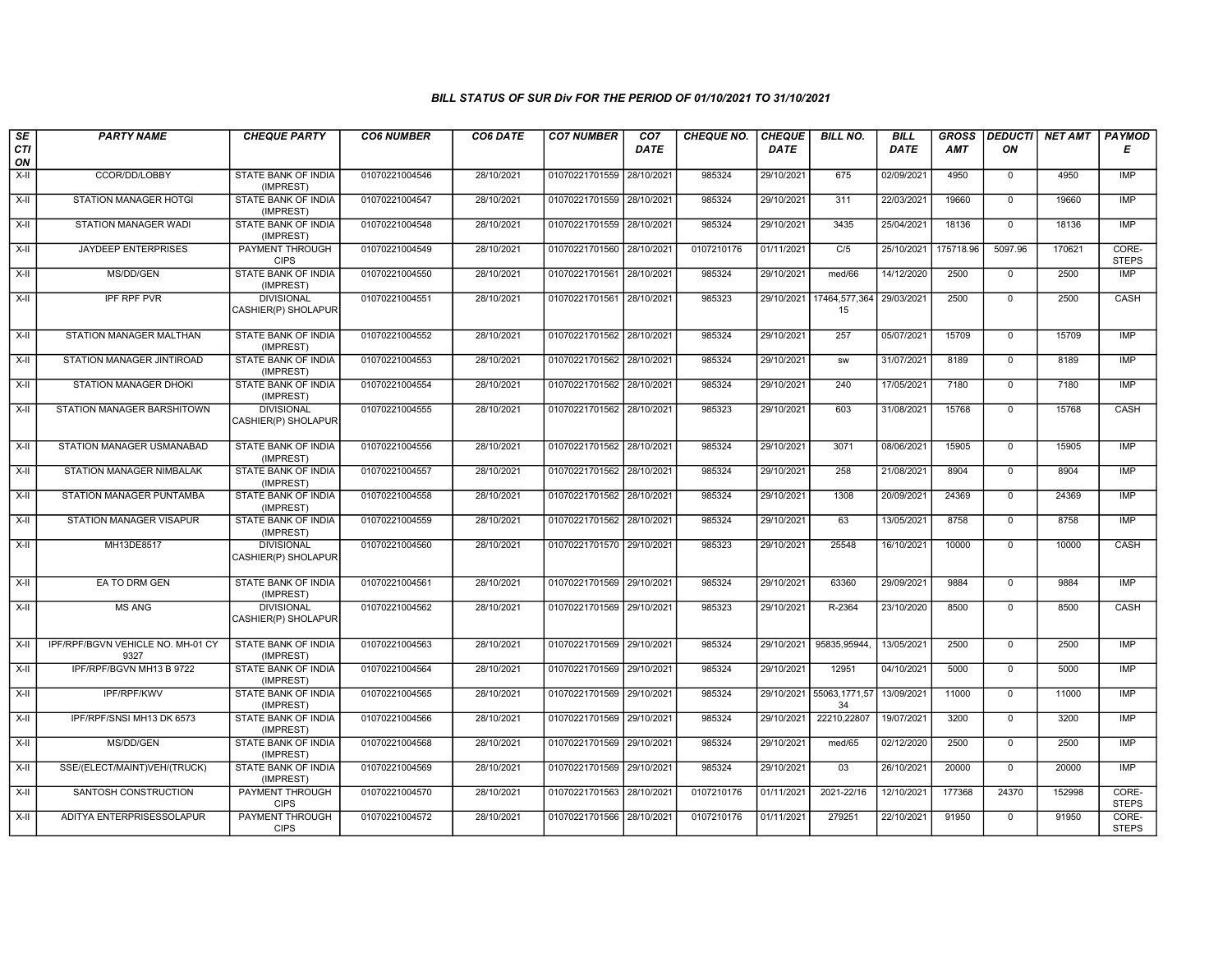| SE        | <b>PARTY NAME</b>                                                   | <b>CHEQUE PARTY</b>                      | <b>CO6 NUMBER</b> | CO6 DATE   | <b>CO7 NUMBER</b>         | CO <sub>7</sub> | <b>CHEQUE NO.</b> | <b>CHEQUE</b> | <b>BILL NO.</b>  | <b>BILL</b> | <b>GROSS</b> |              | <b>DEDUCTI</b> NET AMT | <b>PAYMOD</b>         |
|-----------|---------------------------------------------------------------------|------------------------------------------|-------------------|------------|---------------------------|-----------------|-------------------|---------------|------------------|-------------|--------------|--------------|------------------------|-----------------------|
| CTI<br>ON |                                                                     |                                          |                   |            |                           | <b>DATE</b>     |                   | <b>DATE</b>   |                  | <b>DATE</b> | AMT          | ON           |                        | Е                     |
| $X-H$     | ARCON ENGINEERING-PUNE.                                             | <b>PAYMENT THROUGH</b><br><b>CIPS</b>    | 01070221004573    | 28/10/2021 | 01070221701567            | 28/10/2021      | 0107210176        | 01/11/2021    | 21-22/02         | 05/10/2021  | 186677       | 18338        | 168339                 | CORE-<br><b>STEPS</b> |
| $X-H$     | ARCON ENGINEERING-PUNE.                                             | <b>PAYMENT THROUGH</b><br><b>CIPS</b>    | 01070221004574    | 28/10/2021 | 01070221701568 28/10/2021 |                 | 0107210176        | 01/11/2021    | 21-22/01         | 05/10/2021  | 103157       | 3432         | 99725                  | CORE-<br><b>STEPS</b> |
| $X-H$     | <b>TI/GULBARGA</b>                                                  | <b>STATE BANK OF INDIA</b><br>(IMPREST)  | 01070221004575    | 29/10/2021 | 01070221701573 29/10/2021 |                 | 985324            | 29/10/2021    | 957              | 23/08/2021  | 2898         | $\mathbf 0$  | 2898                   | <b>IMP</b>            |
| X-II      | STATION MANAGER TIKEKARWADI                                         | STATE BANK OF INDIA<br>(IMPREST)         | 01070221004576    | 29/10/2021 | 01070221701573 29/10/2021 |                 | 985324            | 29/10/2021    | 400              | 04/09/2021  | 9350         | $\mathbf{0}$ | 9350                   | <b>IMP</b>            |
| $X-H$     | CYM/WD                                                              | <b>STATE BANK OF INDIA</b><br>(IMPREST)  | 01070221004577    | 29/10/2021 | 01070221701573 29/10/2021 |                 | 985324            | 29/10/2021    | 19               | 16/05/2021  | 4594         | $\mathbf 0$  | 4594                   | <b>IMP</b>            |
| $X-H$     | <b>STATION MANAGER SAVALGI</b>                                      | STATE BANK OF INDIA<br>(IMPREST)         | 01070221004578    | 29/10/2021 | 01070221701573 29/10/2021 |                 | 985324            | 29/10/2021    | <b>SW</b>        | 15/06/2021  | 6896         | $\Omega$     | 6896                   | <b>IMP</b>            |
| X-II      | STATION MANAGER AKKALKOTROAD                                        | STATE BANK OF INDIA<br>(IMPREST)         | 01070221004579    | 29/10/2021 | 01070221701573 29/10/2021 |                 | 985324            | 29/10/2021    | 1856             | 03/09/2021  | 14906        | $\mathbf 0$  | 14906                  | <b>IMP</b>            |
| X-II      | SSTATION MANAGER SHAHABAD                                           | STATE BANK OF INDIA<br>(IMPREST)         | 01070221004580    | 29/10/2021 | 01070221701573 29/10/2021 |                 | 985324            | 29/10/2021    | 371              | 14/06/2021  | 13115        | $\mathbf 0$  | 13115                  | <b>IMP</b>            |
| $X-H$     | <b>STATION MANAGER TILATI</b>                                       | <b>STATE BANK OF INDIA</b><br>(IMPREST)  | 01070221004581    | 29/10/2021 | 01070221701573 29/10/2021 |                 | 985324            | 29/10/2021    | 324              | 02/08/2021  | 9530         | $\mathbf 0$  | 9530                   | <b>IMP</b>            |
| X-II      | CHAVAN ACCIDENT HOSPITAL & DENTAL<br><b>CLINIC</b>                  | <b>PAYMENT THROUGH</b><br><b>CIPS</b>    | 01070221004582    | 29/10/2021 | 01070221701571 29/10/2021 |                 | 0107210176        | 01/11/2021    | 19               | 09/06/2021  | 25111        | 2511         | 22600                  | CORE-<br><b>STEPS</b> |
| $X-H$     | CHAVAN ACCIDENT HOSPITAL & DENTAL<br><b>CLINIC</b>                  | PAYMENT THROUGH<br><b>CIPS</b>           | 01070221004583    | 29/10/2021 | 01070221701571 29/10/2021 |                 | 0107210176        | 01/11/2021    | 16               | 07/01/2021  | 20330        | 2033         | 18297                  | CORE-<br><b>STEPS</b> |
| X-II      | <b>SRISHTI SANCHAR</b>                                              | PAYMENT THROUGH<br><b>CIPS</b>           | 01070221004584    | 29/10/2021 | 01070221701572 29/10/2021 |                 | 0107210176        | 01/11/2021    | 094/2021-22      | 18/09/2021  | 9741         | $\mathbf{0}$ | 9741                   | CORE-<br><b>STEPS</b> |
| X-II      | <b>SRISHTI SANCHAR</b>                                              | PAYMENT THROUGH<br><b>CIPS</b>           | 01070221004585    | 29/10/2021 | 01070221701572 29/10/2021 |                 | 0107210176        | 01/11/2021    | 046/2021-22      | 01/08/2021  | 4408         | $\Omega$     | 4408                   | CORE-<br><b>STEPS</b> |
| X-II      | <b>SSE/P WAY/GR</b>                                                 | <b>STATE BANK OF INDIA</b><br>(IMPREST)  | 01070221004586    | 29/10/2021 | 01070221701574 29/10/2021 |                 | 985341            | 01/11/2021    | 494              | 19/08/2021  | 13068        | $\mathbf 0$  | 13068                  | <b>IMP</b>            |
| X-II      | JAVED IBRAHIM KAMBLE                                                | <b>PAYMENT THROUGH</b><br><b>CIPS</b>    | 01070221004587    | 29/10/2021 | 01070221701582            | 29/10/2021      | 0107210176        | 01/11/2021    | 268774           | 26/10/2021  | 12100        | $\mathbf 0$  | 12100                  | CORE-<br><b>STEPS</b> |
| $X-II$    | SARPANCH GRAMPANCHYAT KHADAMBE<br>KHURD DIST ANG                    | PAYMENT THROUGH<br><b>CIPS</b>           | 01070221004588    | 29/10/2021 | 01070221701575 29/10/2021 |                 | 0107210176        | 01/11/2021    | 525              | 20/10/2021  | 174600       | $\mathbf 0$  | 174600                 | CORE-<br><b>STEPS</b> |
| $X-II$    | GRAM PANI PURVATHA NIDHI,<br>PUNTAMBA                               | <b>PAYMENT THROUGH</b><br><b>CIPS</b>    | 01070221004589    | 29/10/2021 | 01070221701575 29/10/2021 |                 | 0107210176        | 01/11/2021    | 12/2021          | 12/10/2021  | 291300       | $\mathbf 0$  | 291300                 | CORE-<br><b>STEPS</b> |
| $X-H$     | <b>CCOR/KWV</b>                                                     | <b>STATE BANK OF INDIA</b><br>(IMPREST)  | 01070221004590    | 29/10/2021 | 01070221701576 29/10/2021 |                 | 985341            | 01/11/2021    | EN584437193<br>N | 13/09/2021  | 28979        | $\mathbf 0$  | 28979                  | <b>IMP</b>            |
| X-II      | STATION DIRECTOR SOLAPUR                                            | <b>STATE BANK OF INDIA</b><br>(IMPREST)  | 01070221004591    | 29/10/2021 | 01070221701577 29/10/2021 |                 | 985341            | 01/11/2021    | 18               | 27/10/2021  | 20638        | $\mathbf 0$  | 20638                  | <b>IMP</b>            |
| X-II      | DMM /SUR                                                            | <b>DIVISIONAL</b><br>CASHIER(P) SHOLAPUR | 01070221004592    | 29/10/2021 | 01070221701580 29/10/2021 |                 | 985340            | 01/11/2021    | 733051           | 27/10/2021  | 10732        | $\mathbf{0}$ | 10732                  | CASH                  |
| $X-H$     | RAVI B JANTE INFRAPROJECTS PRIVATE<br>LIMITED-PUNE                  | <b>PAYMENT THROUGH</b><br><b>CIPS</b>    | 01070221004593    | 29/10/2021 | 01070221701578 29/10/2021 |                 | 0107210176        | 01/11/2021    | 271677           | 27/10/2021  | 902488       | $\mathbf 0$  | 902488                 | CORE-<br><b>STEPS</b> |
| X-II      | SR.DSTE(M) SUR                                                      | <b>DIVISIONAL</b><br>CASHIER(P) SHOLAPUR | 01070221004594    | 29/10/2021 | 01070221701580            | 29/10/2021      | 985340            | 01/11/2021    | 351591           | 25/10/2021  | 4000         | $\mathbf 0$  | 4000                   | CASH                  |
| $X-H$     | SR.DSTE(M) SUR                                                      | <b>DIVISIONAL</b><br>CASHIER(P) SHOLAPUR | 01070221004595    | 29/10/2021 | 01070221701580 29/10/2021 |                 | 985340            | 01/11/2021    | 341592           | 25/10/2021  | 3000         | $\mathbf 0$  | 3000                   | CASH                  |
| X-II      | <b>MAHARASHTRA STATE ELECTRICITY</b><br><b>DISTRIBUTION COMPANY</b> | <b>PAYMENT THROUGH</b><br><b>CIPS</b>    | 01070221004596    | 29/10/2021 | 01070221701581 29/10/2021 |                 | 0107210176        | 01/11/2021    | 1361779343       | 26/10/2021  | 2140         | $\Omega$     | 2140                   | CORE-<br><b>STEPS</b> |
| X-II      | MAHARASHTRA STATE ELECTRICITY<br><b>DISTRIBUTION COMPANY</b>        | <b>PAYMENT THROUGH</b><br><b>CIPS</b>    | 01070221004597    | 29/10/2021 | 01070221701581 29/10/2021 |                 | 0107210176        | 01/11/2021    | 1362689280       | 27/10/2021  | 4820         | $\mathbf 0$  | 4820                   | CORE-<br><b>STEPS</b> |
| X-II      | MAHARASHTRA STATE ELECTRICITY<br><b>DISTRIBUTION COMPANY</b>        | <b>PAYMENT THROUGH</b><br><b>CIPS</b>    | 01070221004598    | 29/10/2021 | 01070221701581 29/10/2021 |                 | 0107210176        | 01/11/2021    | 1361439908       | 26/10/2021  | 12010        | $\mathbf 0$  | 12010                  | CORE-<br><b>STEPS</b> |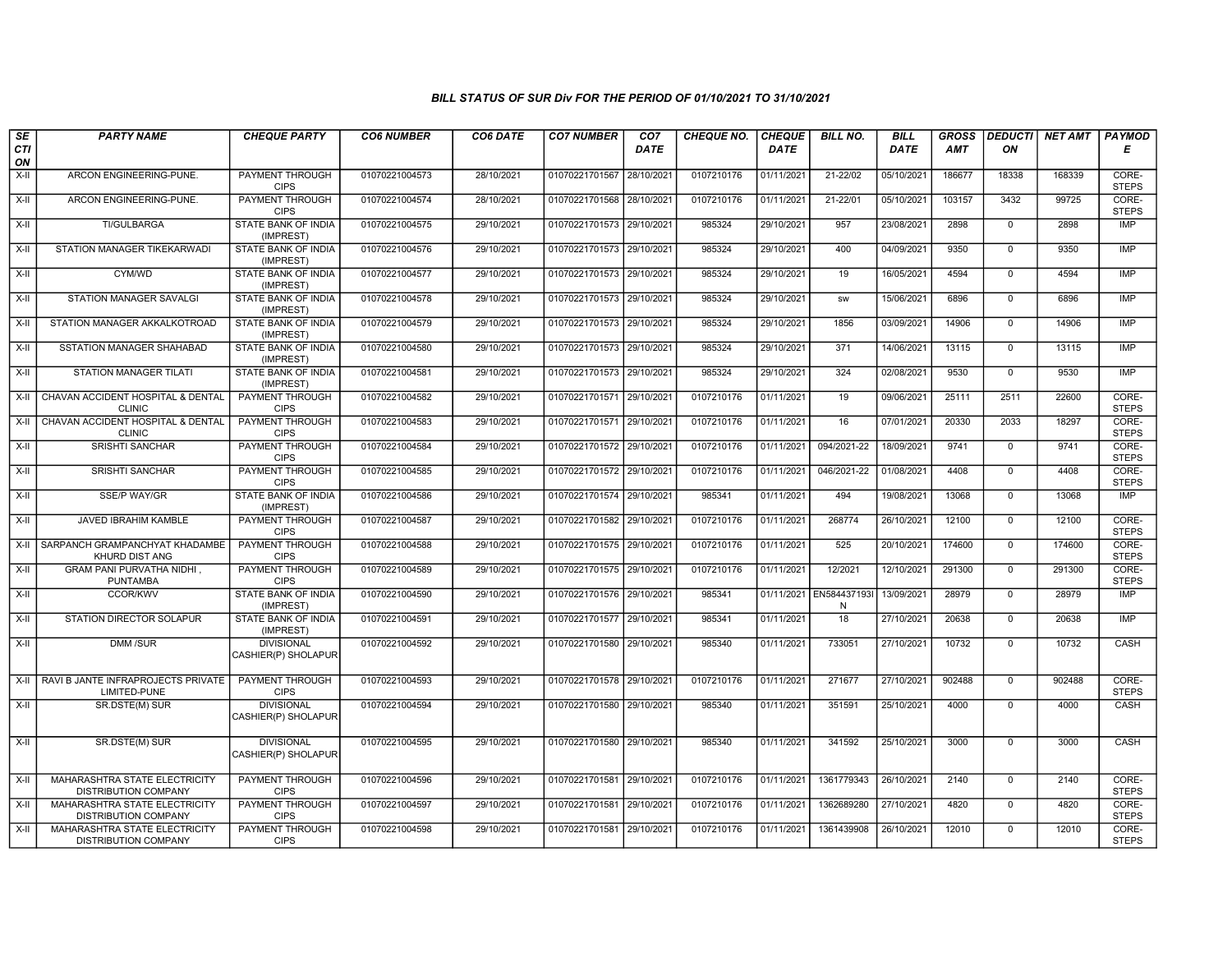| SE               | <b>PARTY NAME</b>                                                   | <b>CHEQUE PARTY</b>                      | <b>CO6 NUMBER</b> | CO6 DATE   | <b>CO7 NUMBER</b>         | CO <sub>7</sub> | <b>CHEQUE NO.</b> | <b>CHEQUE</b> | <b>BILL NO.</b>          | <b>BILL</b> | <b>GROSS</b> | <b>DEDUCTI</b> | <b>NET AMT</b> | <b>PAYMOD</b>         |
|------------------|---------------------------------------------------------------------|------------------------------------------|-------------------|------------|---------------------------|-----------------|-------------------|---------------|--------------------------|-------------|--------------|----------------|----------------|-----------------------|
| CTI<br>ON        |                                                                     |                                          |                   |            |                           | <b>DATE</b>     |                   | <b>DATE</b>   |                          | <b>DATE</b> | <b>AMT</b>   | ΟN             |                | Е                     |
| $X-II$           | MAHARASHTRA STATE ELECTRICITY<br><b>DISTRIBUTION COMPANY</b>        | PAYMENT THROUGH<br><b>CIPS</b>           | 01070221004599    | 29/10/2021 | 01070221701579 29/10/202  |                 | 0107210176        | 01/11/2021    | 1362064804               | 27/10/2021  | 41120        | $\mathbf 0$    | 41120          | CORE-<br><b>STEPS</b> |
| $X-II$           | <b>MAHARASHTRA STATE ELECTRICITY</b><br><b>DISTRIBUTION COMPANY</b> | PAYMENT THROUGH<br><b>CIPS</b>           | 01070221004600    | 29/10/2021 | 01070221701579 29/10/2021 |                 | 0107210176        | 01/11/2021    | 1361187657               | 26/10/2021  | 42780        | $\mathbf 0$    | 42780          | CORE-<br><b>STEPS</b> |
| X-II             | RAJBHASHA ADHIKARI                                                  | <b>DIVISIONAL</b><br>CASHIER(P) SHOLAPUR | 01070221004601    | 29/10/2021 | 01070221701580 29/10/2021 |                 | 985340            | 01/11/2021    | 732861                   | 26/10/2021  | 5000         | $\mathsf 0$    | 5000           | CASH                  |
| <b>SBN</b><br>S  | PHARMA INDIA-MUMBAI                                                 | <b>PAYMENT THROUGH</b><br><b>CIPS</b>    | 01070421000367    | 01/10/2021 | 01070421700173 01/10/2021 |                 | 0107210149        | 01/10/2021    | s/114822                 | 13/08/2021  | 6459         | 6              | 6453           | CORE-<br><b>STEPS</b> |
| SBN<br>S.        | RISHABH TRADING CO-MUMBAI                                           | PAYMENT THROUGH<br><b>CIPS</b>           | 01070421000368    | 01/10/2021 | 01070421700173 01/10/2021 |                 | 0107210149        |               | 01/10/2021 RTC/21-22/377 | 07/08/2021  | 19208        | 19             | 19189          | CORE-<br><b>STEPS</b> |
| <b>SBN</b><br>S  | DELPHA DRUGS AND PHARMACEUTICALS<br><b>INDIA-MUMBAI</b>             | PAYMENT THROUGH<br><b>CIPS</b>           | 01070421000369    | 01/10/2021 | 01070421700173 01/10/2021 |                 | 0107210149        | 01/10/2021    | Q/858                    | 12/08/2021  | 12468        | 12             | 12456          | CORE-<br><b>STEPS</b> |
| <b>SBN</b><br>S  | RISHABH TRADING CO-MUMBAI                                           | PAYMENT THROUGH<br><b>CIPS</b>           | 01070421000370    | 01/10/2021 | 01070421700173 01/10/2021 |                 | 0107210149        | 01/10/2021    | RTC/21-22/398            | 14/08/2021  | 4066         | $\overline{4}$ | 4062           | CORE-<br><b>STEPS</b> |
| <b>SBN</b><br>S  | SAIMS PHARMA-MUMBAI                                                 | <b>PAYMENT THROUGH</b><br><b>CIPS</b>    | 01070421000371    | 01/10/2021 | 01070421700173 01/10/2021 |                 | 0107210149        | 01/10/2021    | sp07621                  | 31/07/2021  | 2078         | $\overline{2}$ | 2076           | CORE-<br><b>STEPS</b> |
| <b>SBN</b><br>S. | <b>SAIMS PHARMA-MUMBAI</b>                                          | PAYMENT THROUGH<br><b>CIPS</b>           | 01070421000372    | 01/10/2021 | 01070421700173 01/10/202  |                 | 0107210149        | 01/10/2021    | SP011021                 | 07/08/2021  | 17535        | 18             | 17517          | CORE-<br><b>STEPS</b> |
| <b>SBN</b><br>S  | <b>GAGAN PHARMA-MUMBAI</b>                                          | PAYMENT THROUGH<br><b>CIPS</b>           | 01070421000373    | 01/10/2021 | 01070421700173 01/10/202  |                 | 0107210149        | 01/10/2021    | G/145                    | 15/07/2021  | 7392         | 192            | 7200           | CORE-<br><b>STEPS</b> |
| <b>SBN</b><br>S  | NANDANA SURGICALS-MUMBAI                                            | <b>PAYMENT THROUGH</b><br><b>CIPS</b>    | 01070421000374    | 01/10/2021 | 01070421700173 01/10/2021 |                 | 0107210149        | 01/10/2021    | NSI-0334/2021<br>22      | 09/08/2021  | 43011        | 473            | 42538          | CORE-<br><b>STEPS</b> |
| <b>SBN</b><br>S  | AASTHA PHARMACEUTICALS-DELHI                                        | <b>PAYMENT THROUGH</b><br><b>CIPS</b>    | 01070421000375    | 01/10/2021 | 01070421700173 01/10/2021 |                 | 0107210149        | 01/10/2021    | AP000444                 | 30/07/2021  | 81135        | 892            | 80243          | CORE-<br><b>STEPS</b> |
| SBN<br>S         | M H MEDICUS PRIVATE LIMITED-MUMBAI                                  | <b>PAYMENT THROUGH</b><br><b>CIPS</b>    | 01070421000376    | 06/10/2021 | 01070421700174 07/10/2021 |                 | 0107210153        | 07/10/2021    | MH/21-22/195             | 14/09/2021  | 1702         | 2              | 1700           | CORE-<br><b>STEPS</b> |
| <b>SBN</b><br>S  | DOSHI HOSPICARE-MUMBAI                                              | PAYMENT THROUGH<br><b>CIPS</b>           | 01070421000377    | 06/10/2021 | 01070421700174 07/10/202  |                 | 0107210153        | 07/10/2021    | DH/567                   | 04/09/2021  | 4301         | $\overline{4}$ | 4297           | CORE-<br><b>STEPS</b> |
| <b>SBN</b><br>S  | FLORA MARKETING AND SERVICES-<br><b>MUMBAI</b>                      | PAYMENT THROUGH<br><b>CIPS</b>           | 01070421000378    | 06/10/2021 | 01070421700174 07/10/2021 |                 | 0107210153        | 07/10/2021    | 505/21-22                | 03/09/2021  | 4620         | 5              | 4615           | CORE-<br><b>STEPS</b> |
| <b>SBN</b><br>S  | FLORA MARKETING AND SERVICES-<br><b>MUMBAI</b>                      | <b>PAYMENT THROUGH</b><br><b>CIPS</b>    | 01070421000379    | 06/10/2021 | 01070421700174 07/10/2021 |                 | 0107210153        | 07/10/2021    | 506/21-22                | 03/09/2021  | 6800         | $\overline{7}$ | 6793           | CORE-<br><b>STEPS</b> |
| <b>SBN</b><br>S  | FLORA MARKETING AND SERVICES-<br><b>MUMBAI</b>                      | <b>PAYMENT THROUGH</b><br><b>CIPS</b>    | 01070421000380    | 06/10/2021 | 01070421700174 07/10/202  |                 | 0107210153        | 07/10/2021    | 503/21-22                | 03/09/2021  | 6284         | 6              | 6278           | CORE-<br><b>STEPS</b> |
| <b>SBN</b><br>S  | SAIMS PHARMA-MUMBAI                                                 | <b>PAYMENT THROUGH</b><br><b>CIPS</b>    | 01070421000381    | 06/10/2021 | 01070421700174 07/10/2021 |                 | 0107210153        | 07/10/2021    | SP015821                 | 30/08/2021  | 21159        | 21             | 21138          | CORE-<br><b>STEPS</b> |
| <b>SBN</b><br>S  | JAINAM PHARMA INDIA PRIVATE LIMITED-<br><b>MUMBAI</b>               | PAYMENT THROUGH<br><b>CIPS</b>           | 01070421000382    | 06/10/2021 | 01070421700174 07/10/202  |                 | 0107210153        | 07/10/2021    | SI/2678                  | 04/09/2021  | 39472        | 39             | 39433          | CORE-<br><b>STEPS</b> |
| <b>SBN</b><br>S  | KEPSPHARMA-MUMBAI                                                   | <b>PAYMENT THROUGH</b><br><b>CIPS</b>    | 01070421000383    | 06/10/2021 | 01070421700174 07/10/2021 |                 | 0107210153        | 07/10/2021    | jsi//1589                | 03/09/2021  | 10475        | 40             | 10435          | CORE-<br><b>STEPS</b> |
| <b>SBN</b><br>S  | PRAVIN TRADING COMPANY-SOLAPUR                                      | <b>PAYMENT THROUGH</b><br><b>CIPS</b>    | 01070421000385    | 07/10/2021 | 01070421700175 07/10/2021 |                 | 0107210153        | 07/10/2021    | 232                      | 29/09/2021  | 19000        | $\mathbf 0$    | 19000          | CORE-<br><b>STEPS</b> |
| <b>SBN</b><br>S  | PRAVIN TRADING COMPANY-SOLAPUR                                      | PAYMENT THROUGH<br><b>CIPS</b>           | 01070421000386    | 07/10/2021 | 01070421700175 07/10/2021 |                 | 0107210153        | 07/10/2021    | 231                      | 29/09/2021  | 24800        | $\mathbf 0$    | 24800          | CORE-<br><b>STEPS</b> |
| <b>SBN</b><br>S  | PRAVIN TRADING COMPANY-SOLAPUR                                      | PAYMENT THROUGH<br><b>CIPS</b>           | 01070421000387    | 08/10/2021 | 01070421700176 08/10/2021 |                 | 0107210156        | 08/10/2021    | 228                      | 27/09/2021  | 94250        | 94             | 94156          | CORE-<br><b>STEPS</b> |
| <b>SBN</b><br>S  | K ENTERPRISES-MUMBAI                                                | <b>PAYMENT THROUGH</b><br><b>CIPS</b>    | 01070421000388    | 11/10/2021 | 01070421700178 13/10/2021 |                 | 0107210159        | 13/10/2021    | KE/6734                  | 02/09/2021  | 15680        | 46             | 15634          | CORE-<br><b>STEPS</b> |
| <b>SBN</b><br>S  | K ENTERPRISES-MUMBAI                                                | PAYMENT THROUGH<br><b>CIPS</b>           | 01070421000389    | 11/10/2021 | 01070421700178 13/10/202  |                 | 0107210159        | 13/10/2021    | KE/6613                  | 31/08/2021  | 5504         | 6              | 5498           | CORE-<br><b>STEPS</b> |
| <b>SBN</b><br>S  | K ENTERPRISES-MUMBAI                                                | PAYMENT THROUGH<br><b>CIPS</b>           | 01070421000390    | 11/10/2021 | 01070421700179 13/10/2021 |                 | 0107210159        | 13/10/2021    | KE/6533                  | 30/08/2021  | 32378        | 680            | 31698          | CORE-<br><b>STEPS</b> |
| <b>SBN</b><br>S  | DOSHI HOSPICARE-MUMBAI                                              | PAYMENT THROUGH<br><b>CIPS</b>           | 01070421000391    | 11/10/2021 | 01070421700177 11/10/2021 |                 | 0107210158        | 12/10/2021    | DH/597                   | 13/09/2021  | 7392         | $\overline{7}$ | 7385           | CORE-<br><b>STEPS</b> |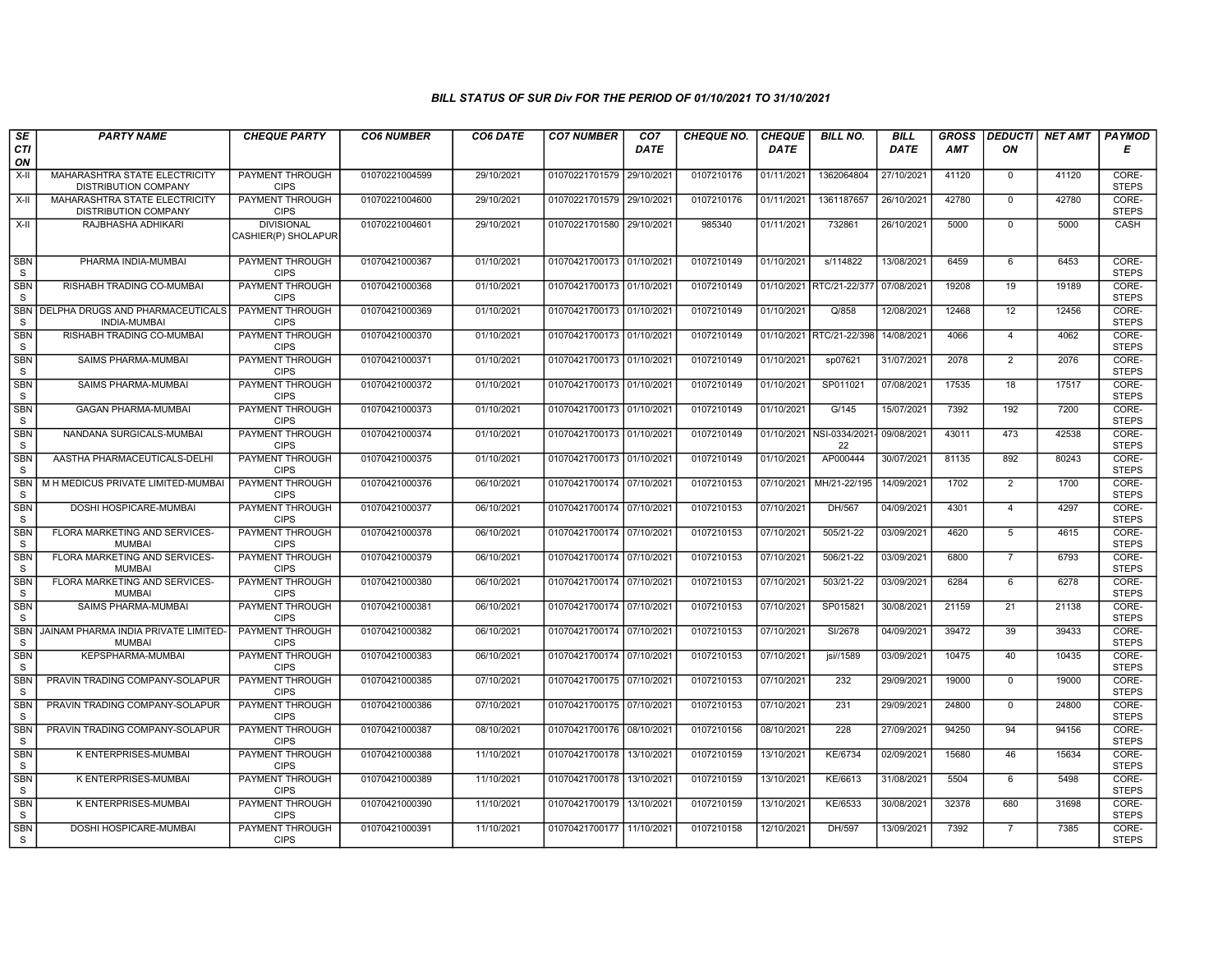| SE                         | <b>PARTY NAME</b>                                                                   | <b>CHEQUE PARTY</b>                   | <b>CO6 NUMBER</b> | CO6 DATE   | <b>CO7 NUMBER</b>         | CO <sub>7</sub> | <b>CHEQUE NO.</b> | <b>CHEQUE</b> | <b>BILL NO.</b>      | <b>BILL</b> | <b>GROSS</b> | <b>DEDUCTI</b>  | NET AMT | <b>PAYMOD</b>         |
|----------------------------|-------------------------------------------------------------------------------------|---------------------------------------|-------------------|------------|---------------------------|-----------------|-------------------|---------------|----------------------|-------------|--------------|-----------------|---------|-----------------------|
| CTI<br>ON                  |                                                                                     |                                       |                   |            |                           | <b>DATE</b>     |                   | <b>DATE</b>   |                      | DATE        | AMT          | ON              |         | Е                     |
| <b>SBN</b><br>S            | DOSHI HOSPICARE-MUMBAI                                                              | <b>PAYMENT THROUGH</b><br><b>CIPS</b> | 01070421000392    | 11/10/2021 | 01070421700177            | 11/10/2021      | 0107210158        | 12/10/2021    | DH/578               | 06/09/2021  | 11816        | 12              | 11804   | CORE-<br><b>STEPS</b> |
| <b>SBN</b><br>S            | DOSHI HOSPICARE-MUMBAI                                                              | <b>PAYMENT THROUGH</b><br><b>CIPS</b> | 01070421000393    | 11/10/2021 | 01070421700177 11/10/2021 |                 | 0107210158        | 12/10/2021    | DH/566               | 04/09/2021  | 3148         | 3               | 3145    | CORE-<br><b>STEPS</b> |
| SBN<br>S                   | DOSHI HOSPICARE-MUMBAI                                                              | PAYMENT THROUGH<br><b>CIPS</b>        | 01070421000394    | 11/10/2021 | 01070421700177 11/10/2021 |                 | 0107210158        | 12/10/2021    | DH/568               | 04/09/2021  | 15680        | 136             | 15544   | CORE-<br><b>STEPS</b> |
| <b>SBN</b><br>S            | DELPHA DRUGS AND PHARMACEUTICALS<br><b>INDIA-MUMBAI</b>                             | <b>PAYMENT THROUGH</b><br><b>CIPS</b> | 01070421000395    | 11/10/2021 | 01070421700177            | 11/10/2021      | 0107210158        | 12/10/2021    | Q/955                | 01/09/2021  | 18589        | 49              | 18540   | CORE-<br><b>STEPS</b> |
| <b>SBN</b><br>S            | SHREE PHARMA-MUMBAI                                                                 | <b>PAYMENT THROUGH</b><br><b>CIPS</b> | 01070421000397    | 11/10/2021 | 01070421700179 13/10/2021 |                 | 0107210159        | 13/10/2021    | J/1435               | 31/08/2021  | 69182        | 1453            | 67729   | CORE-<br><b>STEPS</b> |
| <b>SBN</b><br>S            | <b>GAGAN PHARMA-MUMBAI</b>                                                          | <b>PAYMENT THROUGH</b><br><b>CIPS</b> | 01070421000398    | 11/10/2021 | 01070421700177 11/10/2021 |                 | 0107210158        | 12/10/2021    | G/207                | 07/09/2021  | 19600        | 80              | 19520   | CORE-<br><b>STEPS</b> |
| <b>SBN</b><br>S            | S S PHARMA AGENCY-MUMBAI                                                            | PAYMENT THROUGH<br><b>CIPS</b>        | 01070421000399    | 11/10/2021 | 01070421700178 13/10/2021 |                 | 0107210159        | 13/10/2021    | Y/916                | 13/09/2021  | 2570         | 63              | 2507    | CORE-<br><b>STEPS</b> |
| <b>SBN</b><br>${\tt S}$    | S S PHARMA AGENCY-MUMBAI                                                            | PAYMENT THROUGH<br><b>CIPS</b>        | 01070421000400    | 11/10/2021 | 01070421700178 13/10/2021 |                 | 0107210159        | 13/10/2021    | Y/915                | 13/09/2021  | 7000         | $\overline{7}$  | 6993    | CORE-<br><b>STEPS</b> |
| <b>SBN</b><br>S            | FLORA MARKETING AND SERVICES-<br><b>MUMBAI</b>                                      | <b>PAYMENT THROUGH</b><br><b>CIPS</b> | 01070421000401    | 11/10/2021 | 01070421700177 11/10/2021 |                 | 0107210158        | 12/10/2021    | 481/21-22            | 28/08/2021  | 19790        | 20              | 19770   | CORE-<br><b>STEPS</b> |
| <b>SBN</b><br><sub>S</sub> | FLORA MARKETING AND SERVICES-<br><b>MUMBAI</b>                                      | <b>PAYMENT THROUGH</b><br><b>CIPS</b> | 01070421000402    | 11/10/2021 | 01070421700177 11/10/2021 |                 | 0107210158        | 12/10/2021    | 504/21-22            | 03/09/2021  | 23206        | $\overline{23}$ | 23183   | CORE-<br><b>STEPS</b> |
| SBN<br><sub>S</sub>        | FLORA MARKETING AND SERVICES-<br><b>MUMBAI</b>                                      | PAYMENT THROUGH<br><b>CIPS</b>        | 01070421000403    | 11/10/2021 | 01070421700177 11/10/2021 |                 | 0107210158        | 12/10/2021    | 524/21-22            | 08/09/2021  | 5600         | 6               | 5594    | CORE-<br><b>STEPS</b> |
| <b>SBN</b><br>S            | RISHABH TRADING CO-MUMBAI                                                           | <b>PAYMENT THROUGH</b><br><b>CIPS</b> | 01070421000404    | 11/10/2021 | 01070421700177 11/10/2021 |                 | 0107210158        | 12/10/2021    | RTC/21-22/458        | 08/09/2021  | 20787        | 51              | 20736   | CORE-<br><b>STEPS</b> |
| <b>SBN</b><br><sub>S</sub> | AASTHA PHARMACEUTICALS-DELHI                                                        | <b>PAYMENT THROUGH</b><br><b>CIPS</b> | 01070421000405    | 11/10/2021 | 01070421700177 11/10/2021 |                 | 0107210158        | 12/10/2021    | AP000633             | 28/08/2021  | 30240        | 635             | 29605   | CORE-<br><b>STEPS</b> |
| <b>SBN</b><br><sub>S</sub> | AASTHA PHARMACEUTICALS-DELH                                                         | <b>PAYMENT THROUGH</b><br><b>CIPS</b> | 01070421000406    | 11/10/2021 | 01070421700177 11/10/2021 |                 | 0107210158        | 12/10/2021    | AP000592             | 24/08/2021  | 7862         | 205             | 7657    | CORE-<br><b>STEPS</b> |
| SBN<br>S                   | KEPSPHARMA-MUMBAI                                                                   | PAYMENT THROUGH<br><b>CIPS</b>        | 01070421000407    | 13/10/2021 | 01070421700182            | 18/10/2021      | 0107210162        | 18/10/2021    | JSI//1636            | 07/09/2021  | 1464         | 97              | 1367    | CORE-<br><b>STEPS</b> |
| <b>SBN</b><br>${\tt S}$    | MORYA ENTERPRISES-SOLAPUR                                                           | PAYMENT THROUGH<br><b>CIPS</b>        | 01070421000408    | 18/10/2021 | 01070421700180            | 18/10/2021      | 0107210162        | 18/10/2021    | 1268                 | 11/10/2021  | 218064       | 218             | 217846  | CORE-<br><b>STEPS</b> |
| <b>SBN</b><br><sub>S</sub> | KRANE MFG INDIA PVT LTD-AMBERNATH                                                   | <b>PAYMENT THROUGH</b><br><b>CIPS</b> | 01070421000409    | 18/10/2021 | 01070421700181            | 18/10/2021      | 0107210162        | 18/10/2021    | KMIPL-032/21<br>22   | 23/09/2021  | 198829.83    | 199.83          | 198630  | CORE-<br><b>STEPS</b> |
| <b>SBN</b><br>S            | WOODLAND-SOLAPUR                                                                    | <b>PAYMENT THROUGH</b><br><b>CIPS</b> | 01070421000410    | 18/10/2021 | 01070421700183 19/10/2021 |                 | 0107210164        | 20/10/2021    | C/21-22/0327         | 15/09/2021  | 499219.99    | 8461.99         | 490758  | CORE-<br><b>STEPS</b> |
| <b>SBN</b><br>$\mathbf{s}$ | ARNICHEM INDUSTRIES                                                                 | <b>PAYMENT THROUGH</b><br><b>CIPS</b> | 01070421000411    | 19/10/2021 | 01070421700185            | 19/10/2021      | 0107210163        | 19/10/2021    | 6878                 | 26/08/2021  | 41649.98     | 42.98           | 41607   | CORE-<br><b>STEPS</b> |
| <b>SBN</b><br>S            | JAINAM PHARMA INDIA PRIVATE LIMITED-<br><b>MUMBAI</b>                               | PAYMENT THROUGH<br><b>CIPS</b>        | 01070421000412    | 19/10/2021 | 01070421700184            | 19/10/2021      | 0107210163        | 19/10/2021    | SI/2779              | 11/09/2021  | 135643       | 136             | 135507  | CORE-<br><b>STEPS</b> |
| <b>SBN</b><br>S.           | CBS TECHNOLOGIES PVT LTD-DELHI                                                      | <b>PAYMENT THROUGH</b><br><b>CIPS</b> | 01070421000413    | 20/10/2021 | 01070421700186 20/10/2021 |                 | 0107210164        | 20/10/2021    | 110                  | 02/09/2021  | 4688000      | 211984          | 4476016 | CORE-<br><b>STEPS</b> |
| <b>SBN</b><br>S            | <b>Fourtech Computers</b>                                                           | <b>PAYMENT THROUGH</b><br><b>CIPS</b> | 01070421000414    | 20/10/2021 | 01070421700187 20/10/2021 |                 | 0107210164        | 20/10/2021    | FTC/21-<br>22/07/001 | 17/07/2021  | 64990        | 2925            | 62065   | CORE-<br><b>STEPS</b> |
| SBN<br>S.                  | <b>BABA ELECTRICALS MSRAJKUMAR</b><br>KISHANCHAND JASWANI BABA<br><b>DEVELOPERS</b> | PAYMENT THROUGH<br><b>CIPS</b>        | 01070421000415    | 21/10/2021 | 01070421700188 21/10/2021 |                 | 0107210166        | 22/10/2021    | <b>BABA1196</b>      | 19/08/2021  | 357500       | 8172            | 349328  | CORE-<br><b>STEPS</b> |
| <b>SBN</b><br>S            | SHRI SAI ENTERPRISES-JALGAON                                                        | <b>PAYMENT THROUGH</b><br><b>CIPS</b> | 01070421000416    | 22/10/2021 | 01070421700190 22/10/2021 |                 | 0107210166        | 22/10/2021    | 74                   | 08/09/2021  | 795          | $\mathbf 0$     | 795     | CORE-<br><b>STEPS</b> |
| <b>SBN</b><br>S            | CRUSHMORE MAXBAN INDIA-HOWRAH                                                       | <b>PAYMENT THROUGH</b><br><b>CIPS</b> | 01070421000417    | 22/10/2021 | 01070421700189 22/10/2021 |                 | 0107210166        | 22/10/2021    | 407536               | 14/09/2021  | 197414       | 197             | 197217  | CORE-<br><b>STEPS</b> |
| SBN<br>S                   | NIDEESHWARAM SOFT SOLUTIONS<br>PRIVATE LIMITED                                      | PAYMENT THROUGH<br><b>CIPS</b>        | 01070421000418    | 22/10/2021 | 01070421700190 22/10/2021 |                 | 0107210166        | 22/10/2021    | 114                  | 19/09/2021  | 64400        | 644             | 63756   | CORE-<br><b>STEPS</b> |
| <b>SBN</b><br>S.           | PRAVIN TRADING COMPANY-SOLAPUR                                                      | <b>PAYMENT THROUGH</b><br><b>CIPS</b> | 01070421000419    | 22/10/2021 | 01070421700190 22/10/2021 |                 | 0107210166        | 22/10/2021    | 226                  | 09/09/2021  | 7560         | $\mathbf 0$     | 7560    | CORE-<br><b>STEPS</b> |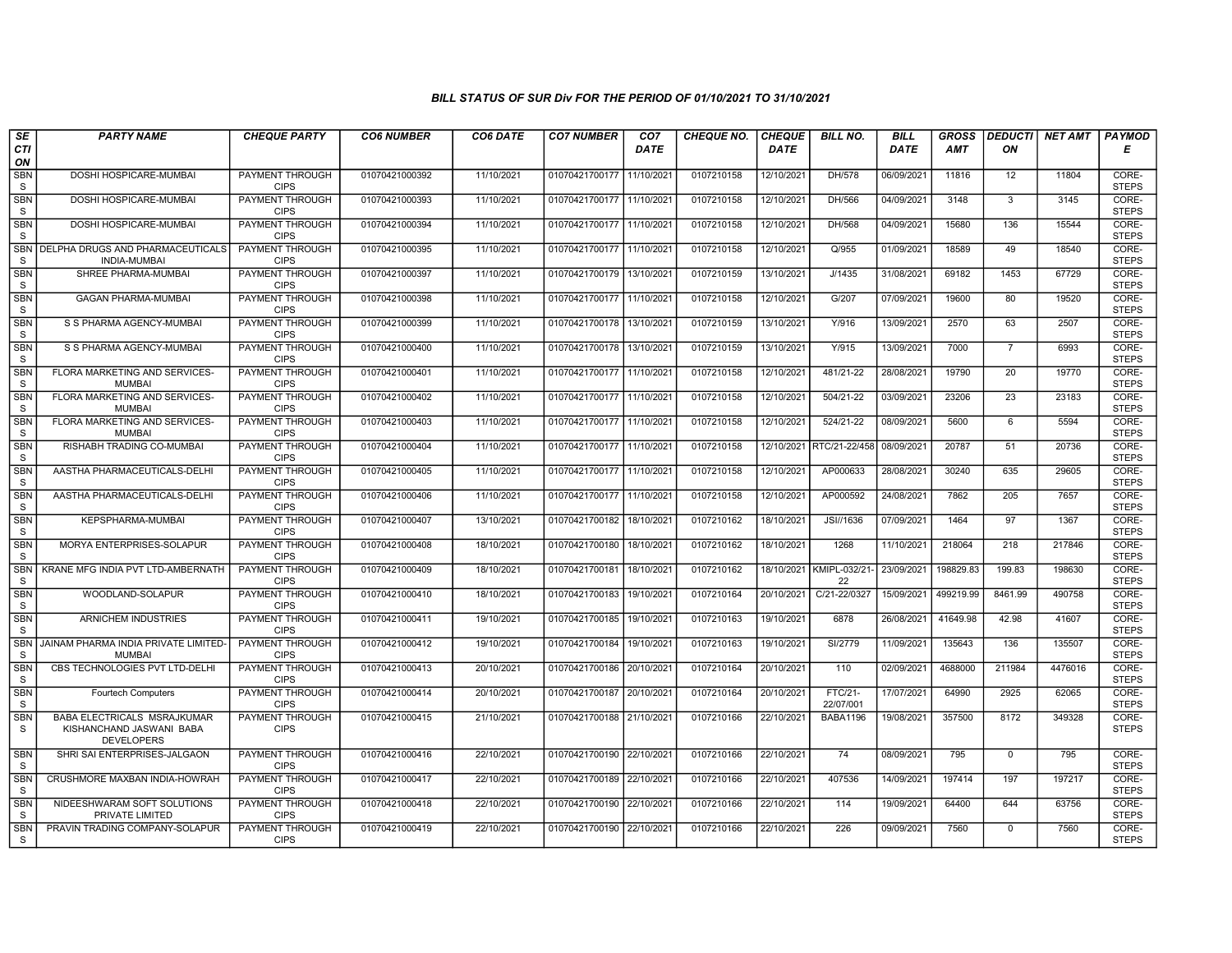| SE              | <b>PARTY NAME</b>                                                                             | <b>CHEQUE PARTY</b>                   | <b>CO6 NUMBER</b> | <b>CO6 DATE</b> | <b>CO7 NUMBER</b>         | CO <sub>7</sub> | <b>CHEQUE NO.</b> | <b>CHEQUE</b> | <b>BILL NO.</b> | <b>BILL</b> | <b>GROSS</b> | <b>DEDUCTI</b> | <b>NET AMT</b> | <b>PAYMOD</b>         |
|-----------------|-----------------------------------------------------------------------------------------------|---------------------------------------|-------------------|-----------------|---------------------------|-----------------|-------------------|---------------|-----------------|-------------|--------------|----------------|----------------|-----------------------|
| CТI<br>ON       |                                                                                               |                                       |                   |                 |                           | <b>DATE</b>     |                   | DATE          |                 | <b>DATE</b> | <b>AMT</b>   | ΟN             |                |                       |
| <b>SBN</b>      | PRAVIN TRADING COMPANY-SOLAPUR                                                                | <b>PAYMENT THROUGH</b><br><b>CIPS</b> | 01070421000420    | 22/10/2021      | 01070421700190 22/10/2021 |                 | 0107210166        | 22/10/2021    | 227             | 09/09/2021  | 2400         |                | 2400           | CORE-<br><b>STEPS</b> |
| <b>SBN</b>      | <b>BABA ELECTRICALS &amp; M/S.RAJKUMAR</b><br>KISHANCHAND JASWANI / BABA<br><b>DEVELOPERS</b> | PAYMENT THROUGH<br><b>CIPS</b>        | 01070421000421    | 25/10/2021      | 01070421700191 25/10/2021 |                 | 0107210168        | 25/10/2021    | <b>BABA1197</b> | 19/08/2021  | 210000       |                | 210000         | CORE-<br><b>STEPS</b> |
| <b>SBN</b>      | SHRI SAI ENTERPRISES-JALGAON                                                                  | PAYMENT THROUGH<br><b>CIPS</b>        | 01070421000422    | 27/10/2021      | 01070421700192 28/10/2021 |                 | 0107210176        | 01/11/2021    | 77              | 23/09/2021  | 3975         |                | 3975           | CORE-<br><b>STEPS</b> |
| <b>SBN</b><br>s | PRAVIN TRADING COMPANY-SOLAPUR                                                                | <b>PAYMENT THROUGH</b><br><b>CIPS</b> | 01070421000424    | 28/10/2021      | 01070421700192 28/10/2021 |                 | 0107210176        | 01/11/2021    | 222             | 03/09/2021  | 898          |                | 898            | CORE-<br><b>STEPS</b> |
| <b>SBI</b>      | PRAVIN TRADING COMPANY-SOLAPUR                                                                | PAYMENT THROUGH<br><b>CIPS</b>        | 01070421000425    | 28/10/2021      | 01070421700192 28/10/2021 |                 | 0107210176        | 01/11/2021    | 223             | 03/09/2021  | 4000         |                | 4000           | CORE-<br><b>STEPS</b> |
| <b>SBI</b>      | PRAVIN TRADING COMPANY-SOLAPUR                                                                | PAYMENT THROUGH<br><b>CIPS</b>        | 01070421000426    | 28/10/2021      | 01070421700192 28/10/2021 |                 | 0107210176        | 01/11/2021    | 224             | 03/09/2021  | 24998        | 125            | 24873          | CORE-<br><b>STEPS</b> |
| <b>SBI</b>      | PRAVIN TRADING COMPANY-SOLAPUR                                                                | PAYMENT THROUGH<br><b>CIPS</b>        | 01070421000427    | 28/10/2021      | 01070421700192 28/10/2021 |                 | 0107210176        | 01/11/2021    | 230             | 29/09/2021  | 4086         |                | 4086           | CORE-<br><b>STEPS</b> |